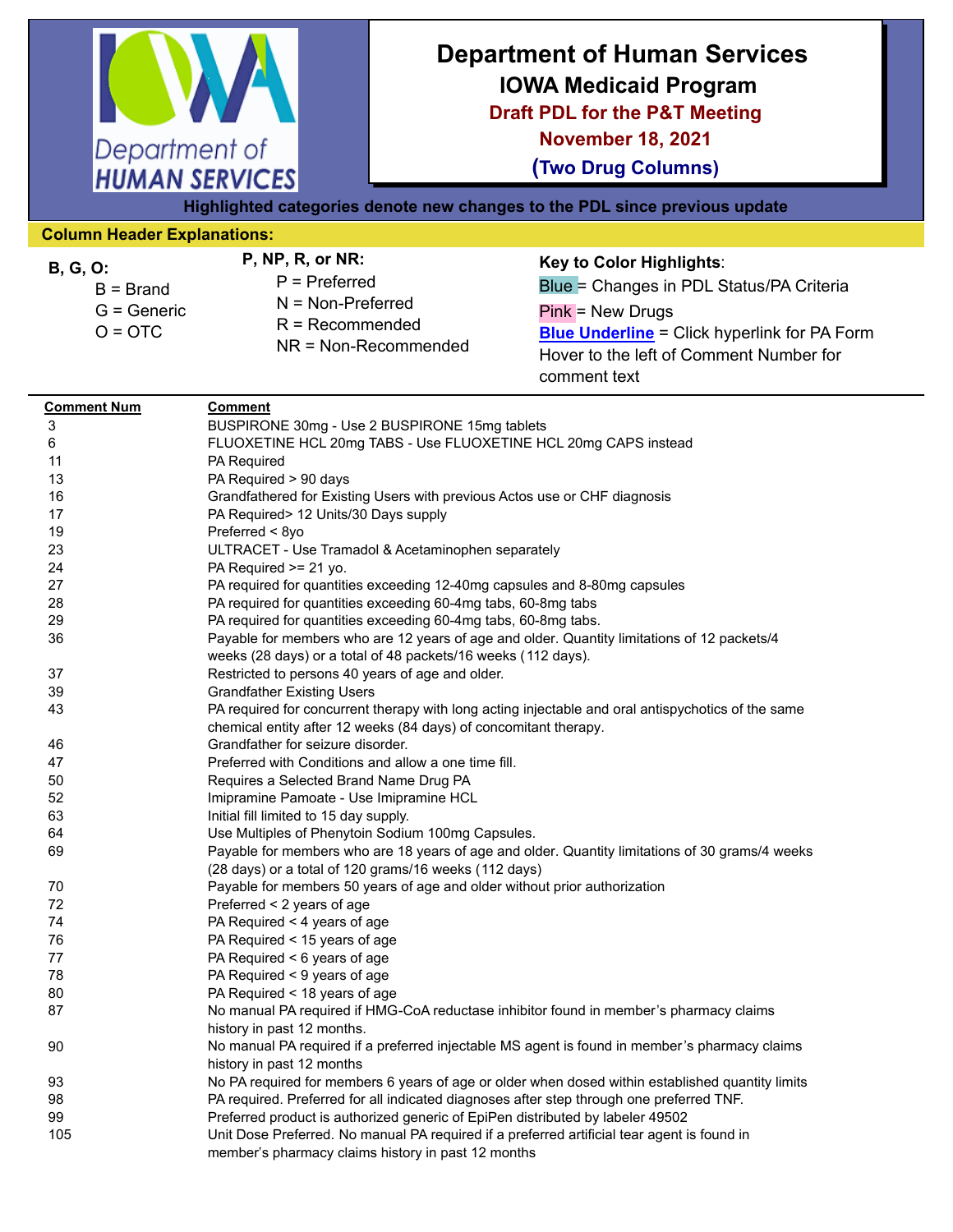| 106 | Preferred for indicated age group (2 to 12 years of age)                                            |
|-----|-----------------------------------------------------------------------------------------------------|
| 110 | 72-hour emergency supply not available                                                              |
| 111 | PA required $\leq 6$ years of age and $\geq 17$ years of age                                        |
| 112 | PA Required < 3 years of age and > 20 years of age                                                  |
| 113 | PA Required $\leq 6$ years of age and $\geq 20$ years of age                                        |
| 117 | PA Required < 12 years of age                                                                       |
| 119 | PA required. Preferred for patients 3 years of age and older and less than 35kg                     |
| 120 | Preferred after step through a preferred reconstitution product                                     |
| 121 | Preferred after step through armodafinil or modafinil                                               |
| 122 | PA required for quantities exceeding 50mL per 30 days                                               |
| 125 | PA required. Preferred for treatment with quantity limit; Non-Preferred for prophylaxis             |
| 126 | PA Required $\leq 6$ years of age and $> 9$ years of age                                            |
| 128 | PA required. Preferred for patients 3 through 5 years of age and less than 17kg for genotypes 1, 4, |
|     | 5 & 6                                                                                               |
| 129 | PA required. Preferred for patients 6 through 11 years of age and 17-45kg                           |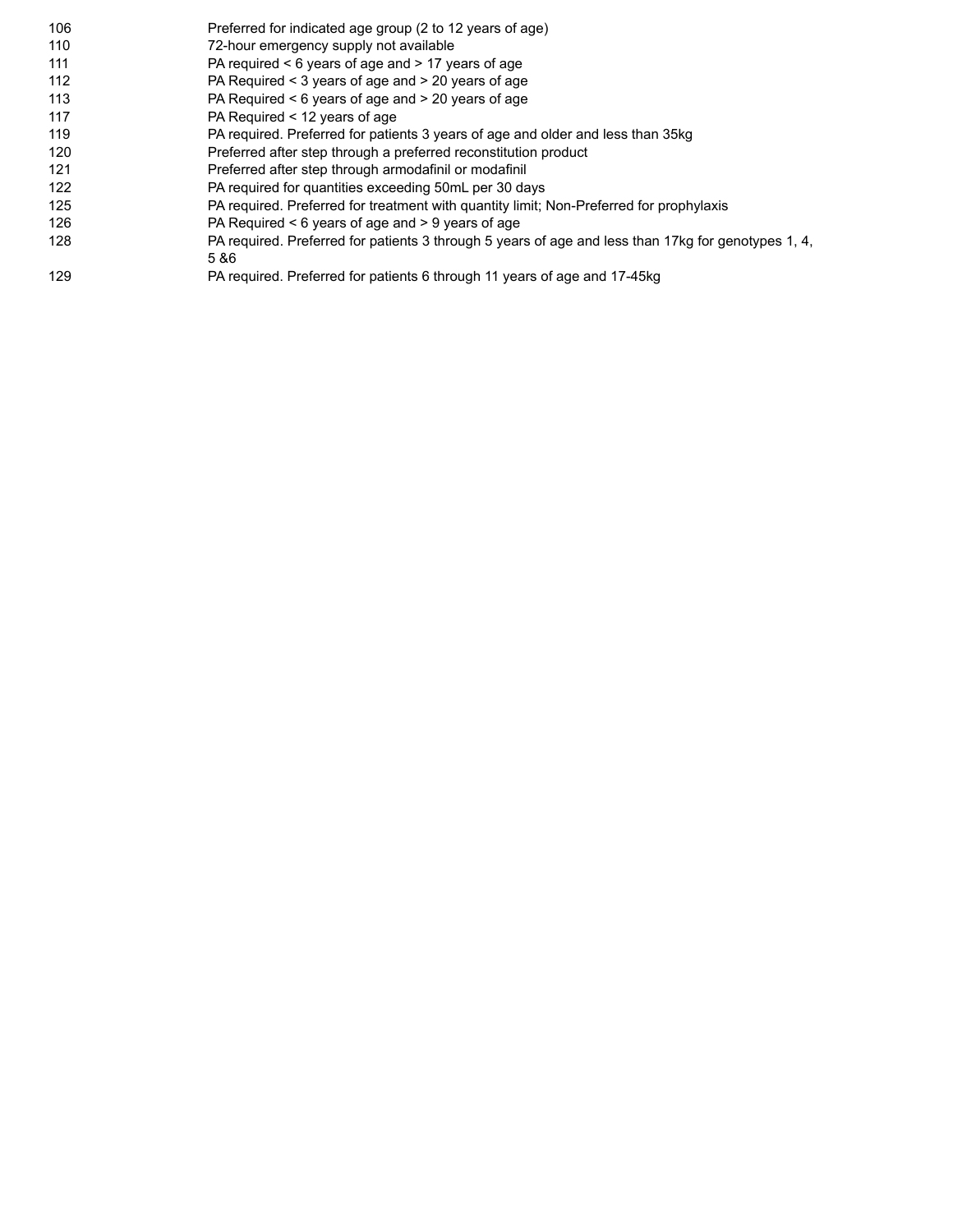# **New Drug Entities**

New drug entities (including new generics and new drug product dosage forms of existing drug entities) will be identified weekly and immediately be coded as "**Non-preferred-Prior Authorization required"** until presented at the next scheduled P&T [pharmaceutical and therapeutics] Committee meeting. If the drug category requires step therapy, the step therapy requirements must also be met, treating the new drug as a non-preferred, step 3 drug. These prior authorization and step therapy restrictions will continue through the review process, including while committee recommendations are being made, and lasting until DHS makes a final determination. The 72-hour emergency supply may not be available for medications intended for a short duration of therapy.

### **Exceptions to the Non-preferred default policy for new PDL drugs**

There are two major potential exceptions to the non-preferred default policy for new PDL drugs:

A). If a new medication is classified as a priority drug by the FDA, the State may indicate that such a drug is preferred, until the drug is reviewed by the P&T Committee at the nearest scheduled meeting.

B). The State may decide to designate a new drug as "draft preferred" and provide immediate access and increased therapeutic choice to physicians until the drug is reviewed by the P&T Committee at the nearest scheduled meeting if:

- a new drug is therapeutically equivalent or superior to existing preferred or non-preferred choices, and
- is as safe or safer than existing preferred or non-preferred choices, and
- the net cost, adjusted for all rebates, is less expensive than all existing preferred choices.

# **Existing PDL Drugs**

Although the State discourages supplemental rebate offers on existing PDL drugs between annual bidding periods, it may entertain such bids and may accept them if they are determined to represent significant additional savings or if they would replace a delinquent manufacturer's product or a preferred drug pulled from the marketplace or significantly restricted by the FDA. This interim preferred status will remain in effect until the drug is reviewed by the P&T Committee at the next scheduled meeting. Supplemental rebates will only be invoiced for approved drugs under contract. Draft preferred drugs with supplemental rebates will not be invoiced until approved by the Committee and accepted by the State. At that time, the supplemental rebates will be invoiced back to the effective date of the agreement, which is the date the drug began to benefit from preferred status.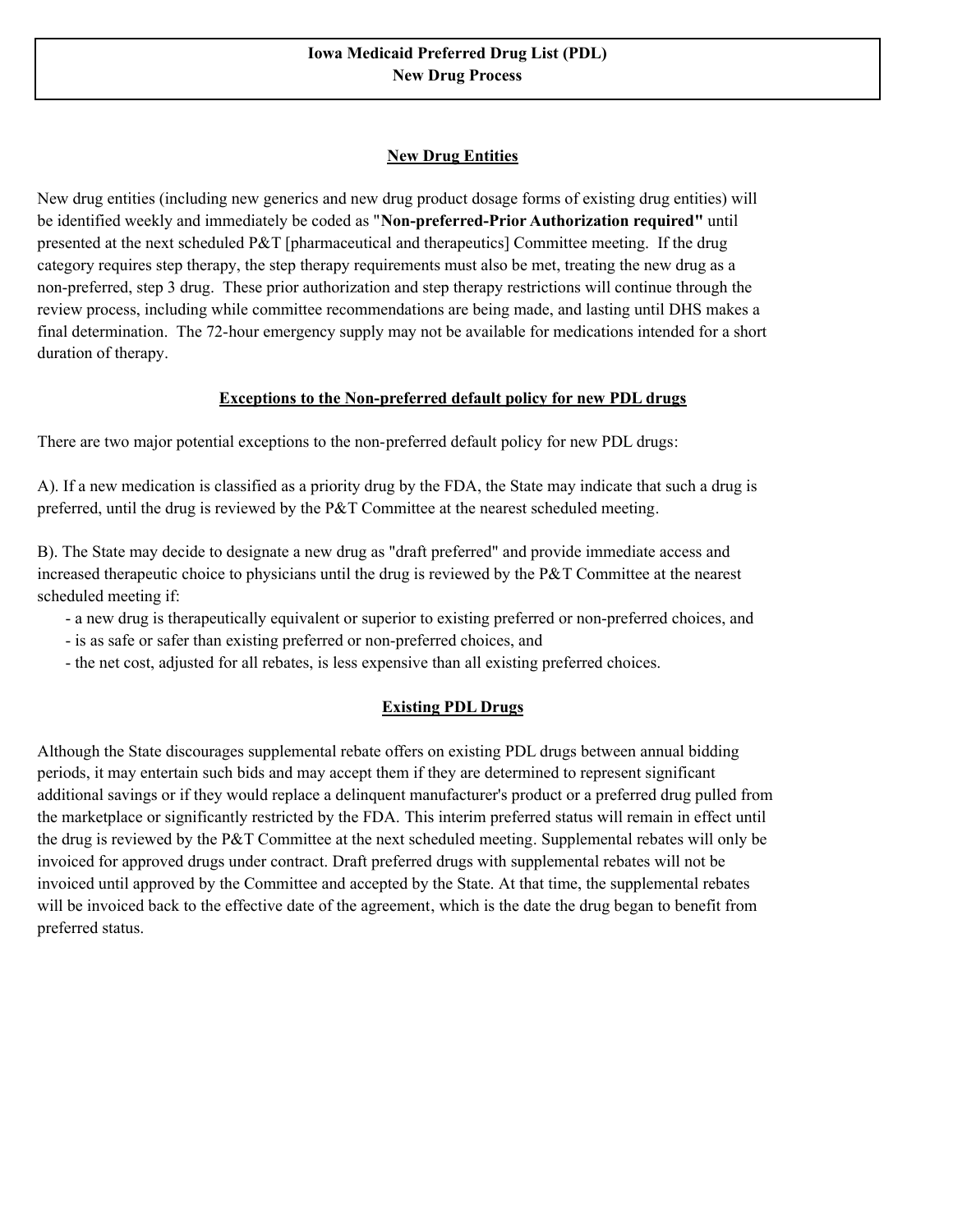| <u>B,</u><br><u>G,</u>          | COM                   | $_{\rm p}$<br>N            | Therapeutic Category                        | <b>B</b> ,<br>G,    | COM                     | $\mathbf{P}$<br><u>N,</u>   | <b>Therapeutic Category</b>           |  |  |  |  |
|---------------------------------|-----------------------|----------------------------|---------------------------------------------|---------------------|-------------------------|-----------------------------|---------------------------------------|--|--|--|--|
| $or$<br>$\Omega$                |                       | R, or<br>NR.               |                                             | or<br>$\mathcal{O}$ |                         | R, or<br>NR.                |                                       |  |  |  |  |
|                                 |                       |                            |                                             | B                   |                         | $\mathbf N$                 | <b>VPRIV</b>                          |  |  |  |  |
|                                 | <b>PDL Categories</b> |                            |                                             |                     |                         |                             |                                       |  |  |  |  |
| <b>ACE AND THIAZIDE COMBO'S</b> |                       |                            |                                             |                     |                         | AGENTS FOR PHEOCHROMOCYTOMA |                                       |  |  |  |  |
|                                 |                       | $\, {\bf p}$               | benazepril & hydrochlorothiazide            | B                   |                         | $\mathbf N$                 | PHENOXYBENZAMINE                      |  |  |  |  |
| . G<br>. B                      |                       | $\mathbf N$                | <b>LOTENSIN HCT</b>                         | ${\bf G}$           |                         | P                           | phentolamine mesylate                 |  |  |  |  |
| $\cdot$ G                       |                       | P                          | captopril & hydrochlorothiazide             | ${\bf G}$           |                         | $_{\rm N}$                  | metyrosine                            |  |  |  |  |
| $\cdot$ G                       |                       | P                          | enalapril maleate & hydrochlorothiazide     | $\, {\bf B}$        |                         | $\mathbf N$                 | <b>DEMSER</b>                         |  |  |  |  |
| . B                             |                       | $\mathbf N$                | <b>VASERETIC</b>                            |                     |                         |                             | <b>ALCOHOL DETERRENTS</b>             |  |  |  |  |
| ${\bf G}$                       |                       | N                          | fosinopril sodium & hydrochlorothiazide     |                     |                         |                             |                                       |  |  |  |  |
| $\mathbf{G}$                    |                       | $\mathbf{P}$               | lisinopril & hydrochlorothiazide            | G                   |                         | $\mathbf P$                 | acamprosate calcium                   |  |  |  |  |
| . B                             |                       | $\mathbf N$                | ZESTORETIC                                  | B                   |                         | ${\bf N}$                   | <b>ANTABUSE</b>                       |  |  |  |  |
| G                               |                       | $\mathbf N$                | moexipril-hydrochlorothiazide               | G                   |                         | P                           | disulfiram                            |  |  |  |  |
| $\mathbf{B}$                    |                       | $\mathbf N$                | <b>ACCURETIC</b>                            |                     |                         |                             | <b>ALLERGENIC EXTRACTS</b>            |  |  |  |  |
| G                               |                       | $\mathbf N$                | quinapril-hydrochlorothiazide               |                     |                         |                             |                                       |  |  |  |  |
|                                 | <b>ACE INHIBITORS</b> |                            |                                             | B                   | 11                      | $\mathbf N$                 | <b>PALFORZIA</b>                      |  |  |  |  |
|                                 |                       |                            |                                             | B                   | 11                      | $_{\rm N}$                  | <b>GRASTEK</b>                        |  |  |  |  |
| . G                             |                       | $\, {\bf p}$               | benazepril hcl                              | B                   | 11                      | $_{\rm N}$                  | <b>RAGWITEK</b>                       |  |  |  |  |
| . B                             |                       | $\mathbf N$                | <b>LOTENSIN</b>                             | $\, {\bf B}$        | 11                      | $\mathbf N$                 | <b>ORALAIR</b>                        |  |  |  |  |
| $\cdot$ G                       |                       | P                          | captopril                                   |                     |                         |                             | ALPHA-PROTEINASE INHIBITOR            |  |  |  |  |
| $\cdot$ G                       |                       | P                          | enalapril maleate                           |                     |                         |                             |                                       |  |  |  |  |
| . B                             |                       | $\mathbf N$                | <b>EPANED</b>                               | B                   | 11                      | $\mathbf N$                 | <b>ARALAST</b><br><b>GLASSIA</b>      |  |  |  |  |
| . B                             |                       | $\mathbf N$                | <b>VASOTEC</b>                              | B                   | 11                      | $_{\rm N}$<br>P             | <b>PROLASTIN C</b>                    |  |  |  |  |
| G                               |                       | ${\bf N}$                  | enalapril oral solution                     | B<br>B              | 11<br>11                | $\mathbf N$                 | <b>ZEMAIRA</b>                        |  |  |  |  |
| ${\bf G}$                       |                       | $\mathbf{P}$               | fosinopril sodium                           |                     |                         |                             |                                       |  |  |  |  |
| ${\bf G}$                       |                       | P                          | lisinopril                                  |                     | <b>ALS DRUG</b>         |                             |                                       |  |  |  |  |
| . B                             |                       | $\mathbf N$                | PRINIVIL                                    | $\, {\bf B}$        | 11                      | ${\bf N}$                   | <b>EXSERVAN</b>                       |  |  |  |  |
| B                               |                       | N                          | <b>ZESTRIL</b>                              | $\, {\bf B}$        | 11                      | $\mathbf N$                 | <b>RILUTEK</b>                        |  |  |  |  |
| B                               |                       | N                          | <b>QBRELIS</b>                              | ${\bf G}$           | 11                      | P                           | riluzole                              |  |  |  |  |
| G                               |                       | N                          | moexipril hcl                               | B                   | 11                      | $\mathbf N$                 | TIGLUTIK ORAL SUSPENSION              |  |  |  |  |
| G                               |                       | N                          | perindopril erbumine                        |                     |                         |                             | <b>ALZHEIMER - CHOLINOMIMETICS</b>    |  |  |  |  |
| $\,$ B                          |                       | $\mathbf N$                | <b>ACCUPRIL</b>                             |                     |                         |                             |                                       |  |  |  |  |
| G                               |                       | ${\bf P}$                  | quinapril hcl                               | B                   | 37                      | $\mathbf N$                 | <b>ARICEPT</b>                        |  |  |  |  |
| B                               |                       | $\mathbf N$                | <b>ALTACE</b>                               | ${\rm G}$           |                         |                             | 37 P donepezil hydrochloride          |  |  |  |  |
| . G                             |                       | $\mathbf{P}$               | ramipril                                    | G                   | 37                      | $\mathbf N$                 | donepezil hydrochloride tabs hcl 23mg |  |  |  |  |
| . G                             |                       | $\, {\bf P}$               | trandolapril                                | ${\bf G}$           | 37                      | $\mathbf N$                 | donepezil odt                         |  |  |  |  |
|                                 |                       |                            | ACE INHIBITORS AND CALCIUM CHANNEL BLOCKERS | B                   | 37                      | $\mathbf N$                 | <b>RAZADYNE</b>                       |  |  |  |  |
|                                 |                       |                            |                                             | ${\bf G}$           | 37                      | P                           | galantamine tabs                      |  |  |  |  |
| $\cdot$ G                       |                       | $\, {\bf P}$               | amlodipine besylate-benazepril hcl          | ${\bf G}$           | 37                      | $\mathbf N$                 | galantamine er cap                    |  |  |  |  |
| . B                             |                       | $\mathbf N$                | <b>LOTREL</b>                               | ${\bf G}$           | 37                      | $\mathbf N$                 | galantamine oral solution             |  |  |  |  |
| . B                             |                       | $\mathbf N$                | PRESTALIA                                   | B                   | 37                      | $\mathbf N$                 | <b>EXELON DIS</b>                     |  |  |  |  |
| . B                             |                       | $\mathbf N$                | <b>TARKA</b>                                | ${\bf G}$           | 37                      | P                           | rivastigmine cap                      |  |  |  |  |
| G                               |                       | P                          | trandolapril-verapamil hcl                  | ${\bf G}$           | 37                      | N                           | rivastigmine dis                      |  |  |  |  |
|                                 |                       |                            | <b>ACNE PRODUCTS: ISOTRETINOIN</b>          | B                   | 37                      | N                           | <b>NAMENDA</b>                        |  |  |  |  |
|                                 |                       |                            |                                             | B                   | 37                      | $\mathbf N$                 | <b>NAMENDA XR</b>                     |  |  |  |  |
| . В                             | 11                    | $\mathbf N$                | <b>ABSORICA</b>                             | ${\bf G}$           | 37                      | P                           | memantine                             |  |  |  |  |
| G.                              | 11                    | $\, {\bf P}$               | isotretinoin                                | ${\bf G}$           | 37                      | N                           | memantine er                          |  |  |  |  |
|                                 |                       |                            | <b>AGENTS FOR FABRYS DISEASE</b>            | ${\bf G}$           | 37                      | N                           | memantine oral solution               |  |  |  |  |
|                                 |                       |                            |                                             | B                   | 37                      | N                           | <b>NAMZARIC</b>                       |  |  |  |  |
| $\cdot$ B                       |                       | $\, {\bf P}$               | FABRAZYME                                   |                     | <b>AMINO GLYCOSIDES</b> |                             |                                       |  |  |  |  |
| . B                             | 11                    | $\, {\bf P}$               | <b>GALAFOLD</b>                             |                     |                         |                             |                                       |  |  |  |  |
|                                 |                       |                            | <b>AGENTS FOR GAUCHER DISEASE</b>           | G                   |                         | $\mathbf P$                 | amikacin sulfate                      |  |  |  |  |
|                                 |                       |                            |                                             | $\, {\bf B}$        |                         | ${\bf N}$                   | <b>ARIKAYCE</b>                       |  |  |  |  |
| . B                             |                       | $\mathbf N$                | <b>CERDELGA</b>                             | ${\bf G}$           |                         | P                           | gentamicin sulfate                    |  |  |  |  |
| . B                             |                       | $\mathbf N$                | <b>CEREZYME</b>                             | G                   |                         | P                           | gentamicin in saline                  |  |  |  |  |
| . B                             |                       | $\mathbf N$                | ZAVESCA                                     | G                   |                         | P                           | neomycin sulfate                      |  |  |  |  |
| . G<br>. B                      |                       | $\mathbf N$<br>$\mathbf N$ | miglustat<br><b>ELELYSO</b>                 | G                   |                         | P                           | paromomycin sulfate                   |  |  |  |  |
|                                 |                       |                            |                                             |                     |                         |                             |                                       |  |  |  |  |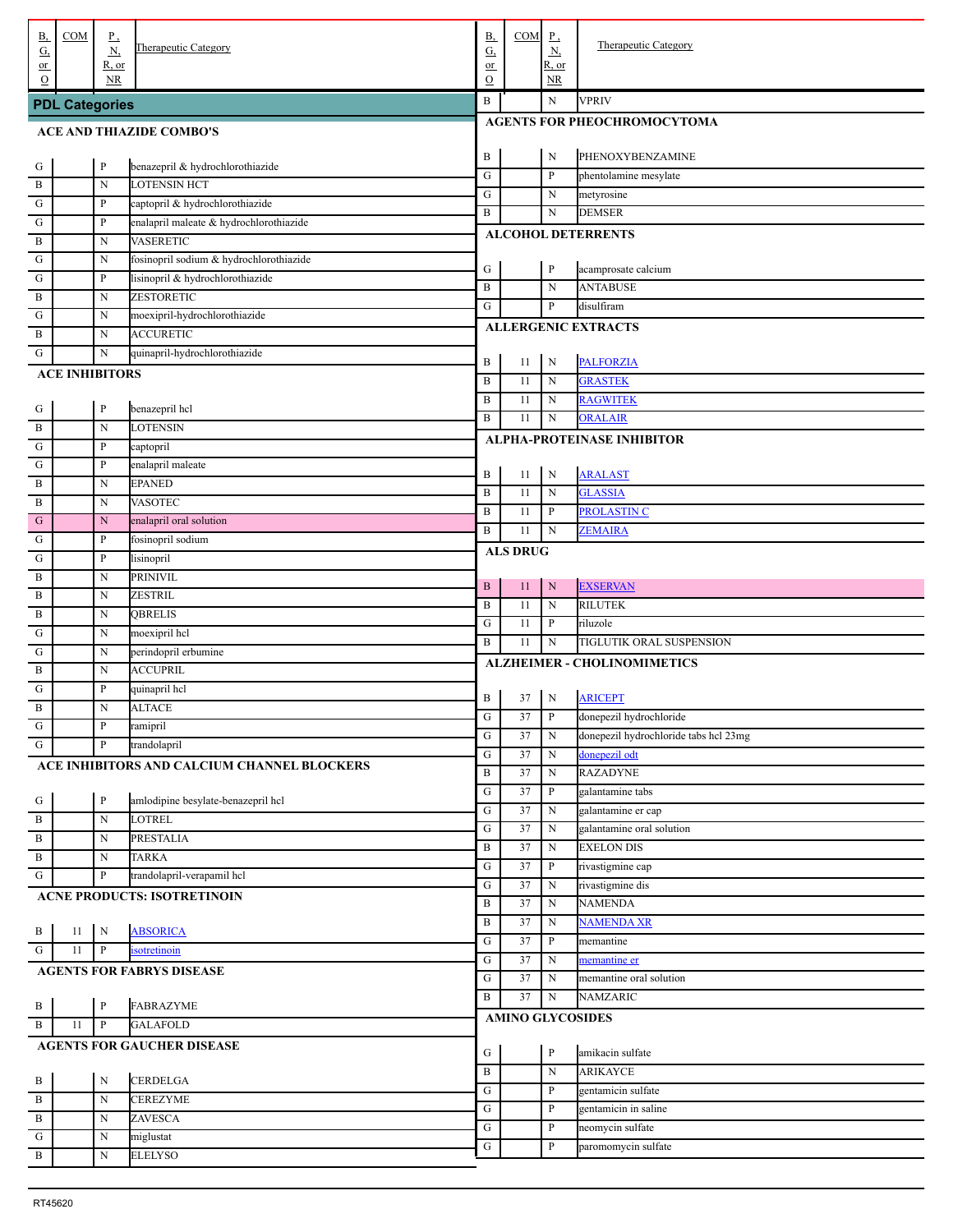| В,                      | COM                       | $P_{\rightarrow}$ | Therapeutic Category                               | <b>B</b> ,             | COM                      | $_{\rm P}$                  | <b>Therapeutic Category</b>               |
|-------------------------|---------------------------|-------------------|----------------------------------------------------|------------------------|--------------------------|-----------------------------|-------------------------------------------|
| G,<br>$or$              |                           | N,<br>$R$ , or    |                                                    | $\underline{G}$<br>or  |                          | <u>N,</u><br>R, or          |                                           |
| $\Omega$                |                           | <b>NR</b>         |                                                    | $\mathcal{O}$          |                          | NR.                         |                                           |
|                         | <b>PDL Categories</b>     |                   |                                                    | B                      | 11                       | N                           | <b>VOGELXO</b>                            |
|                         |                           |                   | - Contd                                            | ${\bf G}$<br>${\bf G}$ | 11                       | ${\bf N}$                   | testosterone 1% pump                      |
| <b>AMINO GLYCOSIDES</b> |                           |                   |                                                    |                        | 11                       | ${\bf N}$                   | testosterone gel 10mg/act                 |
| $\frac{G}{1}$           |                           | $\mathbf{P}$      | streptomycin sulfate                               | ${\bf G}$              | 11                       | ${\bf N}$                   | testosterone sol                          |
| . B                     |                           | N                 | <b>BETHKIS</b>                                     | $\, {\bf B}$           | 11                       | ${\bf N}$                   | <b>ANGROGEL PACKETS</b>                   |
| . $\, {\bf B}$          |                           | N                 | <b>TOBI</b>                                        | ${\bf G}$              | 11                       | $\mathbf{P}$                | testosterone 1% packets                   |
| . B                     |                           | N                 | TOBI PODHALER                                      | B                      | 11                       | ${\bf N}$                   | <b>ANDROGEL PUMP</b>                      |
| G                       |                           | $\mathbf{P}$      | tobramycin neb solution                            |                        | <b>ANORECTAL - MISC.</b> |                             |                                           |
| B                       |                           | N                 | <b>KITABIS PAK</b>                                 |                        |                          |                             |                                           |
| G                       |                           | N                 | tobramycin neb sol 300/4ml                         | B<br>${\bf G}$         |                          | $\mathbf N$<br>$\mathbf{P}$ | ANUSOL-HC<br>hydrocortisone (rectal)      |
| G                       |                           | $\mathbf{P}$      | tobramycin sulfate                                 | $\, {\bf B}$           |                          | ${\bf N}$                   | <b>CORTENEMA</b>                          |
|                         |                           |                   | <b>AMYLOIDOSIS TREATMENTS</b>                      | G                      |                          | P                           | hydrocortisone (intrarectal)              |
|                         |                           |                   |                                                    | B                      |                          | N                           | <b>CORTIFOAM</b>                          |
| . B                     |                           | $\mathbf N$       | <b>VYNDAMAX</b>                                    | B                      |                          | N                           | <b>RECTIV</b>                             |
| . B                     |                           | $\mathbf N$       | VYNDAQEL                                           | ${\bf G}$              |                          | N                           | lidocaine-hydrocortisone acetate (rectal) |
|                         | <b>ANALGESICS - MISC.</b> |                   |                                                    | G                      |                          | N                           | hydrocortisone acetate w/ pramoxine       |
|                         |                           |                   |                                                    | B                      |                          | $\mathbf N$                 | PROCTOFOAM HC                             |
| $\frac{1}{10}$          |                           | $\mathbf{P}$      | aspirin                                            |                        | <b>ANTHELMINTICS</b>     |                             |                                           |
| . ${\bf G}$             |                           | $\mathbf{P}$      | diflunisal                                         |                        |                          |                             |                                           |
| . ${\bf G}$             |                           | $\mathbf{P}$      | salsalate                                          | B                      |                          | $\mathbf N$                 | <b>ALBENZA</b>                            |
| $\mathbf{O}$            |                           | $\mathbf{P}$      | aspirin buffered                                   | ${\bf G}$              |                          | P                           | albendazole                               |
| $\mathbf{O}$            |                           | $\mathbf{P}$      | acetaminophen                                      | G                      | 106                      | P                           | benznidazole                              |
| G                       |                           | $\mathbf{P}$      | butalbital-acetaminophen tab 50-325 mg             | ${\bf G}$              |                          | P                           | ivermectin                                |
| ${\bf G}$               |                           | $\mathbf{P}$      | butalbital-acetaminophen-caffeine cap 50-325-40 mg | B                      |                          | N                           | <b>STROMECTOL</b>                         |
| G                       |                           | $\mathbf{P}$      | butalbital-acetaminophen-caffeine tab 50-325-40 mg | $\bf{B}$               |                          | N                           | <b>EMVERM</b>                             |
| ${\bf G}$               |                           | $\mathbf{P}$      | butalbital-aspirin-caffeine                        | B                      |                          | N                           | <b>BILTRICIDE</b>                         |
|                         |                           |                   | <b>ANAPHYLAXIS THERAPY</b>                         | G                      |                          | P                           | praziquantel                              |
|                         |                           |                   |                                                    |                        |                          |                             | <b>ANTI INFECTIVE COMBO'S - MISC.</b>     |
| $\frac{B}{1}$           |                           | $\mathbf N$       | <b>ADRENACLICK</b>                                 |                        |                          |                             |                                           |
| . B<br>. ${\bf G}$      | 99                        | N                 | <b>ADRENALIN</b>                                   | B                      |                          | $\mathbf N$                 | <b>BACTRIM</b>                            |
| . В                     |                           | P<br>N            | epinephrine auto-injector<br><b>EPIPEN</b>         | G                      |                          | P                           | sulfamethoxazole-trimethoprim             |
| . B                     |                           | N                 | <b>SYMJEPI</b>                                     |                        | <b>ANTIANGINALS</b>      |                             |                                           |
|                         |                           |                   |                                                    |                        |                          |                             |                                           |
|                         |                           |                   | <b>ANDROGENS - ANABOLICS</b>                       | $\, {\bf B}$           |                          | $\mathbf N$                 | <b>RANEXA</b>                             |
|                         |                           | $\mathbf{P}$      | danazol                                            | ${\bf G}$              |                          | $\mathbf{P}$                | ranolazine                                |
| $\frac{G}{B}$           | 11                        | $\mathbf N$       | <b>ANDROID</b>                                     |                        |                          |                             | ANTIANGINALS--ISOSORBIDE NITRATE          |
| . B                     | 11                        | N                 | <b>METHITEST</b>                                   |                        |                          |                             |                                           |
| . B                     | 11                        | N                 | <b>TESTRED</b>                                     | B                      |                          | ${\bf N}$                   | <b>DILATRATE SR</b>                       |
| $\, {\bf B}$            | 11                        | N                 | <b>METHYLTESTOSTERONE</b>                          | $\, {\bf B}$           |                          | ${\bf N}$                   | <b>ISORDIL TITRADOSE</b>                  |
| $\, {\bf B}$            | 11                        | N                 | <b>NATESTO</b>                                     | ${\bf G}$              |                          | P                           | isosorbide dinitrate                      |
| ${\bf G}$               | 11                        | N                 | testosterone gel 1.62%                             | ${\bf G}$              |                          | P                           | isosorbide mononitrate                    |
| $\,$ B                  | 11                        | N                 | <b>DEPO-TESTOSTERONE</b>                           | B                      |                          | N                           | <b>BIDIL</b>                              |
| ${\bf G}$               | 11                        | P                 | testosterone cypionate                             |                        | <b>ANTIARRHYTHMICS</b>   |                             |                                           |
| ${\bf G}$               | 11                        | $\mathbf{P}$      | testosterone enanthate                             | ${\bf G}$              |                          | $\, {\bf P}$                | disopyramide phosphate                    |
| $\, {\bf B}$            | 11                        | ${\bf N}$         | <b>XYOSTED</b>                                     | $\, {\bf B}$           |                          | ${\bf N}$                   | <b>NORPACE</b>                            |
| $\, {\bf B}$            | 11                        | N                 | <b>AVEED</b>                                       | ${\bf G}$              |                          | P                           | quinidine gluconate                       |
| $\, {\bf B}$            | 11                        | N                 | <b>JATENZO</b>                                     | G                      |                          | P                           | quinidine sulfate                         |
| $\mathbf G$             |                           | $\mathbf N$       | oxandrolone                                        | ${\bf G}$              |                          | N                           | quinidine sulfate tablet er               |
|                         |                           |                   | <b>ANDROGENS -TOPICAL</b>                          | G                      |                          | N                           | lidocaine hcl (cardiac)                   |
|                         |                           |                   |                                                    | B                      |                          | N                           | <b>XYLOCAINE</b>                          |
| $\frac{B}{4}$           | 11                        | $\mathbf{P}$      | <b>ANDRODERM</b>                                   | G                      |                          | P                           | mexiletine hcl                            |
| . B                     | 11                        | $\mathbf N$       | <b>AXIRON</b>                                      | G                      |                          | P                           | flecainide acetate                        |
| . B                     | 11                        | N                 | <b>FORTESTA</b>                                    | ${\bf G}$              |                          | P                           | propafenone hcl                           |
| $\overline{B}$          | 11                        | N                 | <b>STRIANT</b>                                     | $\, {\bf B}$           | 11                       | N                           | <b>RYTHMOL SR</b>                         |
| . B                     | 11                        | N                 | <b>TESTIM</b>                                      | G                      |                          | P                           | amiodarone hcl tab 200 mg                 |
| . ${\bf G}$             | 11                        | N                 | estosterone gel                                    |                        |                          |                             |                                           |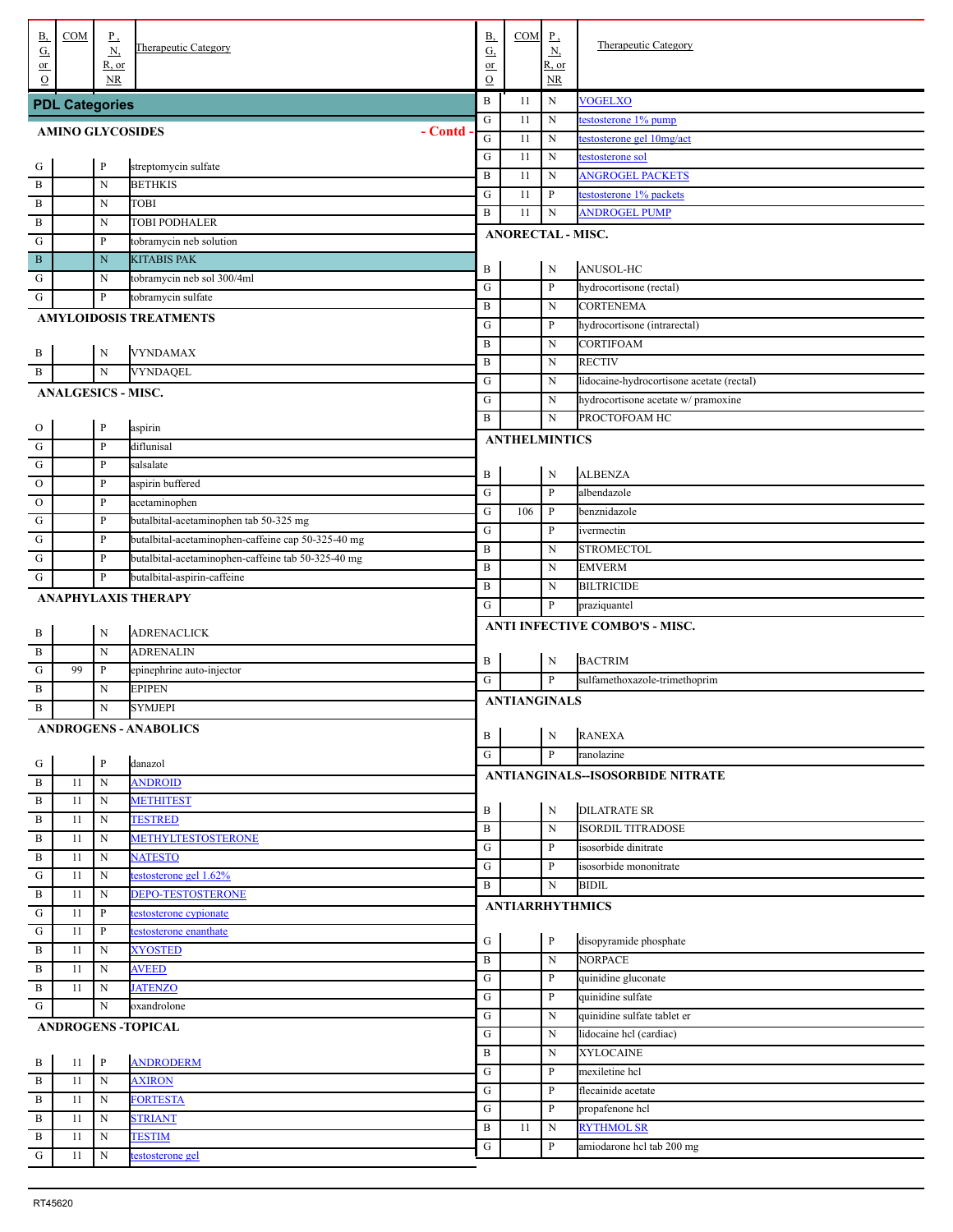| <b>B</b> ,                                                                                                                                                                                                                                                                                                                                                                                                   | <b>COM</b>             | $_{\rm P}$                  |                                                      | <b>B</b> ,            | COM                | $_{\rm P}$                               | Therapeutic Category                                |
|--------------------------------------------------------------------------------------------------------------------------------------------------------------------------------------------------------------------------------------------------------------------------------------------------------------------------------------------------------------------------------------------------------------|------------------------|-----------------------------|------------------------------------------------------|-----------------------|--------------------|------------------------------------------|-----------------------------------------------------|
| $\underline{\mathrm{G}}$<br>$or$                                                                                                                                                                                                                                                                                                                                                                             |                        | $\underline{N}$<br>$R$ , or | <b>Therapeutic Category</b>                          | $\underline{G}$<br>or |                    | $\underline{\mathbf{N}}$<br><u>R, or</u> |                                                     |
| $\Omega$                                                                                                                                                                                                                                                                                                                                                                                                     |                        | <b>NR</b>                   |                                                      | O                     |                    | NR.                                      |                                                     |
|                                                                                                                                                                                                                                                                                                                                                                                                              | <b>PDL Categories</b>  |                             |                                                      | $\bf{B}$              |                    | N                                        | PROAIR DIGIHALER                                    |
|                                                                                                                                                                                                                                                                                                                                                                                                              |                        |                             |                                                      | $\mathbf{B}$          |                    | ${\bf N}$                                | PROAIR RESPICLICK                                   |
|                                                                                                                                                                                                                                                                                                                                                                                                              | <b>ANTIARRHYTHMICS</b> |                             | - Contd                                              | G                     |                    | N                                        | albuterol hfa                                       |
|                                                                                                                                                                                                                                                                                                                                                                                                              |                        | N                           |                                                      | G                     |                    | $\mathbf N$                              | arformoterol                                        |
| . G<br>. $\, {\bf B}$                                                                                                                                                                                                                                                                                                                                                                                        |                        |                             | amiodarone hcl tabs 400mg<br>TIKOSYN                 | $\, {\bf B}$          |                    | N                                        | <b>BROVANA</b>                                      |
|                                                                                                                                                                                                                                                                                                                                                                                                              |                        | N<br>$\mathbf{P}$           |                                                      | $\, {\bf B}$          |                    | N                                        | PERFOROMIST                                         |
| . G                                                                                                                                                                                                                                                                                                                                                                                                          |                        |                             | dofetilide                                           | $\mathbf G$           |                    | $\mathbf N$                              | formoterol neb                                      |
| . В                                                                                                                                                                                                                                                                                                                                                                                                          |                        | $\, {\bf p}$                | MULTAQ                                               | B                     | 11                 | N                                        | <b>XOPENEX</b>                                      |
|                                                                                                                                                                                                                                                                                                                                                                                                              |                        |                             | ANTIASTHMATIC - 5-LIPOXYGENASE INHIBITORS            | G                     | 11                 | $\mathbf N$                              | evalbuterol                                         |
|                                                                                                                                                                                                                                                                                                                                                                                                              |                        | N                           | <b>ZYFLO</b>                                         | G                     | 11                 | $\mathbf N$                              | evalbuterol tartrate                                |
| $\frac{B}{1}$                                                                                                                                                                                                                                                                                                                                                                                                |                        |                             | <b>ANTIASTHMATIC - ADRENERGIC COMBOS</b>             | G                     |                    | N                                        | metaproterenol sulfate                              |
|                                                                                                                                                                                                                                                                                                                                                                                                              |                        |                             |                                                      | $\, {\bf B}$          |                    | $\mathbf{P}$                             | STRIVERDI RESPIMAT                                  |
| $\cdot$ G                                                                                                                                                                                                                                                                                                                                                                                                    |                        | $\mathbf N$                 | fluticasone/salmeterol                               | B                     | 74                 | P                                        | SEREVENT DISKUS                                     |
| . В                                                                                                                                                                                                                                                                                                                                                                                                          |                        | P                           | <b>COMBIVENT RESPIMAT</b>                            | ${\bf G}$             |                    | N                                        | terbutaline sulfate inj 1 mg/ml                     |
| . ${\bf G}$                                                                                                                                                                                                                                                                                                                                                                                                  |                        | $\mathbf{P}$                | ipratropium-albuterol                                | G                     |                    | P                                        | terbutaline sulfate tab 2.5 mg                      |
| . В                                                                                                                                                                                                                                                                                                                                                                                                          |                        | P                           | <b>SYMBICORT</b>                                     | G                     |                    | P                                        | terbutaline sulfate tab 5 mg                        |
| . G                                                                                                                                                                                                                                                                                                                                                                                                          |                        | N                           | budesonide/formoterol                                |                       |                    |                                          | <b>ANTIASTHMATIC - LEUKOTRIENE RECEPTOR</b>         |
| . B                                                                                                                                                                                                                                                                                                                                                                                                          |                        | $\mathbf N$                 | <b>BEVESPI AEROSPHERE</b>                            |                       | <b>ANTAGONISTS</b> |                                          |                                                     |
| . В                                                                                                                                                                                                                                                                                                                                                                                                          |                        | N                           | AIRDUO DIGIHALER                                     | G                     |                    | ${\bf P}$                                | montelukast sodium chew tab 4 mg (base equiv)       |
| . В                                                                                                                                                                                                                                                                                                                                                                                                          |                        | P                           | ADVAIR DISKUS                                        | ${\bf G}$             |                    | $\mathbf{P}$                             | montelukast sodium chew tab 5 mg (base equiv)       |
| . В                                                                                                                                                                                                                                                                                                                                                                                                          |                        | P                           | ADVAIR HFA                                           | G                     |                    | P                                        | montelukast sodium tab 10 mg (base equiv)           |
| . В                                                                                                                                                                                                                                                                                                                                                                                                          |                        | N                           | AIRDUO RESPICLICK                                    | $\, {\bf B}$          |                    | N                                        | SINGULAIR CHW 4MG                                   |
| G                                                                                                                                                                                                                                                                                                                                                                                                            |                        | N                           | wixela                                               | $\, {\bf B}$          |                    | N                                        | SINGULAIR CHW 5MG                                   |
| . В                                                                                                                                                                                                                                                                                                                                                                                                          |                        | N                           | BREO ELLIPTA                                         | $\, {\bf B}$          |                    | N                                        | SINGULAIR TAB 10MG                                  |
| $\cdot$ B                                                                                                                                                                                                                                                                                                                                                                                                    |                        | $\mathbf N$                 | <b>DULERA</b>                                        | $\, {\bf B}$          |                    | N                                        | <b>SINGULAIR PACK</b>                               |
| . B                                                                                                                                                                                                                                                                                                                                                                                                          |                        | $\mathbf{P}$                | STIOLTO RESPIMAT                                     | G                     | 72                 | P                                        | montelukast granules                                |
|                                                                                                                                                                                                                                                                                                                                                                                                              |                        | P                           | ANORO ELLIPTA                                        | $\, {\bf B}$          |                    | N                                        | <b>ACCOLATE</b>                                     |
| . В<br>. В                                                                                                                                                                                                                                                                                                                                                                                                   |                        | N                           | BREZTRI                                              | G                     |                    | ${\bf N}$                                | zafirlukast                                         |
| . В                                                                                                                                                                                                                                                                                                                                                                                                          |                        | N                           | TRELEGY ELLIPTA                                      |                       |                    |                                          | ANTIASTHMATIC - MISC. RESPIRATORY INHALANTS         |
|                                                                                                                                                                                                                                                                                                                                                                                                              |                        |                             |                                                      |                       |                    |                                          |                                                     |
|                                                                                                                                                                                                                                                                                                                                                                                                              |                        |                             |                                                      |                       |                    |                                          |                                                     |
|                                                                                                                                                                                                                                                                                                                                                                                                              |                        |                             | <b>ANTIASTHMATIC - ANTI-CHOLINERGICS</b>             | G                     |                    | P                                        | sodium chloride soln nebu 0.9%                      |
|                                                                                                                                                                                                                                                                                                                                                                                                              |                        |                             |                                                      |                       |                    |                                          | <b>ANTIASTHMATIC - MIXED ADRENERGICS</b>            |
| $\frac{B}{1}$                                                                                                                                                                                                                                                                                                                                                                                                |                        | N                           | <b>TUDORZA PRESSAIR</b>                              |                       |                    |                                          |                                                     |
| . $\, {\bf B}$                                                                                                                                                                                                                                                                                                                                                                                               |                        | N                           | LONHALA MAGNAIR                                      | G                     |                    | $\mathbf{P}$                             | epinephrine hcl                                     |
| $\frac{1}{10}$                                                                                                                                                                                                                                                                                                                                                                                               |                        | $\, {\bf p}$                | ipratropium bromide                                  |                       |                    |                                          | <b>ANTIASTHMATIC - MUCOLYTICS</b>                   |
| . В                                                                                                                                                                                                                                                                                                                                                                                                          |                        | P                           | ATROVENT HFA                                         |                       |                    |                                          |                                                     |
| . В                                                                                                                                                                                                                                                                                                                                                                                                          |                        | N                           | YUPELRI                                              | G                     |                    | $\, {\bf p}$                             | acetylcysteine                                      |
| . В                                                                                                                                                                                                                                                                                                                                                                                                          |                        | P<br>P                      | SPIRIVA HANDIHALER                                   |                       |                    |                                          | ANTIASTHMATIC - NASAL MISC.                         |
| . В                                                                                                                                                                                                                                                                                                                                                                                                          |                        |                             | SPIRIVA RESPIMAT                                     |                       |                    |                                          |                                                     |
| B                                                                                                                                                                                                                                                                                                                                                                                                            |                        | $\mathbf{P}$                | <b>INCRUSE ELLIPTA</b>                               | G                     |                    | $\, {\bf P}$                             | ipratropium bromide (nasal) soln 0.03%              |
|                                                                                                                                                                                                                                                                                                                                                                                                              |                        |                             | ANTIASTHMATIC - ANTIINFLAMMATORY AGENTS              | G                     |                    | N                                        | ipratropium bromide nasal soln 0.06% (42 mcg/spray) |
|                                                                                                                                                                                                                                                                                                                                                                                                              |                        | $\, {\bf P}$                | cromolyn sodium                                      |                       |                    |                                          | <b>ANTIASTHMATIC - STEROID INHALANTS</b>            |
| . ${\rm G}$<br>$\overline{B}$                                                                                                                                                                                                                                                                                                                                                                                | 11                     | $\mathbf N$                 |                                                      |                       |                    |                                          |                                                     |
|                                                                                                                                                                                                                                                                                                                                                                                                              |                        |                             | <b>XOLAIR PREFILLED SYRINGE</b>                      | B                     |                    | ${\bf N}$                                | <b>QVAR REDIHALER</b>                               |
|                                                                                                                                                                                                                                                                                                                                                                                                              |                        |                             | <b>ANTIASTHMATIC - BETA - ADRENERGICS</b>            | G                     | 19                 | $\mathbf{P}$                             | budesonide (inhalation)                             |
|                                                                                                                                                                                                                                                                                                                                                                                                              | 72                     | $\mathbf{P}$                | albuterol sulfate nebu 0.63mg/3                      | B                     |                    | P                                        | PULMICORT INHALER                                   |
|                                                                                                                                                                                                                                                                                                                                                                                                              |                        | $\mathbf{P}$                | albuterol sulfate soln nebu 0.083% (2.5 mg/3ml)      | $\, {\bf B}$          |                    | N                                        | PULMICORT SUS                                       |
|                                                                                                                                                                                                                                                                                                                                                                                                              |                        | P                           | albuterol sulfate soln nebu 0.5% (5 mg/ml)           | G                     |                    | N                                        | budesonide sus 1mg/2ml                              |
|                                                                                                                                                                                                                                                                                                                                                                                                              |                        | N                           | albuterol sulfate soln nebu 1.25 mg/3ml (base equiv) | $\, {\bf B}$          |                    | N                                        | <b>ALVESCO</b>                                      |
|                                                                                                                                                                                                                                                                                                                                                                                                              |                        | P                           | albuterol sulfate syrup 2 mg/5ml                     | $\, {\bf B}$          |                    | N                                        | AEROSPAN                                            |
|                                                                                                                                                                                                                                                                                                                                                                                                              |                        | N                           | albuterol sulfate tab 2 mg                           | $\, {\bf B}$          |                    | N                                        | ARNUITY ELLIPTA                                     |
|                                                                                                                                                                                                                                                                                                                                                                                                              |                        | N                           | albuterol sulfate tab 4 mg                           | $\, {\bf B}$          |                    | N                                        | ARMONAIR DIGIHALER                                  |
| $\begin{array}{ c c c c } \hline \rule{0pt}{1.2ex} & \rule{0pt}{1.2ex} \rule{0pt}{1.2ex} & \rule{0pt}{1.2ex} \rule{0pt}{1.2ex} & \rule{0pt}{1.2ex} \rule{0pt}{1.2ex} & \rule{0pt}{1.2ex} \rule{0pt}{1.2ex} & \rule{0pt}{1.2ex} \rule{0pt}{1.2ex} & \rule{0pt}{1.2ex} \rule{0pt}{1.2ex} & \rule{0pt}{1.2ex} \rule{0pt}{1.2ex} & \rule{0pt}{1.2ex} \rule{0pt}{1.2ex} & \rule{0pt}{$<br>$\overline{\mathbf{G}}$ |                        | P                           | albuterol sulfate tab sr 12hr 4 mg                   | $\, {\bf B}$          |                    | P                                        | <b>FLOVENT HFA</b>                                  |
| $\cdot$ G                                                                                                                                                                                                                                                                                                                                                                                                    |                        | P                           | albuterol sulfate tab sr 12hr 8 mg                   | $\, {\bf B}$          |                    | N                                        | ARMONAIR RESPICLICK                                 |
| . $\, {\bf B}$                                                                                                                                                                                                                                                                                                                                                                                               |                        | P                           | PROAIR HFA                                           | $\, {\bf B}$          |                    | P                                        | <b>FLOVENT DISKUS</b>                               |
| . В                                                                                                                                                                                                                                                                                                                                                                                                          |                        | N                           | PROVENTIL HFA                                        | $\, {\bf B}$          |                    | P                                        | <b>ASMANEX</b>                                      |
| $\overline{B}$                                                                                                                                                                                                                                                                                                                                                                                               |                        | P                           | VENTOLIN HFA                                         | B                     |                    | N                                        | ASMANEX HFA                                         |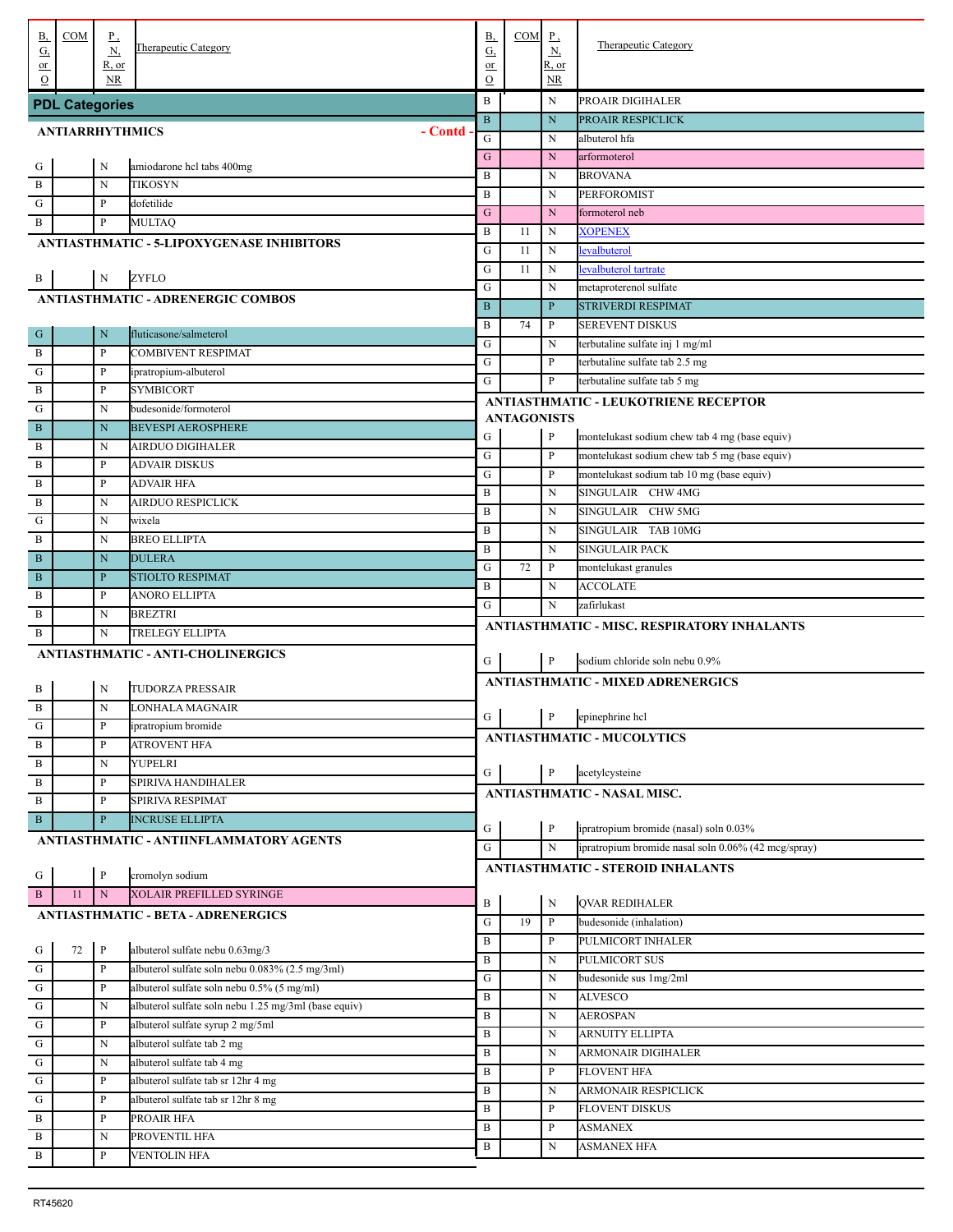| В,              | COM                        | $_{\rm p}$            | <b>Therapeutic Category</b>          | <b>B</b> ,     | COM                    | $_{\rm P}$               | Therapeutic Category                          |
|-----------------|----------------------------|-----------------------|--------------------------------------|----------------|------------------------|--------------------------|-----------------------------------------------|
| <u>G,</u><br>or |                            | <u>N,</u><br>$R$ , or |                                      | G,<br>or       |                        | $\underline{N}$<br>R, or |                                               |
| $\Omega$        |                            | <b>NR</b>             |                                      | $\Omega$       |                        | NR                       |                                               |
|                 | <b>PDL Categories</b>      |                       |                                      | B              | 39                     | N                        | <b>COUMADIN</b>                               |
|                 |                            |                       |                                      | $\, {\bf B}$   |                        | N                        | <b>COUMADIN SOLR</b>                          |
|                 |                            |                       | <b>ANTIASTHMATIC - XANTHINES</b>     | G              |                        | P                        | warfarin sodium                               |
| . G             |                            | $\, {\bf P}$          | aminophylline                        | B              |                        | P                        | <b>PRADAXA</b>                                |
| . B             |                            | $\mathbf{P}$          | <b>ELIXOPHYLLIN</b>                  | B              |                        | P                        | <b>ELIQUIS</b>                                |
| . B             |                            | $\mathbf{P}$          | THEO-24                              | B              | 11                     | $\mathbf N$              | <b>SAVAYSA</b>                                |
| G               |                            | $\, {\bf p}$          | theophylline                         | B              |                        | P                        | <b>XARELTO</b>                                |
|                 | <b>ANTIBIOTICS - MISC.</b> |                       |                                      |                | <b>ANTICONVULSANTS</b> |                          |                                               |
|                 |                            |                       |                                      |                |                        |                          |                                               |
| . В             |                            | N                     | <b>SOLOSEC</b>                       | B              |                        | ${\bf N}$                | <b>EQUETRO</b>                                |
| . B             |                            | $\mathbf{P}$          | <b>AZACTAM</b>                       | $\, {\bf B}$   | 11                     | $\mathbf N$              | <b>GRALISE</b>                                |
| G               |                            | N                     | aztreonam                            | ${\bf G}$      | 11                     | ${\bf N}$                | pregabalin er                                 |
| . B             |                            | N                     | <b>AZACTAM IN DEXTROSE</b>           | $\, {\bf B}$   | 11                     | N                        | <b>ONFI</b>                                   |
| B               |                            | N                     | <b>CAYSTON</b>                       | ${\bf G}$      |                        | P                        | clobazam                                      |
| G               |                            | $\mathbf{P}$          | colistimethate sodium                | B              | 11                     | $_{\rm N}$               | <b>SYMPAZAN</b>                               |
| . B             |                            | N                     | COLY-MYCIN-M                         | ${\bf G}$<br>G | 11                     | P<br>$_{\rm N}$          | clonazepam                                    |
| . B             |                            | N                     | <b>FLAGYL</b>                        | B              | 11                     | N                        | clonazepam tablet disperse<br><b>KLONOPIN</b> |
| . B             | 11                         | N                     | <b>FLAGYL ER</b>                     | $\, {\bf B}$   |                        | N                        | <b>DIASTAT</b>                                |
| G               |                            | N                     | metronidazole caps                   | ${\bf G}$      |                        | P                        | diazepam (anticonvulsant) gel                 |
| G               |                            | $\mathbf{P}$          | metronidazole tab 250 mg             | $\, {\bf B}$   |                        | P                        | VALTOCO                                       |
| G               |                            | $\mathbf{P}$          | metronidazole tab 500 mg             | $\, {\bf B}$   |                        | P                        | <b>NAYZILAM</b>                               |
| . B             |                            | $\mathbf{P}$          | <b>METRO IV</b>                      | $\, {\bf B}$   |                        | $_{\rm N}$               | <b>XCOPRI</b>                                 |
| G               |                            | $\mathbf{P}$          | metronidazole in nacl                | ${\bf G}$      | 46                     | N                        | felbamate                                     |
| $\mathbf{B}$    |                            | N                     | <b>ORBACTIV</b>                      | B              | 46                     | N                        | <b>FELBATOL</b>                               |
| G               |                            | $\mathbf{P}$          | pentamidine                          | $\, {\bf B}$   |                        | P                        | <b>GABITRIL</b>                               |
| . B             |                            | N                     | NEBUPENT                             | G              |                        | N                        | tiagabine                                     |
| . B             |                            | $\mathbf{P}$          | PENTAM 300                           | B              |                        | $_{\rm N}$               | <b>SABRIL</b>                                 |
| . B             |                            | $\mathbf N$           | <b>AEMCOLO</b>                       | ${\bf G}$      |                        | N                        | vigabatrin                                    |
| . B             | 11                         | $\, {\bf P}$          | <b>XIFAXAN</b>                       | B              |                        | $_{\rm N}$               | <b>PEGANONE</b>                               |
| B               |                            | N                     | <b>VIBATIV</b>                       | ${\bf G}$      |                        | $_{\rm N}$               | fosphenytoin sodium                           |
| G               |                            | $\, {\bf P}$          | trimethoprim                         | $\, {\bf B}$   | 46                     | $_{\rm N}$               | <b>DILANTIN INFATABS</b>                      |
| $\mathbf{B}$    |                            | N                     | VANCOCIN HCL                         | $\, {\bf B}$   | 46                     | N                        | <b>DILANTIN SUSP</b>                          |
| G               |                            | $\mathbf{P}$          | vancomycin hel                       | G              |                        | P                        | phenytoin susp                                |
| $\overline{G}$  |                            | $\, {\bf P}$          | vancomycin hel caps                  | ${\bf G}$      |                        | $\, {\bf P}$             | phenytoin infatab                             |
| G               |                            | $\, {\bf P}$          | vancomycin hel in dextrose           | ${\bf G}$      |                        | P                        | phenytoin sodium                              |
| ${\bf G}$       |                            | N                     | polymyxin b sulfate                  | $\, {\bf B}$   | 46                     | N                        | <b>DILANTIN</b>                               |
| . B             |                            | N                     | <b>XENLETA TAB</b>                   | B              |                        | P                        | <b>DILANTIN CAPS 30MG</b>                     |
| ${\bf G}$       |                            | N                     | vancomycin oral sol                  | B              | 39                     | N                        | <b>PHENYTEK</b>                               |
| $\, {\bf B}$    |                            | N                     | <b>TYGACIL</b>                       | ${\bf G}$      |                        | P                        | phenytoin sodium extended cap 100 mg          |
| ${\bf G}$       |                            | $\, {\bf P}$<br>N     | tigecycline                          | ${\bf G}$      | 64                     | N                        | phenytoin sodium extended caps 200mg          |
| ${\bf G}$       |                            |                       | fosfomycin                           | ${\bf G}$      | 64                     | N                        | phenytoin sodium extended caps 300mg          |
| $\mathbf G$     |                            | $\, {\bf p}$          | sulfadiazine                         | ${\bf G}$      |                        | P                        | ethosuximide caps                             |
|                 |                            |                       | ANTI-CATAPLECTIC AGENTS              | G              |                        | P                        | ethosuximide soln 250 mg/5ml                  |
|                 | $11\,$                     | $\,$ N                | <b>XYWAV</b>                         | B              | 46                     | N                        | ZARONTIN CAP                                  |
| . В<br>. B      | 11                         | ${\bf N}$             | <b>XYREM</b>                         | $\, {\bf B}$   |                        | N                        | <b>ZARONTIN SOLN</b>                          |
|                 |                            |                       |                                      | B              |                        | N                        | <b>DEPAKOTE</b>                               |
|                 | <b>ANTICOAGULANTS</b>      |                       |                                      | B              | 46                     | N                        | <b>DEPAKOTE ER</b>                            |
|                 |                            | $\, {\bf P}$          | heparin sodium (porcine)             | B              | 46                     | N                        | DEPAKOTE SPRINKLES                            |
| $\frac{G}{G}$   |                            | $\, {\bf P}$          | heparin (porcine) in sodium chloride | ${\bf G}$      |                        | P                        | divalproex sodium                             |
| $\overline{B}$  |                            | N                     | <b>FRAGMIN</b>                       | ${\bf G}$      |                        | P                        | divalproex sodium cap sprinkle                |
| ${\bf G}$       |                            | $\, {\bf P}$          | enoxaparin sodium syringes           | ${\bf G}$      |                        | P                        | divalproex sodium tablet er 24hr              |
| ${\bf G}$       |                            | $\, {\bf p}$          | enoxaparin sodium vials              | B              |                        | N                        | <b>DEPACON</b>                                |
| . B             |                            | N                     | <b>LOVENOX SYRINGES</b>              | B              |                        | N                        | <b>DEPAKENE</b>                               |
| . B             |                            | N                     | <b>LOVENOX VIALS</b>                 | ${\bf G}$      |                        | P                        | valproate sodium                              |
| $\, {\bf B}$    |                            | $\mathbf N$           | <b>ARIXTRA</b>                       | ${\bf G}$      |                        | P                        | valproic acid                                 |
| . ${\bf G}$     |                            | $\mathbf N$           | fondaparinux sodium                  | B              |                        | P                        | <b>FYCOMPA</b>                                |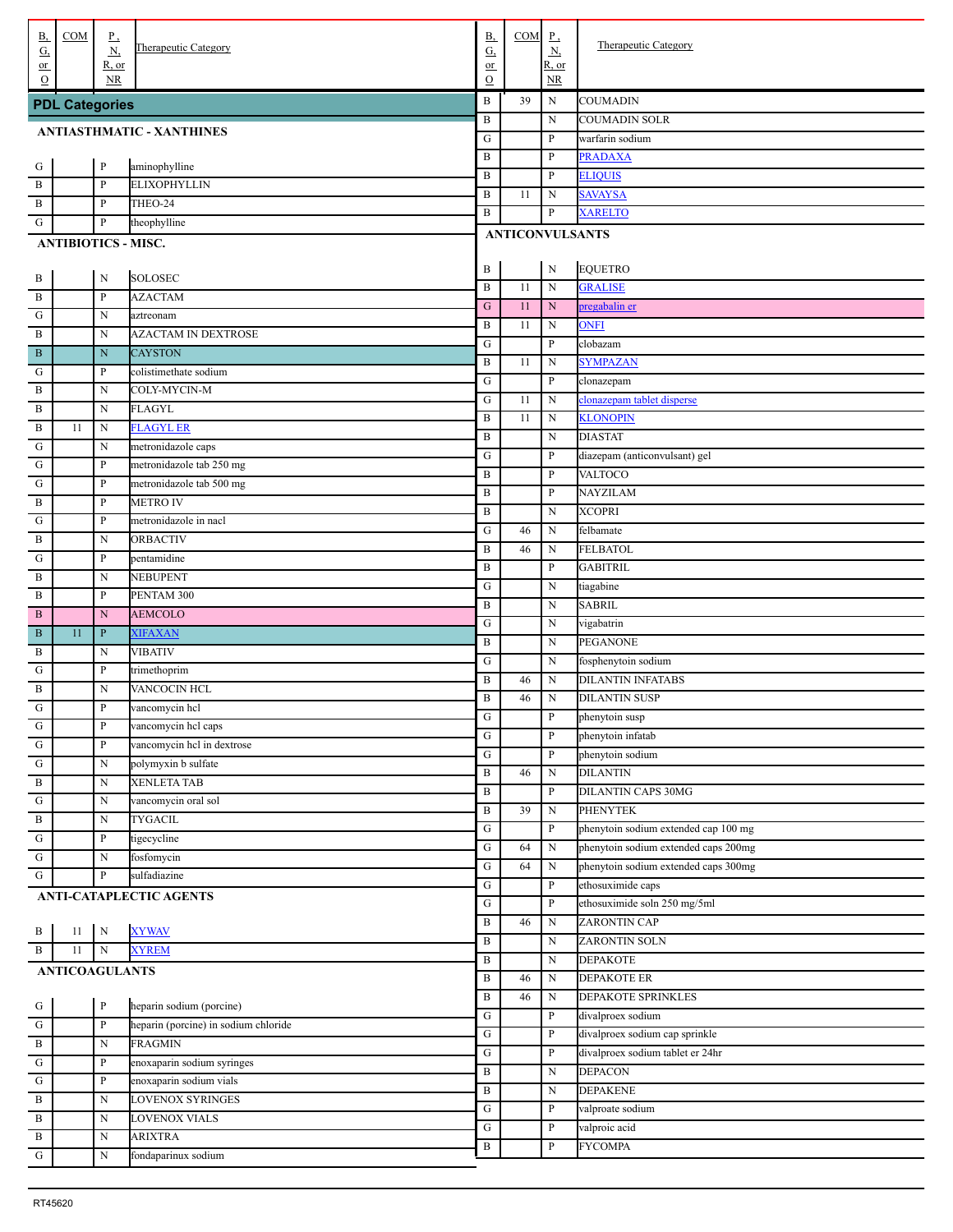| <u>B,</u><br><u>G,</u> | COM                   | $_{\rm p}$<br><u>N,</u>     | Therapeutic Category               | <b>B</b> ,<br>G,    | COM | $_{\rm p}$<br>Ν,   | Therapeutic Category                                  |
|------------------------|-----------------------|-----------------------------|------------------------------------|---------------------|-----|--------------------|-------------------------------------------------------|
| or<br>$\Omega$         |                       | R, or<br>NR                 |                                    | or<br>$\mathcal{O}$ |     | R, or<br><b>NR</b> |                                                       |
|                        | <b>PDL Categories</b> |                             |                                    | ${\bf G}$           |     | P                  | topiramate sprinkle capsule                           |
|                        |                       |                             | - Contd                            | $\, {\bf B}$        | 46  | $\mathbf N$        | ZONEGRAN                                              |
| <b>ANTICONVULSANTS</b> |                       |                             |                                    | G                   |     | P                  | zonisamide                                            |
| . В                    |                       | N                           | <b>BRIVIACT</b>                    |                     |     |                    | <b>ANTIDEPRESSANTS - MAO INHIBITORS</b>               |
| . B                    | 11                    | N                           | <b>EPIDIOLEX</b>                   |                     |     |                    |                                                       |
| $\mathbf G$            |                       | $\, {\bf P}$                | carbamazepine                      | B                   |     | ${\bf N}$<br>P     | <b>NARDIL</b><br>phenelzine sulfate                   |
| ${\bf G}$              |                       | $\, {\bf P}$                | carbamazepine capsule er 12hr      | G<br>B              | 39  | $\mathbf N$        | <b>EMSAM</b>                                          |
| ${\bf G}$              | 46                    | N                           | carbamazepine susp                 | B                   |     | $\mathbf N$        | <b>PARNATE</b>                                        |
| ${\bf G}$              |                       | $\mathbf{P}$                | carbamazepine tablet er 12hr       | G                   |     | P                  | tranylcypromine sulfate                               |
| $\, {\bf B}$           | 46                    | N                           | CARBATROL                          |                     |     |                    | <b>ANTIDEPRESSANTS - SELECTED SSRI'S</b>              |
| B                      | 46                    | N                           | TEGRETOL TABLETS                   |                     |     |                    |                                                       |
| B                      |                       | $\mathbf{P}$                | <b>TEGRETOL SUSP</b>               | G                   |     | $\, {\bf P}$       | mirtazapine                                           |
| B                      | 46                    | N                           | <b>TEGRETOL XR</b>                 | ${\bf G}$           | 11  | $\mathbf N$        | mirtazapine tablet disperse                           |
| B                      |                       | N                           | <b>APTIOM</b>                      | B                   |     | $_{\rm N}$         | <b>REMERON</b>                                        |
| B                      |                       | N                           | <b>POTIGA</b>                      | B                   | 11  | $_{\rm N}$         | <b>REMERON SOLTAB</b>                                 |
| B                      | 11                    | N                           | <b>FINTEPLA</b>                    | ${\bf G}$           |     | P                  | nefazodone hcl                                        |
| G                      |                       | $\, {\bf P}$                | gabapentin cap 100 mg              | ${\bf G}$           |     | P                  | trazodone hcl                                         |
| ${\bf G}$              |                       | $\, {\bf p}$                | gabapentin cap 300 mg              | ${\bf G}$           |     | $_{\rm N}$         | trazodone hcl tabs 300mg                              |
| ${\bf G}$              |                       | $\, {\bf p}$                | gabapentin cap 400 mg              | B                   | 11  | $_{\rm N}$         | <b>VIIBRYD</b>                                        |
| ${\bf G}$              |                       | $\, {\bf p}$                | gabapentin oral soln 250 mg/5ml    | B                   |     | P                  | TRINTELLIX                                            |
| ${\bf G}$              |                       | $\, {\bf p}$                | gabapentin tab 600 mg              | B                   |     | ${\bf N}$          | <b>CELEXA</b>                                         |
| G                      |                       | $\, {\bf p}$                | gabapentin tab 800 mg              | G                   |     | $\mathbf{P}$       | citalopram hydrobromide                               |
| B                      | 46                    | $\mathbf N$                 | <b>NEURONTIN</b><br>NEURONTIN SOLN | ${\bf G}$           |     | P                  | escitalopram oxalate                                  |
| B<br>B                 |                       | N<br>P                      | <b>VIMPAT</b>                      | B                   |     | $\mathbf N$        | <b>LEXAPRO</b>                                        |
| B                      | 46                    | N                           | <b>LAMICTAL</b>                    | G                   |     | P                  | fluoxetine hcl                                        |
| $\, {\bf B}$           | 11                    | N                           | <b>LAMICTAL XR</b>                 | ${\bf G}$           |     | P                  | fluoxetine hcl caps 40mg                              |
| G                      |                       | $\mathbf{P}$                | lamotrigine                        | ${\bf G}$           | 6   | $\mathbf N$        | fluoxetine hcl tabs 20mg                              |
| ${\bf G}$              | 11                    | N                           | lamotrigine tablet disperse        | B                   |     | $\mathbf N$        | <b>PROZAC</b>                                         |
| ${\bf G}$              | 11                    | N                           | lamotrigine tablet er 24hr         | ${\bf G}$           | 11  | $\mathbf N$        | fluoxetine hcl capsule delayed release                |
| ${\bf G}$              |                       | $\mathbf{P}$                | lamotrigine chewable tablet        | ${\bf G}$           |     | P                  | fluvoxamine maleate                                   |
| ${\bf G}$              |                       | $\mathbf N$                 | lamotrigine kit                    | ${\bf G}$           | 11  | $\mathbf N$        | fluvoxamine er                                        |
| $\, {\bf B}$           | 11                    | ${\bf N}$                   | <b>ELEPSIA XR</b>                  | ${\bf G}$           |     | P                  | paroxetine hcl                                        |
| . В                    | 46                    | N                           | <b>KEPPRA</b>                      | ${\bf G}$           |     | $\, {\bf P}$       | paroxetine hcl er                                     |
| $\, {\bf B}$           | 46                    | $\mathbf N$                 | <b>KEPPRA XR</b>                   | B<br>$\, {\bf B}$   | 39  | $\mathbf N$        | <b>PAXIL</b><br><b>PAXIL CR</b>                       |
| G                      |                       | P                           | levetiracetam                      | $\, {\bf B}$        |     | N<br>P             | PAXIL SUSP                                            |
| ${\bf G}$              | 11                    | $\mathbf N$                 | levetiracetam tablet er 24hr       | $\, {\bf B}$        |     | N                  | <b>PEXEVA</b>                                         |
| $\, {\bf B}$           | 11                    | $\mathbf N$                 | <b>SPRITAM</b>                     | G                   |     | P                  | sertraline hcl                                        |
| ${\bf G}$              |                       | $\mathbf{P}$                | oxcarbazepine susp                 | $\, {\bf B}$        |     | N                  | ZOLOFT                                                |
| $\mathbf G$            |                       | $\, {\bf P}$                | oxcarbazepine tab 150 mg           | ${\bf G}$           |     | $\mathbf N$        | desvenlafaxine                                        |
| $\mathbf G$            |                       | $\, {\bf P}$                | oxcarbazepine tab 300 mg           | G                   |     | P                  | desvenlafaxine succinate                              |
| ${\bf G}$              |                       | $\, {\bf P}$                | oxcarbazepine tab 600 mg           | B                   | 11  | $\mathbf N$        | <b>KHEDEZLA</b>                                       |
| B                      | 11                    | ${\bf N}$                   | <b>OXTELLAR XR</b>                 | B                   | 11  | $\mathbf N$        | PRISTIQ                                               |
| B                      |                       | $\mathbf N$                 | <b>TRILEPTAL</b>                   | $\, {\bf B}$        | 11  | $\mathbf N$        | <b>DRIZALMA</b>                                       |
| B                      | 46                    | $\, {\rm N}$                | <b>TRILEPTAL SUSP</b>              | $\, {\bf B}$        |     | $\mathbf N$        | <b>CYMBALTA</b>                                       |
| B                      |                       | $\mathbf N$                 | <b>LYRICA</b>                      | G                   |     | P                  | duloxetine hcl                                        |
| G                      |                       | $\mathbf{P}$                | pregabalin                         | $\, {\bf B}$        | 11  | $\mathbf N$        | <b>FETZIMA</b>                                        |
| $\, {\bf B}$           | 39                    | $\mathbf N$                 | <b>MYSOLINE</b>                    | $\, {\bf B}$        |     | $\mathbf N$        | <b>EFFEXOR XR</b>                                     |
| G<br>$\, {\bf B}$      |                       | $\mathbf{P}$<br>$\mathbf N$ | primidone<br><b>BANZEL</b>         | G                   |     | P                  | venlafaxine hcl                                       |
| G                      |                       | $\mathbf N$                 | rufinamide                         | G                   |     | P                  | venlafaxine hcl cap sr 24hr 150 mg (base equivalent)  |
| B                      | 11                    | $\mathbf N$                 | <b>DIACOMIT</b>                    | G                   |     | P                  | venlafaxine hcl cap sr 24hr 37.5 mg (base equivalent) |
| B                      | 11                    | $\mathbf N$                 | <b>QUDEXY XR</b>                   | G                   |     | P                  | venlafaxine hcl cap sr 24hr 75 mg (base equivalent)   |
| B                      |                       | $\mathbf N$                 | <b>TOPAMAX</b>                     | G                   |     | $\mathbf N$        | venlafaxine hcl tablet er 24hr                        |
| ${\bf G}$              |                       | $\mathbf{P}$                | topiramate                         | G                   |     | P                  | maprotiline hcl                                       |
| ${\bf G}$              | 11                    | $\mathbf N$                 | topiramate cs24                    | ${\bf G}$           |     | $\mathbf N$        | bupropion hcl tab sr 24hr 450 mg                      |
| $\, {\bf B}$           | 11                    | $\mathbf N$                 | <b>TROKENDI XR</b>                 | ${\bf G}$           |     | P                  | bupropion hcl tab 100 mg                              |
|                        |                       |                             |                                    |                     |     |                    |                                                       |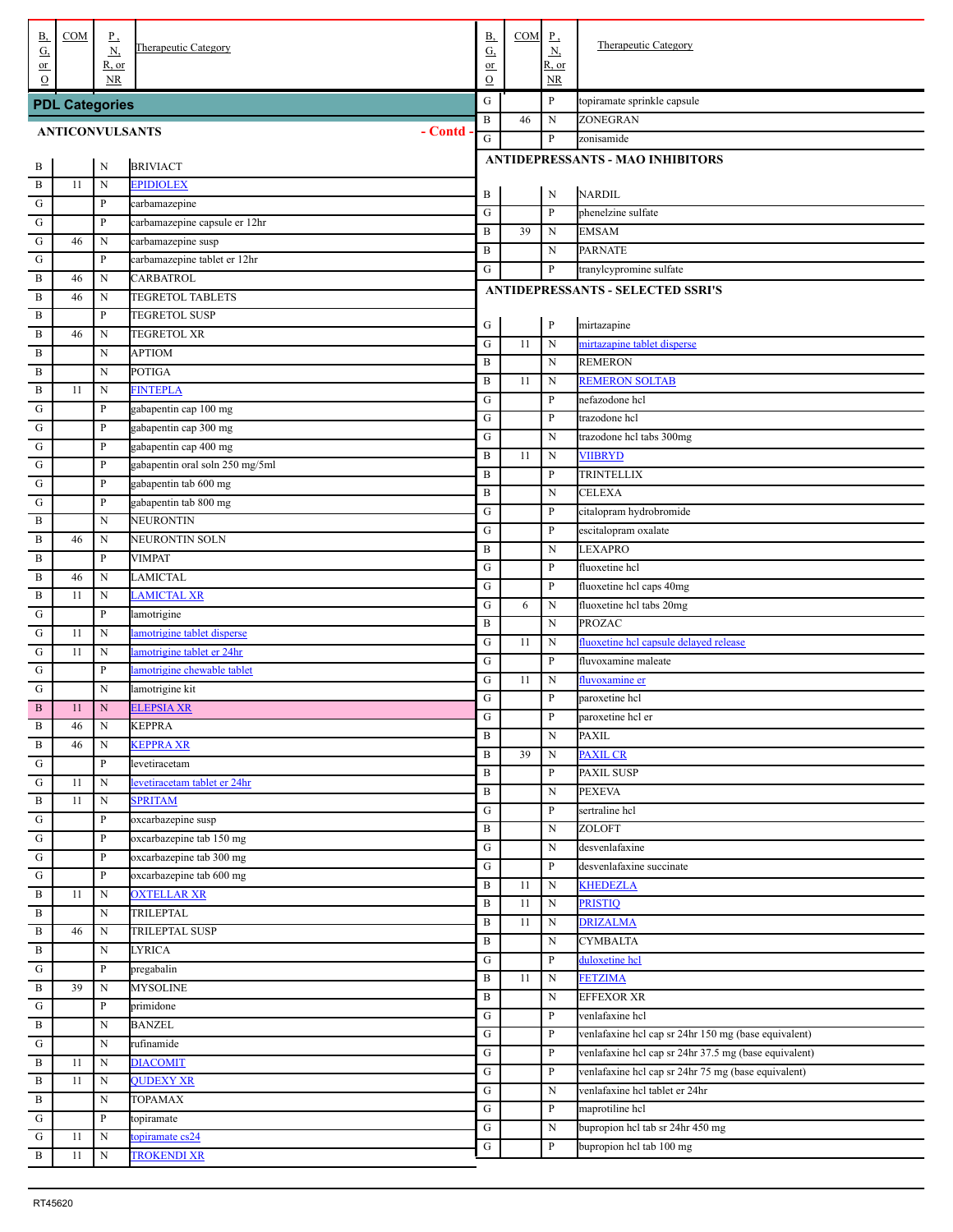| В,                          | COM                   | $P_{\rightarrow}$     |                                                     | <b>B</b> ,                 | COM                | $_{\rm P}$                   |                                             |
|-----------------------------|-----------------------|-----------------------|-----------------------------------------------------|----------------------------|--------------------|------------------------------|---------------------------------------------|
| G,                          |                       | N,                    | Therapeutic Category                                | $\underline{G}$            |                    | <u>N,</u>                    | <b>Therapeutic Category</b>                 |
| $or$<br>$\Omega$            |                       | $R$ , or<br><b>NR</b> |                                                     | or<br>$\mathcal{O}$        |                    | R, or<br>NR.                 |                                             |
|                             | <b>PDL Categories</b> |                       |                                                     | G                          | 122                | $\mathbf{P}$                 | ondansetron hel oral soln 4 mg/5ml          |
|                             |                       |                       |                                                     | B                          | 11                 | ${\bf N}$                    | <b>ZOFRAN</b>                               |
|                             |                       |                       | - Contd<br><b>ANTIDEPRESSANTS - SELECTED SSRI'S</b> | $\, {\bf B}$               | 27                 | $\mathbf{P}$                 | <b>EMEND CAPS</b>                           |
|                             |                       | $\mathbf{P}$          | bupropion hcl tab 75 mg                             | $\, {\bf B}$               |                    | $\mathbf{P}$                 | <b>EMEND ORAL SUSP</b>                      |
| $\frac{G}{G}$               |                       | $\mathbf{P}$          | bupropion hel tab sr 12hr 100 mg                    | G                          | 11                 | N                            | aprepitant                                  |
| . ${\bf G}$                 |                       | $\mathbf{P}$          | bupropion hel tab sr 12hr 150 mg                    | $\, {\bf B}$               | 11                 | N                            | <b>VARUBI</b>                               |
| . ${\bf G}$                 |                       | $\mathbf{P}$          | bupropion hcl tab sr 12hr 200 mg                    | $\, {\bf B}$               | 11                 | ${\bf N}$                    | <b>AKYNZEO CAPSULES</b>                     |
| . ${\bf G}$                 |                       | $\mathbf{P}$          | bupropion hel tab sr 24hr 150 mg                    |                            |                    |                              | ANTIEMETIC - ANTICHOLINERGIC / DOPAMINERGIC |
| . G                         |                       | $\mathbf{P}$          | bupropion hel tab sr 24hr 300 mg                    |                            |                    |                              |                                             |
| . B                         |                       | N                     | <b>FORFIVO XL</b>                                   | B                          |                    | N                            | PHENERGAN                                   |
| . B                         |                       | N                     | WELLBUTRIN SR                                       | ${\bf G}$                  |                    | ${\bf N}$                    | promethazine hcl inj 25 mg/ml               |
| . B                         |                       | N                     | WELLBUTRIN XL                                       | ${\bf G}$                  |                    | ${\bf N}$                    | promethazine hcl inj 50 mg/ml               |
| $\mathbf{B}$                | 11                    | N                     | <b>APLENZIN</b>                                     | ${\bf G}$                  |                    | P                            | promethazine hcl suppos 12.5 mg             |
| G                           |                       | N                     | fluoxetine hcl (pmdd)                               | ${\bf G}$                  |                    | $\, {\bf p}$                 | promethazine hcl suppos 25 mg               |
| . B                         |                       | N                     | <b>SARAFEM</b>                                      | ${\bf G}$                  |                    | $\, {\bf p}$                 | promethazine hcl syrup 6.25 mg/5ml          |
| . B                         |                       | N                     | <b>BRISDELLE</b>                                    | ${\bf G}$                  |                    | ${\bf N}$                    | promethazine hcl tab 12.5 mg                |
| G                           |                       | N                     | paroxetine mesylate                                 | ${\bf G}$                  |                    | $\mathbf{P}$                 | promethazine hcl tab 25 mg                  |
| $\mathbf{B}$                |                       | $\mathbf N$           | <b>SAVELLA</b>                                      | ${\bf G}$<br>$\mathcal{O}$ |                    | $\mathbf{P}$<br>$\mathbf{P}$ | promethazine hcl tab 50 mg<br>meclizine hcl |
|                             |                       |                       | <b>ANTIDEPRESSANTS - TRI-CYCLICS</b>                | G                          |                    | $\mathbf{P}$                 | meclizine hcl                               |
|                             |                       |                       |                                                     | $\, {\bf B}$               |                    | $\mathbf{P}$                 | <b>TRANSDERM-SCOP</b>                       |
| $\frac{G}{1}$               |                       | $\mathbf{P}$          | amitriptyline hcl                                   | ${\bf G}$                  |                    | N                            | scopolamine patch                           |
| . ${\bf G}$                 |                       | $\mathbf{P}$          | amoxapine                                           | B                          |                    | ${\bf N}$                    | <b>TIGAN</b>                                |
| . $\, {\bf B}$              |                       | $\mathbf N$           | <b>ANAFRANIL</b>                                    | G                          |                    | $\mathbf{P}$                 | trimethobenzamide hcl                       |
| G                           |                       | $\mathbf{P}$          | clomipramine hcl                                    | $\mathbf B$                |                    | $\mathbf{P}$                 | <b>DICLEGIS</b>                             |
| $\mathbf G$                 |                       | $\mathbf{P}$          | desipramine hcl                                     | $\, {\bf B}$               |                    | ${\bf N}$                    | <b>BONJESTA</b>                             |
| . B                         |                       | N                     | <b>NORPRAMIN</b>                                    | G                          |                    | N                            | doxylamine/pyridoxine                       |
| $\mathbf G$                 |                       | $\mathbf{P}$          | doxepin hcl                                         |                            |                    |                              | ANTIEMETIC - TETRAHYDROCANNABINOL (THC)     |
| $\mathbf G$                 |                       | $\mathbf{P}$          | imipramine hcl                                      |                            | <b>DERIVATIVES</b> |                              |                                             |
| $\mathbf{B}$                |                       | N                     | <b>TOFRANIL</b>                                     | G                          |                    | N                            | dronabinol                                  |
| $\mathbf G$                 | 52                    | N                     | imipramine pamoate                                  | $\, {\bf B}$               |                    | ${\bf N}$                    | <b>MARINOL</b>                              |
| $\mathbf G$                 |                       | $\mathbf{P}$          | nortriptyline hcl                                   | $\, {\bf B}$               |                    | N                            | <b>SYNDROS</b>                              |
| . В<br>. G                  |                       | N<br>N                | <b>PAMELOR</b>                                      | B                          |                    | N                            | <b>CESAMET</b>                              |
|                             |                       | P                     | protriptyline hcl<br><b>SURMONTIL</b>               |                            |                    |                              | <b>ANTIFUNGALS - ASSORTED</b>               |
| $\mathbf{B}$<br>. ${\bf G}$ |                       | $\mathbf{P}$          | trimipramine                                        |                            |                    |                              |                                             |
| . ${\bf G}$                 |                       | N                     | doxepin tab                                         | B                          | 13                 | $\, {\bf P}$                 | <b>AMBISOME</b>                             |
| . B                         |                       | $\mathbf N$           | <b>SILENOR</b>                                      | $\, {\bf B}$               | 13                 | $\mathbf{P}$                 | <b>ANCOBON</b>                              |
|                             | <b>ANTIDOTES</b>      |                       |                                                     | G                          | 11                 | N                            | flucytosine                                 |
|                             |                       |                       |                                                     | ${\bf G}$                  | 11                 | N                            | griseofulvin microsize tabs                 |
|                             |                       | P                     | deferoxamine mesylate                               | ${\bf G}$                  | 13                 | P                            | griseofulvin sus                            |
| $\frac{G}{B}$               |                       | N                     | <b>DESFERAL</b>                                     | ${\bf G}$                  | 11                 | N                            | griseofulvin ultramicrosize                 |
| $\overline{G}$              |                       | N                     | deferiprone                                         | ${\bf G}$                  |                    | P                            | nystatin                                    |
| . B                         |                       | $\mathbf N$           | <b>FERRIPROX</b>                                    | ${\bf G}$                  | 13                 | P                            | terbinafine hcl                             |
|                             |                       |                       | <b>ANTIDOTES - CHELATING AGENTS</b>                 | ${\bf G}$                  | 11                 | N                            | ketoconazole                                |
|                             |                       |                       |                                                     | $\, {\bf B}$<br>${\bf G}$  | 11<br>13           | N<br>P                       | <b>DIFLUCAN</b><br>fluconazole              |
| $\frac{B}{4}$               | 11                    | $\mathbf{P}$          | <b>EXJADE</b>                                       | G                          | 13                 | P                            | fluconazole in nacl                         |
| . B                         | 11                    | $\mathbf N$           | <b>JADENU</b>                                       | G                          | 13                 | P                            | fluconazole in dextrose                     |
| $\,$ G                      | 11                    | N                     | deferasirox                                         | $\, {\bf B}$               | 11                 | N                            | <b>CRESEMBA</b>                             |
| . B                         |                       | $\mathbf{P}$          | <b>CHEMET</b>                                       | ${\bf G}$                  | 11                 | N                            | itraconazole                                |
|                             |                       |                       | ANTIEMETIC - 5-HT3 RECEPTOR ANTAGONISTS/            | $\, {\bf B}$               | 11                 | N                            | <b>ONMEL</b>                                |
|                             |                       |                       | <b>SUBSTANCE P NEUROKININ</b>                       | $\, {\bf B}$               | 11                 | N                            | <b>SPORANOX</b>                             |
| . В                         | 11                    | N                     | <b>ANZEMET</b>                                      | $\, {\bf B}$               | 11                 | N                            | <b>TOLSURA</b>                              |
| . B                         | 11                    | $\mathbf N$           | <b>SANCUSO</b>                                      | $\, {\bf B}$               | 11                 | N                            | <b>NOXAFIL</b>                              |
| ${\bf G}$                   | 11                    | N                     | granisetron tab                                     | ${\bf G}$                  | 11                 | N                            | posaconazole                                |
| ${\bf G}$<br>$\frac{1}{B}$  | 29                    | P                     | ondansetron odt                                     | $\, {\bf B}$               | 11                 | N                            | <b>VFEND</b>                                |
|                             |                       |                       |                                                     |                            |                    |                              |                                             |
| $\frac{1}{G}$               | 11<br>$28\,$          | N<br>P                | <b>ZOFRAN ODT</b><br>ondansetron tab                | $\, {\bf B}$               | 13                 | P                            | <b>VFEND IV</b>                             |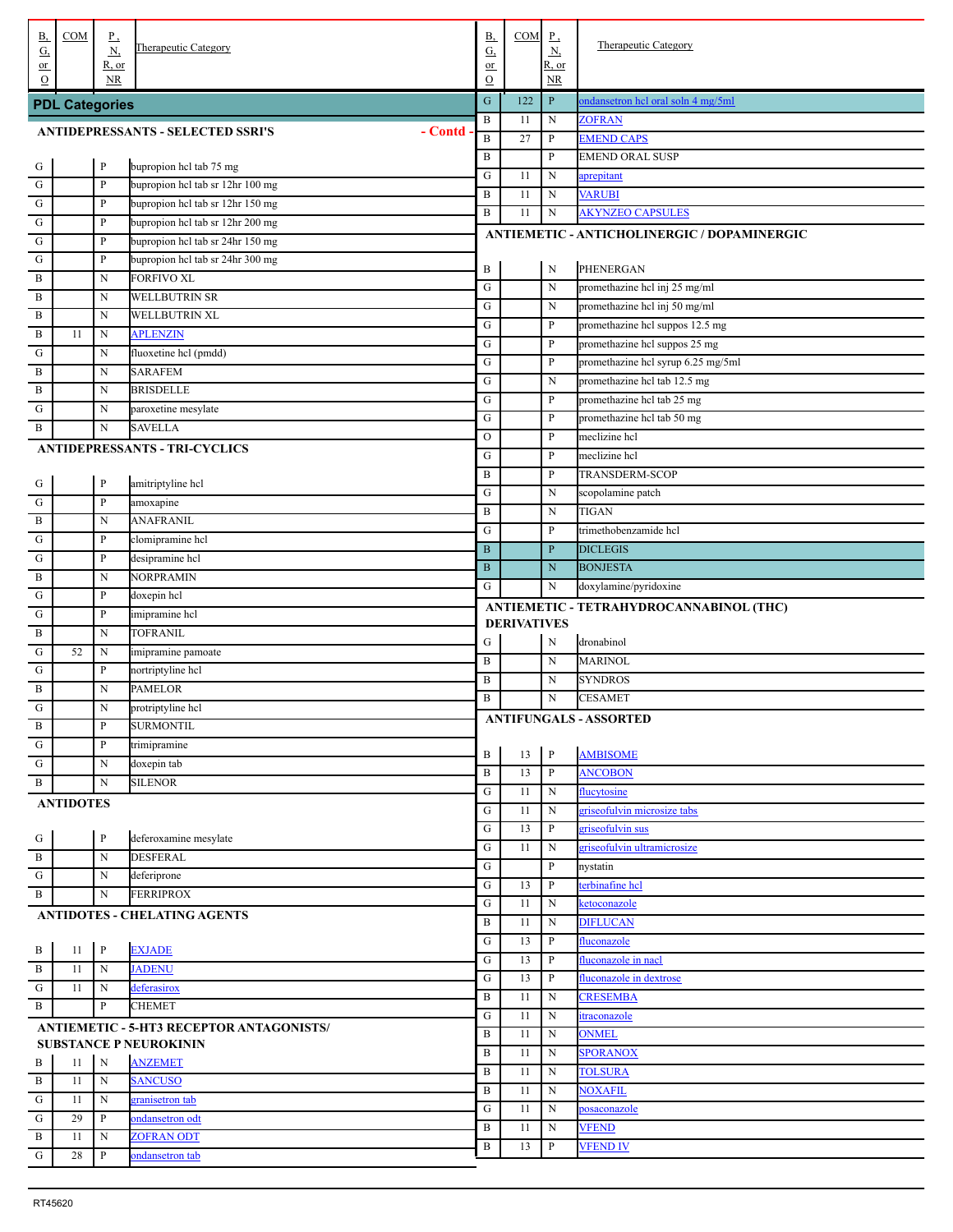| В,<br><u>G,</u>                          | COM                   | <u>P,</u><br>$\underline{N}$ | <b>Therapeutic Category</b>                 | <b>B</b> ,<br>$\underline{G}$ | $COM$ $P$ , | $\underline{N}$                 | <b>Therapeutic Category</b>                            |
|------------------------------------------|-----------------------|------------------------------|---------------------------------------------|-------------------------------|-------------|---------------------------------|--------------------------------------------------------|
| or<br>$\Omega$                           |                       | R, or<br><b>NR</b>           |                                             | or<br>$\mathbf O$             |             | R, or<br>$\overline{\text{NR}}$ |                                                        |
|                                          | <b>PDL Categories</b> |                              |                                             | $\, {\bf B}$                  | 11          | N                               | <b>CLARINEX</b>                                        |
|                                          |                       |                              |                                             | G                             | 11          | N                               | desloratadine                                          |
| - Contd<br><b>ANTIFUNGALS - ASSORTED</b> |                       |                              |                                             |                               |             | N                               | levocetirizine dihydrochloride                         |
|                                          |                       |                              |                                             | $\circ$                       |             | P                               | loratadine syrup 5 mg/5ml                              |
| . G                                      | 13                    | $\, {\bf p}$                 | voriconazole                                | $\circ$                       |             | P                               | loratadine tab 10 mg                                   |
| $\mathbf{G}$                             | 11                    | N                            | voriconazole solr                           | $\bf{B}$                      |             | N                               | <b>ASTEPRO</b>                                         |
| $\mathbf B$                              | 13                    | P                            | <b>CANCIDAS</b>                             | G                             |             | P                               | azelastine spr 0.1%                                    |
| $\mathbf{B}$                             |                       | P                            | <b>MYCAMINE</b>                             | ${\bf G}$                     |             | N                               | azelastine spr 0.15%                                   |
| . B                                      |                       | $\mathbf N$                  | <b>BREXAFEMME</b>                           | ${\bf G}$                     |             | P                               | olopatadine hcl (nasal)                                |
| G                                        | 13                    | P                            | clotrimazole troche                         | $\, {\bf B}$                  |             | N                               | <b>PATANASE</b>                                        |
|                                          |                       |                              | ANTIHEMOPHILIA FACTOR IX AGENTS             |                               |             |                                 | ANTIHISTAMINES - NON-SEDATING / DECONGESTANTS          |
| . В                                      |                       | N                            | <b>FEIBA</b>                                |                               |             |                                 |                                                        |
| . В                                      |                       | $\mathbf P$                  | <b>ALPHANINE SD</b>                         | B                             | 11          | N                               | <b>CLARINEX-D</b>                                      |
| $\mathbf{B}$                             |                       | $\mathbf P$                  | <b>MONONINE</b>                             |                               |             |                                 | <b>ANTIHISTAMINES - OTHER</b>                          |
| $\mathbf B$                              |                       | $\mathbf P$                  | <b>BENEFIX</b>                              |                               |             |                                 |                                                        |
| $\mathbf B$                              |                       | N                            | <b>RIXUBIS</b>                              | $\mathcal{O}$                 |             | $\, {\bf P}$                    | chlorpheniramine maleate                               |
| $\mathbf B$                              |                       | N                            | <b>IXINITY</b>                              | ${\bf G}$                     | 11          | ${\bf N}$                       | carbinoxamine maleate                                  |
| . B                                      |                       | $\, {\bf P}$                 | <b>IDELVION</b>                             | ${\bf G}$                     | 11          | N                               | clemastine fumarate                                    |
| В                                        |                       | P                            | <b>ALPROLIX</b>                             | $\circ$                       |             | P                               | diphenhydramine hcl                                    |
| B                                        |                       | N                            | <b>REBINYN</b>                              | ${\bf G}$                     |             | P                               | diphenhydramine inj                                    |
| B                                        |                       | $\mathbf P$                  | PROFILNINE SD                               | ${\bf G}$                     |             | P                               | cyproheptadine hcl                                     |
|                                          |                       |                              | ANTIHEMOPHILIA FACTOR VII AGENTS            | ${\bf G}$                     |             | P                               | hydroxyzine hcl soln                                   |
|                                          |                       |                              |                                             | ${\bf G}$                     |             | P                               | hydroxyzine hcl syrp                                   |
| . В                                      |                       | $\, {\bf p}$                 | <b>NOVOSEVEN</b>                            | G                             |             | $\mathbf{P}$                    | hydroxyzine hcl tab 25 mg                              |
| . B                                      |                       | $\mathbf N$                  | <b>SEVENFACT</b>                            | ${\bf G}$                     |             | P                               | hydroxyzine hcl tab 50 mg                              |
|                                          |                       |                              | <b>ANTIHEMOPHILIA FACTOR VIII AGENTS</b>    | ${\bf G}$                     |             | P                               | hydroxyzine hcl tabs 10mg                              |
|                                          |                       |                              |                                             | ${\bf G}$                     |             | P                               | hydroxyzine pamoate                                    |
| . В                                      |                       | $\, {\bf p}$                 | <b>HEMOFIL M</b>                            | G                             | 11          | N                               | hydroxyzine pamoate caps 100mg                         |
| . В                                      |                       | $\mathbf P$                  | KOATE-DVI                                   | $\, {\bf B}$                  | 11          | $\mathbf N$<br>P                | <b>VISTARIL</b>                                        |
| B                                        |                       | P                            | <b>KOGENATE FS</b>                          | ${\bf G}$<br>${\bf G}$        |             | P                               | prochlorperazine supp                                  |
| B                                        |                       | P                            | <b>RECOMBINATE</b>                          | G                             |             | P                               | prochlorperazine maleate<br>prochlorperazine edisylate |
| B                                        |                       | $\mathbf P$                  | NOVOEIGHT                                   |                               |             |                                 | <b>ANTIHISTAMINES/DECONGESTANTS</b>                    |
| $\mathbf{B}$                             | 39                    | N                            | <b>NUWIQ</b>                                |                               |             |                                 |                                                        |
| . В                                      |                       | N                            | <b>KOVALTRY</b>                             | $\mathbf B$                   |             | ${\bf N}$                       | <b>SEMPREX-D</b>                                       |
| B                                        |                       | $\mathbf P$                  | <b>ADVATE</b>                               |                               |             |                                 | <b>ANTIHYPERLIPIDEMICS</b>                             |
| . B                                      |                       | $\mathbf P$                  | <b>XYNTHA</b>                               |                               |             |                                 |                                                        |
| B                                        |                       | $\mathbf N$                  | <b>ELOCTATE</b>                             | $\, {\bf B}$                  | 11          | $\, {\bf P}$                    | <b>PRALUENT</b>                                        |
| . B                                      |                       | ${\bf P}$                    | <b>ESPEROCT</b>                             | $\, {\bf B}$                  | 11          | $\mathbf{P}$                    | <b>REPATHA</b>                                         |
| $\mathbf{B}$                             |                       | N                            | <b>ADYNOVATE</b>                            | $\bf{B}$                      | 11          | N                               | <b>NEXLETOL</b>                                        |
| B                                        |                       | N                            | <b>JIVI</b>                                 | $\, {\bf B}$                  |             | N                               | <b>JUXTAPID</b>                                        |
| B                                        |                       | N                            | <b>OBIZUR</b>                               | $\, {\bf B}$                  |             | N                               | <b>KYNAMRO</b>                                         |
| B                                        |                       | $\mathbf P$                  | <b>AFSTYLA</b>                              | $\, {\bf B}$                  | 11          | N                               | <b>NEXLIZET</b>                                        |
| . В                                      |                       | $\, {\bf p}$                 | <b>HEMLIBRA</b>                             |                               |             |                                 | <b>ANTIHYPERTENSIVE COMBOS</b>                         |
|                                          |                       |                              | ANTIHEMOPHILIA FACTOR VON WILLEBRAND        |                               |             |                                 |                                                        |
|                                          | <b>FACTOR AGENTS</b>  |                              |                                             | B                             |             | $\mathbf N$                     | <b>CLORPRES</b>                                        |
| . В                                      |                       | $\, {\bf p}$                 | <b>ALPHANATE</b>                            | G                             |             | P                               | methyldopa & hydrochlorothiazide                       |
| . B                                      |                       | $\mathbf P$                  | <b>HUMATE-P</b>                             |                               |             |                                 | <b>ANTIHYPERTENSIVES - CENTRAL</b>                     |
| . B<br>. В                               |                       | $\mathbf P$<br>$\mathbf N$   | <b>WILATE</b><br><b>VONVENDI</b>            |                               |             |                                 |                                                        |
|                                          |                       |                              |                                             | B                             |             | N                               | <b>CATAPRES</b>                                        |
|                                          |                       |                              | ANTIHEMOPHILIA FACTOR X AGENTS              | $\, {\bf B}$                  |             | ${\bf N}$                       | CATAPRES-TTS                                           |
| . B                                      |                       | $\mathbf N$                  | <b>COAGADEX</b>                             | G                             |             | P                               | clonidine hel patch weekly                             |
|                                          |                       |                              | <b>ANTIHISTAMINES - NON-SEDATING</b>        | ${\bf G}$                     |             | P                               | clonidine hcl tab 0.1 mg                               |
|                                          |                       |                              |                                             | ${\bf G}$                     |             | P                               | clonidine hcl tab 0.2 mg                               |
| $\cdot$ o                                |                       | $\, {\bf P}$                 | cetirizine hcl oral soln 1 mg/ml (5 mg/5ml) | G                             |             | P                               | clonidine hcl tab 0.3 mg                               |
| . о                                      |                       | $\, {\bf P}$                 | cetirizine hcl tab 10 mg                    | ${\bf G}$                     |             | P                               | guanfacine hcl                                         |
| $\overline{\mathbf{O}}$                  |                       | $\, {\bf P}$                 | cetirizine hcl tab 5 mg                     | ${\bf G}$                     |             | P                               | methyldopa                                             |
|                                          |                       |                              |                                             |                               |             |                                 |                                                        |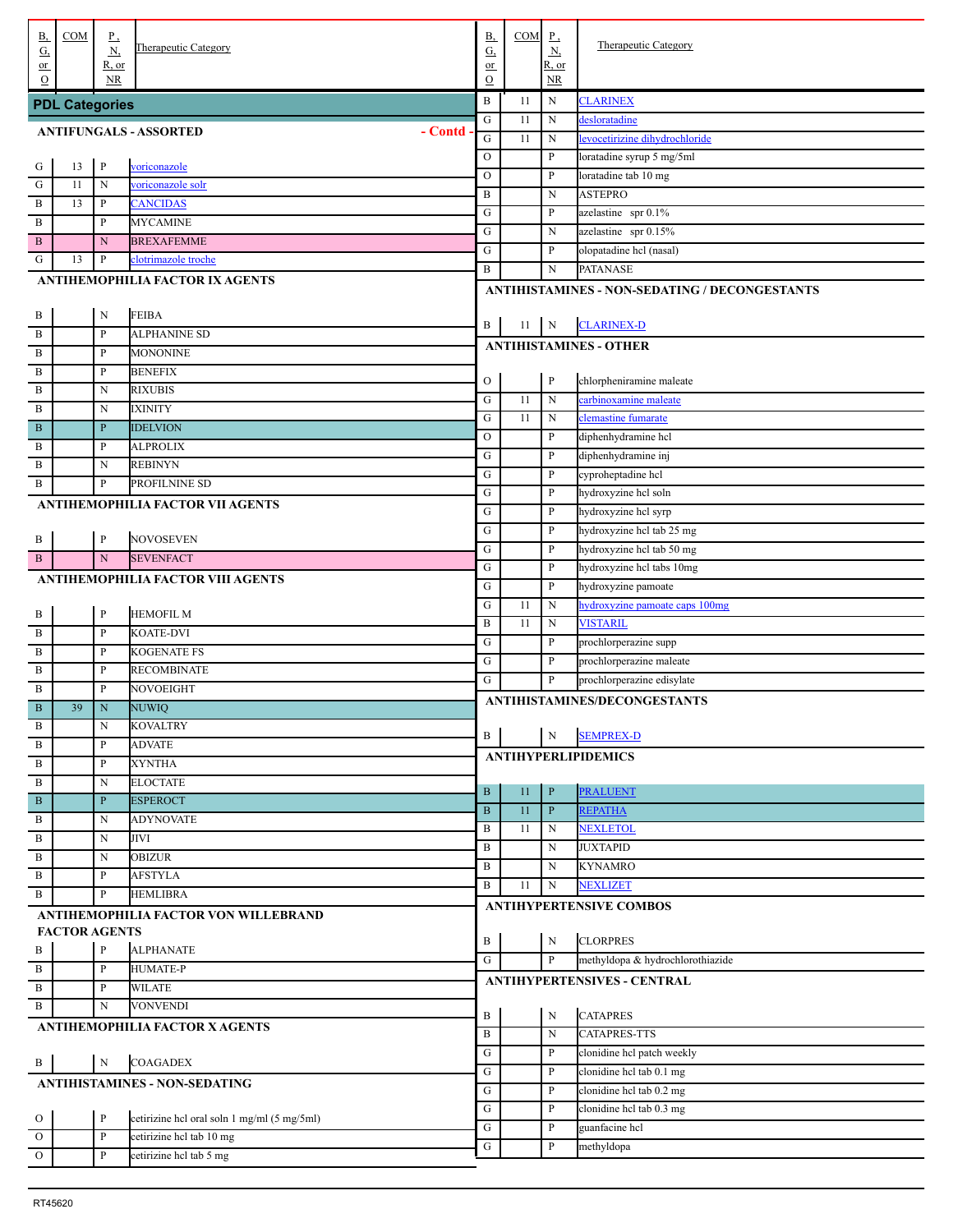| В,                  | COM                   | $_{\rm P}$                  | Therapeutic Category                                           | В,                             | COM | $\underline{P}$          | <b>Therapeutic Category</b>              |
|---------------------|-----------------------|-----------------------------|----------------------------------------------------------------|--------------------------------|-----|--------------------------|------------------------------------------|
| <u>G,</u><br>$or$   |                       | $\underline{N}$<br>$R$ , or |                                                                | $\underline{\mathrm{G}}$<br>or |     | $\underline{N}$<br>R, or |                                          |
| $\Omega$            |                       | NR.                         |                                                                | $\mathcal{O}$                  |     | NR                       |                                          |
|                     | <b>PDL Categories</b> |                             |                                                                | B                              |     | N                        | <b>MYAMBUTOL</b>                         |
|                     |                       |                             |                                                                | B                              |     | $\, {\bf P}$             | TRECATOR                                 |
|                     |                       |                             | - Contd<br><b>ANTIHYPERTENSIVES - CENTRAL</b>                  | ${\bf G}$                      |     | $\, {\bf P}$             | isoniazid                                |
|                     |                       |                             |                                                                | G                              |     | N                        | pretomanid                               |
| . В<br>$\cdot$ G    |                       | $\mathbf N$                 | <b>MINIPRESS</b>                                               | G                              |     | P                        | pyrazinamide                             |
| $\mathbf{G}$        |                       | P<br>P                      | prazosin hcl                                                   | $\, {\bf B}$                   |     | $\, {\bf P}$             | <b>MYCOBUTIN</b>                         |
| G                   |                       | P                           | hydralazine hcl tab<br>minoxidil                               | G                              |     | N                        | rifabutin                                |
|                     |                       |                             |                                                                | B                              |     | N                        | <b>RIFADIN</b>                           |
|                     |                       |                             | ANTI-IGE & ANTI-INTERLEUKIN ANTIBODIES                         | ${\bf G}$                      |     | P                        | rifampin                                 |
| . B                 | 11                    | $\, {\bf p}$                | <b>FASENRA</b>                                                 | B                              |     | P                        | <b>PRIFTIN</b>                           |
| . B                 | 11                    | $\mathbf N$                 | <b>NUCALA</b>                                                  |                                |     |                          | <b>ANTI-PARKINSONIAN DRUGS</b>           |
| . B                 | 11                    | N                           | <b>DUPIXENT</b>                                                |                                |     |                          |                                          |
|                     |                       |                             | ANTI-INFLAMMATORIES, NON-NSAID                                 | G                              |     | $\, {\bf P}$             | amantadine hcl cap 100 mg                |
|                     |                       |                             |                                                                | G                              |     | $\mathbf{P}$             | amantadine hcl syrup 50 mg/5ml           |
| . В                 | 11                    | $\mathbf N$                 | <b>CIMZIA</b>                                                  | G                              |     | ${\bf N}$                | amantadine hcl tab 100 mg                |
| . B                 | 11                    | $\, {\bf P}$                | <b>KINERET</b>                                                 | $\, {\bf B}$                   | 11  | ${\bf N}$                | <b>GOCOVRI</b>                           |
| B                   | 11                    | P                           | <b>HUMIRA</b>                                                  | $\, {\bf B}$                   | 11  | N                        | <b>OSMOLEX ER</b>                        |
| $\, {\bf B}$        | 11                    | P                           | HUMIRA PEN                                                     | G                              |     | N                        | bromocriptine mesylate 5 mg cap          |
| $\, {\bf B}$        | 47                    | P                           | HUMIRA PEN-CROHNS DISEASESTARTER                               | $\, {\bf B}$                   |     | $\, {\bf P}$             | <b>PARLODEL</b>                          |
| $\, {\bf B}$        | 47                    | P                           | HUMIRA PEN-PSORIASIS STARTER                                   | G                              |     | $\, {\bf P}$             | bromocriptine mesylate 2.5mg tabs        |
| $\, {\bf B}$        | 11                    | N                           | <b>SIMPONI</b>                                                 | $\, {\bf B}$                   |     | $\, {\bf P}$             | <b>INBRIJA</b>                           |
| $\, {\bf B}$        | 11                    | P                           | <b>ENBREL</b>                                                  | G                              |     | $\, {\bf P}$             | carbidopa-levodopa                       |
| $\, {\bf B}$        | 11                    | N                           | <b>ORENCIA</b>                                                 | $\, {\bf B}$                   | 11  | ${\bf N}$                | <b>RYTARY</b>                            |
| $\mathbf{B}$        |                       | N                           | <b>ARCALYST</b>                                                | $\, {\bf B}$                   |     | N                        | <b>SINEMET</b>                           |
| B                   | 11                    | N                           | <b>ILARIS</b>                                                  | $\, {\bf B}$                   |     | N                        | <b>DUOPA</b>                             |
| $\, {\bf B}$        | 11                    | N                           | <b>KEVZARA</b>                                                 | G                              |     | P                        | carbidopa-levodopa-entacapone            |
| $\, {\bf B}$        | 11                    | N                           | <b>ACTEMRA</b>                                                 | $\, {\bf B}$                   |     | ${\bf N}$                | <b>STALEVO</b>                           |
| $\, {\bf B}$        | 11                    | N                           | <b>OLUMIANT</b>                                                | $\, {\bf B}$                   |     | N                        | <b>AZILECT</b>                           |
| $\, {\bf B}$        | 11                    | N                           | <b>XELJANZ</b>                                                 | G<br>$\, {\bf B}$              |     | N                        | rasagiline<br>XADAGO                     |
| $\, {\bf B}$        | 11                    | N                           | <b>XELJANZ XR</b>                                              | G                              |     | N<br>P                   |                                          |
| $\, {\bf B}$        | 11                    | N                           | <b>RINVOQ</b>                                                  | $\, {\bf B}$                   |     | N                        | selegiline hcl<br><b>ZELAPAR</b>         |
| $\, {\bf B}$        | 11                    | N                           | <b>OTEZLA</b>                                                  | B                              |     | N                        | NOURIANZ                                 |
| $\, {\bf B}$        | 11                    | N                           | SILIQ                                                          | $\, {\bf B}$                   |     | $\mathbf N$              | LODOSYN                                  |
| B                   | 11                    | N                           | TREMFYA                                                        |                                |     |                          | ANTIPROTOZOAL AGENTS                     |
| $\,$ B              | 98                    | $\, {\bf P}$                | <b>TALTZ</b>                                                   |                                |     |                          |                                          |
| $\,$ B              | 11                    | N                           | <b>SKYRIZI</b>                                                 | G                              |     | ${\bf N}$                | tinidazole                               |
| $\,$ B              | 11                    | N                           | <b>COSENTYX</b>                                                | ${\bf G}$                      |     | $\mathbf{P}$             | atovaquone                               |
| $\mathbf{B}$        | 11                    | N                           | <b>STELARA</b>                                                 | B                              |     | N                        | <b>MEPRON</b>                            |
|                     | <b>ANTILEPROTIC</b>   |                             |                                                                | B                              |     | P                        | <b>LAMPIT</b>                            |
|                     |                       |                             |                                                                | ${\bf G}$                      |     | N                        | nitazoxanide                             |
| $\cdot$ B           |                       | $\, {\bf P}$                | THALOMID                                                       |                                |     |                          | <b>ANTI-PSORIATICS - NON-BIOLOGICALS</b> |
|                     |                       |                             | <b>ANTIMALARIAL AGENTS</b>                                     |                                |     |                          |                                          |
|                     |                       |                             |                                                                | G                              |     | ${\bf P}$                | calcipotriene                            |
| $\frac{G}{1}$       |                       | $\, {\bf P}$                | chloroquine phosphate                                          | $\, {\bf B}$                   |     | ${\bf N}$                | <b>DOVONEX</b>                           |
| $\frac{1}{1}$       |                       | $\, {\bf P}$                | hydroxychloroquine sulfate                                     | B                              |     | N                        | <b>SORILUX</b>                           |
| $\overline{B}$      |                       | N                           | PLAQUENIL                                                      | $\, {\bf B}$                   |     | N                        | <b>VECTICAL</b>                          |
| $\overline{G}$      |                       | P                           | mefloquine hcl                                                 | $\, {\bf B}$                   | 11  | P                        | <b>TAZORAC</b>                           |
| $\,$ B              |                       | N                           | <b>DARAPRIM</b>                                                | ${\bf G}$                      | 11  | $\mathbf N$              | azarotene                                |
| ${\bf G}$           |                       | N                           | pyrimethamine                                                  | ${\bf G}$                      |     | N                        | acitretin                                |
| $\,$ B              |                       | P                           | <b>KRINTAFEL</b>                                               | B                              |     | N                        | <b>SORIATANE</b>                         |
| $\mathbf{B}$<br>. G |                       | N<br>P                      | <b>MALARONE</b>                                                | ${\bf G}$                      |     | P                        | methoxsalen rapid                        |
|                     |                       |                             | atovaquone-proguanil<br>ANTIMVCORACTERIAL S / ANTITURERCULOSIS | $\, {\bf B}$                   |     | N                        | OXSORALEN ULTRA                          |

#### **IMYCOBACTERIALS / ANTITUBERCULOSIS**

| . .<br>. В | N | <b>SIRTURO</b> |
|------------|---|----------------|
| . U        | N | cycloserine    |
| . U        | D | ethambutol hcl |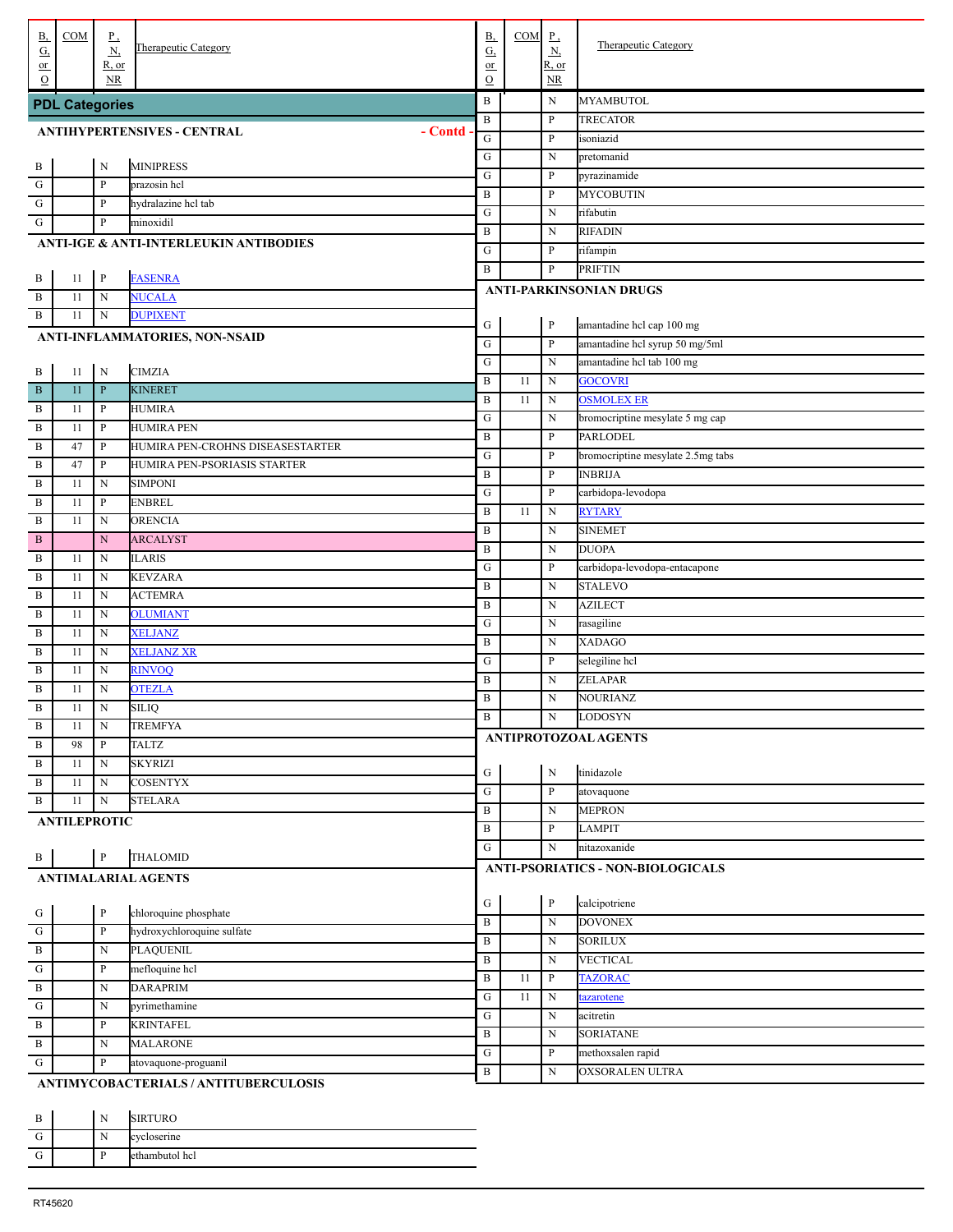| В,<br><u>G,</u>     | COM                   | $\underline{P}$<br><u>N,</u> | Therapeutic Category                                                                                                      | <b>B</b> ,<br>G,    | COM                   | $P_{\rightarrow}$<br><u>N,</u> | Therapeutic Category                 |
|---------------------|-----------------------|------------------------------|---------------------------------------------------------------------------------------------------------------------------|---------------------|-----------------------|--------------------------------|--------------------------------------|
| or<br>$\mathcal{O}$ |                       | R, or<br><b>NR</b>           |                                                                                                                           | or<br>$\mathcal{O}$ |                       | R, or<br>NR                    |                                      |
|                     | <b>PDL Categories</b> |                              |                                                                                                                           | B                   | 43                    | N                              | <b>HALDOL DECANOATE 50</b>           |
|                     |                       |                              | <b>ANTIPSYCHOTICS - ATYPICALS</b>                                                                                         | G                   | 43                    | $\, {\bf P}$                   | haloperidol decanoate                |
|                     |                       |                              | Step therapy required. See step therapy in PA criteria chart located at                                                   | ${\bf G}$           |                       | P                              | loxapine succinate                   |
|                     |                       |                              | www.iowamedicaidpdl.com under the Prior Authorization Criteria link. Step 1:                                              | B                   |                       | ${\bf N}$                      | LOXITANE                             |
|                     |                       |                              | Preferred generic - no PA required. Step 2: Preferred brand/generic - no PA required                                      | ${\bf G}$           |                       | $_{\rm N}$                     | molindone                            |
|                     |                       |                              | with Step 1 history in past 12 months. Step 3: Non-preferred - PA required with prior<br>trials of Step 1 & Step 2 drugs. | ${\bf G}$           | 39                    | N                              | chlorpromazine hcl                   |
| B                   | 39                    | $\mathbf N$                  | Step 3 - FANAPT                                                                                                           | ${\bf G}$           | 43                    | P                              | fluphenazine hcl                     |
| $\mathbf{B}$        | 11                    | $\mathbf N$                  | Step 3 - INVEGA                                                                                                           | ${\bf G}$           | 43                    | $\, {\bf P}$                   | fluphenazine decanoate               |
| G                   | 11                    | $\mathbf N$                  | Step 3 - paliperidone er                                                                                                  | ${\bf G}$           |                       | P                              | perphenazine                         |
| $\mathbf{B}$        | 43                    | $\mathbf{P}$                 | Step 2 - INVEGA SUSTENNA                                                                                                  | ${\bf G}$           |                       | P                              | thioridazine hcl                     |
| $\mathbf{B}$        | 43                    | $\mathbf{P}$                 | Step 2 - INVEGA TRINZA                                                                                                    | ${\bf G}$           |                       | P                              | trifluoperazine hcl                  |
| $\mathbf{B}$        | 43                    | N                            | Step 3 - RISPERDAL                                                                                                        | G                   |                       | $\mathbf{P}$                   | thiothixene                          |
| $\mathbf{B}$        | 11                    | $\mathbf N$                  | Step 3 - RISPERDAL M-TAB                                                                                                  |                     | <b>ANTISPASMODICS</b> |                                |                                      |
| ${\bf G}$           | 43                    | $\mathbf P$                  | Step 1 - risperidone                                                                                                      |                     |                       |                                |                                      |
| ${\bf G}$           | 11                    | N                            | Step 3 - risperidone tablet disperse                                                                                      | ${\bf G}$           |                       | $\, {\bf p}$                   | oxybutynin syp 5mg/5ml               |
| $\mathbf{B}$        |                       | P                            | Step 2 - PERSERIS                                                                                                         | ${\bf G}$           |                       | $\, {\bf P}$                   | oxybutynin tab 5mg                   |
| $\, {\bf B}$        | 43                    | P                            | Step 2 - RISPERDAL CONSTA                                                                                                 | $\, {\bf B}$        |                       | ${\bf N}$                      | <b>DETROL</b>                        |
| G                   |                       | P                            | Step 1 - quetiapine fumarate                                                                                              | ${\bf G}$           |                       | ${\bf N}$                      | tolterodine tartrate                 |
| $\mathbf{B}$        | 11                    | N                            | Step 3 - SEROQUEL                                                                                                         | ${\bf G}$           |                       | ${\bf N}$                      | trospium chloride                    |
| $\mathbf B$         | 11                    | N                            | Step 3 - SEROQUEL XR                                                                                                      | G                   |                       | $\mathbf{P}$                   | flavoxate hcl                        |
| G                   |                       | P                            | Step 2 - quetiapine er                                                                                                    |                     |                       |                                | <b>ANTISPASMODICS - LONG ACTING</b>  |
| $\mathbf{B}$        | 11                    | N                            | <b>STEP 3 - SECUADO</b>                                                                                                   |                     |                       |                                |                                      |
| $\mathbf{B}$        | 39                    | N                            | Step 3 - SAPHRIS                                                                                                          | B                   |                       | $\mathbf N$                    | <b>ENABLEX</b>                       |
| $\mathbf G$         | 11                    | N                            | Step 3 - asenapine                                                                                                        | ${\bf G}$           |                       | N                              | darifenacin er                       |
| G                   |                       | P                            | Step 1 - olanzapine                                                                                                       | $\, {\bf B}$        |                       | $\mathbf N$                    | <b>TOVIAZ</b>                        |
| G                   | 11                    | N                            | Step 3 - olanzapine tablet disperse                                                                                       | $\mathbf B$         |                       | $\mathbf N$                    | <b>OXYTROL</b>                       |
| $\mathbf{B}$        | 11                    | $\mathbf N$                  | Step 3 - ZYPREXA                                                                                                          | $\mathbf B$         |                       | $\mathbf N$                    | <b>DITROPAN XL</b>                   |
| $\mathbf{B}$        | 11                    | $\mathbf N$                  | Step 3 - ZYPREXA ZYDIS                                                                                                    | $\mathbf B$         |                       | $\mathbf N$                    | <b>GELNIQUE</b>                      |
| $\mathbf{B}$        | 11                    | $\mathbf N$                  | Step 3 - ZYPREXA RELPREVV                                                                                                 | ${\bf G}$           |                       | P                              | oxybutynin chloride er               |
| $\mathbf{B}$        | 11                    | N                            | Step 3 - ABILIFY                                                                                                          | $\, {\bf B}$        |                       | $\mathbf N$                    | <b>VESICARE</b>                      |
| $\mathbf{B}$        |                       | P                            | Step 2 - ABILIFY MAINTENA                                                                                                 | ${\bf G}$           |                       | P                              | solifenacin                          |
| G                   |                       | P                            | Step 1 - aripiprazole tablets                                                                                             | $\mathbf B$         |                       | $_{\rm N}$                     | <b>DETROL LA</b>                     |
| G                   | 11                    | N                            | Step 3 - aripiprazole odt                                                                                                 | ${\bf G}$           |                       | $\mathbf N$                    | tolterodine tartrate                 |
| G                   | 11                    | N                            | Step 3 - aripiprazole sol                                                                                                 | B                   |                       | ${\bf N}$                      | <b>MYRBETRIQ</b>                     |
| <b>B</b>            | 11                    | $\mathbf N$                  | Step 3 - ABILIFY MYCITE                                                                                                   | $\mathbf{B}$        |                       | ${\bf N}$                      | <b>GEMTESA</b>                       |
| $\mathbf{B}$        |                       | $\mathbf{P}$                 | Step 2 - ARISTADA                                                                                                         |                     |                       |                                | <b>ANTI-THROMBOCYTOPENICS</b>        |
| $\mathbf{B}$        | 11                    | $\mathbf N$                  | Step 3 - REXULTI                                                                                                          |                     |                       |                                |                                      |
| $\mathbf{B}$        | 11                    | $\mathbf N$                  | Step 3 - VRAYLAR                                                                                                          | $\, {\bf B}$        | 11                    | $\mathbf N$                    | <b>DOPTELET</b>                      |
| $\, {\bf B}$        | 11                    | $\mathbf N$                  | Step 3 - CAPLYTA                                                                                                          | $\, {\bf B}$        | 11                    | $\mathbf{P}$                   | <b>PROMACTA</b>                      |
| $\, {\bf B}$        | 39                    | $\mathbf N$                  | Step 3 - LATUDA                                                                                                           | $\, {\bf B}$        | 11                    | N                              | PROMACTA POWDER                      |
| $\, {\bf B}$        |                       | $\mathbf N$                  | <b>NUPLAZID</b>                                                                                                           | $\, {\bf B}$        | 11                    | N                              | <b>MULPLETA</b>                      |
| $\mathbf{B}$        | 11                    | $\mathbf N$                  | Step 3 - GEODON                                                                                                           | $\, {\bf B}$        | 11                    | P                              | <b>NPLATE</b>                        |
| $\mathbf G$         |                       | $\mathbf{P}$                 | Step 1 - ziprasidone hcl                                                                                                  | $\, {\bf B}$        | 11                    | N                              | <b>TAVALISSE</b>                     |
| $\mathbf{G}$        | 11                    | ${\bf N}$                    | Step 3 - ziprasidone inj                                                                                                  |                     |                       |                                | <b>ANTITHYROID THERAPIES</b>         |
|                     |                       |                              | ANTIPSYCHOTICS - SPECIAL ATYPICALS                                                                                        |                     |                       |                                |                                      |
|                     |                       |                              |                                                                                                                           | ${\bf G}$           |                       | P                              | methimazole                          |
| $\cdot$ G           |                       | $\mathbf{P}$                 | clozapine                                                                                                                 | $\, {\bf B}$        |                       | $\mathbf N$                    | <b>TAPAZOLE</b>                      |
| . B                 |                       | $\mathbf N$                  | <b>CLOZARIL</b>                                                                                                           | $\mathbf G$         |                       | P                              | propylthiouracil                     |
| $\, {\bf B}$        | 11                    | $_{\rm N}$                   | <b>FAZACLO</b>                                                                                                            |                     |                       |                                | <b>ANXIOLYTICS - BENZODIAZEPINES</b> |
| $\mathbf{B}$        | 11                    | $\mathbf N$                  | VERSACLOZ                                                                                                                 |                     |                       |                                |                                      |
| G                   | 11                    | $\mathbf N$                  | clozapine odt                                                                                                             | ${\bf G}$           |                       | $\, {\bf P}$                   | alprazolam                           |
|                     |                       |                              | <b>ANTIPSYCHOTICS - TYPICAL</b>                                                                                           | $\, {\bf B}$        |                       | $\, {\bf P}$                   | ALPRAZOLAM INTENSOL                  |
|                     |                       |                              |                                                                                                                           | ${\bf G}$           | 11                    | $\mathbf N$                    | alprazolam tablet disperse           |
| . G                 | 43                    | $\, {\bf P}$                 | haloperidol                                                                                                               | $\, {\bf B}$        | 11                    | N                              | <b>XANAX</b>                         |
| . B                 | 43                    | $_{\rm N}$                   | <b>HALDOL</b>                                                                                                             | ${\bf G}$           |                       | P                              | chlordiazepoxide hcl                 |
| G                   | 43                    | $\, {\bf P}$                 | haloperidol lactate                                                                                                       | ${\bf G}$           | 78                    | P                              | clorazepate dipotassium              |
| B                   | 43                    | N                            | <b>HALDOL DECANOATE 100</b>                                                                                               | $\, {\bf B}$        | 11                    | $_{\rm N}$                     | <b>TRANXENE</b>                      |
|                     |                       |                              |                                                                                                                           |                     |                       |                                |                                      |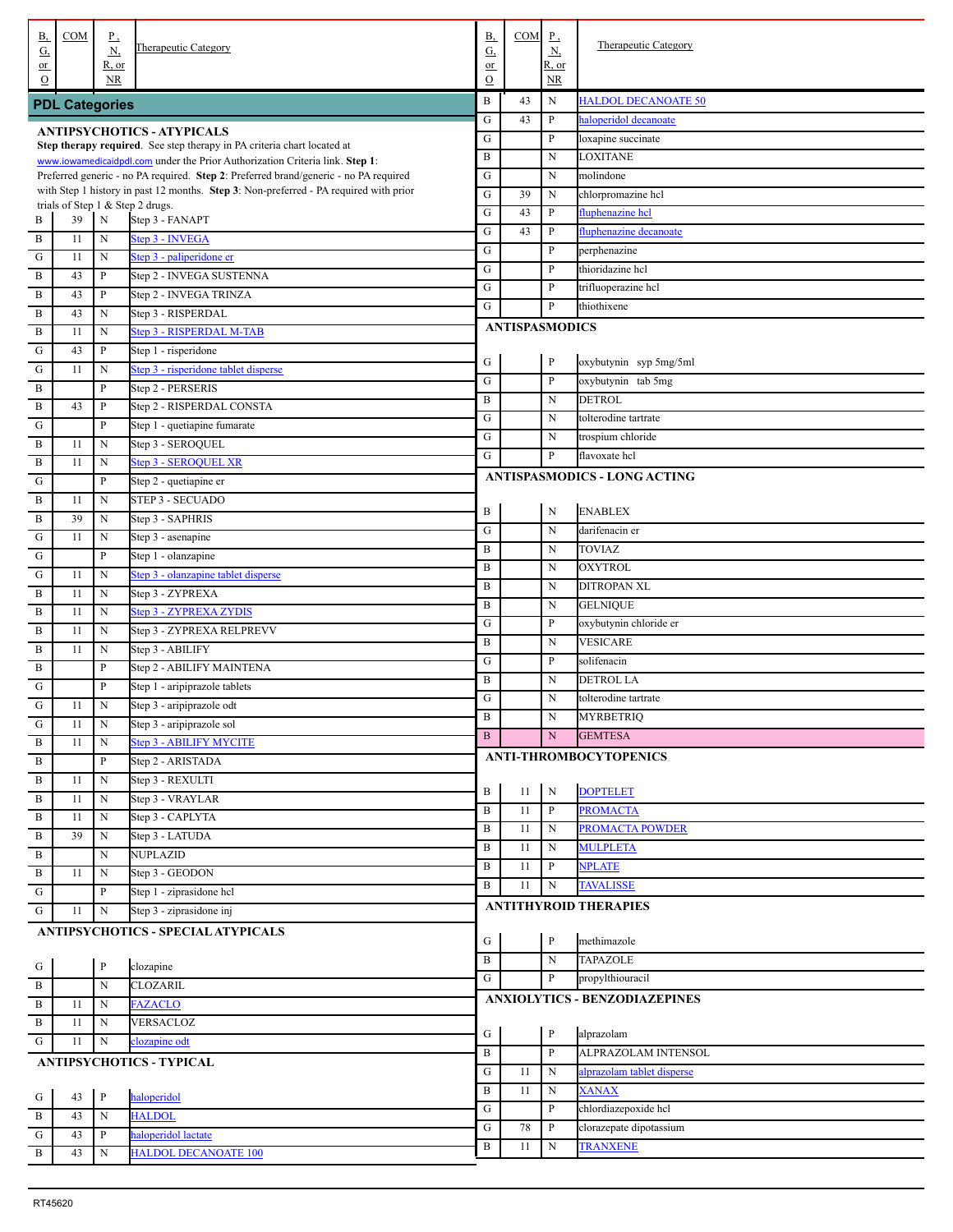| В,<br><u>G,</u>        | COM                     | <u>P,</u><br><u>N,</u>      | Therapeutic Category                                           | <b>B</b> ,<br>$\underline{G}$ | COM                        | $P_{\rightarrow}$<br><u>N,</u><br>R, or | <b>Therapeutic Category</b>                |  |  |  |  |
|------------------------|-------------------------|-----------------------------|----------------------------------------------------------------|-------------------------------|----------------------------|-----------------------------------------|--------------------------------------------|--|--|--|--|
| $or$<br>$\Omega$       |                         | $R$ , or<br>NR.             |                                                                | or<br>$\mathcal{O}$           |                            | NR                                      |                                            |  |  |  |  |
|                        | <b>PDL Categories</b>   |                             |                                                                |                               | <b>ARB'S AND DIURETICS</b> |                                         |                                            |  |  |  |  |
|                        |                         |                             | <b>ANXIOLYTICS - BENZODIAZEPINES</b><br>- Contd                |                               |                            |                                         |                                            |  |  |  |  |
|                        |                         |                             |                                                                | B<br>$\, {\bf B}$             |                            | N<br>$\mathbf N$                        | <b>EDARBYCLOR</b><br><b>ATACAND HCT</b>    |  |  |  |  |
| . G                    |                         | $\, {\bf P}$                | diazepam                                                       | ${\bf G}$                     |                            | N                                       | candesartan cilexetil-hydrochlorothiazide  |  |  |  |  |
| . B                    | 11                      | N                           | <b>ATIVAN</b>                                                  | $\, {\bf B}$                  |                            | N                                       | <b>AVALIDE</b>                             |  |  |  |  |
| G                      |                         | $\, {\bf P}$                | lorazepam                                                      | G                             |                            | $\mathbf{P}$                            | irbesartan-hydrochlorothiazide             |  |  |  |  |
| $\mathbf{B}$           | 11                      | N                           | <b>LORAZEPAM INTENSOL</b>                                      | $\, {\bf B}$                  |                            | N                                       | <b>HYZAAR</b>                              |  |  |  |  |
| G                      | 77                      | $\, {\bf P}$                | oxazepam                                                       | G                             |                            | $\mathbf{P}$                            | losartan potassium & hydrochlorothiazide   |  |  |  |  |
|                        |                         |                             | <b>ANXIOLYTICS - LONG ACTING</b>                               | $\, {\bf B}$                  |                            | N                                       | <b>BENICAR HCT</b>                         |  |  |  |  |
|                        |                         |                             |                                                                | G                             |                            | N                                       | olmesartan-hctz                            |  |  |  |  |
| $\cdot$ G              | 11                      | N                           | alprazolam tab sr 24hr 0.5 mg                                  | $\, {\bf B}$                  |                            | N                                       | <b>MICARDIS HCT</b>                        |  |  |  |  |
| $\cdot$ G              | 11<br>11                | $\mathbf N$                 | alprazolam tab sr 24hr 1 mg<br>alprazolam tab sr 24hr 2 mg     | ${\bf G}$                     |                            | N                                       | telmisartan-hydrochlorothiazide            |  |  |  |  |
| ${\bf G}$<br>${\bf G}$ | 11                      | N<br>N                      | alprazolam tab sr 24hr 3 mg                                    | $\, {\bf B}$                  |                            | ${\bf N}$                               | <b>DIOVAN HCT</b>                          |  |  |  |  |
| . B                    | 11                      | N                           | <b>XANAX XR</b>                                                | G                             |                            | P                                       | valsartan-hydrochlorothiazide              |  |  |  |  |
|                        |                         |                             | <b>ANXIOLYTICS - MISC.</b>                                     |                               | <b>ARTHRITIS - MISC.</b>   |                                         |                                            |  |  |  |  |
|                        |                         |                             |                                                                |                               |                            |                                         |                                            |  |  |  |  |
| $\frac{G}{1}$          |                         | $\, {\bf P}$                | buspirone hcl tab 10 mg                                        | B                             |                            | $\, {\bf P}$                            | <b>RIDAURA</b>                             |  |  |  |  |
| . G                    |                         | $\, {\bf P}$                | buspirone hcl tab 15 mg                                        | $\, {\bf B}$                  | 11                         | $\mathbf N$                             | <b>REDITREX</b>                            |  |  |  |  |
| . G                    |                         | $\, {\bf P}$                | buspirone hcl tab 5 mg                                         | $\, {\bf B}$                  | 11                         | N                                       | <b>OTREXUP</b>                             |  |  |  |  |
| ${\bf G}$              |                         | $\, {\bf P}$                | buspirone hel tab 7.5 mg                                       | B                             | 11                         | ${\bf N}$                               | <b>RASUVO</b>                              |  |  |  |  |
| ${\bf G}$              | 3                       | N                           | buspirone hcl tabs 30mg                                        |                               |                            |                                         | <b>ARTIFICIAL SALIVA/STIMULANTS</b>        |  |  |  |  |
| ${\bf G}$              |                         | $\mathbf{P}$                | droperidol                                                     |                               |                            |                                         |                                            |  |  |  |  |
| ${\bf G}$              |                         | $\mathbf{P}$                | meprobamate                                                    | G<br>$\, {\bf B}$             |                            | N<br>N                                  | cevimeline hcl<br><b>EVOXAC</b>            |  |  |  |  |
|                        | <b>ARB COMBINATIONS</b> |                             |                                                                | ${\bf G}$                     |                            | P                                       | pilocarpine hcl (oral)                     |  |  |  |  |
|                        |                         |                             |                                                                | B                             |                            | ${\bf N}$                               | <b>SALAGEN</b>                             |  |  |  |  |
| . В                    |                         | $\, {\bf P}$                | <b>ENTRESTO</b>                                                |                               | <b>ATOPIC DERMATITIS</b>   |                                         |                                            |  |  |  |  |
|                        | <b>ARB/CCB</b>          |                             |                                                                |                               |                            |                                         |                                            |  |  |  |  |
|                        |                         |                             |                                                                |                               |                            |                                         |                                            |  |  |  |  |
|                        |                         |                             |                                                                | B                             | 11                         | N                                       | <b>EUCRISA</b>                             |  |  |  |  |
| . В                    |                         | N                           | <b>AZOR</b>                                                    |                               |                            |                                         |                                            |  |  |  |  |
| . G                    |                         | $\, {\bf P}$                | amlodipine-olmesartan                                          |                               |                            |                                         | <b>BETA BLOCKERS - ALPHA / BETA</b>        |  |  |  |  |
| . G                    |                         | $\, {\bf P}$                | amlodipine besylate-valsartan                                  | G                             |                            | P                                       | carvedilol                                 |  |  |  |  |
| . B                    |                         | $\mathbf N$                 | <b>EXFORGE</b>                                                 | $\mathbf{B}$                  |                            | $\mathbf N$                             | <b>COREG TABS</b>                          |  |  |  |  |
| $\cdot$ G              |                         | N                           | telmisartan-amlodipine                                         | $\, {\bf B}$                  | 11                         | $\mathbf N$                             | <b>COREG CR</b>                            |  |  |  |  |
|                        |                         |                             | <b>ARB/CCB PLUS DIURETICS</b>                                  | ${\bf G}$                     | 11                         | $\mathbf N$                             | carvedilol er                              |  |  |  |  |
|                        |                         |                             |                                                                | $\overline{G}$                |                            | $\mathbf{P}$                            | labetalol hcl                              |  |  |  |  |
|                        |                         | $\mathbf N$<br>$\, {\bf P}$ | olmesartan-amlodipine-hctz                                     |                               |                            |                                         | BETA BLOCKERS - CARDIO SELECTIVE           |  |  |  |  |
| $\frac{G}{G}$          |                         | $\mathbf N$                 | amlodipine-valsartan-hydrochlorothiazide<br><b>EXFORGE HCT</b> |                               |                            |                                         |                                            |  |  |  |  |
| B<br>. B               |                         | $\mathbf N$                 | <b>TRIBENZOR</b>                                               | G                             |                            | $\mathbf{P}$                            | acebutolol hcl                             |  |  |  |  |
|                        |                         |                             |                                                                | ${\bf G}$                     |                            | $\, {\bf P}$                            | atenolol                                   |  |  |  |  |
|                        | <b>ARB'S</b>            |                             |                                                                | B                             |                            | $\mathbf N$                             | <b>TENORMIN</b>                            |  |  |  |  |
|                        |                         | N                           | <b>EDARBI</b>                                                  | ${\bf G}$                     |                            | N                                       | betaxolol hcl                              |  |  |  |  |
| $\frac{B}{B}$          |                         | $\mathbf N$                 | <b>ATACAND</b>                                                 | ${\bf G}$                     |                            | P                                       | bisoprolol fumarate                        |  |  |  |  |
| $\overline{\cdot$ G    |                         | N                           | candesartan cilexetil                                          | ${\bf G}$                     |                            | P                                       | metoprolol succinate                       |  |  |  |  |
| $\,$ G                 |                         | N                           | eprosartan mesylate                                            | B                             |                            | $\mathbf N$                             | <b>TOPROL XL</b>                           |  |  |  |  |
| . B                    |                         | N                           | <b>AVAPRO</b>                                                  | $\, {\bf B}$                  | 11                         | $\mathbf N$                             | <b>KAPSPARGO</b>                           |  |  |  |  |
| ${\bf G}$              |                         | $\, {\bf p}$                | irbesartan                                                     | B<br>${\bf G}$                |                            | N<br>P                                  | <b>LOPRESSOR</b>                           |  |  |  |  |
| . B                    |                         | N                           | <b>COZAAR</b>                                                  | B                             | 11                         | $\mathbf N$                             | metoprolol tartrate tab<br><b>BYSTOLIC</b> |  |  |  |  |
| ${\bf G}$              |                         | $\, {\bf p}$                | losartan potassium                                             |                               |                            |                                         |                                            |  |  |  |  |
| . B                    |                         | N                           | <b>BENICAR</b>                                                 |                               |                            |                                         | <b>BETA BLOCKERS - NON SELECTIVE</b>       |  |  |  |  |
| $\,$ B                 |                         | N                           | <b>MICARDIS</b>                                                | B                             |                            | ${\bf N}$                               | CORGARD                                    |  |  |  |  |
| ${\bf G}$              |                         | N                           | telmisartan                                                    | ${\bf G}$                     |                            | $\, {\bf P}$                            | nadolol                                    |  |  |  |  |
| $\,$ B                 |                         | N                           | <b>DIOVAN</b>                                                  | ${\bf G}$                     |                            | P                                       | pindolol                                   |  |  |  |  |
| ${\bf G}$<br>. G       |                         | $\, {\bf p}$<br>$\mathbf N$ | valsartan<br>olmesartan                                        | B                             |                            | N                                       | <b>HEMANGEOL</b>                           |  |  |  |  |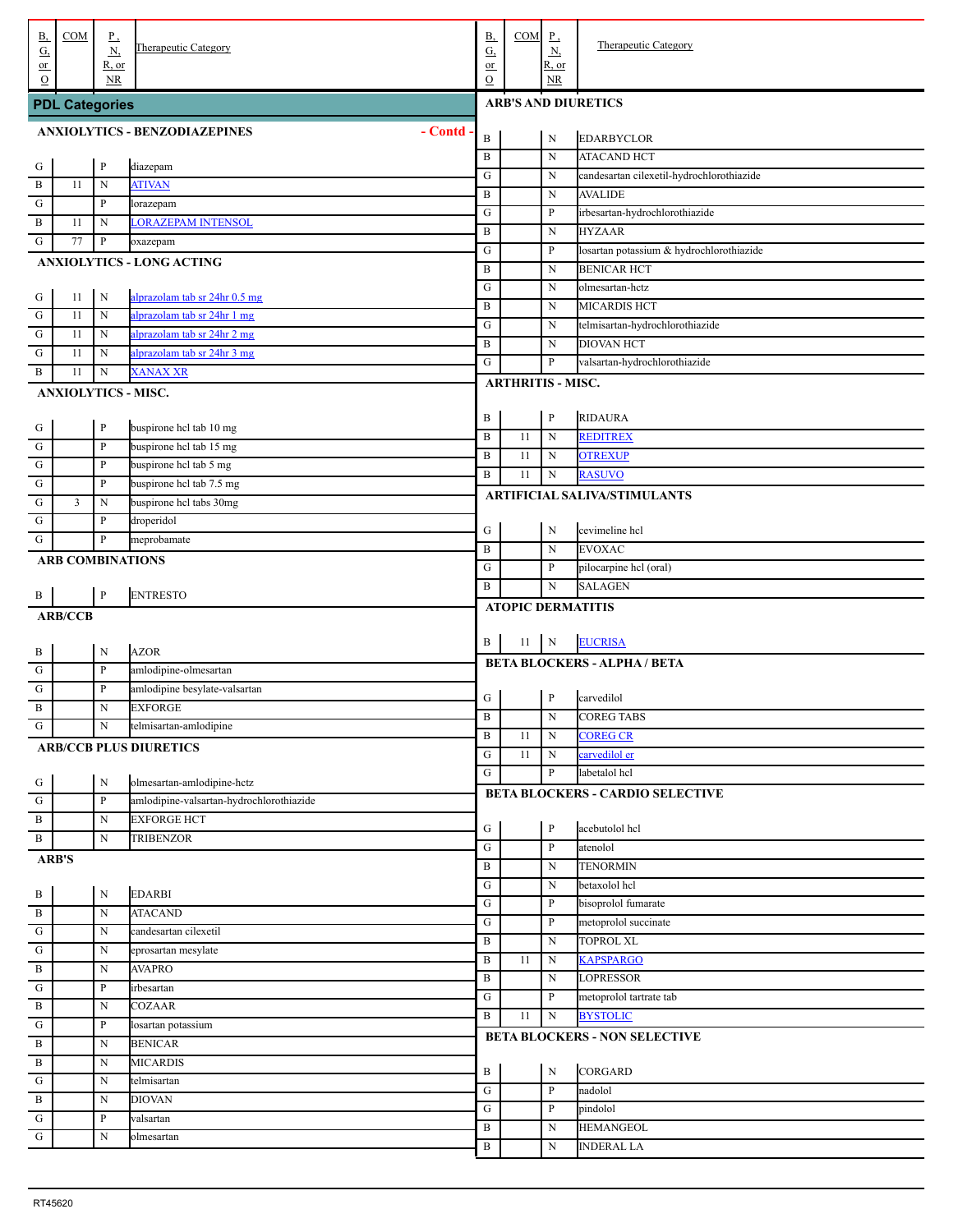| В,<br><u>G,</u>  | COM                   | $_{\rm p}$<br>N,             | Therapeutic Category                                 | В,<br>G,                     | $COM$ $P$ , | $\underline{N}$        | <b>Therapeutic Category</b>                          |
|------------------|-----------------------|------------------------------|------------------------------------------------------|------------------------------|-------------|------------------------|------------------------------------------------------|
| or               |                       | R, or                        |                                                      | or                           |             | R, or                  |                                                      |
| $\Omega$         |                       | <b>NR</b>                    |                                                      | $\Omega$                     |             | $\overline{\text{NR}}$ |                                                      |
|                  | <b>PDL Categories</b> |                              |                                                      | B                            |             | N                      | AUGMENTIN TAB 500MG                                  |
|                  |                       |                              | $-$ Contd<br><b>BETA BLOCKERS - NON SELECTIVE</b>    | B<br>${\bf G}$               |             | N<br>P                 | AUGMENTIN TAB 875MG<br>ampicillin & sulbactam sodium |
|                  |                       |                              |                                                      | $\, {\bf B}$                 |             | N                      | <b>UNASYN</b>                                        |
| . G              |                       | $\mathbf{P}$                 | propranolol hcl                                      | ${\bf G}$                    |             | P                      | piperacillin sodium-tazobactam sodium                |
| . В              |                       | N                            | <b>INNOPRAN XL</b>                                   | $\, {\bf B}$                 |             | P                      | ZOSYN                                                |
| B                |                       | N                            | <b>BETAPACE</b>                                      | <b>BPH</b>                   |             |                        |                                                      |
| G                |                       | $\mathbf{P}$                 | sotalol hcl                                          |                              |             |                        |                                                      |
| $\mathbf B$      |                       | N<br>N                       | <b>SOTYLIZE</b><br><b>BETAPACE AF</b>                | B                            |             | N                      | <b>CARDURA</b>                                       |
| $\mathbf B$<br>G |                       | $\mathbf{P}$                 | sotalol hel (afib/afl)                               | G                            |             | $\mathbf{P}$           | doxazosin mesylate                                   |
| G                |                       | $\mathbf P$                  | timolol maleate                                      | G                            |             | P                      | terazosin hcl                                        |
|                  |                       |                              | <b>BETA BLOCKERS AND DIURETIC COMBO'S</b>            | B                            | 39          | N                      | <b>AVODART</b>                                       |
|                  |                       |                              |                                                      | G                            |             | N                      | dutasteride                                          |
| . G              |                       | $\mathbf{P}$                 | atenolol & chlorthalidone                            | B                            |             | N                      | <b>PROSCAR</b>                                       |
| . В              |                       | N                            | <b>TENORETIC</b>                                     | G                            |             | P                      | alfuzosin hcl                                        |
| G                |                       | $\mathbf{P}$                 | bisoprolol & hydrochlorothiazide                     | B                            |             | N                      | UROXATRAL                                            |
| $\mathbf{B}$     |                       | N                            | ZIAC                                                 | G                            |             | P                      | finasteride                                          |
| $\mathbf{B}$     |                       | N                            | <b>DUTOPROL</b>                                      | B<br>B                       | 11          | N<br>N                 | <b>CARDURA XL</b><br><b>RAPAFLO</b>                  |
| $\mathbf{B}$     |                       | N                            | <b>LOPRESSOR HCT</b>                                 | G                            |             | N                      | silodosin                                            |
| G                |                       | N                            | metoprolol & hydrochlorothiazide                     | B                            |             | N                      | <b>FLOMAX</b>                                        |
| B                |                       | N                            | <b>CORZIDE</b>                                       | G                            |             | P                      | tamsulosin hcl                                       |
| G                |                       | N                            | nadolol & bendroflumethiazide                        | $\mathbf B$                  |             | N                      | <b>JALYN</b>                                         |
| G                |                       | $\mathbf P$                  | propranolol & hydrochlorothiazide                    | B                            |             | N                      | DUTASTERIDE-TAMSULOSIN                               |
|                  |                       |                              | <b>BETA-LACTAMS / CLAVULANATE COMBO'S</b>            |                              |             |                        | <b>CALCIUM CHANNEL BLOCKERS--AMLODIPINES</b>         |
|                  |                       |                              |                                                      |                              |             |                        |                                                      |
| . G              |                       | P                            | penicillin g potassium                               | B                            |             | N                      | <b>KATERZIA</b>                                      |
| . В<br>G         |                       | $\mathbf{P}$<br>$\mathbf{P}$ | PFIZERPEN-G<br>penicillin g pot in dextrose          | ${\bf G}$                    |             | $\mathbf{P}$           | amlodipine besylate                                  |
| B                |                       | $\mathbf{P}$                 | <b>BICILLIN</b>                                      | B                            |             | N                      | <b>NORVASC</b>                                       |
| G                |                       | $\mathbf{P}$                 | penicillin v potassium                               |                              |             |                        | CALCIUM CHANNEL BLOCKERS--DILTIAZEMS                 |
| G                |                       | $\mathbf{P}$                 | amoxicillin (trihydrate) cap 250 mg                  |                              |             |                        |                                                      |
| G                |                       | $\mathbf{P}$                 | amoxicillin (trihydrate) chew tab 125 mg             | B                            |             | N                      | <b>CARDIZEM</b>                                      |
| G                |                       | $\mathbf P$                  | amoxicillin (trihydrate) chew tab 250 mg             | G                            |             | $\mathbf{P}$           | diltiazem hcl tab                                    |
| G                |                       | P                            | amoxicillin (trihydrate) for susp 125 mg/5ml         | ${\bf G}$                    |             | P                      | diltiazem hel extended release beads                 |
| G                |                       | $\mathbf P$                  | amoxicillin (trihydrate) for susp 200 mg/5ml         | $\mathbf{B}$<br>B            |             | N                      | TIAZAC                                               |
| G                |                       | $\mathbf{P}$                 | amoxicillin (trihydrate) for susp 250 mg/5ml         | B                            |             | N<br>N                 | CARDIZEM CD<br>CARDIZEM LA                           |
| $\mathbf G$      |                       | $\mathbf{P}$                 | amoxicillin (trihydrate) for susp 400 mg/5ml         | G                            |             | N                      | diltiazem hcl coated beads                           |
| ${\bf G}$        |                       | $\mathbf{P}$                 | amoxicillin (trihydrate) tab 500 mg                  |                              |             |                        | <b>CALCIUM CHANNEL BLOCKERS--FELODIPINES</b>         |
| G                |                       | $\mathbf P$                  | amoxicillin (trihydrate) tab 875 mg                  |                              |             |                        |                                                      |
| G                |                       | $\mathbf P$                  | ampicillin                                           | G                            |             | N                      | felodipine                                           |
| G                |                       | $\mathbf P$                  | dicloxacillin sodium                                 |                              |             |                        | <b>CALCIUM CHANNEL BLOCKERS--ISRADIPINES</b>         |
| G                |                       | $\mathbf P$                  | nafcillin sodium<br>oxacillin sodium                 |                              |             |                        |                                                      |
| G                |                       | $\mathbf P$<br>$\mathbf P$   | <b>BACTOCILL IN DEXTROSE</b>                         | G                            |             | ${\bf N}$              | isradipine                                           |
| B<br>G           |                       | N                            | amoxicillin & k clavulanate chew tab 200-28.5 mg     |                              |             |                        | <b>CALCIUM CHANNEL BLOCKERS--NIFEDIPINES</b>         |
| G                |                       | $\mathbf P$                  | amoxicillin & k clavulanate chew tab 400-57 mg       |                              |             |                        |                                                      |
| G                |                       | $\mathbf P$                  | amoxicillin & k clavulanate for susp 200-28.5 mg/5ml | B                            |             | ${\bf N}$              | <b>ADALAT CC</b>                                     |
| G                |                       | N                            | amoxicillin & k clavulanate for susp 250-62.5 mg/5ml | G                            |             | P                      | nifedipine                                           |
| G                |                       | $\mathbf{P}$                 | amoxicillin & k clavulanate for susp 400-57 mg/5ml   | G                            |             | P                      | nifedipine tab sr 24hr 30 mg                         |
| G                |                       | $\mathbf{P}$                 | amoxicillin & k clavulanate for susp 600-42.9 mg/5ml | G                            |             | P                      | nifedipine tab sr 24hr 60 mg                         |
| G                |                       | N                            | amoxicillin & k clavulanate tab 250-125 mg           | G                            |             | P                      | nifedipine tab sr 24hr 90 mg                         |
| G                |                       | $\mathbf{P}$                 | amoxicillin & k clavulanate tab 500-125 mg           | $\, {\bf B}$<br>$\, {\bf B}$ |             | N                      | PROCARDIA                                            |
| G                |                       | $\mathbf{P}$                 | amoxicillin & k clavulanate tab 875-125 mg           | $\mathbf{B}$                 |             | N<br>N                 | PROCARDIA XL<br>NYMALIZE                             |
| $\mathbf G$      | 11                    | N                            | amoxicillin & pot clavulanate tablet er 12hr         |                              |             |                        | CALCIUM CHANNEL BLOCKERS--NISOLDIPINE                |
| $\mathbf B$      |                       | $\mathbf N$                  | AUGMENTIN SUS 125/5ML                                |                              |             |                        |                                                      |
| B                |                       | $\mathbf N$                  | AUGMENTIN SUS 250/5ML                                | G                            |             | N                      | nisoldipine                                          |
| B                |                       | ${\bf N}$                    | AUGMENTIN SUS ES-600                                 |                              |             |                        |                                                      |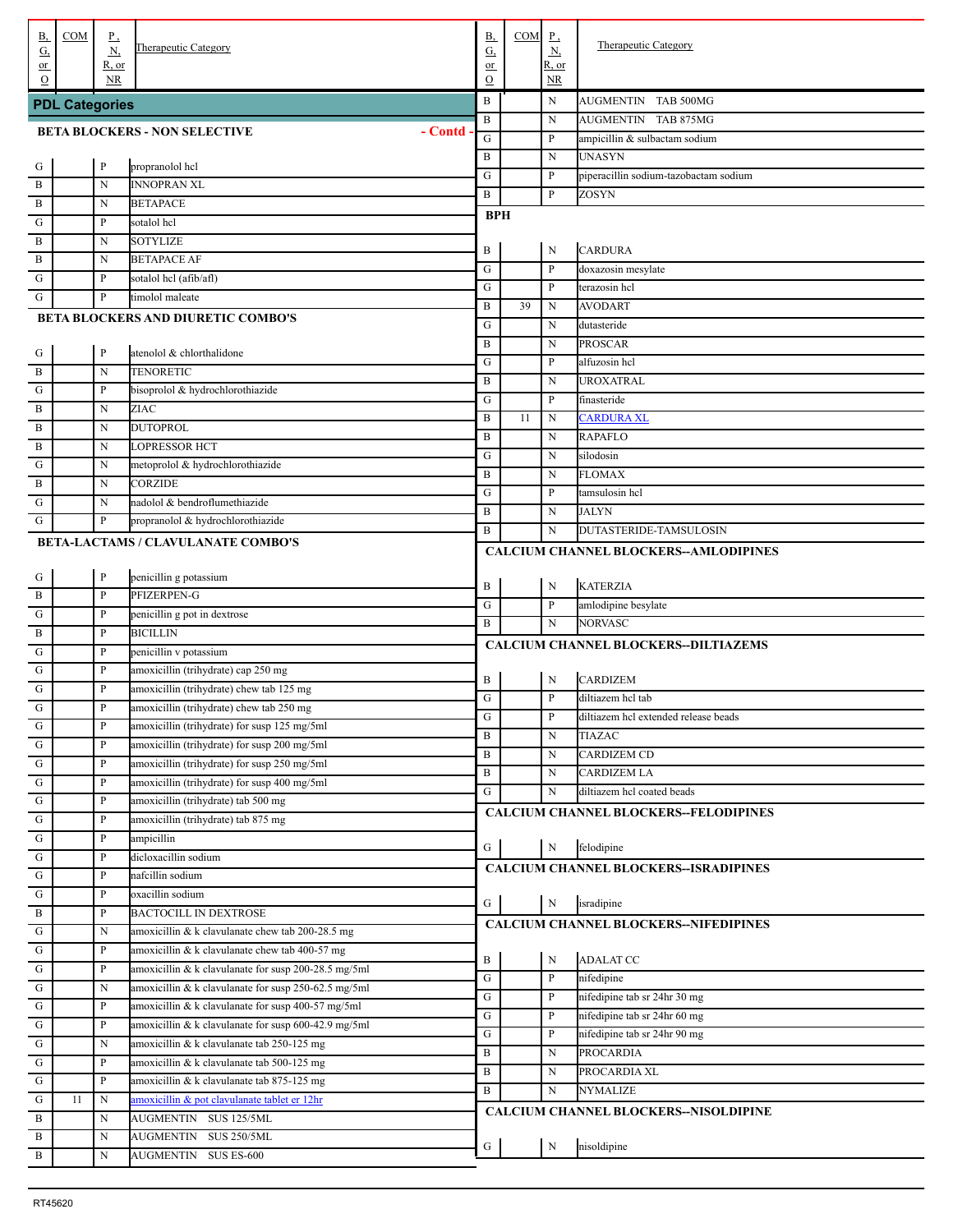| В,                           | COM                   | $_{\rm P}$                   |                                                         | <b>B</b> ,          | COM                     | $_{\rm P}$         |                                              |
|------------------------------|-----------------------|------------------------------|---------------------------------------------------------|---------------------|-------------------------|--------------------|----------------------------------------------|
| $\underline{\mathrm{G}}$     |                       | N,                           | Therapeutic Category                                    | $\underline{G}$     |                         | $\underline{N}$    | Therapeutic Category                         |
| or<br>$\Omega$               |                       | $R$ , or<br>NR               |                                                         | or<br>$\mathcal{O}$ |                         | R, or<br><b>NR</b> |                                              |
|                              | <b>PDL Categories</b> |                              |                                                         | ${\bf G}$           |                         | N                  | cefaclor cap 250 mg                          |
|                              |                       |                              |                                                         | G                   |                         | N                  | cefaclor cap 500 mg                          |
|                              |                       |                              | - Contd<br><b>CALCIUM CHANNEL BLOCKERS--NISOLDIPINE</b> | ${\bf G}$           |                         | N                  | cefaclor for susp 125 mg/5ml                 |
|                              |                       |                              |                                                         | G                   |                         | N                  | cefaclor for susp 250 mg/5ml                 |
| $\cdot$ B                    |                       | ${\bf N}$                    | <b>SULAR</b>                                            | G                   |                         | N                  | cefaclor for susp 375 mg/5ml                 |
|                              |                       |                              | CALCIUM CHANNEL BLOCKERS--VERAPAMILS                    | G                   |                         | N                  | cefaclor monohydrate tab sr 12hr 500 mg      |
|                              |                       |                              |                                                         | G                   |                         | P                  | cefprozil                                    |
| $\cdot$ B                    |                       | N                            | <b>CALAN</b>                                            | G                   |                         | P                  | cefuroxime axetil tab 250 mg                 |
| . G                          |                       | P                            | verapamil hel tab                                       | G                   |                         | P                  | cefuroxime axetil tab 500 mg                 |
| . В                          |                       | N                            | <b>VERELAN</b>                                          | G                   |                         | P                  | cefuroxime sodium                            |
| . В                          |                       | N                            | CALAN SR                                                | B                   |                         | N                  | <b>ZINACEF</b>                               |
| . G                          |                       | P                            | verapamil hel er tab                                    | G                   |                         | P                  | cefdinir                                     |
| . G                          |                       | N                            | verapamil hcl er cap                                    | G                   |                         | N                  | cefditoren pivoxil                           |
| . B                          |                       | N                            | VERELAN PM                                              | B                   |                         | N                  | <b>SPECTRACEF</b>                            |
|                              | <b>CARBAPENEMS</b>    |                              |                                                         | B                   |                         | N                  | <b>SUPRAX</b>                                |
|                              |                       |                              |                                                         | B                   |                         | N                  | SUPRAX SUSR 100/5ML                          |
| $\frac{B}{1}$                |                       | P                            | <b>INVANZ</b>                                           | B                   |                         | N                  | SUPRAX SUSR 200/5ML                          |
| . G                          |                       | P                            | meropenem                                               | G                   |                         | N                  | cefixime oral suspension                     |
| . В                          |                       | N                            | <b>MERREM</b>                                           | G                   |                         | N                  | cefpodoxime proxetil                         |
| . G                          |                       | N                            | imipenem-cilastatin                                     | G                   |                         | P                  | cefotaxime sodium                            |
| . В                          |                       | N                            | <b>PRIMAXIN</b>                                         | G                   |                         | P                  | ceftazidime                                  |
|                              |                       |                              | <b>CARDIAC GLYCOSIDES</b>                               | B                   |                         | N                  | <b>FORTAZ</b>                                |
|                              |                       |                              |                                                         | B                   |                         | N                  | <b>CEDAX</b>                                 |
| $\frac{G}{1}$                |                       | P                            | digoxin                                                 | G                   |                         | N                  | ceftibuten                                   |
| . ${\bf G}$                  |                       | $\mathbf N$                  | digoxin ij                                              | G                   |                         | P                  | ceftriaxone sodium                           |
| . В                          | 39                    | $\mathbf N$                  | LANOXIN                                                 | G                   |                         | P                  | ceftriaxone sodium in dextrose               |
|                              |                       |                              | <b>CARNITINE REPLENISHER - AGENTS</b>                   | G                   |                         | P                  | cefepime hcl                                 |
|                              |                       |                              |                                                         | G                   |                         | N                  | cefepime hcl and dextrose                    |
| . В                          |                       | N                            | CARNITOR INJ 1GM/5ML                                    |                     | <b>CGRP INHIBITORS</b>  |                    |                                              |
| . В                          |                       | P                            | <b>CARNITOR</b><br>SOL 1GM/10ML                         |                     |                         |                    |                                              |
| . В                          |                       | P                            | CARNITOR<br>TAB 330MG                                   | $\, {\bf B}$        | 125                     | $\mathbf{P}$       | <b>NURTEC</b>                                |
| . В                          |                       | P                            | CARNITOR SF SOL 1GM/10ML                                | B                   | 11                      | N                  | <b>UBRELVY</b>                               |
| . G                          |                       | P                            | levocarnitine inj 200 mg/ml                             | $\mathbf B$         | 11                      | $\mathbf{P}$       | <b>AIMOVIG</b>                               |
| . G<br>щ                     |                       | N                            | levocarnitine oral soln 1 gm/10ml (10%)                 | $\mathbf B$         | 11                      | $\mathbf{P}$       | <b>AJOVY</b>                                 |
| $\cdot$ G                    |                       | N                            | levocarnitine tab 330 mg                                | $\, {\bf B}$        | 11                      | $\mathbf N$        | <b>EMGALITY</b>                              |
|                              | <b>CCB/LIPID</b>      |                              |                                                         |                     | <b>CHELATING AGENTS</b> |                    |                                              |
|                              |                       |                              |                                                         |                     |                         |                    |                                              |
| $\frac{G}{1}$                |                       | N                            | amlodipine besylate-atorvastatin calcium                | B                   |                         | $\mathbf N$        | <b>SYPRINE</b>                               |
| . B                          |                       | $\mathbf N$                  | <b>CADUET</b>                                           | ${\bf G}$           |                         | N                  | trientine                                    |
|                              |                       |                              | CENTRAL PRECOCIOUS PUBERTY AGENTS                       | B                   |                         | P                  | <b>CUPRIMINE</b>                             |
|                              |                       |                              | LUPR DEP-PED INJ 11.25MG                                | B                   |                         | P                  | <b>DEPEN TITRATABS</b>                       |
| . B<br>. В                   | 11<br>11              | $\mathbf{P}$<br>$\, {\bf P}$ | LUPR DEP-PED INJ 15MG                                   | B                   |                         | N                  | D-PENAMINE                                   |
| . B                          |                       |                              |                                                         | ${\bf G}$           |                         | N                  | penicillamine                                |
|                              |                       |                              |                                                         |                     |                         |                    |                                              |
|                              | 11                    | P                            | LUPR DEP-PED INJ 7.5MG                                  |                     |                         |                    | <b>CHOLESTEROL - BILE SEQUESTRANTS</b>       |
| . B                          | 11                    | N                            | LUPRON DEPOT-PED KIT 11.25MG                            |                     |                         |                    |                                              |
| . B                          | 11                    | N                            | LUPRON DEPOT-PED KIT 30MG                               | ${\bf G}$           |                         | $\, {\bf P}$       | cholestyramine                               |
|                              | <b>CEPHALOSPORINS</b> |                              |                                                         | B                   |                         | $\mathbf N$        | <b>QUESTRAN</b>                              |
|                              |                       |                              |                                                         | G                   |                         | P                  | cholestyramine light                         |
| $\frac{G}{4}$                |                       | $\, {\bf P}$                 | cefadroxil cap 500 mg                                   | $\, {\bf B}$        |                         | P                  | <b>WELCHOL TABLETS</b>                       |
| $\frac{G}{1}$                |                       | $\, {\bf P}$                 | cefadroxil for susp 250 mg/5ml                          | $\, {\bf B}$        |                         | N                  | <b>WELCHOL PAK</b>                           |
| $\frac{1}{\sqrt{G}}$         |                       | P                            | cefadroxil for susp 500 mg/5ml                          | G                   |                         | N                  | colesevelam                                  |
| $\frac{1}{10}$               |                       | N                            | cefadroxil tab 1 gm                                     | B                   |                         | N                  | <b>COLESTID</b>                              |
| $\overline{\mathbf{G}}$      |                       | P                            | cefazolin sodium                                        | ${\bf G}$           |                         | P                  | colestipol hcl                               |
| . ${\bf G}$                  |                       | P                            | cefazolin in d5w                                        |                     |                         |                    | <b>CHOLESTEROL - FIBRIC ACID DERIVATIVES</b> |
| . ${\bf G}$                  |                       | P                            | cephalexin                                              |                     |                         |                    |                                              |
| . ${\bf G}$                  |                       | P                            | cephalexin caps 750mg                                   | B                   | 11                      | $\,$ N             | <b>TRILIPIX</b>                              |
| . ${\bf G}$<br>$\frac{1}{B}$ |                       | N<br>N                       | cephalexin tabs<br><b>KEFLEX</b>                        | ${\bf G}$           |                         | $\mathbf N$        | fenofibrate caps                             |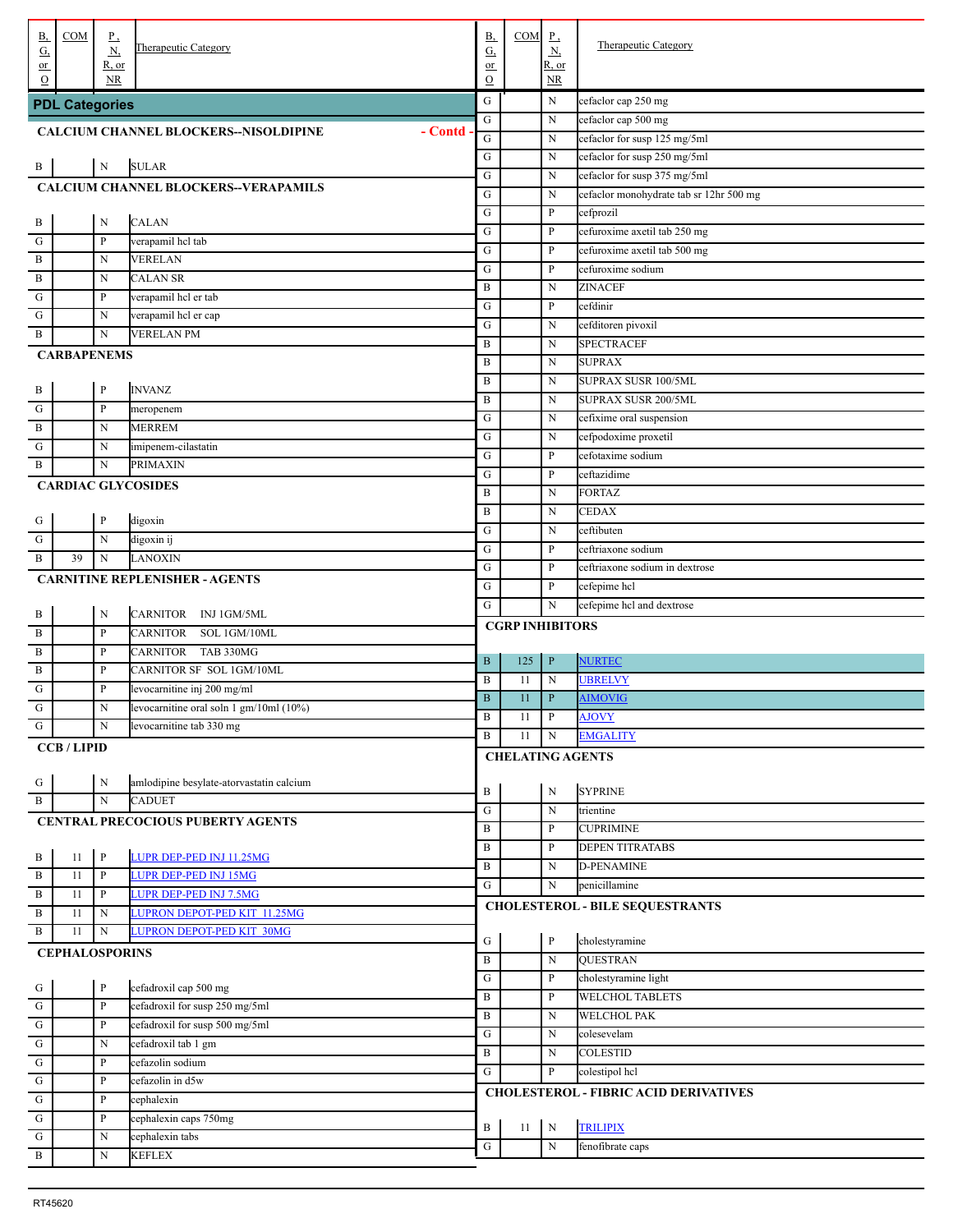| В,                | COM                   | <u>P,</u>    |                                                                                            | В,                          | $COM$ $P$ , |                              | <b>Therapeutic Category</b>                                                         |
|-------------------|-----------------------|--------------|--------------------------------------------------------------------------------------------|-----------------------------|-------------|------------------------------|-------------------------------------------------------------------------------------|
| <u>G,</u><br>or   |                       | N,<br>R, or  | <b>Therapeutic Category</b>                                                                | $\underline{G}$<br>or       |             | <u>N,</u><br>R, or           |                                                                                     |
| $\Omega$          |                       | <b>NR</b>    |                                                                                            | $\mathcal{O}$               |             | NR                           |                                                                                     |
|                   | <b>PDL Categories</b> |              |                                                                                            | G                           |             | P                            | bacteriostatic water for injection                                                  |
|                   |                       |              | <b>CHOLESTEROL - FIBRIC ACID DERIVATIVES</b><br>- Contd                                    | G                           |             | P                            | water for inject, bacteriostatic parabens                                           |
|                   |                       |              |                                                                                            | G                           |             | P                            | saline, bacteriostatic                                                              |
| . В               |                       | N            | <b>LIPOFEN</b>                                                                             |                             |             |                              | <b>CONTRACEPTIVES - EMERGENCY CONTRACEPTIVE</b>                                     |
| $\mathbf{B}$      |                       | N            | <b>LOFIBRA</b>                                                                             |                             |             |                              |                                                                                     |
| $\mathbf B$       |                       | N            | TRICOR                                                                                     | O<br>$\mathbf B$            |             | P<br>P                       | levonorgestrel (emergency oc)<br><b>ELLA</b>                                        |
| B                 |                       | N            | TRIGLIDE                                                                                   |                             |             |                              | <b>CONTRACEPTIVES - INJECTABLE</b>                                                  |
| G                 |                       | P            | fenofibrate nanocrystallized 48mg tabs                                                     |                             |             |                              |                                                                                     |
| G                 |                       | P            | fenofibrate nanocrystallized 145mg tabs                                                    | B                           |             | N                            | <b>DEPO-PROVERA</b>                                                                 |
| G                 |                       | N            | fenofibrate - (all others)                                                                 | G                           |             | P                            | medroxyprogesterone acetate (contraceptive)                                         |
| В                 |                       | N            | <b>ANTARA</b>                                                                              |                             |             |                              | <b>CONTRACEPTIVES - MONOPHASIC COMBINATION</b>                                      |
| G                 |                       | N            | fenofibrate micronized                                                                     | O/C'S                       |             |                              |                                                                                     |
| G                 |                       | $\mathbf P$  | gemfibrozil                                                                                | G                           |             | P                            | desogestrel & ethinyl estradiol tab 0.15 mg-30 mcg                                  |
| B                 |                       | N<br>N       | <b>LOPID</b>                                                                               | $\mathbf{B}$                |             | ${\bf N}$                    | <b>NEXTSTELLIS</b>                                                                  |
| G<br>$\mathbf{B}$ | 39                    | N            | niacin (antihyperlipidemic)<br><b>NIASPAN</b>                                              | G                           |             | P                            | drospirenone-ethinyl estradiol tab 3-0.02 mg                                        |
|                   |                       |              |                                                                                            | G                           |             | P                            | drospirenone-ethinyl estradiol tab 3-0.03 mg                                        |
|                   |                       |              | <b>CHOLESTEROL - HMG COA + ABSORB INHIBITORS</b>                                           | $\mathbf B$                 |             | $\mathbf{P}$                 | YASMIN 28                                                                           |
| . В               |                       | N            | <b>LIVALO</b>                                                                              | $\mathbf B$                 |             | $\mathbf{P}$                 | YAZ                                                                                 |
| B                 |                       | N            | ZYPITAMAG                                                                                  | G                           |             | N                            | drosperinone-ethinyl estradiol-levomefolate                                         |
| B                 |                       | N            | <b>VASCEPA</b>                                                                             | G                           |             | P                            | ethynodiol diacetate & ethinyl estradiol tab 1 mg-35 mcg                            |
| G                 |                       | N            | icosapent                                                                                  | $\bf{B}$                    |             | P                            | ZOVIA 1/50E                                                                         |
|                   |                       |              | <b>CHOLESTEROL - HMG COA + ABSORB INHIBITORS:</b>                                          | G                           |             | P                            | levonorgestrel & ethinyl estradiol tab 0.1 mg-20 mcg                                |
|                   |                       |              | HIGH POTENCY DRUGS/COMBINATIONS                                                            | G                           |             | P                            | levonorgestrel & ethinyl estradiol tab 0.15 mg-30 mcg                               |
| G                 |                       | P            | atorvastatin calcium                                                                       | $\, {\bf B}$                |             | $\mathbf{P}$                 | <b>TYBLUME</b>                                                                      |
| $\mathbf{B}$      |                       | N            | <b>LIPITOR</b>                                                                             | G                           |             | P                            | norethindrone & ethinyl estradiol tab 0.4 mg-35 mcg                                 |
| $\mathbf B$       |                       | N            | <b>CRESTOR</b>                                                                             | G<br>G                      |             | P                            | norethindrone & ethinyl estradiol tab 0.5 mg-35 mcg                                 |
| G                 |                       | $\mathbf P$  | rosuvastatin                                                                               | $\bf{B}$                    |             | P<br>N                       | norethindrone & ethinyl estradiol tab 1 mg-35 mcg<br>NORINYL<br>TAB 1/35            |
| B                 | 11                    | N            | <b>EZALLOR</b>                                                                             | $\bf{B}$                    |             | N                            | ORTHO-NOVUM TAB 1/35                                                                |
| G                 |                       | P            | simvastatin tab 10 mg                                                                      | $\bf{B}$                    |             | N                            | LOESTRIN                                                                            |
| G                 |                       | $\mathbf P$  | simvastatin tab 20 mg                                                                      | G                           |             | N                            | norethindrone acet & eth estra                                                      |
| G                 |                       | $\mathbf P$  | simvastatin tab 40 mg                                                                      | G                           |             | P                            | norethindrone & ethinyl estradiol tab 1 mg-20 mcg                                   |
| G                 |                       | P            | simvastatin tab 5 mg                                                                       | ${\bf G}$                   |             | P                            | norethindrone & ethinyl estradiol tab 1.5 mg-30 mcg                                 |
| G                 | 39                    | N            | simvastatin tabs 80mg                                                                      | $\, {\bf B}$                |             | P                            | <b>NECON 1/50-28</b>                                                                |
| B                 |                       | N            | ZOCOR                                                                                      | G                           |             | P                            | norgestrel & ethinyl estradiol tab 0.3 mg-30 mcg                                    |
| G                 |                       | $\, {\bf p}$ | ezetimibe/simvastatin                                                                      | $\bf{B}$                    |             | N                            | OGESTREL                                                                            |
| . В               |                       | $\mathbf N$  | <b>VYTORIN</b>                                                                             | $\, {\bf B}$                |             | $\mathbf{P}$                 | <b>BEYAZ</b>                                                                        |
|                   |                       |              | <b>CHOLESTEROL - HMG COA + ABSORB INHIBITORS:</b><br><b>LOW POTENCY DRUGS/COMBINATIONS</b> | B                           |             | N                            | <b>BALCOLTRA</b>                                                                    |
| . В               |                       | N            | <b>ZETIA</b>                                                                               | G                           |             | N                            | norethindrone & ethinyl estradiol-fe                                                |
| G                 | 87                    | P            | ezetimibe                                                                                  | ${\bf G}$                   |             | $\mathbf{P}$                 | norethindrone & ethinyl estradiol-fe chew tab 0.8 mg-25 mcg                         |
| G                 |                       | P            | fluvastatin er                                                                             | $\bf{B}$                    |             | P                            | <b>GENERESS FE CHW</b>                                                              |
| G                 |                       | N            | fluvastatin sodium                                                                         | G                           |             | P                            | norethindrone & ethinyl estradiol-fe chew                                           |
| $\mathbf B$       |                       | N            | <b>LESCOL XL</b>                                                                           | $\bf{B}$                    |             | N                            | LOESTRIN FE 1.5/30                                                                  |
| $\mathbf B$       |                       | N            | <b>ALTOPREV</b>                                                                            | $\bf{B}$                    |             | N                            | <b>LOESTRIN FE 1/20</b>                                                             |
| G                 |                       | $\mathbf{P}$ | lovastatin                                                                                 | G                           |             | P                            | norethindrone ace & ethinyl estradiol-fe tab 1 mg-20 mcg                            |
| $\mathbf B$       |                       | N            | <b>PRAVACHOL</b>                                                                           | G<br>${\bf G}$              |             | P                            | norethindrone ace & ethinyl estradiol-fe tab 1.5 mg-30 mcg                          |
| G                 |                       | $\mathbf{P}$ | pravastatin sodium                                                                         |                             |             | $\mathbf{P}$                 | norethindrone ace-ethinyl estradiol-fe tab 1 mg-20 mcg (24)                         |
| B                 |                       | N            | LOVAZA                                                                                     | $\, {\bf B}$<br>$\mathbf G$ |             | $\mathbf{P}$<br>$\mathbf{P}$ | MINASTRIN 24 CHW FE<br>norethindrone ace-eth estradiol-fe chew tab 1 mg-20 mcg (24) |
| G                 |                       | N            | omega-3-acid ethyl esters                                                                  | G                           |             | P                            | desogestrel-ethinyl estradiol (biphasic)                                            |
|                   | <b>CHOLINERGIC</b>    |              |                                                                                            | B                           |             | N                            | <b>MIRCETTE</b>                                                                     |
|                   |                       |              |                                                                                            | $\mathbf B$                 |             | $\mathbf{P}$                 | LO LOESTRIN FE                                                                      |
| . G               |                       | $\mathbf{P}$ | bethanechol chloride                                                                       | ${\bf G}$                   |             | $\mathbf{P}$                 | levonorg-eth est tab $0.15 - 0.03$ mg $(84)$ & eth est tab $0.01$ mg $(7)$          |
| . В               |                       | $\mathbf N$  | <b>URECHOLINE</b>                                                                          | G                           |             | P                            | levonorgestrel-ethinyl estradiol (91-day) tabs 0.15-0.03mg                          |
|                   |                       |              | <b>COMPOUNDING MATERIALS</b>                                                               | $\, {\bf B}$                |             | $\mathbf{P}$                 | LOSEASONIQUE                                                                        |
|                   |                       |              |                                                                                            | B                           |             | N                            | <b>QUARTETTE</b>                                                                    |
| $\cdot$ B         |                       | $\, {\bf P}$ | STERILE DILU SOL FLOLAN                                                                    |                             |             |                              |                                                                                     |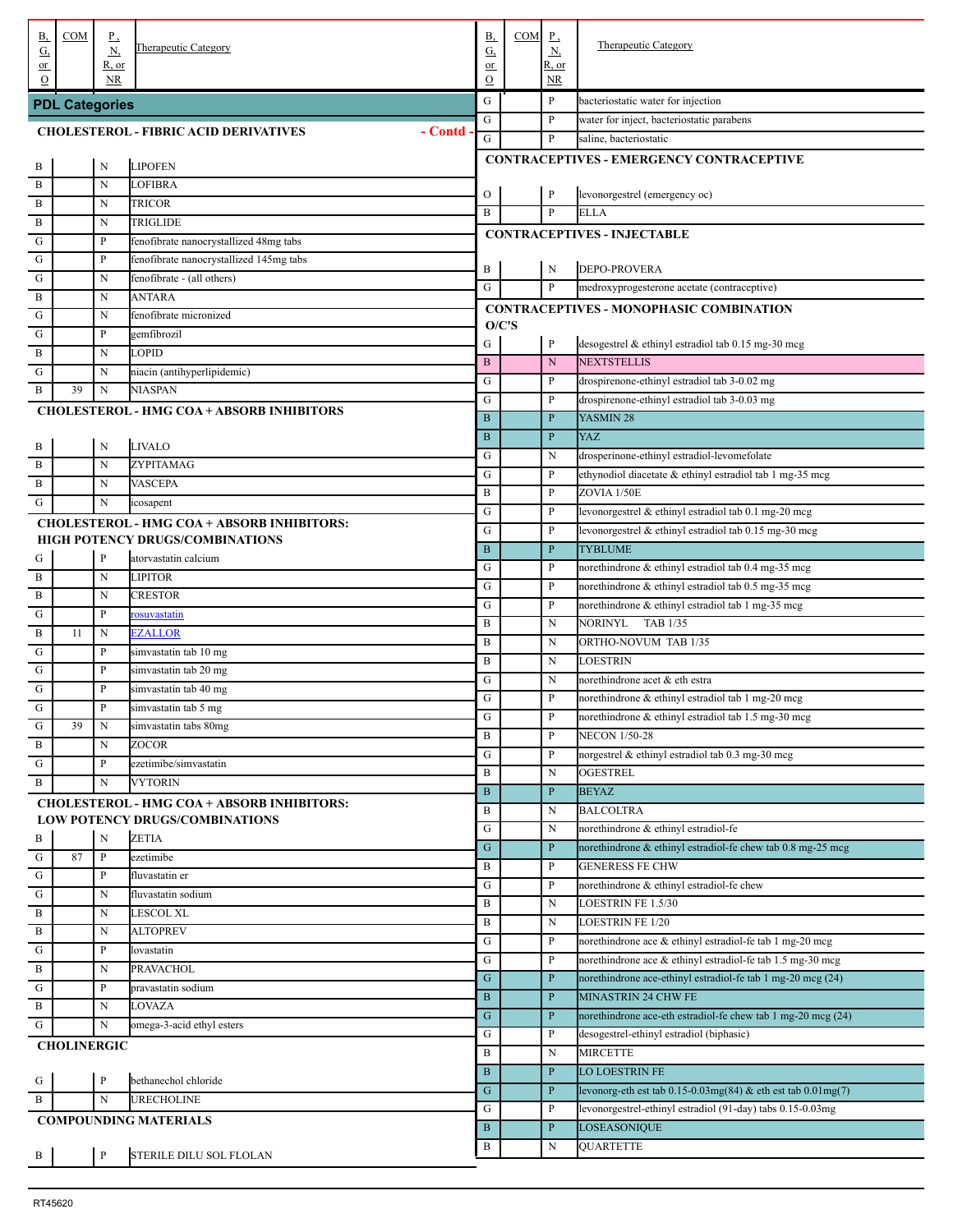| В,                               | COM                   | <u>P,</u>       |                                                              | <b>B</b> ,                   | COM                       | $_{\rm P}$               | <b>Therapeutic Category</b>        |
|----------------------------------|-----------------------|-----------------|--------------------------------------------------------------|------------------------------|---------------------------|--------------------------|------------------------------------|
| <u>G,</u>                        |                       | $\underline{N}$ | Therapeutic Category                                         | $\underline{G}$              |                           | $\underline{\mathbf{N}}$ |                                    |
| $or$<br>$\Omega$                 |                       | R, or<br>NR     |                                                              | or<br>$\mathcal{O}$          |                           | R, or<br>NR              |                                    |
|                                  |                       |                 |                                                              | G                            |                           | $\, {\bf P}$             | nabumetone                         |
|                                  | <b>PDL Categories</b> |                 |                                                              | $\bf{B}$                     | 11                        | $\mathbf N$              | <b>CELEBREX</b>                    |
|                                  |                       |                 | - Contd<br><b>CONTRACEPTIVES - MONOPHASIC COMBINATION</b>    | G                            |                           | P                        | celecoxib                          |
| O/C'S                            |                       |                 |                                                              |                              |                           |                          |                                    |
| B                                |                       | $\mathbf{P}$    | <b>SEASONIQUE</b>                                            |                              |                           |                          | <b>CUSHINGS DISEASE TREATMENTS</b> |
| $\mathbf G$                      |                       | $\, {\bf P}$    | camrese                                                      | B                            |                           |                          | <b>ISTURISA</b>                    |
| $\mathbf G$                      |                       | $\mathbf{P}$    | camrese lo                                                   |                              |                           | N                        |                                    |
| $\mathbf{B}$                     |                       | $\, {\bf P}$    | LEVONORG-ETH EST TAB 0.1-0.02MG(84) & ETH EST TAB 0.01MG(7)  |                              |                           |                          | <b>CYSTIC FIBROSIS AGENTS</b>      |
|                                  |                       |                 | <b>CONTRACEPTIVES - MULTI-PHASIC COMBINATIONS</b>            |                              |                           |                          | <b>KALYDECO</b>                    |
|                                  |                       |                 |                                                              | $\, {\bf B}$<br>$\, {\bf B}$ | 11                        | N                        |                                    |
| . В                              |                       | $\mathbf N$     | <b>NATAZIA</b>                                               |                              | 11                        | P                        | <b>PULMOZYME</b>                   |
|                                  |                       |                 | <b>CONTRACEPTIVES - PATCHES/ VAGINAL PRODUCTS</b>            | $\, {\bf B}$                 | 11                        | N                        | <b>BRONCHITOL</b>                  |
|                                  |                       |                 |                                                              | $\bf{B}$                     | 11                        | N                        | <b>ORKAMBI</b>                     |
| . В                              |                       | N               | <b>TWIRLA</b>                                                | $\bf{B}$                     | 11                        | N                        | <b>SYMDEKO</b>                     |
| G                                |                       | N               | zafemy                                                       | $\bf{B}$                     | 11                        | $\mathbf N$              | <b>TRIKAFTA</b>                    |
| G                                |                       | P               | xulane                                                       |                              |                           |                          | <b>CYTO-MEGALOVIRUS AGENTS</b>     |
| G                                |                       | N               | eluryng                                                      |                              |                           |                          |                                    |
| B                                |                       | P               | NUVARING                                                     | G                            |                           | N                        | cidofovir                          |
| B                                |                       | N               | <b>ANNOVERA</b>                                              | $\, {\bf B}$                 |                           | N                        | <b>CYTOVENE</b>                    |
| B                                |                       | N               | <b>PHEXXI</b>                                                | G                            |                           | N                        | ganciclovir sodium                 |
|                                  |                       |                 | <b>CONTRACEPTIVES - PROGESTIN ONLY</b>                       | $\bf{B}$                     | 11                        | N                        | <b>PREVYMIS TABLETS</b>            |
|                                  |                       |                 |                                                              | $\bf{B}$                     |                           | N                        | VALCYTE TABLETS                    |
| . G                              |                       | $\mathbf{P}$    | norethindrone (contraceptive)                                | G                            |                           | P                        | valganciclovir hcl tablets         |
| B                                |                       | $\mathbf{P}$    | ORTHO MICRONOR                                               | ${\bf G}$                    |                           | P                        | valcyte oral solution              |
| B                                |                       | N               | <b>SLYND</b>                                                 | G                            |                           | N                        | valganciclovir oral suspension     |
|                                  |                       |                 | <b>CONTRACEPTIVES - TRI-PHASIC COMBINATIONS</b>              |                              | <b>DENTAL PRODUCTS</b>    |                          |                                    |
|                                  |                       |                 |                                                              |                              |                           |                          |                                    |
| . В                              |                       | $\mathbf N$     | <b>CYCLESSA</b>                                              | G                            |                           | $\mathbf{P}$             | sodium fluoride (dental)           |
| G                                |                       | $\mathbf{P}$    | desogest-ethin est tab 0.1-0.025/0.125-0.025/0.15-0.025mg-mg | G                            |                           | P                        | stannous fluoride                  |
| G                                |                       | $\mathbf{P}$    | levonorgestrel-eth estra tab 0.05-30/0.075-40/0.125-30mg-mcg |                              |                           |                          | DIABETIC - ALPHAGLUCOSIDASE        |
| G                                |                       | P               | norethindrone-eth estradiol tab 0.5-35/0.75-35/1-35 mg-mcg   |                              |                           |                          |                                    |
| G                                |                       | $\mathbf{P}$    | norethindrone-eth estradiol tab 0.5-35/1-35/0.5-35 mg-mcg    | G                            |                           | $\mathbf{P}$             | acarbose                           |
| B                                |                       | N               | ORTHO-NOVUM 7/7/7                                            | $\, {\bf B}$                 |                           | N                        | <b>PRECOSE</b>                     |
| B                                |                       | N               | TRI-NORINYL 28                                               | $\bf{B}$                     |                           | P                        | <b>GLYSET</b>                      |
| G                                |                       | P               | norgestimate-eth estrad tab 0.18-35/0.215-35/0.25-35 mg-mcg  | ${\bf G}$                    |                           | N                        | miglitol                           |
| $\, {\bf B}$                     |                       | $\mathbf{P}$    | ORTHO TRI-CYCLEN                                             |                              | <b>DIABETIC - INSULIN</b> |                          |                                    |
| $\, {\bf B}$                     |                       | $\mathbf N$     | ORTHO TRI-CYCLEN LO                                          |                              |                           |                          |                                    |
| $\, {\bf B}$                     |                       | $\mathbf N$     | <b>ESTROSTEP FE</b>                                          | B                            |                           | N                        | <b>NOVOLOG</b>                     |
| ${\bf G}$                        |                       | $\mathbf{P}$    | norethindrone ac-ethinyl estrad-fe tab 1-20/1-30/1-35 mg-mcg | ${\bf G}$                    |                           | P                        | insulin aspart                     |
| G                                |                       | $\, {\bf p}$    | norgestimate-eth estrad tab 0.18-25/0.215-25/0.25-25 mg-mcg  | $\bf{B}$                     |                           | N                        | <b>FIASP</b>                       |
|                                  |                       |                 | COUGH/COLD - ANTITUSSIVE-EXPECTORANT                         | $\bf{B}$                     |                           | P                        | <b>LANTUS</b><br><b>INJ 100/ML</b> |
|                                  |                       |                 |                                                              | $\, {\bf B}$                 |                           | N                        | <b>SEMGLEE</b>                     |
| $\overline{O}$                   |                       | $\, {\bf P}$    | dextromethorphan-guaifenesin syrup 10-100 mg/5ml             | $\bf{B}$                     |                           | N                        | <b>APIDRA</b>                      |
|                                  |                       |                 | <b>COUGH/COLD - SYSTEMIC DECONGESTANTS</b>                   | $\bf{B}$                     |                           | N                        | <b>HUMALOG</b>                     |
|                                  |                       |                 |                                                              | $\bf{B}$                     |                           | N                        | <b>ADMELOG</b>                     |
| $\mathbf{O}$                     |                       | $\, {\bf P}$    | pseudoephedrine hcl tab 30 mg                                | $\bf{B}$                     |                           | P                        | <b>INSULIN LISPRO</b>              |
| $\rm{O}$                         |                       | $\, {\bf P}$    | pseudoephedrine hcl tab 60 mg                                | $\bf{B}$                     |                           | N                        | <b>LYUMJEV</b>                     |
| $\mathbf{O}$                     |                       | $\, {\bf p}$    | pseudoephedrine hcl liq 30 mg/5ml                            | $\bf{B}$                     |                           | P                        | <b>LEVEMIR</b>                     |
|                                  |                       |                 | <b>COX 2 INHIBITORS - SELECTIVE</b>                          | $\bf{B}$                     |                           | N                        | <b>TRESIBA</b>                     |
|                                  |                       |                 |                                                              | $\bf{B}$                     |                           | N                        | <b>AFREZZA</b>                     |
| G                                | 11                    | ${\bf N}$       | ketorolac tromethamine                                       | $\bf{B}$                     |                           | N                        | <b>HUMULIN R</b>                   |
| $\frac{1}{\sqrt{1-\frac{1}{2}}}$ | 11                    | $\mathbf N$     | ketorolac tromethamine soln 60mg/2ml                         | $\mathcal O$                 |                           | N                        | novolin r                          |
| $\, {\bf B}$                     | 11                    | N               | <b>SPRIX</b>                                                 | $\mathcal{O}$                |                           | N                        | humulin n                          |
| ${\bf G}$                        |                       | $\, {\bf p}$    | meloxicam tab                                                | $\mathcal{O}$                |                           | N                        | novolin n                          |
| $\, {\bf B}$                     | 11                    | $\mathbf N$     | <b>MOBIC</b>                                                 | $\bf{B}$                     |                           | N                        | NOVOLOG MIX 70/30                  |
| ${\bf G}$                        | 11                    | $\mathbf N$     | meloxicam capsules                                           | G                            |                           | P                        | insulin aspart 70/30               |
| $\, {\bf B}$                     | 11                    | $\mathbf N$     | <b>VIVLODEX</b>                                              | $\, {\bf B}$                 |                           | P                        | HUMALOG MIX 50/50                  |
| $\, {\bf B}$                     | 11                    | $\mathbf N$     | <b>QMIIZ ODT</b>                                             | B                            |                           | P                        | HUMALOG MIX 75/25                  |
|                                  |                       |                 |                                                              |                              |                           |                          |                                    |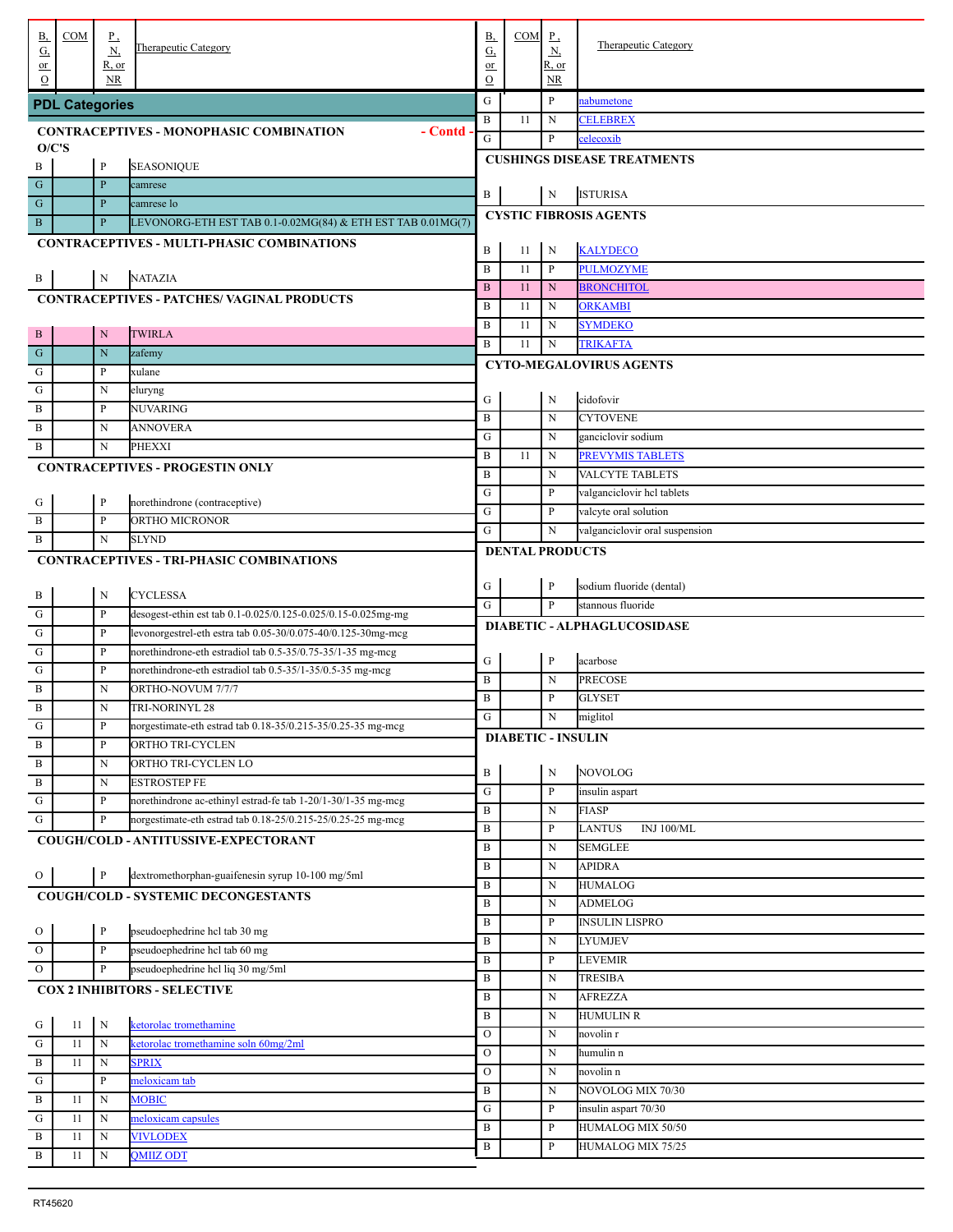| В,                           | COM                       | <u>P,</u><br><u>N,</u> | Therapeutic Category                      | <b>B</b> ,<br><u>G,</u> | COM                     | $_{\rm P}$<br>$\underline{N}$ | <b>Therapeutic Category</b>           |
|------------------------------|---------------------------|------------------------|-------------------------------------------|-------------------------|-------------------------|-------------------------------|---------------------------------------|
| <u>G.</u><br>$or$            |                           | R, or                  |                                           | or                      |                         | $R$ , or                      |                                       |
| $\Omega$                     |                           | NR                     |                                           | $\Omega$                |                         | NR                            |                                       |
|                              | <b>PDL Categories</b>     |                        |                                           | $\, {\bf B}$            |                         | N                             | <b>GLUCOPHAGE XR</b>                  |
|                              | <b>DIABETIC - INSULIN</b> |                        | - Contd                                   | ${\bf G}$               |                         | P                             | metformin hcl tab sr                  |
|                              |                           |                        |                                           | $\, {\bf B}$            |                         | ${\bf N}$                     | <b>RIOMET</b>                         |
| $\mathbf{O}$                 |                           | $\, {\bf P}$           | humulin 70/30                             | B                       | 11                      | ${\bf N}$                     | <b>GLUMETZA</b>                       |
| $\mathbf{O}$                 |                           | $\mathbf N$            | novolin 70/30                             | G                       | 11                      | N                             | metformin hcl tab sr modified release |
| B                            |                           | $\mathbf{P}$           | <b>HUMULIN R U-500</b>                    |                         |                         |                               | <b>DIABETIC - ORAL SULFONYLUREAS</b>  |
|                              |                           |                        | <b>DIABETIC - INSULIN PENFILLS</b>        |                         |                         |                               |                                       |
|                              |                           |                        |                                           | G<br>$\, {\bf B}$       |                         | $\mathbf{P}$                  | chlorpropamide<br><b>AMARYL</b>       |
| . В                          |                           | $\mathbf N$            | <b>NOVOLOG PENFILL</b>                    |                         |                         | ${\bf N}$<br>P                |                                       |
| ${\bf G}$                    |                           | $\mathbf{P}$           | insulin aspart flexpen                    | G<br>G                  |                         | P                             | glimepiride                           |
| ${\bf G}$                    |                           | $\mathbf P$            | insulin aspart penfill                    | $\bf{B}$                |                         | ${\bf N}$                     | glipizide<br><b>GLUCOTROL</b>         |
| B                            |                           | N                      | NOVOLOG FLEXPEN                           | $\bf{B}$                |                         | ${\bf N}$                     | <b>GLUCOTROL XL</b>                   |
| $\, {\bf B}$                 |                           | N                      | <b>FIASP FLEXTOUCH</b>                    | G                       |                         | P                             | glyburide                             |
| $\, {\bf B}$                 |                           | N                      | <b>SEMGLEE PEN</b>                        | G                       |                         | P                             | glyburide micronized                  |
| $\, {\bf B}$                 |                           | $\mathbf{P}$           | TOUJEO MAX SOLOSTAR                       | $\bf{B}$                |                         | ${\bf N}$                     | <b>GLYNASE</b>                        |
| B                            |                           | $\mathbf{P}$           | <b>LANTUS SOLOSTAR</b>                    | G                       |                         | P                             | tolazamide                            |
| $\, {\bf B}$                 |                           | $\mathbf{P}$           | <b>TOUJEO SOLOSTAR</b>                    | G                       |                         | ${\bf N}$                     | tolbutamide                           |
| B                            |                           | N                      | <b>BASAGLAR</b>                           |                         | <b>DIABETIC - OTHER</b> |                               |                                       |
| B                            |                           | N                      | <b>APIDRA SOLOSTAR</b>                    |                         |                         |                               |                                       |
| $\mathbf G$                  |                           | $\, {\bf P}$           | insulin lispro jr kwikpen                 | B                       | 11                      | $\mathbf N$                   | <b>SYMLINPEN 120</b>                  |
| $\, {\bf B}$                 |                           | N                      | HUMALOG KWIKPEN U-100                     | $\bf{B}$                | 11                      | $\mathbf N$                   | <b>SYMLINPEN 60</b>                   |
| B                            |                           | N                      | <b>ADMELOG SOLOSTAR</b>                   | $\bf{B}$                | 11                      | $\mathbf N$                   | <b>RYBELSUS</b>                       |
| $\, {\bf B}$                 |                           | N                      | HUMALOG JUNIOR KWIKPEN                    | $\, {\bf B}$            | 120                     | $\mathbf{P}$                  | ZEGALOGUE                             |
| $\, {\bf B}$                 |                           | N                      | <b>HUMALOG CARTRIDGE</b>                  | $\bf{B}$                |                         | ${\bf N}$                     | <b>GVOKE</b>                          |
| B                            |                           | $\mathbf P$            | <b>INSULIN LISPRO KWIKPEN</b>             | $\bf{B}$                | 120                     | P                             | <b>BAQSIMI</b>                        |
| $\, {\bf B}$                 |                           | N                      | HUMALOG KWIKPEN U-200                     | $\bf{B}$                |                         | ${\bf N}$                     | <b>GLUCAGON EMERGENCY KIT</b>         |
| B                            |                           | N                      | LYUMJEV KWIKPEN                           | $\bf{B}$                |                         | P                             | <b>GLUCAGEN</b>                       |
| B                            |                           | $\mathbf P$            | <b>LEVEMIR</b>                            | G                       |                         | ${\bf N}$                     | diazoxide                             |
| B                            |                           | N                      | <b>TRESIBA FLEXTOUCH</b>                  | $\, {\bf B}$            |                         | P                             | <b>PROGLYCEM</b>                      |
| $\mathbf{O}$                 |                           | N                      | humulin n u-100 pen                       | $\, {\bf B}$            | 11                      | ${\bf N}$                     | <b>KORLYM</b>                         |
| B                            |                           | $\mathbf N$            | NOVOLOG MIX FLEXPEN                       | $\, {\bf B}$            | 11                      | N                             | <b>NESINA</b>                         |
| G                            |                           | $\mathbf P$            | insulin aspart prot flexpen               | G                       | 11                      | ${\bf N}$                     | alogliptin                            |
| $\mathbf G$                  |                           | $\mathbf{P}$           | insulin lispro prot pen                   | B                       | 11                      | P                             | <b>TRADJENTA</b>                      |
| B                            |                           | $\, {\bf P}$           | HUMALOG KWIKPEN MIX 50/50                 | $\, {\bf B}$            | 11                      | ${\bf N}$                     | <b>ONGLYZA</b>                        |
| $\mathbf{B}$                 |                           | $\mathbf N$            | HUMALOG KWIKPEN MIX 75/25                 | $\bf{B}$                | 11                      | P                             | <b>JANUVIA</b>                        |
| $\,$ O                       |                           | $\, {\bf P}$           | humulin 70/30 kwikpen                     | $\, {\bf B}$            |                         | P                             | <b>INVOKANA</b>                       |
| $\mathbf{B}$                 |                           | $\mathbf{P}$           | HUMULIN R U-500 KWIKPEN                   | $\, {\bf B}$            |                         | P                             | <b>FARXIGA</b>                        |
|                              |                           |                        | <b>DIABETIC - MEGLITINIDES</b>            | B                       |                         | P                             | <b>JARDIANCE</b>                      |
|                              |                           |                        |                                           | $\bf{B}$                | 11                      | N                             | <b>STEGLATRO</b>                      |
| . G                          |                           | $\, {\bf P}$           | nateglinide                               | $\, {\bf B}$            | 11                      | N                             | <b>XULTOPHY</b>                       |
| $\mathbf{B}$                 |                           | N                      | <b>STARLIX</b>                            | $\, {\bf B}$            | 11                      | N                             | <b>SOLIQUA</b>                        |
| B                            |                           | N                      | <b>PRANDIN</b>                            | $\, {\bf B}$            | 11                      | ${\bf N}$                     | <b>KAZANO</b>                         |
| G                            |                           | $\, {\bf p}$           | repaglinide                               | ${\bf G}$               | 11                      | ${\bf N}$                     | alogliptin-metformin                  |
|                              |                           |                        | <b>DIABETIC - NON-INSULIN INJECTABLES</b> | G                       | 11                      | N                             | alogliptin-pioglitazone               |
|                              |                           | $\, {\bf P}$           | <b>TRULICITY</b>                          | B                       | 11                      | P                             | <b>JENTADUETO</b>                     |
| . B<br>$\mathbf{B}$          | 11<br>11                  | $\, {\bf P}$           | <b>BYETTA</b>                             | $\, {\bf B}$            | 11                      | N                             | <b>JENTADUETO XR</b>                  |
|                              |                           |                        |                                           | $\, {\bf B}$            | 11                      | ${\bf N}$                     | <b>KOMBIGLYZE XR</b>                  |
| $\, {\bf B}$                 | 11                        | N                      | <b>BYDUREON BCISE</b>                     | $\, {\bf B}$            | 11                      | P                             | <b>JANUMET</b>                        |
| $\, {\bf B}$<br>$\, {\bf B}$ | 11                        | $\, {\bf P}$           | <b>VICTOZA</b><br><b>ADLYXIN</b>          | $\, {\bf B}$            | 11                      | P                             | <b>JANUMET XR</b>                     |
| $\mathbf{B}$                 | 11<br>11                  | N<br>N                 | <b>OZEMPIC</b>                            | $\, {\bf B}$            | 11                      | N                             | <b>OSENI</b>                          |
|                              |                           |                        |                                           | $\, {\bf B}$            |                         | P                             | <b>INVOKAMET</b>                      |
|                              |                           |                        | <b>DIABETIC - ORAL BIGUANIDES</b>         | B                       | 11                      | N                             | <b>INVOKAMET XR</b>                   |
|                              |                           |                        | <b>FORTAMET</b>                           | $\, {\bf B}$            |                         | $\mathbf{P}$                  | <b>XIGDUO XR</b>                      |
| . В                          | 11                        | N                      | metformin hel tab sr osmotic              | $\, {\bf B}$            |                         | P                             | <b>SYNJARDY</b>                       |
| . G                          |                           | N                      | <b>GLUCOPHAGE</b>                         | $\, {\bf B}$            | 11                      | N                             | <b>SYNJARDY XR</b>                    |
| $\mathbf{B}$                 |                           | N                      |                                           | $\, {\bf B}$            | 11                      | $\mathbf N$                   | <b>SEGLUROMET</b>                     |
| . G                          |                           | $\, {\bf P}$           | metformin hcl                             |                         |                         |                               |                                       |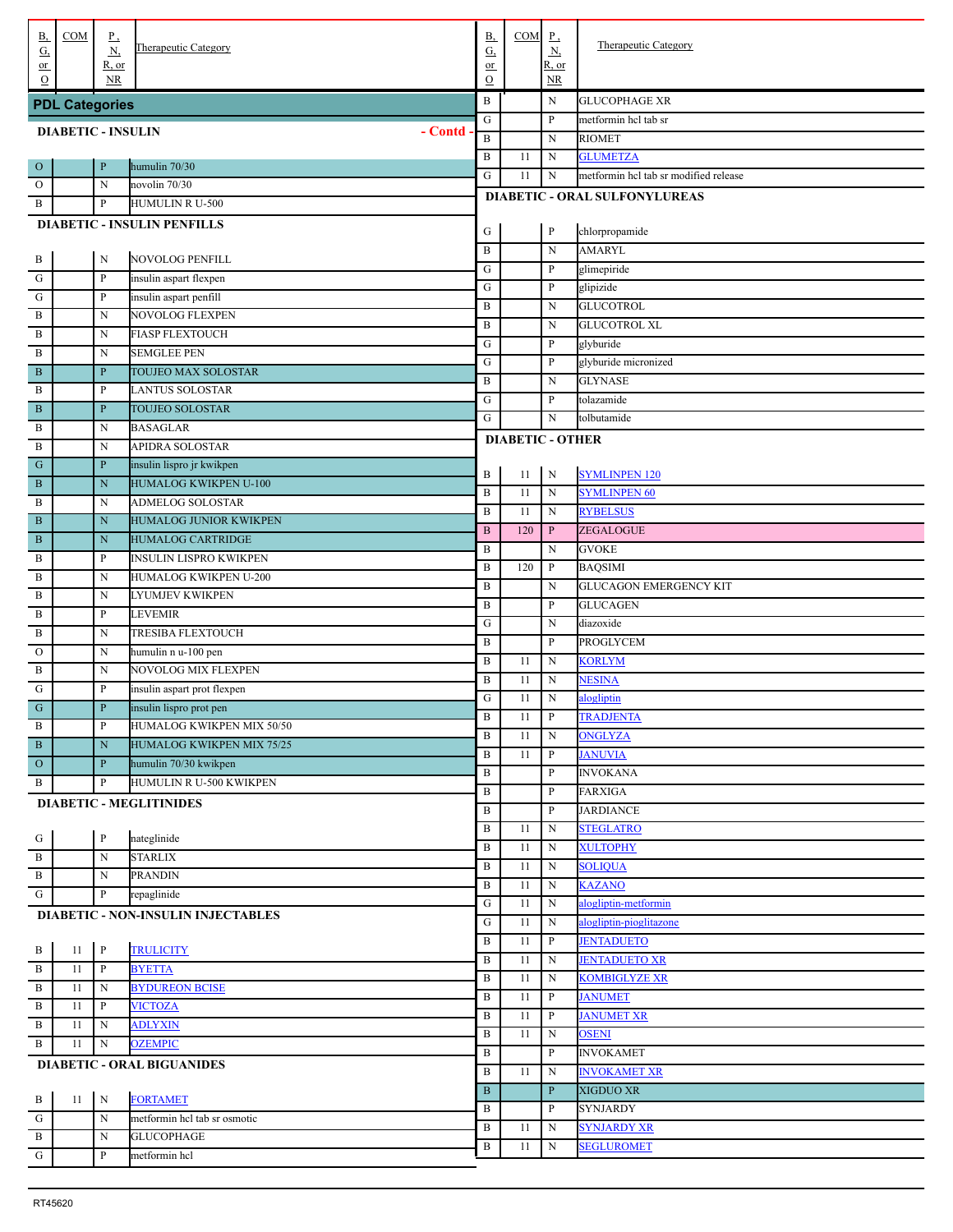| В,                                           | COM                       | $_{\rm P}$        |                                             | <b>B</b> ,           | COM | $\underline{P}$          | <b>Therapeutic Category</b>                      |
|----------------------------------------------|---------------------------|-------------------|---------------------------------------------|----------------------|-----|--------------------------|--------------------------------------------------|
| G,<br>$or$                                   |                           | N<br>$R$ , or     | Therapeutic Category                        | $\overline{G}$<br>or |     | $\underline{N}$<br>R, or |                                                  |
| $\Omega$                                     |                           | <b>NR</b>         |                                             | $\mathbf O$          |     | NR                       |                                                  |
|                                              | <b>PDL Categories</b>     |                   |                                             | ${\bf G}$            |     | P                        | amiloride & hydrochlorothiazide                  |
|                                              |                           |                   |                                             | B                    |     | N                        | ALDACTAZIDE TAB 25/25                            |
|                                              | <b>DIABETIC - OTHER</b>   |                   | - Contd                                     | $\, {\bf B}$         |     | P                        | ALDACTAZIDE TABS 50/50                           |
| . В                                          | 11                        | N                 | <b>QTERN</b>                                | ${\bf G}$            |     | P                        | spironolactone & hydrochlorothiazide             |
| $\overline{B}$                               | 11                        | N                 | <b>GLYXAMBI</b>                             | $\, {\bf B}$         |     | N                        | <b>DYAZIDE</b>                                   |
| . B                                          | 11                        | N                 | <b>STEGLUJAN</b>                            | $\, {\bf B}$         |     | N                        | <b>MAXZIDE</b>                                   |
| . В                                          | 11                        | N                 | TRIJARDY XR                                 | ${\bf G}$            |     | P                        | triamterene & hydrochlorothiazide                |
|                                              |                           |                   | <b>DIABETIC - SULFONYLUREA / BIGUANIDE</b>  |                      |     |                          | DOPAMINE RECEPTOR AGONISTS                       |
|                                              |                           |                   |                                             | ${\bf G}$            |     | $\, {\bf P}$             |                                                  |
| $\cdot$ G                                    |                           | $\, {\bf p}$      | glipizide-metformin hcl                     | <b>EAR</b>           |     |                          | cabergoline                                      |
| . $\, {\bf B}$                               |                           | N                 | <b>GLUCOVANCE</b>                           |                      |     |                          |                                                  |
| . G                                          |                           | P                 | glyburide-metformin                         | G                    |     | $\, {\bf P}$             | ofloxacin (otic)                                 |
|                                              | <b>DIABETIC - THIAZOL</b> |                   |                                             | $\, {\bf B}$         |     | N                        | <b>DERMOTIC</b>                                  |
|                                              |                           |                   |                                             | ${\bf G}$            |     | N                        | fluocinolone acetonide (otic)                    |
| $\frac{B}{\sqrt{2}}$                         |                           | N                 | <b>ACTOS</b>                                | ${\bf G}$            |     | N                        | hydrocortisone w/acetic acid                     |
| . ${\bf G}$                                  |                           | $\, {\bf p}$      | pioglitazone hcl                            | ${\bf G}$            |     | P                        | acetic acid (otic)                               |
| . $\, {\bf B}$                               | 16                        | N                 | <b>AVANDIA</b>                              | ${\bf G}$            |     | N                        | acetic acid-aluminum acetate                     |
| . B                                          | 16                        | N                 | <b>DUETACT</b>                              | ${\bf G}$            |     | N                        | ciprofloxacin/dexamethasone otic                 |
| . G                                          |                           | N                 | pioglitazone hcl-glimepiride                | $\, {\bf B}$         |     | P                        | <b>CIPRODEX</b>                                  |
|                                              |                           |                   | <b>DIABETIC - THIAZOL / BIGUANIDE COMBO</b> | G                    |     | N                        | ciprofloxacin/fluocinolone otic                  |
| $\cdot$ B                                    |                           | N                 | <b>ACTOPLUS MET</b>                         | $\, {\bf B}$         |     | N                        | <b>OTOVEL</b>                                    |
| . B                                          |                           | $\mathbf N$       | ACTOPLUS MET XR                             | $\, {\bf B}$         |     | P                        | <b>CIPRO HC</b>                                  |
| . G                                          |                           | N                 | pioglitazone hcl-metformin hcl              | ${\bf G}$            |     | N                        | ciprofloxacin otic                               |
|                                              |                           |                   | <b>DIRECT RENIN INHIBITORS</b>              | ${\bf G}$            |     | P                        | neomycin-polymyxin-hc (otic)                     |
|                                              |                           |                   |                                             | $\, {\bf B}$         |     | P                        | COLY-MYCIN S                                     |
| $\cdot$ B                                    |                           | N                 | <b>TEKTURNA</b>                             | $\, {\bf B}$         |     | N                        | CORTISPORIN-TC                                   |
| . G                                          |                           | N                 | aliskiren                                   | ${\bf G}$            |     | P                        | antipyrine-benzocaine                            |
| . В                                          |                           | N                 | TEKTURNA HCT                                |                      |     |                          | ELECTROLYTES/ NUTRITIONALS                       |
|                                              | <b>DIURETICS</b>          |                   |                                             | $\mathcal{O}$        |     | $\mathbf{P}$             | oral electrolyte solution                        |
|                                              |                           |                   |                                             | ${\bf G}$            |     | $\mathbf N$              | parenteral electrolytes                          |
| $\frac{G}{B}$                                | 11                        | P                 | eplerenone                                  | ${\bf G}$            |     | P                        | lactated ringer's                                |
|                                              | 11                        | N                 | <b>INSPRA</b>                               | ${\bf G}$            |     | P                        | potassium chloride in nacl                       |
| . G<br>$\frac{1}{1}$                         |                           | P                 | acetazolamide                               | ${\bf G}$            |     | $\, {\bf P}$             | potassium chloride in dextrose                   |
| $\frac{1}{1}$ G                              |                           | $\mathbf{P}$      | <b>DIAMOX</b>                               | ${\bf G}$            |     | P                        | dextrose w/ sodium chloride                      |
|                                              |                           | N                 | methazolamide                               | ${\bf G}$            |     | P                        | dextrose in lactated ringers                     |
| $\overline{B}$<br>$\overline{\phantom{a}}$ G |                           | N<br>P            | NEPTAZANE<br>bumetanide                     | ${\bf G}$            |     | P                        | potassium chloride in dextrose & sodium chloride |
| . B                                          |                           | N                 | <b>EDECRIN</b>                              | ${\bf G}$            |     | P                        | dextrose                                         |
| . G                                          |                           | P                 | ethacrynic acid tab                         | B                    |     | N                        | <b>INTRALIPID</b>                                |
| . G                                          |                           | P                 | furosemide                                  | B                    |     | P                        | <b>LIPOSYN</b>                                   |
| . B                                          |                           | N                 | LASIX                                       | $\, {\bf B}$         |     | N                        | <b>DOJOLVI</b>                                   |
| . $\bf{B}$                                   |                           | N                 | <b>DEMADEX</b>                              | ${\bf G}$            |     | N                        | amino acid infusion                              |
| $\cdot$ G                                    |                           | P                 | torsemide                                   | ${\bf G}$            |     | P                        | amino acid infusion soln 6%                      |
| $\overline{\mathbf{G}}$                      |                           | P                 | amiloride hcl                               | B                    |     | P                        | <b>AMINOSYN</b>                                  |
| $\overline{B}$                               |                           | N                 | <b>ALDACTONE</b>                            | B<br>B               |     | P<br>N                   | <b>AMINOSYN II</b><br>AMINOSYN-HBC               |
| $\overline{\mathbf{G}}$                      |                           | P                 | spironolactone                              | B                    |     | N                        | AMINOSYN-PF                                      |
| $\overline{B}$                               |                           | N                 | <b>CAROSPIR</b>                             | B                    |     | N                        | <b>FREAMINE III</b>                              |
| $\overline{\phantom{a}}$ G                   |                           | P                 | chlorothiazide tab                          | B                    |     | P                        | PREMASOL                                         |
| . B                                          |                           | N                 | <b>DIURIL</b>                               | B                    |     | P                        | <b>TRAVASOL</b>                                  |
| . G                                          |                           | N                 | chlorothiazide sodium                       | B                    |     | N                        | TROPHAMINE                                       |
| . G                                          |                           | P                 | chlorthalidone                              | ${\bf G}$            |     | P                        | amino acid electrolyte infusion                  |
| . G                                          |                           | P                 | hydrochlorothiazide                         | B                    |     | N                        | <b>PROCALAMINE</b>                               |
| $\overline{B}$                               |                           | N                 | <b>MICROZIDE</b>                            | B                    |     | N                        | <b>NUTRESTORE</b>                                |
| $\overline{\phantom{a}}$ G                   |                           | P                 | indapamide                                  | B                    |     | N                        | <b>ENDARI</b>                                    |
| $\overline{\phantom{a}}$ G<br>$\frac{1}{G}$  |                           | P<br>$\, {\bf P}$ | methyclothiazide<br>metolazone              |                      |     |                          |                                                  |
|                                              |                           |                   |                                             |                      |     |                          |                                                  |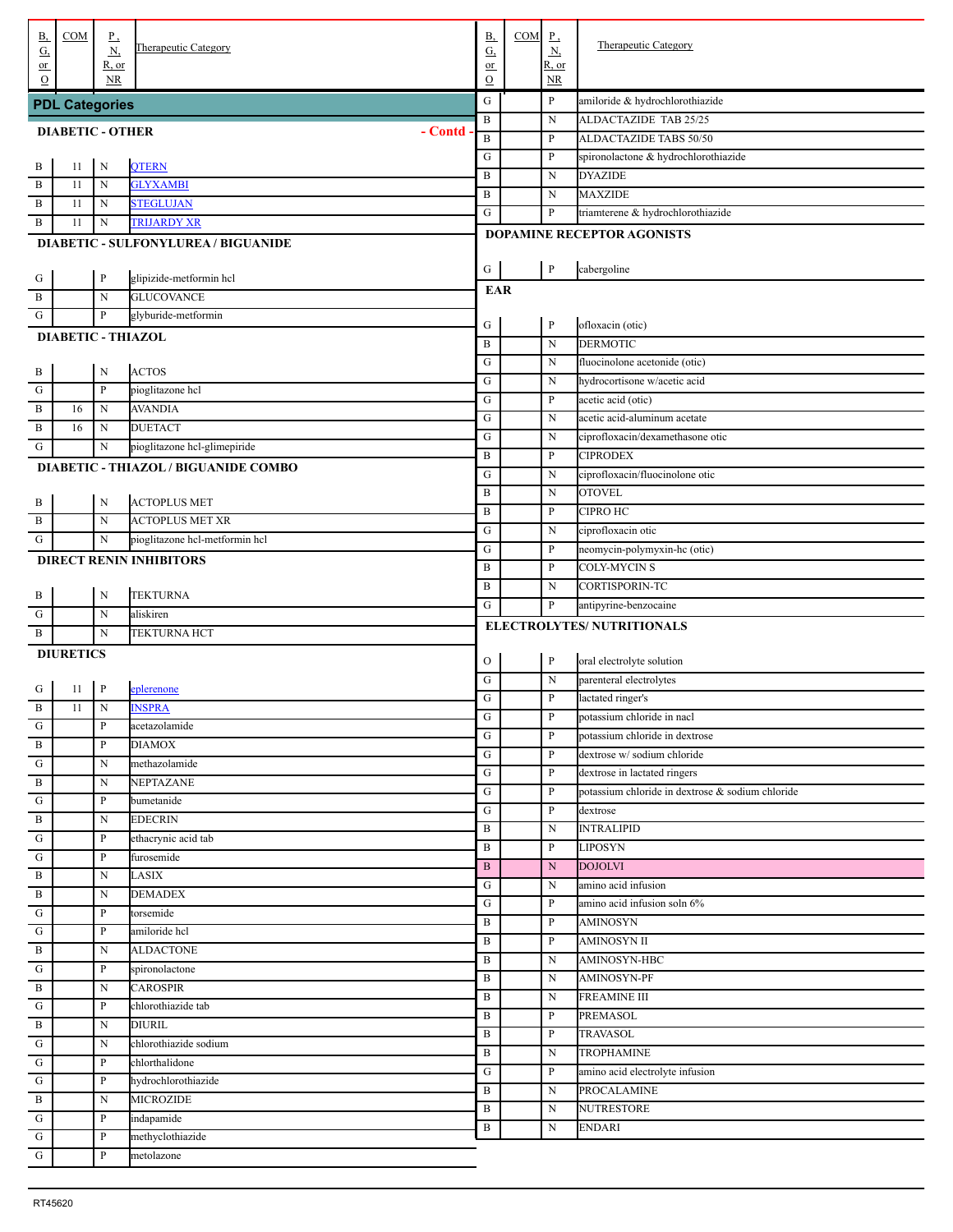| В,                              | COM                     | $P_{\rightarrow}$  |                                          | <b>B</b> ,            | COM | $_{\rm p}$                | <b>Therapeutic Category</b>                              |
|---------------------------------|-------------------------|--------------------|------------------------------------------|-----------------------|-----|---------------------------|----------------------------------------------------------|
| G,<br>or                        |                         | N,<br><u>R, or</u> | <b>Therapeutic Category</b>              | $\underline{G}$<br>or |     | <u>N,</u><br><u>R, or</u> |                                                          |
| $\Omega$                        |                         | <b>NR</b>          |                                          | $\mathcal{O}$         |     | NR                        |                                                          |
|                                 | <b>PDL Categories</b>   |                    |                                          | $\, {\bf B}$          |     | N                         | CIPRO (10%) SUS 500MG/5                                  |
|                                 |                         |                    |                                          | B                     |     | N                         | CIPRO (5%) SUS 250MG/5                                   |
|                                 |                         |                    | <b>ENDOCRINE METABOLIC AGENTS</b>        | ${\bf G}$             |     | P                         | ciprofloxacin iv soln 200 mg/20ml (1%)                   |
|                                 |                         | ${\bf N}$          | <b>STRENSIQ</b>                          | ${\bf G}$             |     | P                         | ciprofloxacin iv soln 400 mg/40ml (1%)                   |
| $\cdot$ B                       |                         |                    |                                          | ${\bf G}$             |     | $\mathbf{P}$              | ciprofloxacin-ciprofloxacin hel                          |
|                                 |                         |                    | <b>ENDOMETRIOSIS AGENTS</b>              | $\, {\bf B}$          | -11 | $\mathbf N$               | <b>CIPRO XR</b>                                          |
|                                 |                         | $\mathbf{P}$       | DEPO-SUB Q PROVERA 104                   | $\, {\bf B}$          |     | ${\bf N}$                 | <b>CIPRO TABS</b>                                        |
| $\frac{B}{1}$<br>. $\, {\bf B}$ |                         | $\mathbf{P}$       | <b>SYNAREL</b>                           | ${\bf G}$             |     | P                         | ciprofloxacin hcl tab 100 mg (base equiv)                |
| . B                             | 11                      | N                  | <b>ORILISSA</b>                          | ${\bf G}$             |     | P                         | ciprofloxacin hcl tab 250 mg (base equiv)                |
|                                 |                         |                    |                                          | G                     |     | P                         | ciprofloxacin hcl tab 500 mg (base equiv)                |
|                                 |                         |                    | <b>ERYTHROPOEISIS STIMULATING AGENTS</b> | G                     |     | P                         | ciprofloxacin hel tab 750 mg (base equiv)                |
| . B                             | 11                      | N                  | <b>ARANESP ALBUMIN FREE</b>              | $\, {\bf B}$          |     | ${\bf N}$                 | <b>BAXDELA TABLETS</b>                                   |
| . B                             | 11                      | $\mathbf N$        | <b>EPOGEN</b>                            | $\, {\bf B}$          |     | N                         | LEVAQUIN                                                 |
| . B                             | 11                      | N                  | <b>PROCRIT</b>                           | ${\bf G}$             |     | P                         | levofloxacin                                             |
| . B                             | 11                      | P                  | <b>RETACRIT</b>                          | ${\bf G}$             |     | N                         | moxifloxacin hcl                                         |
| $\mathbf{B}$                    | 11                      | $\mathbf{P}$       | <b>MIRCERA</b>                           | ${\bf G}$             |     | ${\bf N}$                 | ofloxacin                                                |
|                                 |                         |                    |                                          |                       |     |                           | <b>GI-ANTI-FLATULENTS / GI STIMULANTS</b>                |
|                                 | <b>ESTROGEN COMBOS</b>  |                    |                                          |                       |     |                           |                                                          |
|                                 |                         | $\, {\bf p}$       | <b>PREMPHASE</b>                         | B                     |     | N                         | <b>OSMOPREP</b>                                          |
| $\frac{B}{1}$                   |                         |                    |                                          | $\mathcal O$          |     | $\mathbf{P}$              | sennosides tab 8.6 mg                                    |
| . $\, {\bf B}$                  |                         | $\mathbf{P}$       | <b>PREMPRO</b>                           | $\, {\bf B}$          |     | N                         | <b>KRISTALOSE</b>                                        |
| . $\, {\bf B}$                  |                         | $\mathbf N$        | <b>ACTIVELLA</b>                         | ${\bf G}$             |     | P                         | lactulose                                                |
| . $\, {\bf B}$                  |                         | P                  | COMBIPATCH                               | $\mathcal O$          |     | P                         | polyethylene glycol 3350                                 |
| . G                             |                         | N                  | estradiol & norethindrone acetate        | B                     |     | P                         | <b>NULYTELY</b>                                          |
| . $\, {\bf B}$                  |                         | $\mathbf N$        | <b>BIJUVA</b>                            | ${\bf G}$             |     | P                         | peg 3350-potassium chloride-sod bicarbonate-sod chloride |
| . $\, {\bf B}$                  |                         | $\mathbf N$        | <b>FEMHRT</b>                            | $\, {\bf B}$          |     | $\mathbf{P}$              | <b>COLYTE</b>                                            |
| . $\, {\bf B}$                  |                         | N                  | <b>JINTELI</b>                           | $\, {\bf B}$          |     | N                         | <b>GOLYTELY POWDER PACK</b>                              |
| ${\bf G}$                       |                         | N                  | fyavolv                                  | ${\bf G}$             |     | P                         | peg 3350-kcl-sod bicarb-sod chloride-sod sulfate         |
| . $\, {\bf B}$                  |                         | P                  | ANGELIQ                                  | $\, {\bf B}$          |     | P                         | <b>GOLYTELY</b>                                          |
| . В                             |                         | P                  | <b>CLIMARA PRO</b>                       | $\, {\bf B}$          |     | N                         | <b>PLENVU</b>                                            |
| B                               |                         | N                  | <b>PREFEST</b>                           | G                     |     | P                         | cromolyn sodium (mastocytosis)                           |
| . B                             | 11                      | $\mathbf{P}$       | <b>ORIAHNN</b>                           | $\, {\bf B}$          |     | P                         | <b>GASTROCROM</b>                                        |
| . B                             | 11                      | $\mathbf N$        | <b>MYFEMBREE</b>                         | $\, {\bf B}$          | 11  | ${\bf N}$                 | <b>GIMOTI</b>                                            |
|                                 |                         |                    | <b>ESTROGENS - PATCHES</b>               | G                     |     | $\mathbf{P}$              | metoclopramide hcl                                       |
|                                 |                         |                    |                                          | $\, {\bf B}$          |     | ${\bf N}$                 | <b>REGLAN</b>                                            |
| $\frac{B}{1}$                   |                         | $\mathbf{P}$       | <b>ALORA</b>                             | ${\bf G}$             | 11  | $\mathbf N$               | metoclopramide odt                                       |
| . $\, {\bf B}$                  |                         | N                  | <b>CLIMARA</b>                           | ${\bf G}$             |     | P                         | lactulose (encephalopathy)                               |
| . $\, {\bf B}$                  |                         | N                  | <b>DIVIGEL</b>                           |                       |     |                           | GI - ANTIDIARRHEAL / ANTACID - MISC.                     |
| $\overline{B}$                  |                         | N                  | <b>ELESTRIN</b>                          |                       |     |                           |                                                          |
| ${\bf G}$                       |                         | N                  | estradiol weekly                         | B                     |     | ${\bf N}$                 | <b>MYTESI</b>                                            |
| $\overline{B}$                  |                         | P                  | <b>EVAMIST</b>                           | ${\rm O}$             | 11  | $\mathbf{P}$              | sodium bicarbonate (antacid) tabs                        |
| . B                             |                         | N                  | <b>MENOSTAR</b>                          | ${\rm O}$             | 11  | $\mathbf{P}$              | magnesium oxide tab 400 mg                               |
| . B                             |                         | N                  | <b>MINIVELLE</b>                         | G                     |     | P                         | atropine sulfate                                         |
| . B                             |                         | P                  | VIVELLE-DOT                              | B                     |     | P                         | <b>ANASPAZ</b>                                           |
| . В                             |                         | $\mathbf N$        | <b>ESTRADIOL BI-WEEKLY</b>               | ${\bf G}$             |     | $\mathbf{P}$              | hyoscyamine sulfate                                      |
|                                 | <b>ESTROGENS - TABS</b> |                    |                                          | B                     |     | N                         | LEVSIN                                                   |
|                                 |                         |                    |                                          | $\, {\bf B}$          |     | N                         | <b>CUVPOSA</b>                                           |
| $\frac{B}{B}$                   |                         | $\mathbf{P}$       | PREMARIN                                 | ${\bf G}$             |     | N                         | glycopyrrolate injection                                 |
|                                 |                         | $\mathbf N$        | <b>MENEST</b>                            | ${\bf G}$             |     | $\mathbf{P}$              | glycopyrrolate tabs                                      |
| $\frac{1}{1}$                   |                         | ${\bf N}$          | <b>ESTRACE</b>                           | $\, {\bf B}$          |     | $\mathbf N$               | <b>ROBINUL</b>                                           |
| $\frac{1}{\frac{G}{B}}$         |                         | P                  | estradiol                                | ${\bf G}$             |     | P                         | methscopolamine bromide                                  |
|                                 |                         | P                  | DEPO-ESTRADIOL                           | ${\bf G}$             |     | $\mathbf{P}$              | propantheline bromide                                    |
| $\frac{1}{B}$                   |                         | N                  | <b>DELESTROGEN</b>                       | $\, {\bf B}$          |     | N                         | <b>BENTYL</b><br>INJ 10MG/ML                             |
| $\frac{1}{1}$                   |                         | N                  | estradiol valerate                       | G                     |     | P                         | dicyclomine hel                                          |
| ${\bf G}$                       |                         | P                  | estropipate                              |                       |     |                           |                                                          |
| . B                             |                         | N                  | <b>DUAVEE</b>                            |                       |     |                           | <b>GI-ANTIPERISTALTIC AGENTS</b>                         |
|                                 |                         |                    | <b>FLUOROQUINOLONES</b>                  | G                     |     | $\, {\bf P}$              | diphenoxylate w/ atropine                                |
|                                 |                         |                    |                                          |                       |     |                           |                                                          |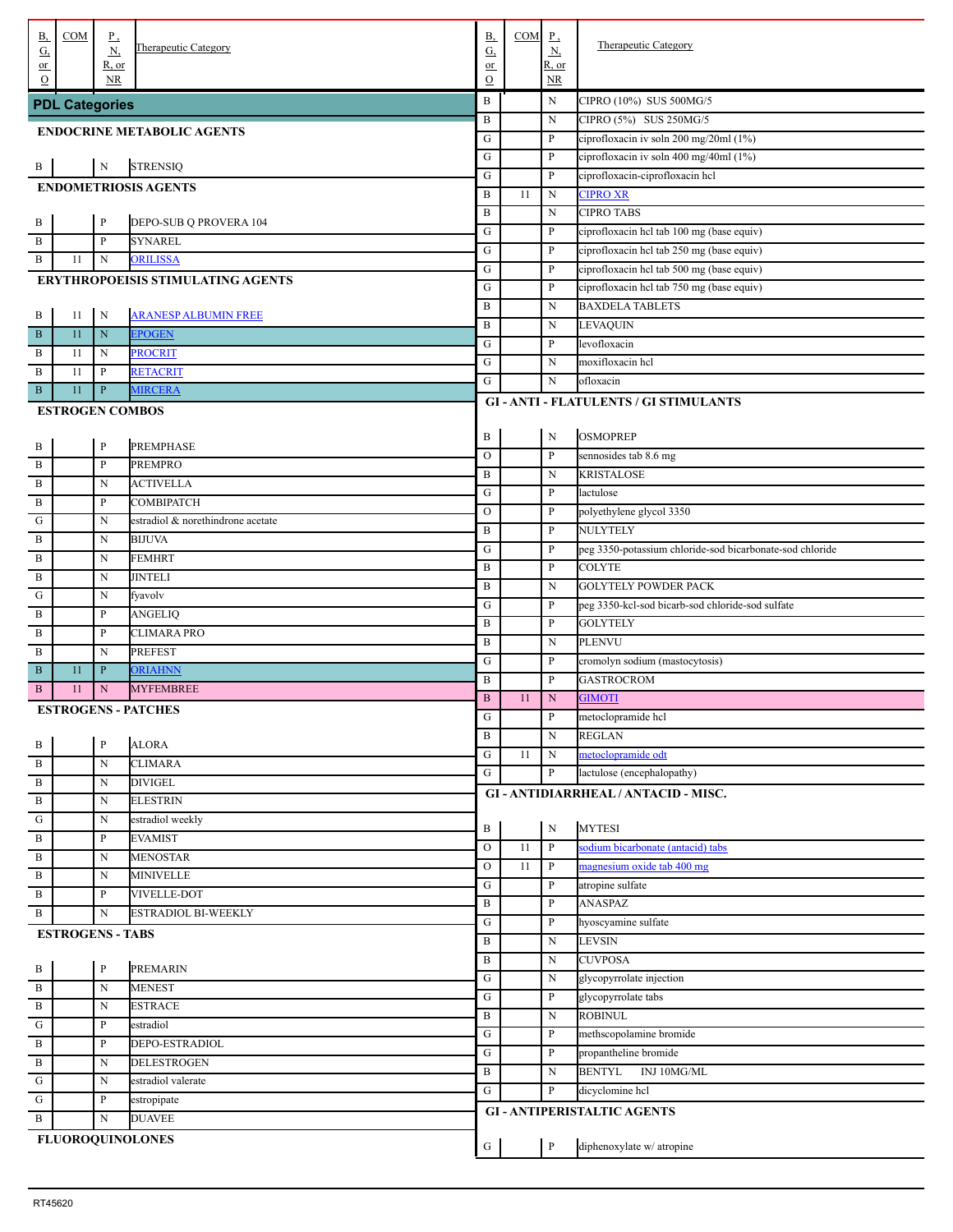| В,<br>$\overline{G}$ | COM                   | <u>P,</u><br><u>N,</u> | <b>Therapeutic Category</b>                 | В,<br>$\underline{G}$ | COM | $\Gamma$<br>$\underline{\mathbf{N}}$ | <b>Therapeutic Category</b>                   |
|----------------------|-----------------------|------------------------|---------------------------------------------|-----------------------|-----|--------------------------------------|-----------------------------------------------|
| $or$<br>$\Omega$     |                       | R, or<br>NR.           |                                             | or<br>$\mathcal{O}$   |     | R, or<br><u>NR</u>                   |                                               |
|                      | <b>PDL Categories</b> |                        |                                             | $\circ$               |     | P                                    | sennosides syrup 8.8 mg/5ml                   |
|                      |                       |                        |                                             | $\mathcal O$          |     | P                                    | sennosides-docusate sodium tab 8.6-50 mg      |
|                      |                       |                        | - Contd<br><b>GI-ANTIPERISTALTIC AGENTS</b> | $\, {\bf B}$          |     | N                                    | <b>CLENPIQ</b>                                |
|                      |                       |                        |                                             | $\, {\bf B}$          |     | N                                    | <b>SUTAB</b>                                  |
| . В                  |                       | $\mathbf N$            | <b>LOMOTIL</b>                              | $\, {\bf B}$          |     | P                                    | <b>SUPREP</b>                                 |
| ${\bf G}$            |                       | $\mathbf P$            | loperamide hcl cap 2 mg                     | $\, {\bf B}$          |     | N                                    | <b>MOVIPREP</b>                               |
| $\mathbf{O}$         |                       | $\mathbf P$            | loperamide hcl liq 1 mg/5ml (0.2 mg/ml)     | $\, {\bf B}$          |     | N                                    | <b>ACTIGALL</b>                               |
| $\mathbf{O}$         |                       | $\mathbf P$            | loperamide hcl tab 2 mg                     | $\, {\bf B}$          |     | N                                    | <b>URSO</b>                                   |
| $\mathbf{O}$         |                       | P                      | loperamide hcl liq 1mg/7.5ml                | ${\bf G}$             |     | P                                    | ursodiol                                      |
| G                    |                       | N                      | opium tincture                              | $\, {\bf B}$          |     | N                                    | <b>BYLVAY</b>                                 |
| G                    |                       | N                      | paregoric                                   | $\, {\bf B}$          |     | N                                    | <b>XERMELO</b>                                |
| B                    |                       | N                      | <b>GATTEX</b>                               | $\, {\bf B}$          |     | N                                    | <b>RELISTOR</b>                               |
|                      |                       |                        | <b>GI-DIGESTIVE ENZYMES</b>                 | $\, {\bf B}$          |     | N                                    | <b>CHOLBAM</b>                                |
|                      |                       |                        |                                             | $\, {\bf B}$          |     | N                                    | <b>OCALIVA</b>                                |
| . В                  |                       | $\, {\bf P}$           | <b>CREON</b>                                |                       |     |                                      | <b>GI - MISC. ANTI-ULCER</b>                  |
| B                    |                       | N                      | <b>PANCREAZE</b>                            |                       |     |                                      |                                               |
| G                    |                       | P                      | pancrelipase (lipase-protease-amylase)      | B                     |     | P                                    | <b>CARAFATE</b><br>SUS 1GM/10ML               |
| B                    |                       | N                      | <b>PERTZYE</b>                              | $\, {\bf B}$          |     | N                                    | <b>CARAFATE</b><br>TAB 1GM                    |
| B                    |                       | N                      | <b>ULTRESA</b>                              | ${\bf G}$             |     | N                                    | sucralfate susp 1 gm/10ml                     |
| B                    |                       | N                      | VIOKACE                                     | ${\bf G}$             |     | P                                    | sucralfate tab 1 gm                           |
| B                    |                       | $\mathbf{P}$           | <b>ZENPEP</b>                               |                       |     |                                      |                                               |
|                      |                       |                        | <b>GI-H2-ANTAGONISTS</b>                    |                       |     |                                      | <b>GI-PROSTAGLANDINS</b>                      |
|                      |                       |                        |                                             |                       |     |                                      |                                               |
| . G                  |                       | $\, {\bf P}$           | cimetidine                                  | B                     |     | N                                    | <b>CYTOTEC</b>                                |
| G                    |                       | $\mathbf{P}$           | famotidine for susp 40 mg/5ml               | ${\bf G}$             |     | $\mathbf{P}$                         | misoprostol                                   |
| G                    |                       | $\mathbf{P}$           | famotidine tab 20 mg                        |                       |     |                                      | <b>GI - PROTON PUMP INHIBITOR</b>             |
| G                    |                       | $\mathbf{P}$           | famotidine tab 40 mg                        |                       |     |                                      |                                               |
| B                    |                       | N                      | <b>PEPCID</b>                               | B                     |     | $\, {\bf P}$                         | <b>DEXILANT</b>                               |
| G                    |                       | N                      | nizatidine                                  | $\, {\bf B}$          | 11  | N                                    | <b>NEXIUM</b>                                 |
| G                    |                       | P                      | nizatidine oral sol                         | $\, {\bf B}$          |     | P                                    | NEXIUM ORAL PACKET                            |
|                      |                       |                        | <b>GI - INFLAMMATORY BOWEL AGENTS</b>       | ${\bf G}$             | 11  | N                                    | esomeprazole                                  |
|                      |                       |                        |                                             | ${\bf G}$             | 11  | N                                    | lansoprazole                                  |
| . G                  |                       | $\, {\bf p}$           | balsalazide disodium                        | $\, {\bf B}$          | 11  | N                                    | <b>PREVACID</b>                               |
| . B                  |                       | $\mathbf N$            | COLAZAL                                     | $\, {\bf B}$          | 11  | N                                    | PREVACID SOLUTAB                              |
|                      |                       | N                      | GIAZO                                       | ${\bf G}$             |     | P                                    | omeprazole                                    |
| B<br>B               |                       | $\mathbf{P}$           | <b>APRISO</b><br>CAP 0.375GM                | $\, {\bf B}$          | 11  | N                                    | <b>PRILOSEC</b>                               |
|                      |                       | $\mathbf N$            | ASACOL HD TAB 800MG                         | ${\bf G}$             |     | P                                    | pantoprazole sodium                           |
| B                    |                       |                        | <b>CANASA</b>                               | $\, {\bf B}$          | 11  | N                                    | <b>PROTONIX</b>                               |
| $\, {\bf B}$         |                       | $\mathbf N$            | DELZICOL CAP 400MG                          | ${\bf G}$             | 11  | N                                    | pantoprazole oral packet                      |
| $\, {\bf B}$         |                       | $\mathbf{P}$           |                                             | B                     | 11  | N                                    | <b>ACIPHEX</b>                                |
| $\, {\bf B}$         |                       | $\mathbf N$            | TAB 1.2GM<br>LIALDA                         | ${\bf G}$             | 11  | N                                    | rabeprazole sodium                            |
| ${\bf G}$            |                       | $\mathbf{P}$           | mesalamine rectal                           | ${\bf G}$             | 11  | N                                    | omeprazole-sodium bicarbonate                 |
| $\, {\bf B}$         |                       | $\mathbf N$            | CAP 250MG CR<br><b>PENTASA</b>              |                       |     |                                      | <b>GI - PROTON PUMP INHIBITOR/NSAID COMBO</b> |
| $\, {\bf B}$         |                       | $\mathbf N$            | CAP 500MG CR<br><b>PENTASA</b>              |                       |     |                                      |                                               |
| $\, {\bf B}$         |                       | $\mathbf N$            | SFROWASA ENE4GM                             | G                     | 11  | N                                    | naproxen/esomeprazole                         |
| ${\bf G}$            |                       | $\mathbf N$            | mesalamine dr tablet                        | $\, {\bf B}$          | 11  | ${\bf N}$                            | <b>VIMOVO</b>                                 |
| ${\bf G}$            |                       | $\mathbf N$            | mesalamine dr cap                           |                       |     |                                      | <b>GI - ULCER ANTI-INFECTIVE</b>              |
| $\, {\bf B}$         |                       | $\mathbf N$            | <b>DIPENTUM</b>                             |                       |     |                                      |                                               |
| $\, {\bf B}$         |                       | $\mathbf N$            | <b>AZULFIDINE</b>                           | B                     |     | $\, {\bf P}$                         | <b>PYLERA</b>                                 |
| ${\bf G}$            |                       | $\, {\bf p}$           | sulfasalazine                               | ${\bf G}$             |     | N                                    | amoxicillin-clarithromycin w/ lansoprazole    |
|                      |                       |                        | <b>GI - IRRITABLE BOWEL SYNDROME AGENTS</b> | $\bf{B}$              |     | N                                    | <b>PREVPAC</b>                                |
|                      |                       |                        |                                             | $\bf{B}$              |     | N                                    | <b>TALICIA</b>                                |
| B                    | 11                    | $\mathbf N$            | <b>TRULANCE</b>                             |                       |     |                                      |                                               |
| B                    |                       | $\, {\bf P}$           | <b>LOTRONEX</b>                             |                       |     |                                      | <b>GI, CONSTIPATION - IBS-OIC</b>             |
| G                    |                       | $\mathbf N$            | alosetron                                   |                       |     |                                      |                                               |
|                      | GI-MISC.              |                        |                                             | G                     | 11  | $\mathbf N$                          | lubiprostone                                  |
|                      |                       |                        |                                             | $\, {\bf B}$          | 11  | P                                    | <b>AMITIZA</b>                                |
| $\cdot$ <sub>B</sub> |                       | ${\bf N}$              | <b>RELTONE</b>                              | $\bf{B}$              | 11  | N                                    | <b>LINZESS 72MCG</b>                          |
| $\mathbf{O}$         |                       | $\, {\bf P}$           | magnesium hydroxide susp 400 mg/5ml         | $\, {\bf B}$          | 11  | P                                    | <b>LINZESS 145MCG</b>                         |
|                      |                       |                        |                                             |                       |     |                                      |                                               |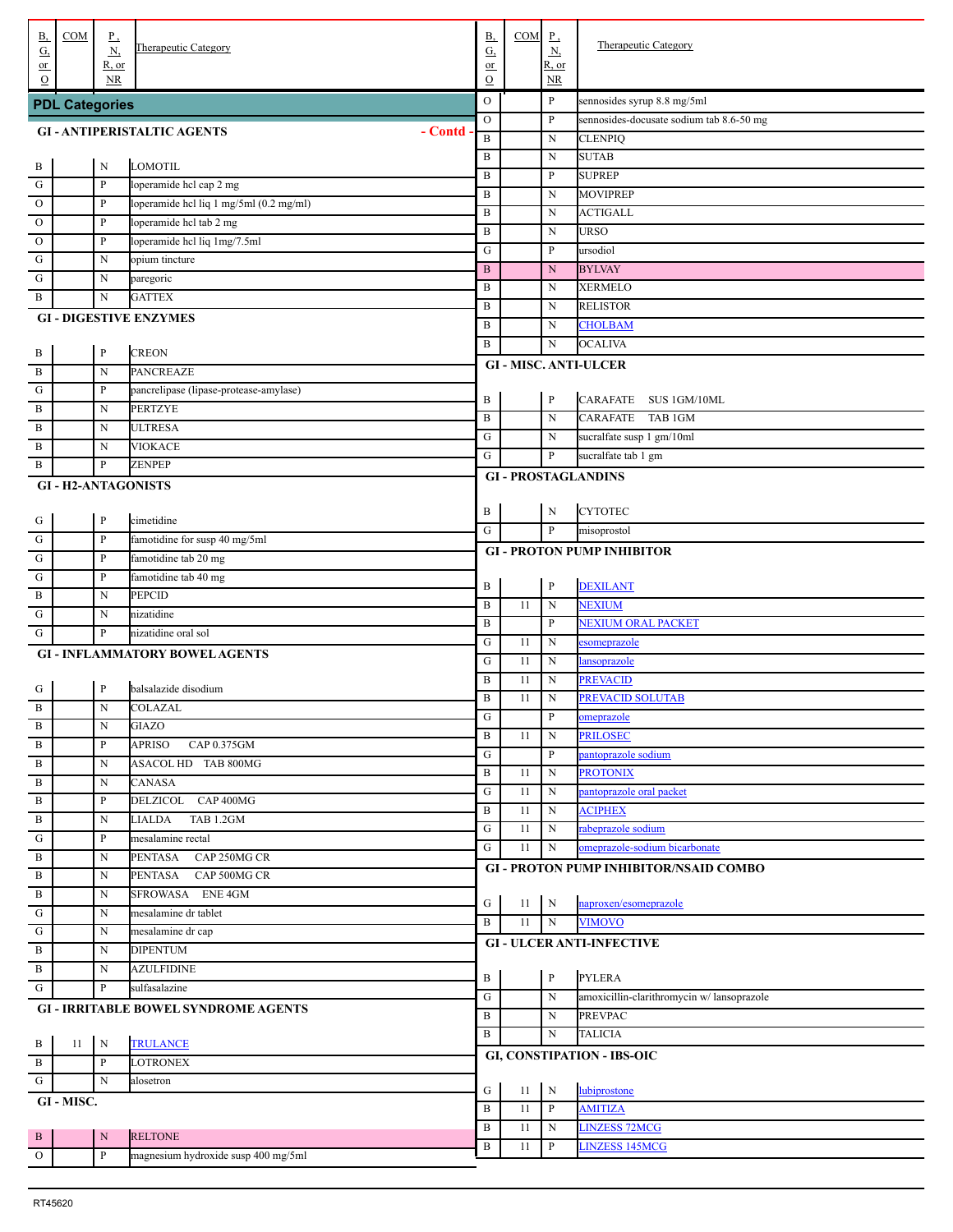| В,<br>G,<br>$or$ | COM                   | $_{\rm P}$<br>N,<br>R, or | Therapeutic Category                                      | B,<br>$\underline{\mathrm{G}}$<br>or | <b>COM</b>              | $P_{\rightarrow}$<br>N<br>R, or | Therapeutic Category                 |  |  |  |
|------------------|-----------------------|---------------------------|-----------------------------------------------------------|--------------------------------------|-------------------------|---------------------------------|--------------------------------------|--|--|--|
| $\Omega$         |                       | <b>NR</b>                 |                                                           | $\mathcal O$                         |                         | NR                              |                                      |  |  |  |
|                  | <b>PDL Categories</b> |                           |                                                           | <b>GOUT</b>                          |                         |                                 |                                      |  |  |  |
|                  |                       |                           | - Contd<br><b>GI, CONSTIPATION - IBS-OIC</b>              | G                                    |                         | $\, {\bf P}$                    | allopurinol tab                      |  |  |  |
|                  |                       |                           |                                                           | $\, {\bf B}$                         |                         | ${\bf N}$                       | ZYLOPRIM                             |  |  |  |
| . В              | 11                    | $\mathbf{P}$              | <b>LINZESS 290MCG</b>                                     | $\, {\bf B}$                         |                         | N                               | <b>GLOPERBA</b>                      |  |  |  |
| B<br>B           | 11<br>11              | N<br>N                    | <b>VIBERZI</b><br><b>MOTEGRITY</b>                        | G                                    |                         | P                               | colchicine tablets                   |  |  |  |
| B                | 11                    | N                         | <b>SYMPROIC</b>                                           | B                                    |                         | N                               | <b>COLCRYS</b>                       |  |  |  |
| B                | 11                    | $\, {\bf P}$              | <b>MOVANTIK</b>                                           | B                                    |                         | N                               | <b>MITIGARE</b>                      |  |  |  |
|                  |                       |                           | <b>GLUCOCORTICOIDS - CORTICOTROPIN</b>                    | G                                    |                         | N                               | colchicine capsules                  |  |  |  |
|                  |                       |                           |                                                           | B                                    | 11                      | $\mathbf N$                     | <b>ULORIC</b>                        |  |  |  |
| . В              | 11                    | $\mathbf{N}$              | <b>H.P. ACTHAR</b>                                        | G                                    | 11                      | $\mathbf N$                     | febuxostat                           |  |  |  |
|                  |                       |                           | <b>GLUCOCORTICOIDS - MINERALOCORTICOIDS</b>               | ${\bf G}$                            |                         | P                               | probenecid                           |  |  |  |
|                  |                       |                           |                                                           | ${\bf G}$                            |                         | P                               | colchicine w/ probenecid             |  |  |  |
| . G              |                       | $\mathbf P$               | budesonide                                                |                                      | <b>GRANULOCYTE CSF</b>  |                                 |                                      |  |  |  |
| . B              |                       | N                         | <b>ENTOCORT EC</b>                                        | B                                    | 11                      | $\mathbf{P}$                    | <b>NEUPOGEN</b>                      |  |  |  |
| $\mathbf{B}$     |                       | N                         | <b>UCERIS</b>                                             | $\, {\bf B}$                         | 11                      | ${\bf N}$                       | <b>NIVESTYM</b>                      |  |  |  |
| B                |                       | N                         | <b>ORTIKOS</b>                                            | B                                    | 11                      | $\mathbf N$                     | <b>ZARXIO</b>                        |  |  |  |
| G                |                       | P                         | cortisone acetate                                         | B                                    | 11                      | $\mathbf N$                     | <b>GRANIX</b>                        |  |  |  |
| B                | 11                    | N                         | <b>EMFLAZA</b>                                            | B                                    | 11                      | N                               | <b>NEULASTA</b>                      |  |  |  |
| B                |                       | N                         | <b>HEMADY</b>                                             | $\, {\bf B}$                         | 11                      | $\mathbf N$                     | <b>NYVEPRIA</b>                      |  |  |  |
| G                |                       | P                         | dexamethasone                                             | B                                    | 11                      | P                               | <b>ZIEXTENZO</b>                     |  |  |  |
| B                |                       | P                         | DEXAMETHASONE INTENSOL                                    | B                                    | 11                      | N                               | <b>UDENYCA</b>                       |  |  |  |
| B                |                       | N                         | <b>DEXPAK</b>                                             | B                                    | 11                      | P                               | <b>FULPHILA</b>                      |  |  |  |
| G                |                       | N                         | dexamethasone therapy pack                                | B                                    | 11                      | $\mathbf N$                     | <b>LEUKINE</b>                       |  |  |  |
| G<br>B           | 11                    | P<br>N                    | dexamethasone sodium phosphate<br><b>ALKINDI SPRINKLE</b> |                                      | <b>GROWTH HORMONE</b>   |                                 |                                      |  |  |  |
| B                |                       | P                         | <b>CORTEF</b>                                             |                                      |                         |                                 |                                      |  |  |  |
| G                |                       | P                         | hydrocortisone                                            | B                                    | 11                      | N                               | <b>GENOTROPIN</b>                    |  |  |  |
| B                |                       | P                         | A-HYDROCORT                                               | $\, {\bf B}$                         | 11                      | $\mathbf N$                     | <b>HUMATROPE</b>                     |  |  |  |
| B                |                       | P                         | <b>SOLU-CORTEF</b>                                        | B                                    | 11                      | $\mathbf{P}$                    | <b>NORDITROPIN</b>                   |  |  |  |
| B                |                       | P                         | PAK 4MG<br><b>MEDROL</b>                                  | B                                    | 11                      | $\mathbf{P}$                    | <b>NUTROPIN AQ</b>                   |  |  |  |
| B                |                       | N                         | <b>MEDROL</b><br>TAB 16MG                                 | B                                    | 11                      | $\mathbf N$                     | <b>OMNITROPE</b>                     |  |  |  |
| B                |                       | N                         | <b>MEDROL</b><br>TAB 2MG                                  | $\, {\bf B}$                         | 11                      | $\mathbf N$                     | <b>SAIZEN</b>                        |  |  |  |
| . B              |                       | N                         | <b>MEDROL</b><br>TAB 32MG                                 | $\overline{\mathbf{B}}$              | 11                      | $\mathbf N$                     | <b>SEROSTIM</b>                      |  |  |  |
| B                |                       | $\mathbf{P}$              | <b>MEDROL</b><br>TAB 4MG                                  | $\, {\bf B}$<br>B                    | 11<br>11                | N<br>$\mathbf N$                | <b>ZORBTIVE</b><br><b>INCRELEX</b>   |  |  |  |
| $\mathbf{B}$     |                       | N                         | <b>MEDROL</b><br>TAB 8MG                                  |                                      |                         |                                 | HEART FAILURE AGENTS                 |  |  |  |
| G                |                       | N                         | methylprednisolone tab 16 mg                              |                                      |                         |                                 |                                      |  |  |  |
| G                |                       | N                         | methylprednisolone tab 32 mg                              | B                                    |                         | $\mathbf N$                     | VERQUVO                              |  |  |  |
| G                |                       | P                         | methylprednisolone tab 4 mg                               |                                      |                         |                                 | HEMATOLOGICAL-MONOCLONAL ANTIBODY    |  |  |  |
| G                |                       | N                         | methylprednisolone tab 8 mg                               |                                      |                         |                                 |                                      |  |  |  |
| B                |                       | N                         | DEPO-MEDROL                                               | $\, {\bf B}$                         |                         | ${\bf N}$                       | <b>EMPAVELI</b>                      |  |  |  |
| G<br>G           |                       | P<br>P                    | methylprednisolone acetate<br>methylprednisolone sod succ |                                      | <b>HEMOSTATIC</b>       |                                 |                                      |  |  |  |
| B                |                       | $\mathbf{P}$              | SOLU-MEDROL                                               |                                      |                         |                                 |                                      |  |  |  |
| B                |                       | N                         | <b>MILLIPRED TABS</b>                                     | ${\bf G}$                            |                         | P                               | aminocaproic acid                    |  |  |  |
| G                |                       | P                         | prednisolone                                              | $\, {\bf B}$                         |                         | P                               | <b>AMICAR</b>                        |  |  |  |
| B                |                       | N                         | ORAPRED                                                   | $\, {\bf B}$                         |                         | N                               | <b>LYSTEDA</b>                       |  |  |  |
| B                |                       | N                         | <b>PEDIAPRED</b>                                          | ${\bf G}$                            |                         | N                               | tranexamic acid tab                  |  |  |  |
| G                |                       | $\, {\bf p}$              | prednisolone sodium phosphate                             |                                      | <b>HEPATITIS B ONLY</b> |                                 |                                      |  |  |  |
| B                |                       | N                         | <b>VERIPRED 20</b>                                        |                                      |                         |                                 |                                      |  |  |  |
| G                |                       | N                         | prednisolone odt                                          | ${\bf G}$                            |                         | $\mathbf N$                     | adefovir dipivoxil<br><b>HEPSERA</b> |  |  |  |
| G                |                       | P                         | prednisone                                                | $\, {\bf B}$<br>$\, {\bf B}$         |                         | P<br>N                          | <b>BARACLUDE</b>                     |  |  |  |
| B                |                       | N                         | PREDNISONE INTENSOL                                       | G                                    |                         | P                               | entecavir                            |  |  |  |
| B                | 11                    | N                         | <b>RAYOS</b>                                              |                                      |                         |                                 | <b>HEPATITIS C AGENTS</b>            |  |  |  |
| B                |                       | P                         | <b>KENALOG</b>                                            |                                      |                         |                                 |                                      |  |  |  |
| B                |                       | N                         | CELESTONE-SOLUSPAN                                        | B                                    |                         | $\, {\bf P}$                    | <b>PEGASYS</b>                       |  |  |  |
| G                |                       | P                         | fludrocortisone acetate                                   |                                      |                         |                                 |                                      |  |  |  |
|                  |                       |                           |                                                           |                                      |                         |                                 |                                      |  |  |  |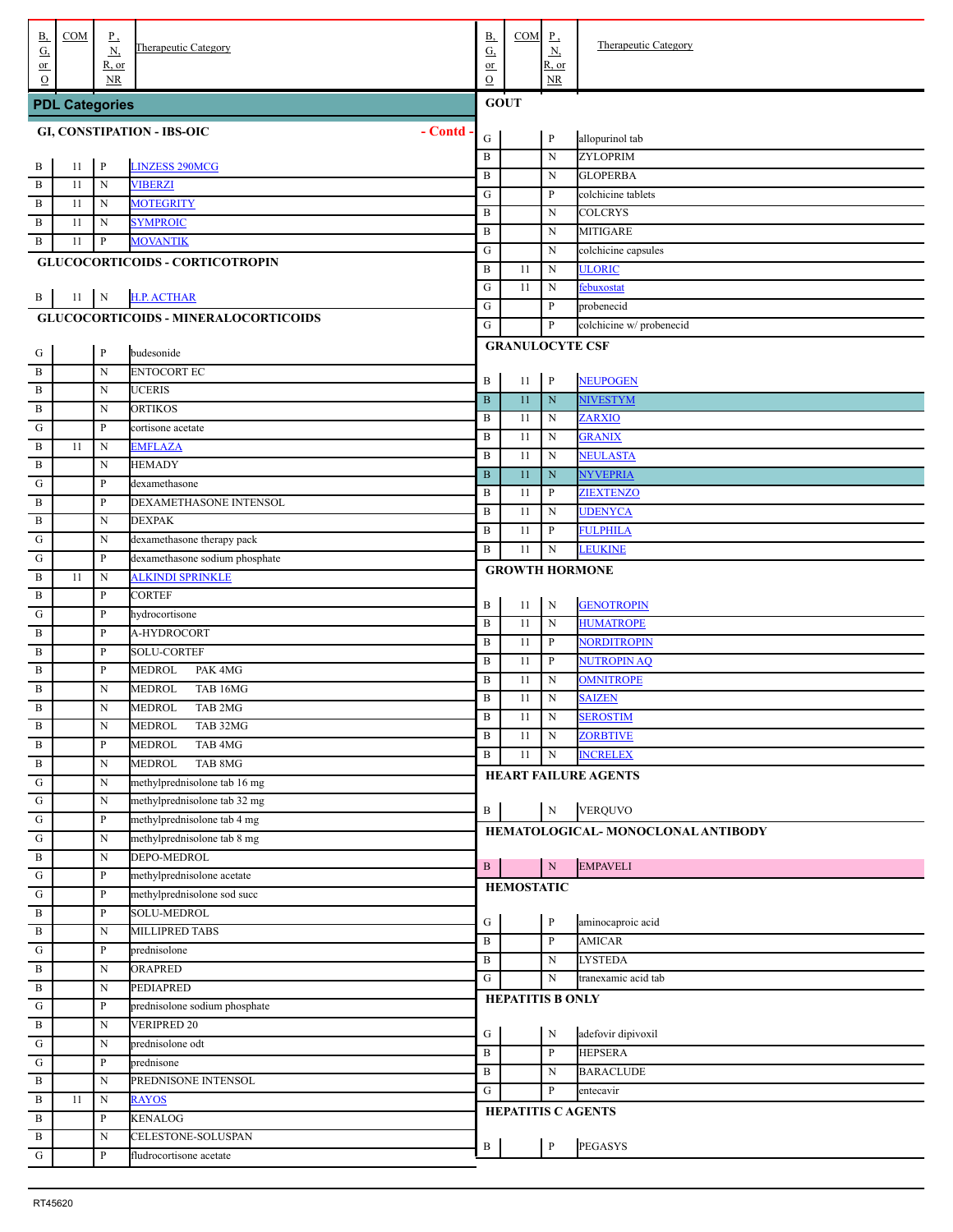| <u>B,</u><br>G, | COM                      | <u>P,</u><br>$\underline{\rm N}$ | Therapeutic Category                                              | <b>B</b> ,<br>$G_{\cdot}$    | $COM$ $P$ ,          | <u>N,</u>         | <b>Therapeutic Category</b>                                                |
|-----------------|--------------------------|----------------------------------|-------------------------------------------------------------------|------------------------------|----------------------|-------------------|----------------------------------------------------------------------------|
| $or$            |                          | R, or                            |                                                                   | or                           |                      | R, or             |                                                                            |
| $\Omega$        |                          | <b>NR</b>                        |                                                                   | $\mathcal{O}$                |                      | NR                |                                                                            |
|                 | <b>PDL Categories</b>    |                                  |                                                                   | ${\bf G}$                    |                      | N                 | doxercalciferol                                                            |
|                 | <b>HEPATITIS CAGENTS</b> |                                  | - Contd                                                           | $\mathbf B$                  | 11                   | $\mathbf N$       | <b>RAYALDEE</b>                                                            |
|                 |                          |                                  |                                                                   |                              |                      |                   | HYPERPARATHYROID TREATMENT - VITAMIN D<br><b>ANALOGS AND CALCIMIMETICS</b> |
| . В             |                          | $\mathbf{P}$                     | PEGASYS PROCLICK                                                  | G                            |                      | N                 | paricalcitol                                                               |
| . В             |                          | $\mathbf{P}$                     | PEG-INTRON                                                        | $\mathbf B$                  |                      | $\mathbf{P}$      | <b>ZEMPLAR CAPSULES</b>                                                    |
| . В             |                          | N                                | <b>COPEGUS</b>                                                    | $\, {\bf B}$                 |                      | N                 | <b>SENSIPAR</b>                                                            |
| . В             |                          | N                                | <b>RIBASPHERE</b>                                                 | G                            |                      | N                 | cinacalcet                                                                 |
| . В<br>. G      |                          | N<br>$\mathbf{P}$                | RIBASPHERE RIBAPAK<br>ribavirin cap 200 mg                        |                              |                      |                   | <b>IDIOPATHIC PULMONARY FIBROSIS</b>                                       |
| . G             |                          | $\mathbf{P}$                     | ribavirin tab 200 mg                                              |                              |                      |                   |                                                                            |
| . В             | 11                       | $\mathbf N$                      | <b>SOVALDI</b>                                                    | B                            | 11                   | N                 | <b>ESBRIET</b>                                                             |
| . B             | 11                       | $\mathbf N$                      | <b>SOVALDI 200MG TAB</b>                                          | $\overline{B}$               | 11                   | $\mathbf{P}$      | <b>OFEV</b>                                                                |
| . В             | 11                       | N                                | <b>ZEPATIER</b>                                                   |                              | <b>IMMUNE SERUMS</b> |                   |                                                                            |
| . B             | 11                       | P                                | <b>MAVYRET</b>                                                    |                              |                      |                   |                                                                            |
| . B             | 128                      | $\, {\bf P}$                     | HARVONI PACKET 33.75-150MG                                        | B                            |                      | N                 | <b>HYPERHEP B S/D</b>                                                      |
| . В             | 11                       | N                                | <b>HARVONI</b>                                                    | $\mathbf B$                  |                      | P                 | <b>HYPERHEP B S/D SOLN</b><br><b>NABI-HB</b>                               |
| G               | 11                       | N                                | ledipasvir/sofosbuvir                                             | $\, {\bf B}$<br>$\, {\bf B}$ |                      | P<br>$\mathbf{P}$ | <b>GAMASTAN S/D</b>                                                        |
| . B             | 119                      | P                                | HARVONI 45MG-200MG TAB                                            | B                            |                      | P                 | <b>GAMMAGARD</b>                                                           |
| . B             | 129                      | $\, {\bf P}$                     | <b>EPCLUSA 200-50MG TAB</b>                                       | $\mathbf B$                  |                      | P                 | <b>HIZENTRA</b>                                                            |
| . В             | 11                       | N                                | <b>EPCLUSA</b>                                                    | $\, {\bf B}$                 |                      | P                 | <b>CUVITRU</b>                                                             |
| G               | 11                       | P                                | sofosbuvir/velpatasvir                                            | $\, {\bf B}$                 |                      | $\mathbf{P}$      | <b>GAMMAKED</b>                                                            |
| . В             | 11                       | N                                | <b>VOSEVI</b>                                                     | B                            |                      | P                 | <b>GAMUNEX-C</b>                                                           |
|                 |                          |                                  | HEREDITARY ANGIOEDEMA AGENTS                                      | B                            |                      | P                 | <b>CUTAQUIG</b>                                                            |
|                 |                          |                                  |                                                                   | B                            |                      | P                 | <b>XEMBIFY</b>                                                             |
| $\cdot$ B       | 11                       | $\mathbf{P}$                     | <b>HAEGARDA</b>                                                   | $\, {\bf B}$                 |                      | P                 | <b>HYPERRHO S/D</b>                                                        |
| . В             |                          | N                                | <b>RUCONEST</b>                                                   | B                            |                      | P                 | MICRHOGAM ULTRA-FILTEREDPLUS                                               |
| . В             | 11                       | N                                | <b>FIRAZYR</b>                                                    | B                            |                      | P                 | RHOGAM ULTRA-FILTERED PLUS                                                 |
| G               | 11                       | P                                | icatibant                                                         | B                            |                      | P                 | <b>RHOPHYLAC</b>                                                           |
| . В             | 11                       | P                                | ORLADEYO                                                          | B                            |                      | P                 | <b>WINRHO SDF</b>                                                          |
| . В             | 11                       | N                                | KALBITOR<br><b>TAKHZYRO</b>                                       | B                            |                      | P                 | <b>HYPERTET S/D</b>                                                        |
| . В             |                          | P                                |                                                                   | B                            |                      | P                 | <b>HYQVIA</b>                                                              |
|                 |                          |                                  | HEREDITARY TYROSINEMIA TYPE 1 (HT-1)<br><b>TREATMENT - AGENTS</b> |                              |                      |                   | <b>IMMUNOSUPPRESSANTS</b>                                                  |
| . В             |                          | P                                | <b>ORFADIN</b>                                                    |                              |                      |                   |                                                                            |
| . В             |                          | $\mathbf N$                      | <b>NITYR</b>                                                      | G                            |                      | $\, {\bf p}$      | cyclosporine                                                               |
| . В             |                          | $\mathbf N$                      | ORFADIN 20MG                                                      | $\mathbf B$                  |                      | $\mathbf{P}$      | <b>SANDIMMUNE</b>                                                          |
| . G             |                          | $\mathbf N$                      | nitisinone                                                        | G                            |                      | P                 | cyclosporine modified (for microemulsion)                                  |
|                 | <b>HERPES AGENTS</b>     |                                  |                                                                   | G                            |                      | $\mathbf{P}$      | gengraf                                                                    |
|                 |                          |                                  |                                                                   | B                            |                      | N                 | <b>NEORAL</b>                                                              |
| $\frac{G}{1}$   |                          | $\mathbf{P}$                     | acyclovir                                                         | $\, {\bf B}$<br>$\, {\bf B}$ |                      | N<br>P            | <b>CELLCEPT</b><br><b>CELLCEPT SUSR</b>                                    |
| . ${\bf G}$     |                          | $\mathbf{P}$                     | acyclovir susp                                                    | G                            |                      | $\mathbf{P}$      | mycophenolate mofetil tabs                                                 |
| . $\, {\bf B}$  | 11                       | $\mathbf N$                      | <b>SITAVIG</b>                                                    | G                            |                      | $\mathbf{P}$      | mycophenolate mofetil caps                                                 |
| . В             |                          | N                                | ZOVIRAX<br>CAP 200MG                                              | G                            |                      | N                 | mycophenolate mofetil oral suspension                                      |
| . В             |                          | N                                | ZOVIRAX<br><b>SUS 200/5ML</b>                                     | G                            |                      | P                 | mycophenolate sodium                                                       |
| . В             |                          | N                                | ZOVIRAX<br>TAB 400MG                                              | $\, {\bf B}$                 |                      | N                 | <b>MYFORTIC</b>                                                            |
| . В             |                          | $\mathbf N$                      | <b>ZOVIRAX</b><br>TAB 800MG                                       | $\, {\bf B}$                 |                      | N                 | <b>ZORTRESS</b>                                                            |
| ${\bf G}$       |                          | $\mathbf{P}$                     | acyclovir sodium                                                  | G                            |                      | N                 | everolimus                                                                 |
| G               |                          | $\mathbf{P}$                     | valacyclovir hcl                                                  | G                            |                      | N                 | sirolimus sol                                                              |
| . B             |                          | $\mathbf N$                      | <b>VALTREX</b>                                                    | $\, {\bf B}$                 |                      | P                 | <b>RAPAMUNE</b>                                                            |
| . G             |                          | ${\bf N}$                        | famciclovir                                                       | G                            |                      | P                 | sirolimus                                                                  |
|                 |                          |                                  | HORMONE RECEPTOR MODULATORS                                       | B                            | 11                   | N                 | <b>ASTAGRAF XL</b>                                                         |
|                 |                          |                                  |                                                                   | $\, {\bf B}$                 |                      | N                 | <b>PROGRAF</b>                                                             |
| . В             | 11                       | $\mathbf{N}$                     | <b>OSPHENA</b>                                                    | G                            |                      | P                 | tacrolimus                                                                 |
|                 | <b>ANALOGS</b>           |                                  | HYPERPARATHYROID TREATMENT - VITAMIN D                            | B                            | 11                   | N                 | <b>ENVARSUS XR</b>                                                         |
| . G             |                          | $\, {\bf P}$                     | calcitriol                                                        | B                            | 11                   | $\mathbf N$       | <b>ENSPRYNG</b>                                                            |
| . $\, {\bf B}$  |                          | $\mathbf N$                      | <b>ROCALTROL</b>                                                  |                              |                      |                   |                                                                            |
|                 |                          |                                  |                                                                   |                              |                      |                   |                                                                            |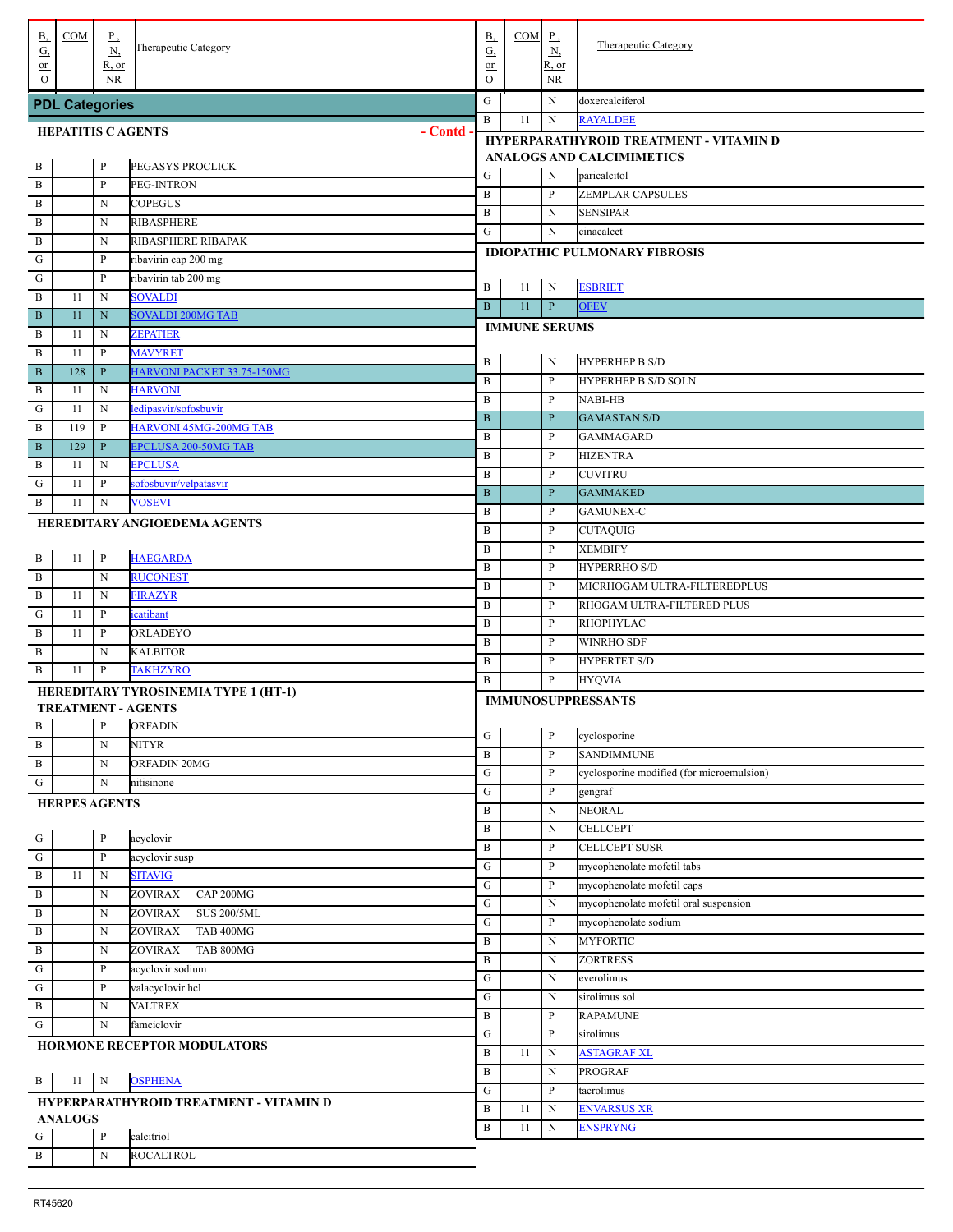| В,                                                                             | COM                     | $\underline{P}$ ,           | Therapeutic Category                                      | В,                      | COM                     | $_{\underline{P}}$ | Therapeutic Category                             |
|--------------------------------------------------------------------------------|-------------------------|-----------------------------|-----------------------------------------------------------|-------------------------|-------------------------|--------------------|--------------------------------------------------|
| <u>G,</u><br>$or$                                                              |                         | $\underline{N}$<br>$R$ , or |                                                           | $G_{\cdot}$<br>$\alpha$ |                         | Ν,<br>R, or        |                                                  |
| $\circ$                                                                        |                         | <b>NR</b>                   |                                                           | $\mathcal{O}$           |                         | NR.                |                                                  |
|                                                                                | <b>PDL Categories</b>   |                             |                                                           | B                       |                         | N                  | <b>E.E.S. GRANULES</b>                           |
|                                                                                |                         |                             |                                                           | $\, {\bf B}$            |                         | $\mathbf N$        | ERYPED                                           |
|                                                                                | <b>INFLUENZA AGENTS</b> |                             |                                                           | G                       |                         | N                  | erythromycin ethylsuccinate                      |
| . B                                                                            |                         | $\mathbf N$                 | <b>FLUMADINE</b>                                          | G                       |                         | P                  | azithromycin for susp 100 mg/5ml                 |
| $\frac{1}{1}$ G                                                                |                         | $\mathbf N$                 | rimantadine hydrochloride                                 | ${\bf G}$               |                         | P                  | azithromycin for susp 200 mg/5ml                 |
| . В                                                                            | 110                     | N                           | <b>XOFLUZA</b>                                            | G                       |                         | $\mathbf N$        | azithromycin iv for soln 500 mg                  |
| . B                                                                            |                         | N                           | TAMIFLU                                                   | ${\bf G}$               |                         | P                  | azithromycin powd pack for susp 1 gm             |
| $\cdot$ G                                                                      |                         | $\, {\bf p}$                | oseltamivir                                               | ${\bf G}$               |                         | P                  | azithromycin tab 250 mg                          |
| . В                                                                            |                         | $\mathbf{P}$                | RELENZA DISKHALER                                         | ${\bf G}$               |                         | P                  | azithromycin tab 500 mg                          |
|                                                                                |                         |                             | <b>INTERFERON GAMMA</b>                                   | G<br>B                  |                         | P<br>N             | azithromycin tab 600 mg                          |
|                                                                                |                         |                             |                                                           | B                       |                         | N                  | ZITHROMAX INJ 500MG<br>ZITHROMAX POW 1GM PAK     |
| . B                                                                            |                         | N                           | <b>ACTIMMUNE</b>                                          | B                       |                         | N                  | ZITHROMAX SUS 100/5ML                            |
|                                                                                |                         |                             | <b>K REMOVING RESINS</b>                                  | B                       |                         | N                  | ZITHROMAX SUS 200/5ML                            |
|                                                                                |                         |                             |                                                           | B                       |                         | N                  | ZITHROMAX TAB 250MG                              |
| . G                                                                            |                         | $\, {\bf p}$                | sodium polystyrene sulfonate                              | B                       |                         | N                  | ZITHROMAX TAB 500MG                              |
| $\overline{B}$                                                                 |                         | $\, {\bf P}$                | <b>SPS</b>                                                | B                       |                         | N                  | ZITHROMAX TAB 600MG                              |
| . B                                                                            | 11                      | $\, {\bf P}$                | <b>LOKELMA</b>                                            | B                       |                         | N                  | ZITHROMAX TAB TRI-PAK                            |
| . В                                                                            | 11                      | $\, {\bf p}$                | <b>VELTASSA</b>                                           | B                       |                         | N                  | ZITHROMAX TAB Z-PAK                              |
|                                                                                |                         |                             | LHRH/GNRH AGONIST ANALOG PITUITARY                        | G                       |                         | P                  | clarithromycin for susp 125 mg/5ml               |
|                                                                                | <b>SUPPRESSANTS</b>     |                             |                                                           | G                       |                         | P                  | clarithromycin for susp 250 mg/5ml               |
| . B                                                                            |                         | $\mathbf N$                 | LUPANETA PACK                                             | ${\bf G}$               |                         | P                  | clarithromycin tab 250 mg                        |
|                                                                                |                         |                             | LINCOSAMIDES / OXAZOLIDINONES / LEPROSTATICS              | G                       |                         | P                  | clarithromycin tab 500 mg                        |
|                                                                                |                         |                             |                                                           | G                       |                         | N                  | clarithromycin tab sr 24hr 500 mg                |
| . G                                                                            |                         | N                           | chloramphenicol sodium succinate                          | B                       |                         | $\mathbf N$        | <b>DIFICID</b>                                   |
| . B                                                                            |                         | $\mathbf N$                 | LINCOCIN                                                  |                         |                         |                    | <b>METABOLIC MODIFIERS - LYSOSOMAL STORAGE</b>   |
| . $\, {\bf B}$                                                                 |                         | N                           | <b>CLEOCIN</b><br>CAP 150MG                               |                         |                         |                    | <b>DISORDER TREATMENTS</b>                       |
| . $\, {\bf B}$                                                                 |                         | N                           | CLEOCIN<br>CAP 300MG                                      | B                       |                         | N                  | <b>NAGLAZYME</b>                                 |
| . B                                                                            |                         | N                           | CLEOCIN<br>CAP 75MG                                       |                         |                         |                    | MIGRAINE - ERGOT COMBINATIONS                    |
| $\cdot$ G                                                                      |                         | $\, {\bf p}$                | clindamycin hel cap 150 mg                                |                         |                         |                    |                                                  |
| $\cdot$ G<br>. В                                                               |                         | $\mathbf N$<br>$\mathbf N$  | clindamycin hel cap 300 mg<br>CLEOCIN PED SOL 75MG/5ML    | B                       |                         | ${\bf N}$          | <b>CAFERGOT</b>                                  |
| G                                                                              |                         | $\, {\bf p}$                | clindamycin palmitate hcl for soln 75 mg/5ml (base equiv) | B                       |                         | P                  | <b>MIGERGOT</b>                                  |
| . B                                                                            |                         | $\mathbf{P}$                | CLEOCIN IN D5W                                            |                         |                         |                    | <b>MIGRAINE - ERGOTAMINE DERIVATIVES</b>         |
| $\overline{B}$                                                                 | 11                      | N                           | <u>ZYVOX</u>                                              |                         |                         |                    |                                                  |
| $\frac{1}{10}$                                                                 | 11                      | $\, {\bf P}$                | linezolid                                                 | $\, {\bf B}$            |                         | ${\bf N}$          | D.H.E. 45                                        |
| $\overline{B}$                                                                 | 11                      | N                           | <b>ZYVOX INJ</b>                                          | G                       |                         | N                  | dihydroergotamine mesylate                       |
| ${\bf G}$                                                                      | 11                      | $\mathbf{P}$                | linezolid inj                                             | B                       |                         | N                  | MIGRANAL                                         |
| $\overline{B}$                                                                 |                         | N                           | <b>SIVEXTRO</b>                                           |                         | <b>MIGRAINE - MISC.</b> |                    |                                                  |
| $\overline{B}$                                                                 |                         | N                           | <b>CUBICIN</b>                                            |                         |                         |                    |                                                  |
| . G                                                                            |                         | $\, {\bf p}$                | dapsone                                                   | B                       | 11                      | $\mathbf N$        | <b>SUMANSETRON</b>                               |
|                                                                                |                         |                             | <b>LIPODYSTROPHY AGENTS</b>                               |                         |                         |                    | MIGRAINE - SELECTIVE SEROTONIN AGONISTS          |
|                                                                                |                         |                             |                                                           |                         | (5HT)--INJECTABLES      |                    |                                                  |
| . B                                                                            |                         | ${\bf N}$                   | <b>MYALEPT</b>                                            | B                       | 17                      | $\, {\bf P}$       | <b>IMITREX SPRAY</b>                             |
|                                                                                | <b>LITHIUM</b>          |                             |                                                           | ${\bf G}$               | 11                      | ${\bf N}$          | sumatriptan spray                                |
|                                                                                |                         |                             |                                                           | B<br>B                  | 11<br>11                | N<br>$\mathbf N$   | <b>TOSYMRA</b><br><b>IMITREX STATDOSE REFILL</b> |
|                                                                                |                         | $\, {\bf P}$                | lithium carbonate cap 150 mg                              | B                       | 11                      | $\mathbf N$        | <b>IMITREX STATDOSE SYSTEM</b>                   |
| $\begin{array}{c c}\n\cdot & G \\ \hline\nG & G \\ \hline\nG & G\n\end{array}$ |                         | $\, {\bf P}$                | lithium carbonate cap 300 mg                              | ${\bf G}$               | 17                      | P                  | sumatriptan succinate                            |
|                                                                                |                         | $\mathbf N$                 | lithium carbonate cap 600 mg                              | ${\bf G}$               | 17                      | P                  | zolmitriptan nasal spray                         |
|                                                                                |                         | $\mathbf{P}$                | lithium carbonate tab 300 mg                              | $\bf{B}$                | 11                      | ${\bf N}$          | <b>ZOMIG NASAL SPRAY</b>                         |
|                                                                                |                         | $\, {\bf p}$                | lithium carbonate tab cr 300 mg                           |                         |                         |                    |                                                  |
| ${\bf G}$                                                                      |                         | $\, {\bf p}$                | lithium carbonate tab cr 450 mg                           |                         | $(5HT)$ -TABS           |                    | MIGRAINE - SELECTIVE SEROTONIN AGONISTS          |
| . B                                                                            | 39                      | $\mathbf N$                 | LITHOBID                                                  | B                       | $11\,$                  | $\, {\bf N}$       | <b>AXERT</b>                                     |
|                                                                                |                         |                             | <b>MACROLIDES / ERYTHROMYCIN'S / KETOLIDES</b>            | ${\bf G}$               | 11                      | $\mathbf N$        | almotriptan                                      |
|                                                                                |                         |                             |                                                           | B                       | 11                      | $\mathbf N$        | <b>RELPAX</b>                                    |
| $\cdot$ B                                                                      |                         | $\mathbf N$                 | <b>ERY-TAB</b>                                            | ${\bf G}$               | 11                      | $\mathbf N$        | eletriptan                                       |
| $\frac{1}{G}$                                                                  |                         | N                           | erythromycin base                                         | B                       | 11                      | $\mathbf N$        | <b>FROVA</b>                                     |
| $\frac{1}{\sqrt{B}}$                                                           |                         | $\mathbf N$                 | PCE                                                       |                         |                         |                    |                                                  |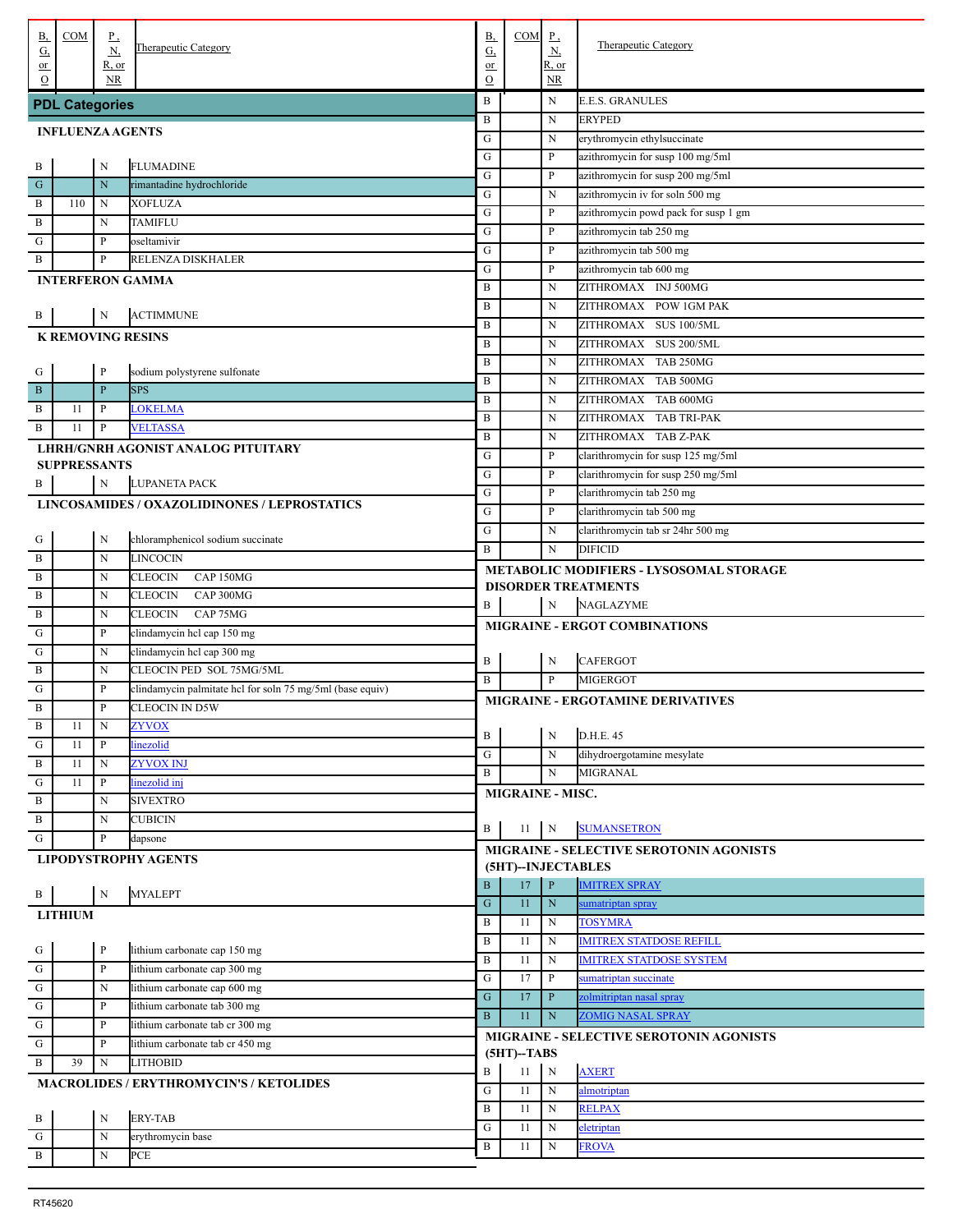| В,                               | COM                   | $\underline{P}$ ,            | Therapeutic Category                                                         | <b>B</b> ,            | $COM$ $P$ ,             |              | Therapeutic Category                                       |
|----------------------------------|-----------------------|------------------------------|------------------------------------------------------------------------------|-----------------------|-------------------------|--------------|------------------------------------------------------------|
| $\underline{\mathrm{G}}$<br>$or$ |                       | $\underline{N}$<br>$R$ , or  |                                                                              | $\underline{G}$<br>or |                         | N,<br>R, or  |                                                            |
| $\Omega$                         |                       | NR.                          |                                                                              | $\mathcal{O}$         |                         | NR           |                                                            |
|                                  | <b>PDL Categories</b> |                              |                                                                              | G                     |                         | $\mathbf{P}$ | potassium chloride cap er 8 meq                            |
|                                  |                       |                              | - Contd<br><b>MIGRAINE - SELECTIVE SEROTONIN AGONISTS</b>                    | G                     |                         | P            | potassium chloride tablet er 20meq er                      |
|                                  | $(5HT)$ -TABS         |                              |                                                                              | G                     |                         | P            | sodium chloride inj 0.45%                                  |
| ${\bf G}$                        | 11                    | N                            | frovatriptan                                                                 | ${\bf G}$             |                         | P            | sodium chloride inj 0.9%                                   |
| $\, {\bf B}$                     | 11                    | $\mathbf N$                  | <b>AMERGE</b>                                                                | ${\bf G}$             |                         | $\mathbf{P}$ | sodium chloride inj 3%                                     |
| ${\bf G}$                        | 17                    | $\mathbf{P}$                 | naratriptan hcl                                                              | G                     |                         | $\mathbf{P}$ | sodium chloride iv soln 0.9%                               |
| $\overline{B}$                   | 11                    | N                            | <b>MAXALT</b>                                                                | G                     |                         | ${\bf P}$    | trace minerals (cr-cu-mn-se-zn)                            |
| $\overline{B}$                   | 11                    | N                            | <b>MAXALT-MLT</b>                                                            | $\mathcal{O}$         |                         | ${\bf P}$    | ferrous sulfate elixir 220 mg/5ml (44 mg/5ml elemental fe) |
| ${\bf G}$                        | 17                    | $\mathbf{P}$                 | rizatriptan benzoate                                                         | $\mathcal{O}$         |                         | ${\bf P}$    | ferrous sulfate soln 75 mg/ml (15 mg/ml elemental fe)      |
| ${\bf G}$                        | 17                    | $\mathbf{P}$                 | rizatriptan benzoate tablet disperse                                         | $\mathcal{O}$         |                         | ${\bf P}$    | ferrous sulfate tab 325 mg (65 mg elemental fe)            |
| $\, {\bf B}$                     | 11                    | N                            | <b>IMITREX</b>                                                               | $\mathcal{O}$         |                         | ${\bf P}$    | ferrous gluconate tab 324 mg (38 mg elemental iron)        |
| ${\bf G}$                        | 17                    | $\mathbf{P}$                 | sumatriptan succinate                                                        | $\mathcal{O}$         |                         | ${\bf P}$    | ferrous fumarate tab 325 mg (106 mg elemental fe)          |
| $\, {\bf B}$                     | 11                    | N                            | <b>ONZETRA XSAIL</b>                                                         | G                     |                         | $\mathbf{P}$ | iron dextran                                               |
| $\, {\bf B}$                     | 11                    | N                            | ZEMBRACE                                                                     | G                     |                         | $\mathbf{P}$ | saline w/ benzyl alcohol                                   |
| ${\bf G}$                        | 17                    | $\, {\bf P}$                 | <u>zolmitriptan</u>                                                          |                       |                         |              | MOUTH - ANESTHETICS TOPICAL ORAL                           |
| B                                | 11                    | N                            | ZOMIG                                                                        |                       |                         |              |                                                            |
| B                                | 11                    | N                            | <b>ZOMIG ZMT</b>                                                             | G                     |                         | P            | lidocaine hel viscous soln 2%                              |
| B                                | 11                    | N                            | <b>REYVOW</b>                                                                |                       | <b>MOUTH - STEROIDS</b> |              |                                                            |
|                                  |                       |                              | <b>MIGRAINE - SELECTIVE SEROTONIN AGONISTS-5HT</b>                           |                       |                         |              |                                                            |
|                                  | <b>COMBINATIONS</b>   |                              |                                                                              | G                     |                         | P            | triamcinolone acetonide dental paste 0.1%                  |
| B                                | 11                    | N                            | <b>TREXIMET</b>                                                              |                       |                         |              | <b>MOUTH ANTI-INFECTIVES</b>                               |
| G                                | 11                    | $\mathbf N$                  | sumatriptan-naproxen                                                         |                       |                         |              |                                                            |
|                                  |                       |                              | MINERALOCORTICOID-RECEPTOR ANTAGONISTS                                       | G                     |                         | $\mathbf{P}$ | nystatin susp 100000 unit/ml                               |
|                                  |                       |                              |                                                                              |                       |                         |              | <b>MOUTH ANTISEPTICS</b>                                   |
| $\mathbf{B}$                     |                       | N                            | <b>KERENDIA</b>                                                              |                       |                         |              |                                                            |
|                                  | <b>MINERALS</b>       |                              |                                                                              | G                     |                         | $\mathbf{P}$ | chlorhexidine gluconate soln 0.12%                         |
|                                  |                       |                              |                                                                              |                       |                         |              | <b>MUCOPOLYSACCHARIDOSIS</b>                               |
|                                  |                       |                              |                                                                              |                       |                         |              |                                                            |
|                                  |                       | $\mathbf{P}$                 |                                                                              |                       |                         |              |                                                            |
|                                  |                       | $\, {\bf p}$                 | sodium acetate inj 2 meq/ml                                                  | B                     |                         | $\mathbf{P}$ | <b>ALDURAZYME</b>                                          |
| $\frac{G}{G}$                    |                       | P                            | sodium bicarbonate inj 4.2%                                                  |                       |                         |              | MULTIPLE SCLEROSIS AGENTS                                  |
| $\frac{a}{a}$                    |                       | P                            | sodium bicarbonate inj 7.5%                                                  |                       |                         |              |                                                            |
| $\frac{1}{\sqrt{2}}$             | 11                    | $\mathbf{P}$                 | sodium bicarbonate inj 8.4%                                                  | G                     |                         | N            | glatopa                                                    |
| ${\rm O}$                        | 11                    | P                            | calcium carbonate<br>calcium citrate                                         | G                     |                         | N            | glatiramer                                                 |
| ${\rm O}$                        |                       |                              |                                                                              | $\, {\bf B}$          | 11                      | N            | <b>MAVENCLAD</b>                                           |
| $\overline{0}$                   | $11\,$                | P                            | calcium carbonate-vitamin d tab                                              | $\, {\bf B}$          | 11                      | $\mathbf N$  | <b>KESIMPTA</b>                                            |
| $\mathcal O$                     |                       | N                            | calcium & phosphorus w/vitamin d tab 105 mg-81 mg-120 unit                   | B                     | 11                      | N            | <b>TECFIDERA</b>                                           |
| ${\bf G}$                        |                       | P                            | sodium fluoride chew tab 0.25 mg f (from 0.55 mg naf)                        | G                     | 90                      | $\, {\bf P}$ | dimethyl fumarate                                          |
| ${\bf G}$                        |                       | $\mathbf{P}$                 | sodium fluoride chew tab 0.5 mg f (from 1.1 mg naf)                          | B                     | 11                      | N            | <b>VUMERITY</b>                                            |
| ${\bf G}$                        |                       | $\mathbf{P}$                 | sodium fluoride chew tab 1 mg f (from 2.2 mg naf)                            | B                     | 11                      | N            | <b>BAFIERTAM</b>                                           |
| ${\bf G}$                        |                       | $\mathbf{P}$                 | sodium fluoride soln 0.125 mg/drop f (0.275 mg/drop naf)                     | B                     | 11                      | N            | <b>ZEPOSIA</b>                                             |
| ${\bf G}$                        |                       | $\mathbf{P}$                 | sodium fluoride soln 0.5 mg/ml f (from 1.1 mg/ml naf)                        | $\bf{B}$              | 11                      | N            | <b>PONVORY</b>                                             |
| ${\bf G}$                        |                       | $\mathbf{P}$                 | magnesium sulfate inj 4%                                                     | B                     | 11                      | N            | <b>MAYZENT</b>                                             |
| ${\bf G}$                        |                       | $\mathbf{P}$                 | magnesium sulfate inj 50%                                                    |                       |                         |              | MULTIPLE SCLEROSIS AGENTS - INTERFERONS                    |
| ${\bf G}$                        |                       | $\mathbf{P}$                 | magnesium sulfate inj 8%                                                     |                       |                         |              |                                                            |
| $\, {\bf B}$                     | 11                    | $\mathbf P$                  | <b>MAGNEBIND 400</b>                                                         | B                     |                         | $\, {\bf P}$ | <b>AVONEX</b>                                              |
| ${\bf G}$                        |                       | $\mathbf{P}$                 | sodium phosphate inj 3 mmole/ml                                              | $\, {\bf B}$          |                         | ${\bf P}$    | <b>AVONEX PEN</b>                                          |
| ${\bf G}$                        |                       | $\mathbf{P}$                 | pot phosphate monobasic w/sod phosphate dibasic & monobasic                  | B                     |                         | P            | <b>REBIF</b>                                               |
| ${\bf G}$                        |                       | $\mathbf{P}$                 | potassium acetate inj 2 meq/ml                                               | $\, {\bf B}$          |                         | P            | <b>REBIF REBIDOSE</b>                                      |
| ${\bf G}$                        |                       | $\mathbf{P}$                 | potassium bicarbonate effer tab 25 meq                                       | $\, {\bf B}$          |                         | P            | REBIF REBIDOSE TITRATIONPACK                               |
| $\, {\bf B}$                     |                       | $\mathbf{P}$                 | MICRO-K                                                                      | $\, {\bf B}$          |                         | P            | <b>BETASERON</b>                                           |
| ${\bf G}$                        |                       | $\mathbf{P}$                 | potassium chloride inj 10 meq/100 ml                                         | $\, {\bf B}$          |                         | Ν            | <b>EXTAVIA</b>                                             |
| ${\bf G}$                        |                       | $\mathbf{P}$                 | potassium chloride inj 10 meq/50 ml                                          | B                     |                         | Ν            | PLEGRIDY                                                   |
| ${\bf G}$                        |                       | $\mathbf{P}$                 | potassium chloride inj 2 meq/ml                                              | B                     |                         | N            | PLEGRIDY STARTER PACK                                      |
| ${\bf G}$                        |                       | N                            | potassium chloride oral liq 10% (20 meq/15ml)                                |                       |                         |              | MULTIPLE SCLEROSIS AGENTS - NON-INTERFERONS                |
| ${\bf G}$                        |                       | N                            | potassium chloride oral liq 20% (40 meq/15ml)                                |                       |                         |              |                                                            |
| ${\bf G}$                        |                       | $\mathbf{P}$                 | potassium chloride tab cr 10 meq                                             | B                     |                         | $\mathbf N$  | COPAXONE INJ 40MG/ML                                       |
| ${\bf G}$<br>$\overline{G}$      |                       | $\mathbf{P}$<br>$\mathbf{P}$ | potassium chloride tab cr 8 meq (600 mg)<br>potassium chloride cap er 10 meq | $\, {\bf B}$          |                         | P            | COPAXONE SOSY 20MG/ML                                      |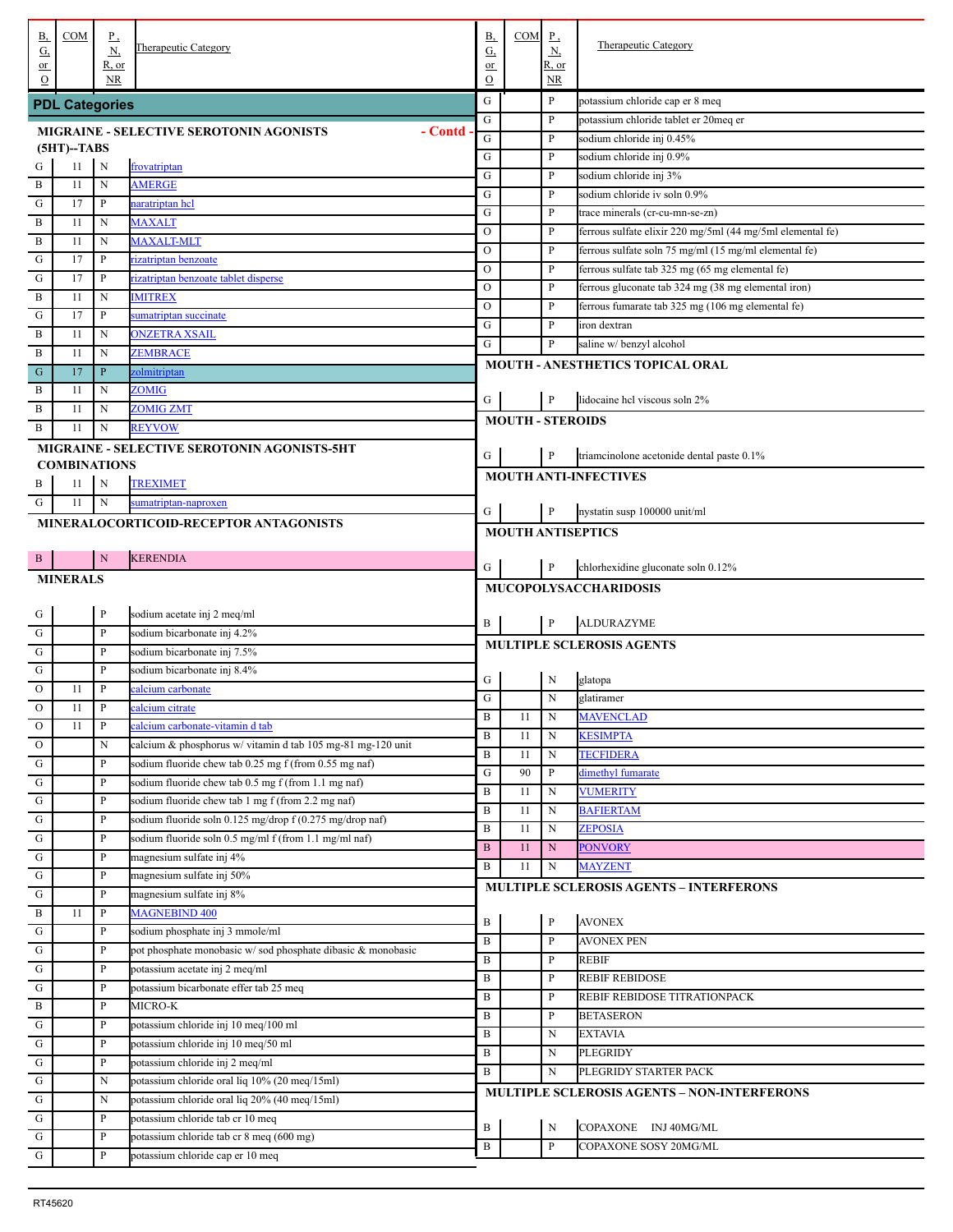| В,<br><u>G,</u> | COM                      | $_{\rm p}$<br><u>N,</u>    | Therapeutic Category                                          | В,<br>$\underline{G}$    | COM      | $\mathbf{P}$<br><u>N,</u> | <b>Therapeutic Category</b>                                  |
|-----------------|--------------------------|----------------------------|---------------------------------------------------------------|--------------------------|----------|---------------------------|--------------------------------------------------------------|
| or              |                          | R, or                      |                                                               | or                       |          | R, or                     |                                                              |
| $\Omega$        |                          | <b>NR</b>                  |                                                               | $\mathcal{O}$            |          | $\overline{\text{NR}}$    |                                                              |
|                 | <b>PDL Categories</b>    |                            |                                                               | $\bf{B}$                 | 11       | N                         | <b>ARYMO ER</b>                                              |
|                 |                          |                            | <b>MULTIPLE SCLEROSIS AGENTS - NON-INTERFERONS</b><br>- Contd | ${\bf G}$                |          | P                         | oxycodone hcl                                                |
|                 |                          |                            |                                                               | $\mathbf B$<br>${\bf G}$ | 11       | N<br>P                    | <b>ROXICODONE</b><br>oxycodone capsules                      |
| . В             | 90                       | $\, {\bf P}$               | <b>AUBAGIO</b>                                                | $\, {\bf B}$             | 11       | N                         | <b>OPANA</b>                                                 |
| . В             | 11                       | $\mathbf N$                | <b>AMPYRA</b>                                                 | ${\bf G}$                | 11       | N                         | oxymorphone hcl                                              |
| G               | 11                       | P                          | dalfampridine er                                              | $\, {\bf B}$             | 11       | N                         | NUCYNTA                                                      |
| . B             | 90                       | P                          | <b>GILENYA</b>                                                | $\, {\bf B}$             | 11       | N                         | <b>BUTRANS</b>                                               |
|                 |                          |                            | <b>MUSCLE RELAXANT -COMBINATIONS</b>                          | G                        | 11       | N                         | buprenorphine patch                                          |
|                 |                          |                            |                                                               | ${\bf G}$                | 11       | N                         | buprenorphine buccal film                                    |
| . G             | 11                       | N                          | carisoprodol w/ aspirin                                       | ${\bf G}$                | 80       | P                         | buprenorphine hcl tablets                                    |
| . G             | 11                       | $\mathbf N$                | carisoprodol w/ aspirin & codeine                             | $\, {\bf B}$             | 11       | N                         | <b>BELBUCA</b>                                               |
|                 |                          |                            | <b>MUSCLE RELAXANTS</b>                                       | $\, {\bf B}$             | 11       | N                         | <b>BUNAVAIL</b>                                              |
| . в             | 11                       | N                          | <b>OZOBAX</b>                                                 | ${\bf G}$                | 80       | P                         | buprenorphine-naloxone sl tabs                               |
| . G             |                          | $\mathbf{P}$               | baclofen                                                      | $\, {\bf B}$             | 11       | N                         | <b>SUBOXONE</b>                                              |
| G               | 11                       | N                          | carisoprodol                                                  | $\, {\bf B}$             | 11       | N                         | ZUBSOLV                                                      |
| $\mathbf{B}$    | 11                       | N                          | <b>SOMA</b>                                                   | ${\bf G}$                | 11       | N                         | buprenorphine/naloxone sl film                               |
| G               |                          | P                          | chlorzoxazone                                                 | ${\bf G}$                | 11       | N                         | pentazocine w/ naloxone                                      |
| . B             | 11                       | $\mathbf N$                | <b>AMRIX</b>                                                  | ${\bf G}$                | 11       | N                         | oxycodone w/ acetaminophen tab 10-325 mg                     |
| G               |                          | P                          | cyclobenzaprine hcl                                           | ${\bf G}$                |          | P                         | oxycodone w/ acetaminophen tab 5-325 mg                      |
| $\mathbf{B}$    | 11                       | $\mathbf N$                | <b>FEXMID</b>                                                 | ${\bf G}$                |          | P                         | oxycodone w/ acetaminophen tabs 2.5-325                      |
| G               | 11                       | N                          | metaxalone                                                    | ${\bf G}$                | 11       | N                         | oxycodone w/ acetaminophen tabs 7.5-325                      |
| B               | 11                       | N                          | <b>SKELAXIN</b>                                               | $\, {\bf B}$             | 11       | N                         | <b>PROLATE</b>                                               |
| G               |                          | P                          | methocarbamol tab                                             | $\, {\bf B}$             | 11       | N                         | <b>PRIMLEV</b>                                               |
| $\mathbf{B}$    | 11                       | $\mathbf N$                | <b>ROBAXIN</b>                                                | ${\bf G}$                |          | P                         | oxycodone-aspirin                                            |
| G               |                          | P                          | orphenadrine citrate er tab                                   | ${\bf G}$                | 11       | N                         | oxycodone-ibuprofen                                          |
| G               |                          | P                          | tizanidine hcl                                                | ${\bf G}$                | 80       | P                         | acetaminophen w/ codeine                                     |
| $\mathbf{B}$    | 11                       | $\mathbf N$                | <b>ZANAFLEX</b>                                               | $\bf{B}$                 | 11       | N                         | <b>TYLENOL/CODEINE</b>                                       |
| B               | 11                       | $\mathbf N$                | <b>DANTRIUM CAP</b>                                           | ${\bf G}$                | 11       | N                         | butalbital-acetaminophen-caff w/cod cap 50-300-40-30 mg      |
| G               | 11                       | N                          | dantrolene sodium cap                                         | ${\bf G}$                |          | P                         | butalbital-acetaminophen-caff w/cod cap 50-325-40-30 mg      |
|                 |                          |                            | <b>MUSCULAR ATROPHY AGENTS</b>                                | $\, {\bf B}$             | 11       | N<br>N                    | <b>FIORICET/CODEINE</b><br>butalbital-aspirin-caffeine w/cod |
|                 |                          |                            |                                                               | G<br>$\, {\bf B}$        | 11<br>11 | N                         | <b>FIORINAL/CODEINE #3</b>                                   |
| . В             | 11                       | $\overline{\phantom{a}}$ N | <b>EVRYSDI</b>                                                | ${\bf G}$                |          | P                         | hydrocodone-acetaminophen                                    |
|                 |                          |                            | <b>NARCOTIC - ANTAGONISTS</b>                                 | G                        | 11       | N                         | hydrocodone-acetaminophen tabs 10-300mg                      |
|                 |                          |                            |                                                               | G                        | 11       | N                         | hydrocodone-acetaminophen tabs 5-300mg                       |
| . В             |                          | $\mathbf P$                | <b>NARCAN</b>                                                 | G                        | 11       | N                         | hydrocodone-acetaminophen tabs 7.5-300                       |
| . G             |                          | $\mathbf P$                | naloxone hcl                                                  | B                        | 11       | N                         | <b>NORCO</b>                                                 |
| . B             |                          | $\, {\bf P}$               | <b>KLOXXADO</b>                                               | B                        | 11       | N                         | <b>XODOL</b>                                                 |
| . G             |                          | $\mathbf{P}$               | naltrexone hcl                                                | G                        | 11       | N                         | hydrocodone-ibuprofen                                        |
|                 | <b>NARCOTICS - MISC.</b> |                            |                                                               | B                        | 11       | N                         | <b>IBUDONE</b>                                               |
|                 | 80                       | $\, {\bf P}$               | codeine sulfate                                               |                          |          |                           | <b>NARCOTICS - SELECTED</b>                                  |
| . G<br>. B      | 11                       | $\mathbf N$                | <b>SUBSYS</b>                                                 |                          |          |                           |                                                              |
| . B             | 11                       | N                          | <b>ABSTRAL</b>                                                | $\bf{B}$                 | 11       | ${\bf N}$                 | <b>QDOLO</b>                                                 |
| B               | 11                       | N                          | <b>ACTIQ</b>                                                  | $\bf{B}$                 | 11       | N                         | <b>CONZIP</b>                                                |
| G               | 11                       | N                          | fentanyl citrate                                              | G                        | 80       | P                         | tramadol hcl                                                 |
| . B             | 11                       | N                          | <b>FENTORA</b>                                                | G                        | 11       | N                         | tramadol hel tab sr 24hr biphasic release                    |
| . В             | 11                       | N                          | LAZANDA                                                       | G                        | 11       | N                         | tramadol hcl tablet er 24hr                                  |
| . B             | 11                       | N                          | <b>DILAUDID</b>                                               | B                        | 11       | N                         | <b>ULTRAM</b>                                                |
| G               |                          | $\mathbf{P}$               | hydromorphone hcl tab 2 mg                                    | G                        | 11       | N                         | tramadol 100mg                                               |
| $\mathbf{G}$    |                          | P                          | hydromorphone hcl tab 4 mg                                    | B                        | 11       | N                         | <b>BUPRENEX</b>                                              |
| G               |                          | P                          | hydromorphone hcl tab 8 mg                                    | G                        | 11       | N                         | buprenorphine hcl                                            |
| G               | 11                       | ${\bf N}$                  | levorphanol                                                   | G                        | 11       | P                         | butorphanol tartrate                                         |
| B               | 11                       | ${\bf N}$                  | <b>DEMEROL</b>                                                | G                        | 23       | N                         | tramadol-acetaminophen                                       |
| G               | 11                       | ${\bf N}$                  | meperidine hel soln                                           | $\bf{B}$                 | 23       | N                         | <b>ULTRACET</b>                                              |
| G               | 11                       | ${\bf N}$                  | meperidine hel tab                                            |                          |          |                           | <b>NARCOTICS -LONG ACTING</b>                                |
| . G             |                          | $\mathbf{P}$               | morphine sulfate                                              |                          |          |                           |                                                              |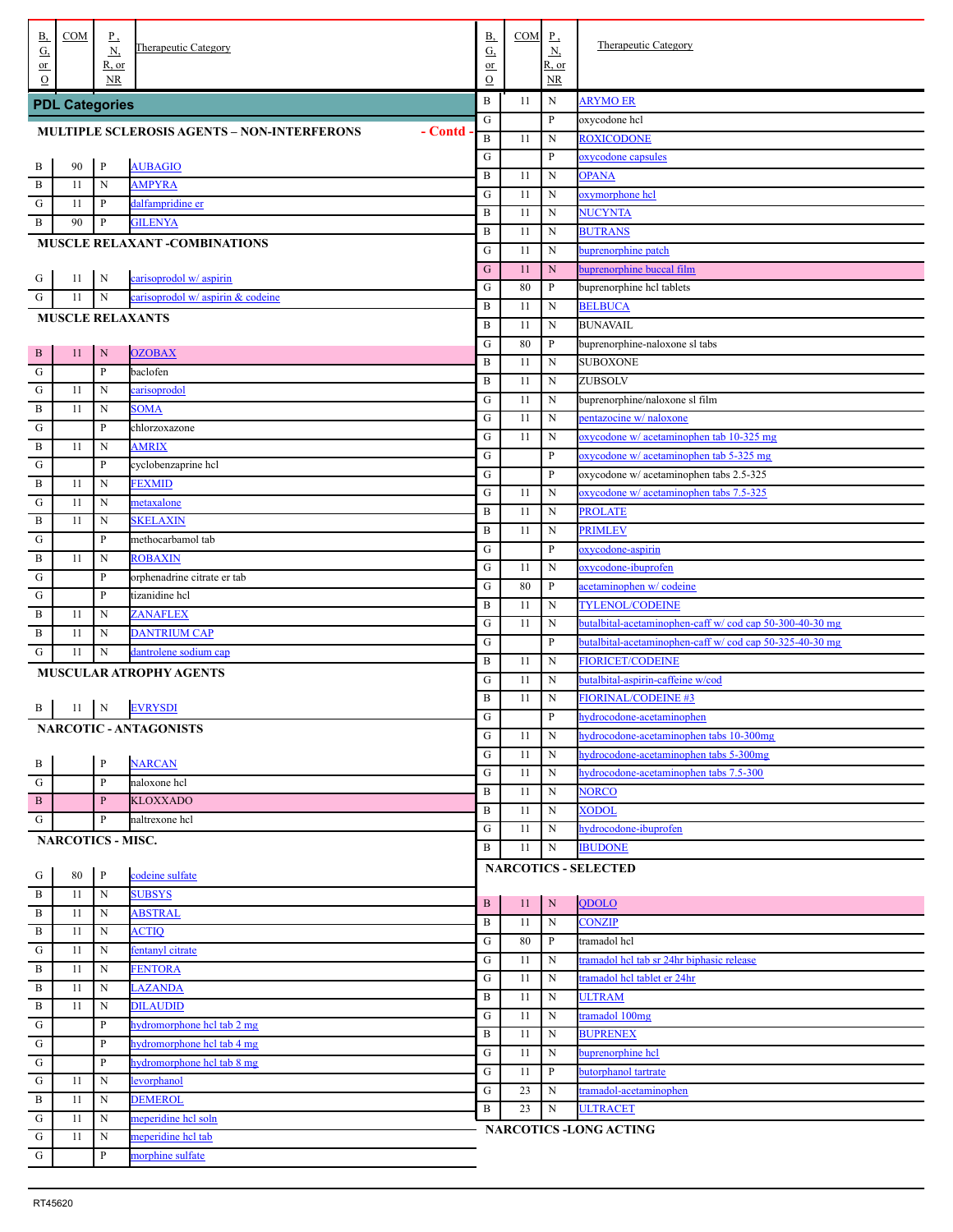| В,<br><u>G,</u>      | COM                   | $\mathbf{P}_{\rightarrow}$<br>$\underline{N}$ | Therapeutic Category                     | В,<br>$\underline{G}$         | COM                    | $\mathbf{P}$<br><u>N,</u> | <b>Therapeutic Category</b>        |
|----------------------|-----------------------|-----------------------------------------------|------------------------------------------|-------------------------------|------------------------|---------------------------|------------------------------------|
| or                   |                       | R, or                                         |                                          | or                            |                        | R, or                     |                                    |
| $\Omega$             |                       | <b>NR</b>                                     |                                          | $\mathcal{O}$                 |                        | $\overline{\text{NR}}$    |                                    |
|                      | <b>PDL Categories</b> |                                               |                                          | $\bf{B}$                      | 11                     | $\mathbf{P}$              | <b>INGREZZA</b>                    |
|                      |                       |                                               | - Contd<br><b>NARCOTICS -LONG ACTING</b> | $\bf{B}$<br>$\overline{B}$    | 11                     | N<br>N                    | NUEDEXTA<br>TEGSEDI                |
|                      |                       |                                               |                                          | $\, {\bf B}$                  |                        | N                         | <b>RUZURGI</b>                     |
| . В                  | 11                    | N                                             | <b>DURAGESIC</b>                         | $\, {\bf B}$                  |                        | N                         | <b>FIRDAPSE</b>                    |
| G                    |                       | $\mathbf P$                                   | fentanyl 25mcg                           | ${\bf G}$                     |                        | N                         | pyridostigmine sol                 |
| G                    |                       | P                                             | fentanyl 50mcg                           | $\, {\bf B}$                  |                        | P                         | MESTINON SYP 60MG/5ML              |
| G                    |                       | $\mathbf{P}$                                  | fentanyl 75mcg                           | $\, {\bf B}$                  |                        | N                         | <b>MESTINON TABS</b>               |
| G                    |                       | P                                             | fentanyl 100mcg                          | $\, {\bf B}$                  |                        | P                         | <b>MESTINON TIMESPAN</b>           |
| $\mathbf G$          | 11                    | $\mathbf N$                                   | fentanyl 12mcg                           | ${\bf G}$                     |                        | P                         | pyridostigmine bromide             |
| G<br>G               | 11<br>11              | ${\bf N}$<br>${\bf N}$                        | fentanyl 37.5mcg<br>fentanyl 62.5mcg     | $\, {\bf B}$                  |                        | P                         | <b>REGONOL</b>                     |
| G                    | 11                    | ${\bf N}$                                     | fentanyl 87.5mcg                         | G                             |                        | N                         | pyridostigmine er                  |
| G                    | 11                    | ${\bf N}$                                     | hydrocodone er                           |                               | <b>NICARDIPINES</b>    |                           |                                    |
| $\mathbf{B}$         | 11                    | $\mathbf N$                                   | <b>HYSINGLA ER</b>                       |                               |                        |                           |                                    |
| $\mathbf{B}$         | 11                    | $\mathbf N$                                   | <b>ZOHYDRO ER</b>                        | G                             |                        | N                         | nicardipine hel cap                |
| $\mathbf{B}$         | 11                    | $\mathbf N$                                   | <b>EXALGO</b>                            |                               |                        |                           | NICOTINE REPLACEMENT THERAPY       |
| $\mathbf{B}$         | 11                    | ${\bf N}$                                     | <b>DOLOPHINE</b>                         |                               |                        |                           |                                    |
| G                    | 11                    | ${\bf N}$                                     | methadone hcl conc                       | $\mathcal{O}$                 |                        | $\mathbf N$               | nicoderm cq                        |
| G                    | 11                    | ${\bf N}$                                     | methadone hcl soln                       | $\mathbf O$                   | 80                     | P                         | nicotine td patch 24hr 14 mg/24hr  |
| G                    | 11                    | ${\bf N}$                                     | methadone hcl tab 10 mg                  | $\circ$                       | 80                     | $\mathbf{P}$              | nicotine td patch 24hr 21 mg/24hr  |
| G                    | 11                    | ${\bf N}$                                     | methadone hcl tab 5 mg                   | $\circ$                       | 80                     | $\mathbf{P}$              | nicotine td patch 24hr 7 mg/24hr   |
| B                    | 11                    | $\mathbf N$                                   | METHADOSE CON 10MG/ML                    | $\, {\bf B}$                  |                        | N                         | NICOTROL INHALER<br>NICOTROL SOLN  |
| $\mathbf{B}$         | 11                    | $\mathbf N$                                   | METHADOSE SF CON 10MG/ML                 | $\, {\bf B}$<br>$\mathcal{O}$ |                        | N<br>N                    | nicorette                          |
| G                    | 11                    | $\mathbf N$                                   | morphine sul cap er                      | $\circ$                       | 80                     | $\, {\bf P}$              | nicotine polacrilex gum 2mg        |
| G                    |                       | P                                             | morphine sul tab er                      | $\circ$                       | 80                     | P                         | nicotine polacrilex lozenge 4mg    |
| G                    |                       | P                                             | morphine sulfate                         | $\circ$                       | 80                     | P                         | nicotine polacrilex gum 4mg        |
| . B                  | 11                    | $\mathbf N$                                   | <b>MS CONTIN</b>                         | $\mathcal{O}$                 | 80                     | P                         | nicotine polacrilex lozenge 2mg    |
| $\mathbf{B}$         | 11                    | ${\bf N}$                                     | <b>MORPHABOND ER</b>                     |                               |                        |                           | NITRO - OINTMENT/CAP/CR            |
| $\mathbf{B}$         | 11                    | ${\bf N}$                                     | <b>KADIAN</b>                            |                               |                        |                           |                                    |
| B                    | 11                    | ${\bf N}$                                     | <b>XTAMPZA ER</b>                        | B                             |                        | $\, {\bf P}$              | NITRO-BID                          |
| G                    | 11                    | ${\bf N}$                                     | oxycodone hel er                         | ${\bf G}$                     |                        | $\mathbf{P}$              | nitroglycerin                      |
| $\mathbf{B}$         | 11                    | $\mathbf N$                                   | <b>OXYCONTIN</b>                         | ${\bf G}$                     |                        | N                         | nitroglycerin in d5w               |
| . B                  | 11                    | $\mathbf N$                                   | <b>OPANA ER (CRUSH RESISTANT)</b>        |                               | <b>NITRO - PATCHES</b> |                           |                                    |
| , G                  | 11                    | $\mathbf N$                                   | oxymorphone hcl                          |                               |                        |                           |                                    |
| . B                  | 11                    | $\, {\rm N}$                                  | NUCYNTA ER                               | B                             |                        | N                         | NITRO-DUR DIS 0.1MG/HR             |
|                      |                       |                                               | NASAL STEROID/ANTIHISTAMINE COMBOS       | $\, {\bf B}$                  |                        | N                         | NITRO-DUR DIS 0.2MG/HR             |
|                      |                       | $\mathbf N$                                   | azelastine/fluticasone spr               | $\bf{B}$                      |                        | N                         | NITRO-DUR DIS 0.3MG/HR             |
| $\frac{G}{1}$<br>. B |                       | $\mathbf N$                                   | <b>DYMISTA</b>                           | $\, {\bf B}$                  |                        | N                         | NITRO-DUR DIS 0.4MG/HR             |
|                      | <b>NASAL STEROIDS</b> |                                               |                                          | $\, {\bf B}$                  |                        | N                         | NITRO-DUR DIS 0.6MG/HR             |
|                      |                       |                                               |                                          | $\, {\bf B}$                  |                        | P                         | NITRO-DUR DIS 0.8MG/HR             |
| . В                  |                       | $\mathbf N$                                   | QNASL                                    | ${\bf G}$                     |                        | P                         | nitroglycerin                      |
| . B                  |                       | $\mathbf N$                                   | <b>BECONASE AQ</b>                       |                               |                        |                           | NITRO - SUBLINGUAL/ SPRAY          |
| . B                  |                       | $\mathbf N$                                   | <b>OMNARIS</b>                           | G                             |                        |                           |                                    |
| . B                  |                       | $\mathbf N$                                   | <b>ZETONNA</b>                           | $\, {\bf B}$                  |                        | N<br>N                    | nitroglycerin soln<br>NITROLINGUAL |
| $\mathbf G$          |                       | $\mathbf N$                                   | flunisolide (nasal)                      | $\, {\bf B}$                  |                        | N                         | <b>NITROMIST</b>                   |
| $\cdot$ G            |                       | $\mathbf{P}$                                  | fluticasone propionate (nasal)           | $\, {\bf B}$                  |                        | P                         | <b>NITROSTAT</b>                   |
| . B                  |                       | $\mathbf N$                                   | <b>XHANCE</b>                            | $\, {\bf B}$                  |                        | $\mathbf N$               | <b>GONITRO</b>                     |
| . B                  |                       | $\mathbf N$                                   | <b>NASONEX</b>                           |                               | <b>NSAIDS</b>          |                           |                                    |
| G.                   |                       | ${\bf N}$                                     | mometasone nasal                         |                               |                        |                           |                                    |
|                      |                       |                                               | NEUROLOGICS - MISC.                      | B                             | 11                     | $\mathbf N$               | <b>ZORVOLEX</b>                    |
|                      |                       |                                               |                                          | ${\bf G}$                     |                        | P                         | diclofenac potassium               |
| $rac{G}{G}$          |                       | $\, {\bf p}$                                  | ergoloid mesylates                       | $\, {\bf B}$                  | 11                     | $\mathbf N$               | <b>ZIPSOR</b>                      |
| . $\, {\bf B}$       | 11                    | ${\bf N}$<br>$\mathbf{P}$                     | pimozide<br><b>AUSTEDO</b>               | ${\bf G}$                     |                        | P                         | diclofenac sodium                  |
| $\cdot$ G            | 11                    | $\, {\bf p}$                                  | tetrabenazine                            | ${\bf G}$                     | 11                     | $\mathbf N$               | diclofenac sodium tablet er 24hr   |
| . B                  | 11                    | $\mathbf N$                                   | <b>XENAZINE</b>                          | ${\bf G}$                     | 11                     | $_{\rm N}$                | etodolac caps                      |
|                      |                       |                                               |                                          |                               |                        |                           |                                    |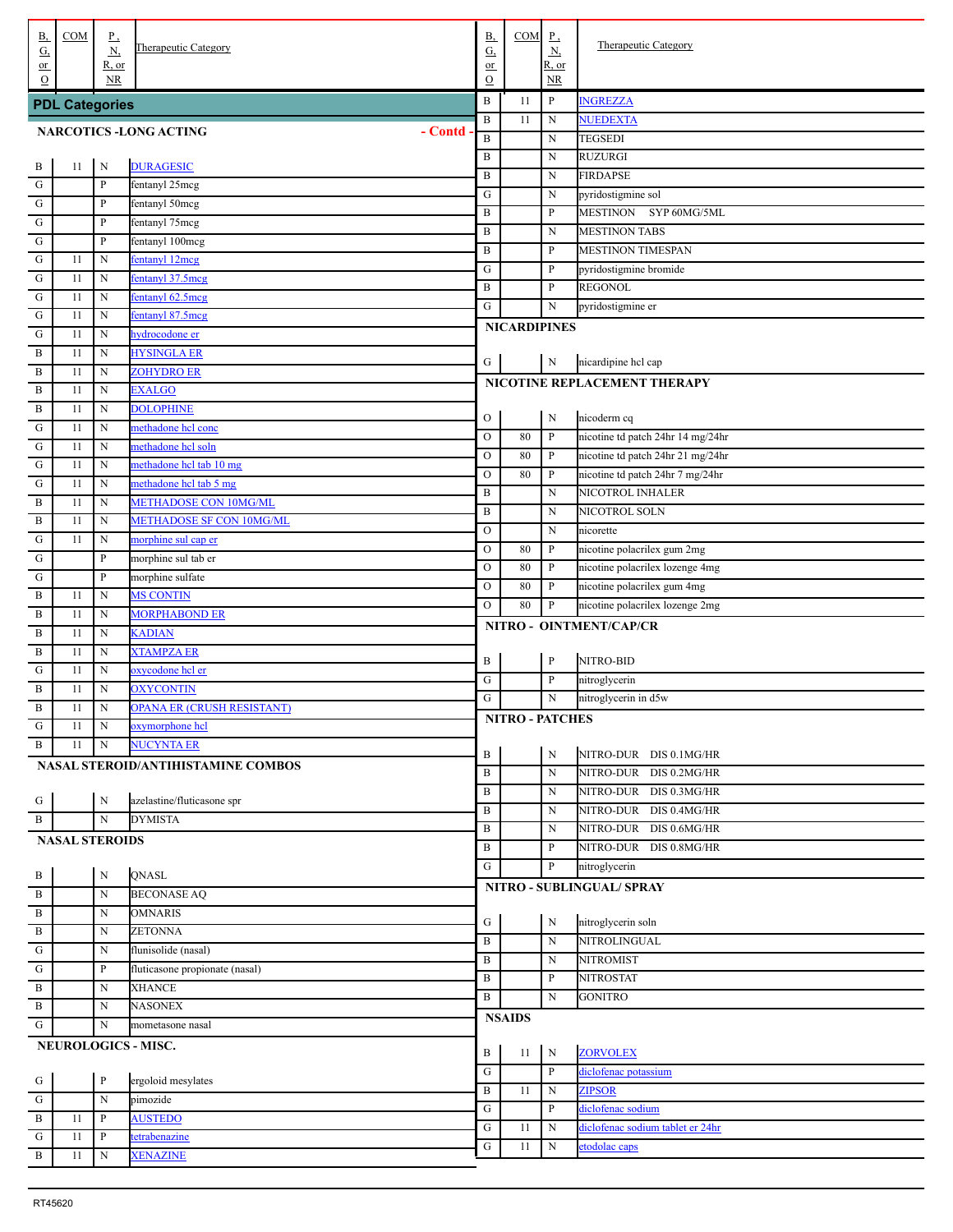| В,<br><u>G,</u>           | <b>COM</b>            | <u>P,</u><br>$\underline{N}$<br>R, or | Therapeutic Category                         | <b>B</b> ,<br>G,<br>or | COM                    | $\mathbf{P}$<br>$\underline{\mathbf{N}}$<br>R, or | <b>Therapeutic Category</b>                                           |
|---------------------------|-----------------------|---------------------------------------|----------------------------------------------|------------------------|------------------------|---------------------------------------------------|-----------------------------------------------------------------------|
| $or$<br>$\Omega$          |                       | NR.                                   |                                              | $\mathcal{O}$          |                        | NR.                                               |                                                                       |
|                           | <b>PDL Categories</b> |                                       |                                              | B                      |                        | $\mathbf N$                                       | <b>BEPREVE</b>                                                        |
|                           | <b>NSAIDS</b>         |                                       | - Contd                                      | $\, {\bf B}$           |                        | N                                                 | <b>ZERVIATE</b>                                                       |
|                           |                       |                                       |                                              | $\, {\bf B}$           |                        | N                                                 | <b>EMADINE</b>                                                        |
| . G                       |                       | $\, {\bf P}$                          | etodolac tab 400 mg                          | G                      |                        | N                                                 | epinastine hcl (ophth)                                                |
| ${\bf G}$                 |                       | ${\bf P}$                             | etodolac tab 500 mg                          | $\, {\bf B}$           |                        | $\mathbf N$                                       | <b>PATANOL</b>                                                        |
| ${\bf G}$                 | 11                    | N                                     | etodolac tab sr 24hr 400 mg                  |                        |                        |                                                   | OP. ANTIALLERGICS - MAST CELL STABILIZERS                             |
| ${\bf G}$                 | 11                    | N                                     | etodolac tab sr 24hr 500 mg                  | G                      |                        | $\mathbf{P}$                                      | cromolyn sodium (ophth)                                               |
| ${\bf G}$                 | 11                    | N                                     | etodolac tab sr 24hr 600 mg                  | $\, {\bf B}$           |                        | $\mathbf N$                                       | <b>ALOMIDE</b>                                                        |
| ${\bf G}$                 | 11                    | N                                     | fenoprofen calcium                           | $\, {\bf B}$           |                        | N                                                 | <b>ALOCRIL</b>                                                        |
| B                         | 11                    | N                                     | <b>NALFON</b>                                |                        | <b>OP. ANTIBIOTICS</b> |                                                   |                                                                       |
| G                         |                       | $\mathbf{P}$                          | flurbiprofen                                 |                        |                        |                                                   |                                                                       |
| B                         | 11                    | N                                     | <b>CALDOLOR</b>                              | B                      |                        | N                                                 | <b>AZASITE</b>                                                        |
| G                         |                       | N                                     | ibuprofen susp 100 mg/5ml                    | ${\bf G}$              |                        | $\mathbf N$                                       | bacitracin (ophthalmic)                                               |
| $\mathcal{O}$             |                       | $\mathbf{P}$<br>P                     | ibuprofen susp 100 mg/5ml                    | G                      |                        | P                                                 | erythromycin (ophth)                                                  |
| $\rm ^O$<br>G             |                       | P                                     | ibuprofen tab 200 mg<br>ibuprofen tab 400 mg | G                      |                        | P                                                 | gentamicin sulfate (ophth)                                            |
| G                         |                       | P                                     | ibuprofen tab 600 mg                         | G                      |                        | P                                                 | tobramycin (ophth)                                                    |
| G                         |                       | $\mathbf{P}$                          | ibuprofen tab 800 mg                         | $\, {\bf B}$           |                        | N                                                 | <b>TOBREX</b>                                                         |
| B                         | 11                    | N                                     | <b>INDOCIN</b>                               | B                      |                        | N                                                 | BLEPH-10                                                              |
| G                         |                       | $\mathbf{P}$                          | indomethacin cap                             | G                      |                        | N                                                 | sulfacetamide sodium (ophth)                                          |
| ${\bf G}$                 | 11                    | N                                     | indomethacin cpcr                            | $\, {\bf B}$           |                        | N                                                 | ZIRGAN                                                                |
| B                         | 11                    | N                                     | <b>TIVORBEX</b>                              | G                      |                        | P                                                 | trifluridine                                                          |
| G                         |                       | $\mathbf{P}$                          | ketoprofen                                   | G                      |                        | P                                                 | bacitracin-polymyxin b (ophth)                                        |
| ${\bf G}$                 | 11                    | N                                     | ketoprofen capsule er 24hr                   | G                      |                        | P                                                 | polymyxin b-trimethoprim                                              |
| ${\bf G}$                 | 11                    | N                                     | meclofenamate sodium                         | $\, {\bf B}$           |                        | $\mathbf N$                                       | <b>POLYTRIM</b>                                                       |
| ${\bf G}$                 | 11                    | N                                     | mefenamic acid                               | G<br>G                 |                        | N                                                 | neomycin-bacitracin zn-polymyxin                                      |
| ${\bf G}$                 |                       | $\mathbf{P}$                          | naproxen                                     |                        |                        | N                                                 | neomycin-polymyxin-gramicidin                                         |
| ${\bf G}$                 | 11                    | N                                     | naproxen oral suspension                     |                        |                        |                                                   | OP. ANTIINFLAMMATORY / STEROIDS OPHTH.                                |
| G                         | 11                    | N                                     | naproxen sodium er tab 750mg                 | B                      |                        | $\mathbf{P}$                                      | <b>MAXIDEX</b>                                                        |
| B                         | 11                    | N                                     | <b>ANAPROX</b>                               | ${\bf G}$              |                        | P                                                 | dexamethasone sodium phosphate (ophth)                                |
| B                         | 11                    | N                                     | <b>NAPRELAN</b>                              | $\, {\bf B}$           |                        | $\mathbf N$                                       | <b>DUREZOL</b>                                                        |
| G                         |                       | $\mathbf{P}$                          | naproxen sodium tab 550 mg                   | ${\bf G}$              |                        | P                                                 | fluorometholone (ophth)                                               |
| G                         | 11                    | N                                     | naproxen sodium tabs 275mg                   | $\, {\bf B}$           |                        | $\mathbf{p}$                                      | <b>FML</b>                                                            |
| . В                       | 11                    | N                                     | <b>DAYPRO</b>                                | $\, {\bf B}$           |                        | N                                                 | FML LIQUIFILM                                                         |
| G                         | 11                    | N                                     | oxaprozin                                    | $\, {\bf B}$           |                        | P                                                 | <b>FML FORTE</b>                                                      |
| $\, {\bf B}$<br>${\bf G}$ | 11<br>11              | N<br>N                                | <b>FELDENE</b><br>piroxicam                  | $\, {\bf B}$           |                        | P                                                 | <b>FLAREX</b>                                                         |
| G                         |                       | $\mathbf{P}$                          | sulindac                                     | $\, {\bf B}$           |                        | P                                                 | <b>ALREX</b>                                                          |
| ${\bf G}$                 | 11                    | N                                     | tolmetin sodium                              | $\, {\bf B}$           |                        | N                                                 | <b>LOTEMAX</b>                                                        |
| $\, {\bf B}$              | 11                    | N                                     | <b>ARTHROTEC</b>                             | $\, {\bf B}$           |                        | N                                                 | <b>EYSUVIS</b>                                                        |
| G                         | 11                    | N                                     | diclofenac w/ misoprostol                    | G                      |                        | N                                                 | loteprednol                                                           |
| B                         |                       | N                                     | <b>DUEXIS</b>                                | $\, {\bf B}$           |                        | N                                                 | <b>INVELTYS</b>                                                       |
| G                         |                       | $\mathbf N$                           | ibuprofen/famotidine                         | $\, {\bf B}$           |                        | N                                                 | <b>OMNIPRED</b>                                                       |
| B                         | 11                    | N                                     | <b>CAMBIA</b>                                | $\, {\bf B}$           |                        | N                                                 | PRED FORTE                                                            |
| B                         | 11                    | N                                     | <b>LICART</b>                                | $\, {\bf B}$           |                        | P                                                 | PRED MILD                                                             |
| B                         | 11                    | N                                     | <b>FLECTOR</b>                               | G<br>G                 |                        | P<br>P                                            | prednisolone acetate (ophth)<br>prednisolone sodium phosphate (ophth) |
| ${\bf G}$                 | 11                    | N                                     | diclofenac epolamine                         | $\, {\bf B}$           |                        | P                                                 | PRED-G                                                                |
| G                         |                       | $\mathbf{P}$                          | diclofenac gel 1%                            | $\, {\bf B}$           |                        | P                                                 | <b>ZYLET</b>                                                          |
| ${\bf G}$                 | 11                    | N                                     | diclofenac sodium (topical)                  | $\, {\bf B}$           |                        | N                                                 | <b>BLEPHAMIDE</b>                                                     |
| B                         | 11                    | N                                     | <b>PENNSAID</b>                              | $\, {\bf B}$           |                        | N                                                 | BLEPHAMIDE S.O.P.                                                     |
| B                         |                       | $\, {\bf p}$                          | <b>VOLTAREN GEL</b>                          | G                      |                        | P                                                 | sulfacetamide sod-prednisolone                                        |
|                           |                       |                                       | OP. ANTIALLERGICS - ANTIHISTAMINES           | B                      |                        | P                                                 | TOBRADEX                                                              |
|                           |                       |                                       |                                              | $\, {\bf B}$           |                        | N                                                 | TOBRADEX ST                                                           |
| G                         |                       | $\, {\bf P}$                          | olopatadine (ophth)                          | ${\bf G}$              |                        | N                                                 | tobramycin-dexamethasone                                              |
| $\mathbf{B}$              |                       | $\mathbf N$                           | <b>LASTACAFT</b>                             | $\, {\bf B}$           |                        | N                                                 | <b>MAXITROL</b>                                                       |
| ${\bf G}$                 |                       | $\, {\bf P}$                          | azelastine hcl (ophth)                       | ${\bf G}$              |                        | P                                                 | neomycin-polymy-dexameth                                              |
| $\cdot$ G                 |                       | ${\bf N}$                             | bepotastine                                  |                        |                        |                                                   |                                                                       |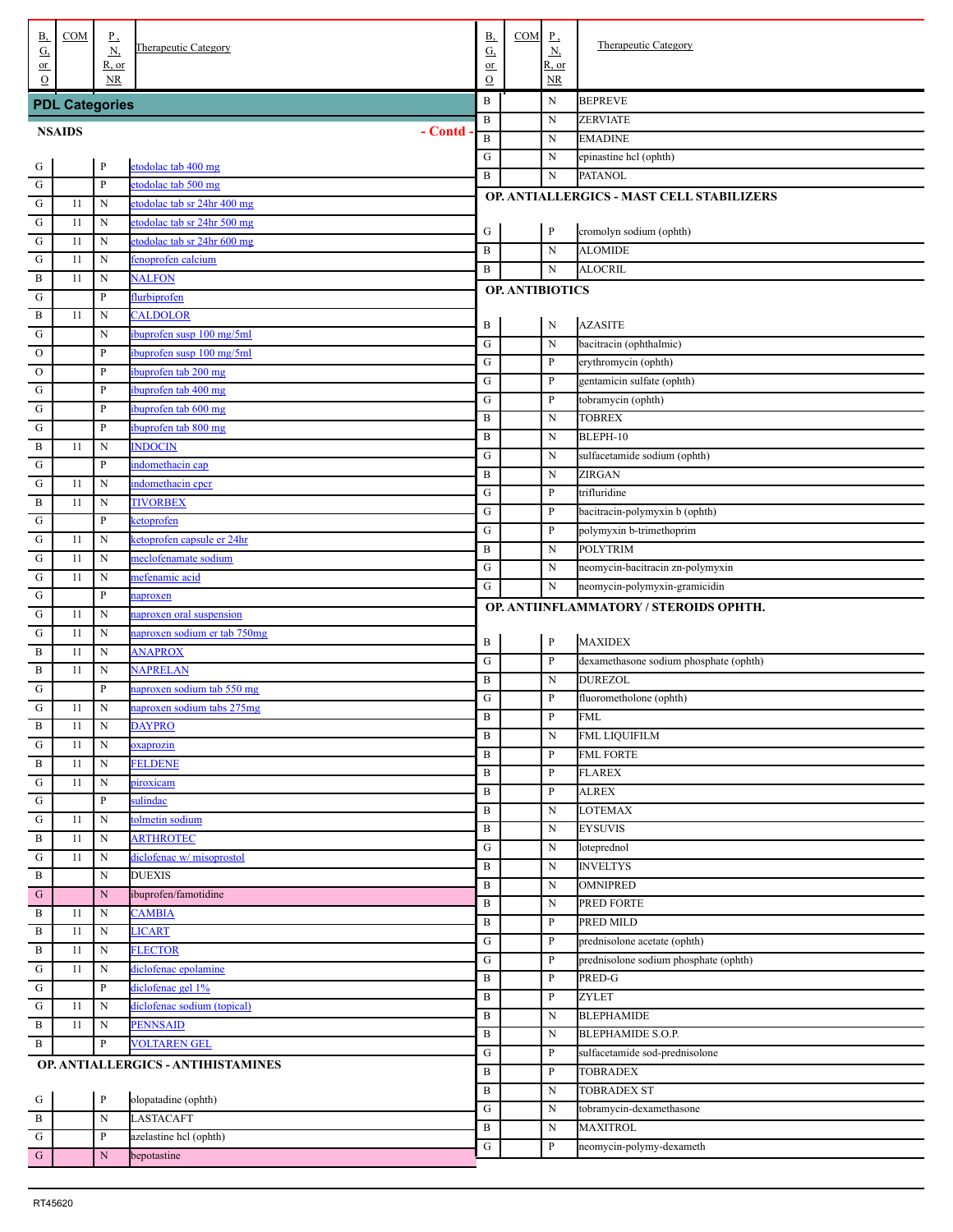| В,                                                                                                     | COM                     | $_{\rm P}$<br>N              | <b>Therapeutic Category</b>                       | <u>B,</u>              | COM                | $\underline{P}$              | <b>Therapeutic Category</b>                                             |
|--------------------------------------------------------------------------------------------------------|-------------------------|------------------------------|---------------------------------------------------|------------------------|--------------------|------------------------------|-------------------------------------------------------------------------|
| $\underline{G},$<br>or                                                                                 |                         | <u>R, or</u>                 |                                                   | $\underline{G}$<br>or  |                    | $\underline{N}$<br>$R$ , or  |                                                                         |
| $\Omega$                                                                                               |                         | <b>NR</b>                    |                                                   | $\mathcal{O}$          |                    | $\overline{\text{NR}}$       |                                                                         |
|                                                                                                        | <b>PDL Categories</b>   |                              |                                                   | $\, {\bf B}$           |                    | N                            | <b>OXERVATE</b>                                                         |
|                                                                                                        |                         |                              | - Contd<br>OP. ANTIINFLAMMATORY / STEROIDS OPHTH. | $\mathcal O$           |                    | $\mathbf{P}$                 | sodium chloride hypertonic ophth oint 5%                                |
|                                                                                                        |                         |                              |                                                   | ${\rm O}$              |                    | $\, {\bf P}$                 | sodium chloride hypertonic ophth soln 5%                                |
| $\frac{G}{1}$                                                                                          |                         | N                            | neomycin-polymyxin-hc (ophth)                     | $\, {\bf B}$           |                    | $\mathbf N$                  | <b>CYSTADROPS</b>                                                       |
| . G                                                                                                    |                         | $\mathbf{P}$                 | bacitracin-poly-neomycin-hc                       | $\, {\bf B}$           |                    | $\mathbf N$                  | CYSTARAN                                                                |
|                                                                                                        |                         |                              | <b>OP. BETA - BLOCKERS</b>                        |                        | <b>OP. NSAID'S</b> |                              |                                                                         |
|                                                                                                        |                         |                              |                                                   |                        |                    |                              |                                                                         |
|                                                                                                        |                         | $\mathbf N$                  | betaxolol hcl (ophth)                             | G<br>$\, {\bf B}$      |                    | N<br>$\mathbf N$             | bromfenac sodium (ophth)<br><b>PROLENSA</b>                             |
| $\frac{G}{B}$                                                                                          |                         | $\mathbf{P}$                 | <b>BETOPTIC-S</b>                                 | $\, {\bf B}$           |                    | N                            | <b>BROMSITE</b>                                                         |
| $\frac{1}{1}$ G                                                                                        |                         | $\mathbf{P}$                 | carteolol hcl (ophth)                             | ${\bf G}$              |                    | P                            | diclofenac sodium (ophth)                                               |
|                                                                                                        |                         | ${\bf P}$                    | metipranolol                                      | ${\bf G}$              |                    | P                            | flurbiprofen sodium                                                     |
| $\frac{1}{\sqrt{G}}$                                                                                   |                         | ${\bf P}$                    | levobunolol hcl                                   | B                      |                    | $\mathbf N$                  | <b>ACULAR</b>                                                           |
| $\frac{1}{B}$                                                                                          |                         | $\mathbf N$                  | <b>BETIMOL</b>                                    | B                      |                    | $\mathbf N$                  | <b>ACUVAIL</b>                                                          |
| B                                                                                                      |                         | ${\bf N}$                    | <b>ISTALOL</b>                                    | G                      |                    | $\, {\bf P}$                 | ketorolac tromethamine (ophth)                                          |
| $\frac{1}{10}$                                                                                         |                         | ${\bf N}$                    | timolol maleate ophth gel forming soln 0.25%      | B                      |                    | $\mathbf N$                  | <b>ILEVRO</b>                                                           |
| $\frac{G}{1}$                                                                                          |                         | $\mathbf N$                  | timolol maleate ophth gel forming soln 0.5%       | $\, {\bf B}$           |                    | P                            | NEVANAC                                                                 |
| $\cdot$ G                                                                                              |                         | $\mathbf{P}$                 | timolol maleate ophth soln 0.25%                  |                        |                    |                              | OP. PROSTAGLANDINS                                                      |
| . G                                                                                                    |                         | ${\bf P}$                    | timolol maleate ophth soln 0.5%                   |                        |                    |                              |                                                                         |
| . $\, {\bf B}$                                                                                         |                         | N                            | <b>TIMOPTIC</b><br>TIMOPTIC-XE                    | B                      |                    | ${\bf N}$                    | <b>LUMIGAN</b>                                                          |
| . B                                                                                                    |                         | ${\bf N}$<br>${\bf N}$       | timolol maleate ophthalmic solution (once daily)  | ${\bf G}$              |                    | $\mathbf N$                  | bimatoprost                                                             |
| G<br>G                                                                                                 |                         | N                            | timolol maleate pf op soln                        | G                      |                    | $\mathbf{P}$                 | latanoprost                                                             |
|                                                                                                        |                         |                              | OP. CARBONIC ANHYDRASE INHIBITORS/COMBO           | B                      |                    | $\mathbf N$                  | <b>XALATAN</b>                                                          |
|                                                                                                        |                         |                              |                                                   | $\, {\bf B}$           |                    | N                            | <b>XELPROS</b>                                                          |
| $\cdot$ B                                                                                              |                         | ${\bf P}$                    | COMBIGAN                                          | $\, {\bf B}$           |                    | N                            | <b>VYZULTA</b>                                                          |
| $\frac{1}{B}$                                                                                          |                         | $\mathbf N$                  | <b>COSOPT</b>                                     | B                      |                    | N                            | ZIOPTAN                                                                 |
| $\frac{1}{B}$                                                                                          |                         | ${\bf N}$                    | <b>COSOPT PF</b>                                  | ${\bf G}$              |                    | N                            | travoprost                                                              |
|                                                                                                        |                         | ${\bf P}$                    | dorzolamide hcl-timolol maleate                   | $\, {\bf B}$           |                    | P                            | TRAVATAN Z                                                              |
|                                                                                                        |                         |                              |                                                   |                        |                    |                              |                                                                         |
| $\frac{1}{\sqrt{1}}$<br>$\frac{1}{10}$                                                                 |                         | ${\bf N}$                    | dorzolamide/timolol pf                            | $\, {\bf B}$           |                    | ${\bf N}$                    | <b>RESCULA</b>                                                          |
| . $\, {\bf B}$                                                                                         |                         | ${\bf N}$                    | <b>AZOPT</b>                                      |                        | OP. QUINOLONES     |                              |                                                                         |
| . ${\bf G}$                                                                                            |                         | ${\bf N}$                    | brinzolamide                                      |                        |                    |                              |                                                                         |
| . G                                                                                                    |                         | ${\bf P}$                    | dorzolamide hcl                                   | $\, {\bf B}$           |                    | N                            | <b>BESIVANCE</b>                                                        |
| . В                                                                                                    |                         | N                            | <b>TRUSOPT</b>                                    | $\, {\bf B}$           |                    | ${\bf N}$                    | CILOXAN<br>OIN 0.3% OP                                                  |
|                                                                                                        | <b>OP. CYCLOPLEGICS</b> |                              |                                                   | $\, {\bf B}$           |                    | ${\bf N}$                    | <b>CILOXAN</b><br>SOL 0.3% OP                                           |
|                                                                                                        |                         |                              |                                                   | ${\bf G}$<br>${\bf G}$ |                    | $\, {\bf P}$<br>$\mathbf N$  | ciprofloxacin hcl (ophth)<br>levofloxacin ophth soln 0.5%               |
|                                                                                                        |                         | $\, {\bf p}$                 | atropine sulfate (ophthalmic)                     | $\, {\bf B}$           |                    | $_{\rm N}$                   | <b>OCUFLOX</b>                                                          |
|                                                                                                        |                         | $\mathbf N$                  | <b>CYCLOGYL</b>                                   | ${\bf G}$              |                    | $_{\rm N}$                   | ofloxacin (ophth)                                                       |
|                                                                                                        |                         | $\, {\bf p}$                 | cyclopentolate hcl                                |                        |                    |                              |                                                                         |
| $\begin{array}{r} \cdot \text{G} \\ \hline \text{B} \\ \hline \text{G} \\ \hline \text{B} \end{array}$ |                         | ${\bf N}$                    | <b>MYDRIACYL</b>                                  |                        |                    |                              | OP. QUINOLONES FOURTH GENERATION                                        |
| $\frac{1}{1}$                                                                                          |                         | ${\bf P}$                    | tropicamide                                       | ${\bf G}$              |                    | ${\bf N}$                    | gatifloxacin (ophth)                                                    |
| . B                                                                                                    |                         | ${\bf N}$                    | <b>CYCLOMYDRIL</b>                                | $\, {\bf B}$           |                    | $\mathbf N$                  | ZYMAXID                                                                 |
|                                                                                                        |                         |                              | OP. MIOTICS - DIRECT ACTING                       | $\, {\bf B}$           |                    | $\mathbf N$                  | <b>MOXEZA</b>                                                           |
|                                                                                                        |                         |                              |                                                   | $\, {\bf B}$           |                    | N                            | <b>VIGAMOX</b>                                                          |
|                                                                                                        |                         | $\mathbf N$                  | <b>ISOPTO CARPINE</b>                             | ${\bf G}$              |                    | P                            | moxifloxacin ophthalmic solution                                        |
| $\frac{B}{G}$                                                                                          |                         | $\, {\bf P}$<br>$\, {\bf p}$ | pilocarpine hcl<br>PHOSPHOLINE IODIDE             |                        |                    |                              | OP. RHO KINASE INHIBITORS                                               |
| $\cdot$ B                                                                                              |                         |                              |                                                   |                        |                    |                              |                                                                         |
|                                                                                                        | OP. MISC                |                              |                                                   | B                      |                    | $\, {\bf P}$                 | <b>RHOPRESSA</b>                                                        |
|                                                                                                        |                         | $\mathbf{P}$                 | artificial tear solution                          | $\, {\bf B}$           |                    | $\mathbf{P}$                 | <b>ROCKLATAN</b>                                                        |
|                                                                                                        |                         | $\mathbf P$                  | artificial tear ointment                          |                        |                    |                              | OP. SELECTIVE ALPHA ADRENERGIC AGONISTS                                 |
|                                                                                                        |                         | $\mathbf{P}$                 | phenylephrine hcl (ophth)                         |                        |                    |                              |                                                                         |
| $\frac{10}{\frac{10}{\frac{10}{\frac{10}{6}}}}$                                                        | 105                     | $\, {\bf P}$                 | <b>RESTASIS</b>                                   | ${\bf G}$              |                    | ${\bf N}$                    | apraclonidine hcl                                                       |
| . B                                                                                                    |                         | N                            | <b>CEQUA</b>                                      | $\, {\bf B}$           |                    | ${\bf N}$                    | <b>IOPIDINE</b>                                                         |
| $\frac{1}{B}$                                                                                          |                         | ${\bf N}$                    | <b>XIIDRA</b>                                     | $\, {\bf B}$           |                    | $\mathbf{P}$                 | ALPHAGAN P SOL 0.1%                                                     |
| $\frac{1}{B}$                                                                                          |                         | ${\bf N}$                    | <b>ALCAINE</b>                                    | $\, {\bf B}$<br>G      |                    | $\mathbf{P}$<br>$\mathbf{P}$ | ALPHAGAN P SOLN 0.15%                                                   |
| $\frac{G}{G}$                                                                                          |                         | ${\bf P}$<br>${\bf P}$       | proparacaine hcl<br>tetracaine hcl (ophth)        | ${\bf G}$              |                    | $_{\rm N}$                   | brimonidine tartrate ophth soln 0.2%<br>brimonidine tartrate soln 0.15% |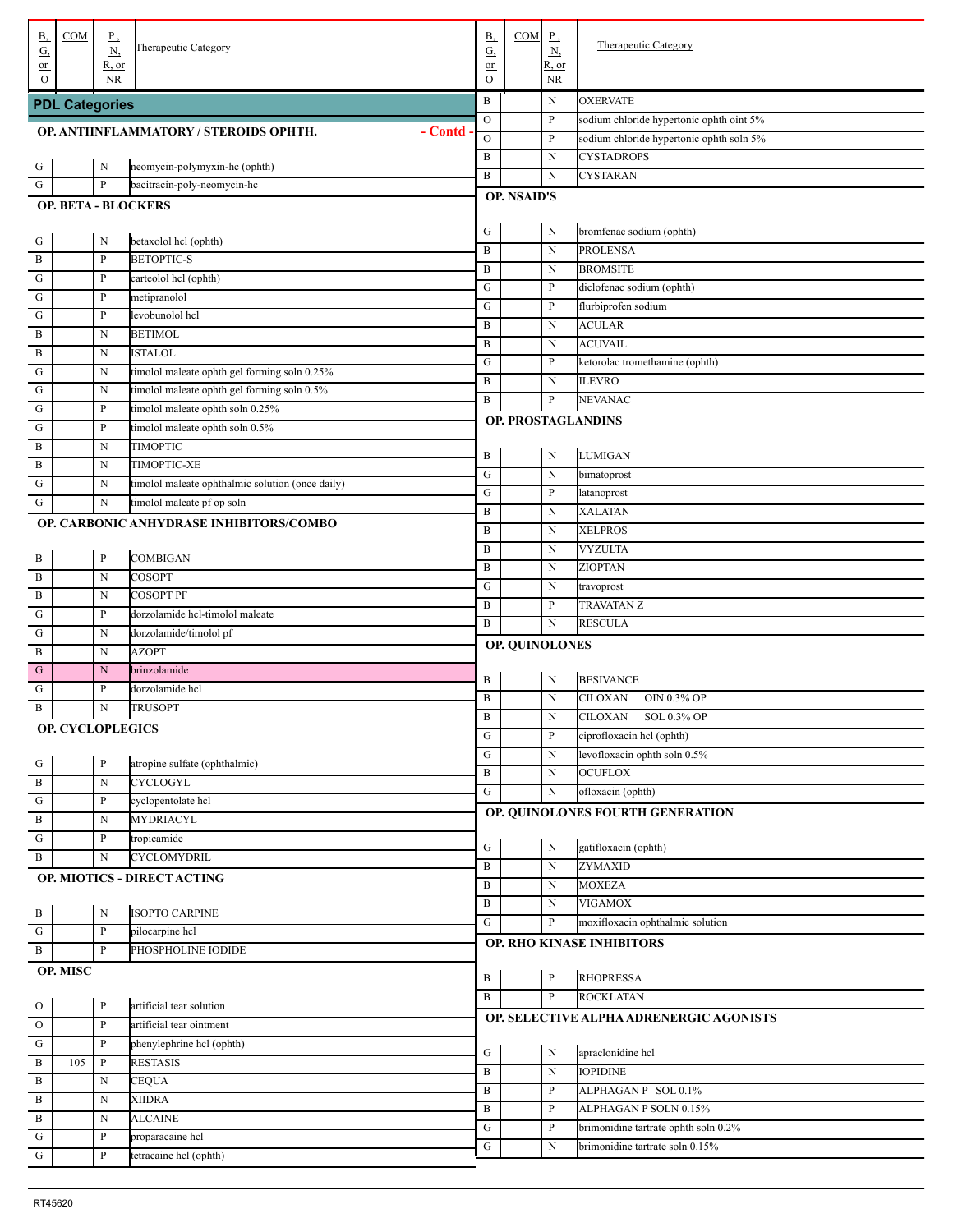| В,<br><u>G,</u>             | COM                   | $_{\mathbf{r}}$<br><u>N,</u> | Therapeutic Category                               | <b>B</b> ,<br>G,       | $COM$ $P$ ,              | <u>N,</u>                       | Therapeutic Category                                          |  |  |  |  |
|-----------------------------|-----------------------|------------------------------|----------------------------------------------------|------------------------|--------------------------|---------------------------------|---------------------------------------------------------------|--|--|--|--|
| or<br>$\Omega$              |                       | <u>R, or</u><br><b>NR</b>    |                                                    | or<br>$\mathcal{O}$    |                          | R, or<br>$\overline{\text{NR}}$ |                                                               |  |  |  |  |
|                             |                       |                              |                                                    | $\, {\bf B}$           | 11                       | N                               | <b>KUVAN</b>                                                  |  |  |  |  |
|                             | <b>PDL Categories</b> |                              |                                                    | G                      | 11                       | $\mathbf N$                     | sapropterin                                                   |  |  |  |  |
|                             |                       |                              | OP. SELECTIVE ALPHA ADRENERGIC AGONISTS<br>- Contd |                        | <b>PHOSPHATE BINDERS</b> |                                 |                                                               |  |  |  |  |
| $\cdot$ B                   |                       | $\mathbf{P}$                 | <b>SIMBRINZA</b>                                   |                        |                          |                                 |                                                               |  |  |  |  |
|                             |                       |                              | <b>OPIOID WITHDRAWAL TREATMENTS</b>                | G                      |                          | P                               | calcium acetate tablets (phosphate binder)                    |  |  |  |  |
|                             |                       |                              |                                                    | $\, {\bf B}$           |                          | $\mathbf{P}$                    | <b>ELIPHOS</b>                                                |  |  |  |  |
| . В                         |                       | $\mathbf N$                  | <b>LUCEMYRA</b>                                    | B                      |                          | P                               | <b>PHOSLYRA</b>                                               |  |  |  |  |
|                             | <b>OSTEOPOROSIS</b>   |                              |                                                    | ${\bf G}$<br>B         |                          | P<br>$\mathbf N$                | calcium acetate capsules (phosphate binder)<br><b>AURYXIA</b> |  |  |  |  |
|                             |                       |                              |                                                    | $\, {\bf B}$           |                          | N                               | <b>FOSRENOL</b>                                               |  |  |  |  |
| $\frac{G}{\sqrt{2}}$        |                       | $\, {\bf p}$                 | alendronate sodium                                 | ${\bf G}$              |                          | N                               | lanthanum                                                     |  |  |  |  |
| . G                         |                       | $\mathbf N$                  | alendronate sodium soln                            | B                      |                          | N                               | <b>RENVELA</b>                                                |  |  |  |  |
| . $\, {\bf B}$<br>. B       | 11                    | N<br>N                       | <b>BINOSTO</b><br>TAB 70MG<br><b>FOSAMAX</b>       | ${\bf G}$              |                          | P                               | sevelamer carbonate tablets                                   |  |  |  |  |
| . G                         |                       | N                            | etidronate disodium                                | B                      |                          | N                               | <b>RENVELA PAK</b>                                            |  |  |  |  |
| . B                         |                       | N                            | <b>BONIVA TAB</b>                                  | ${\bf G}$              |                          | N                               | sevelamer carbonate pak                                       |  |  |  |  |
| G                           |                       | N                            | ibandronate sodium                                 | ${\bf G}$              |                          | N                               | sevelamer hcl                                                 |  |  |  |  |
| . B                         |                       | N                            | <b>ACTONEL</b>                                     | B<br>$\bf{B}$          |                          | N<br>$\mathbf N$                | <b>RENAGEL</b><br>VELPHORO                                    |  |  |  |  |
| . В                         |                       | N                            | <b>ATELVIA</b>                                     |                        |                          |                                 | PHOSPHODIESTERASE INHIBITORS                                  |  |  |  |  |
| . G                         |                       | N                            | risedronate                                        |                        |                          |                                 |                                                               |  |  |  |  |
| G                           |                       | $\mathbf P$                  | calcitonin (salmon)                                | G                      |                          | N                               | milrinone lactate                                             |  |  |  |  |
| . B                         |                       | N                            | MIACALCIN INJ 200/ML                               | ${\bf G}$              |                          | $\mathbf N$                     | milrinone in dextrose                                         |  |  |  |  |
| . B<br>G                    |                       | N<br>N                       | <b>TYMLOS</b><br>teriparatide                      | $\bf{B}$               | 11                       | $_{\rm N}$                      | <b>DALIRESP</b>                                               |  |  |  |  |
| . B                         |                       | N                            | <b>FORTEO</b>                                      |                        |                          |                                 | PLATELET AGGR. INHIBITORS / COMBO'S - MISC.                   |  |  |  |  |
| . B                         |                       | N                            | <b>EVISTA</b>                                      |                        |                          |                                 |                                                               |  |  |  |  |
| . G                         |                       | $\mathbf N$                  | raloxifene hcl                                     | G                      |                          | $\mathbf{P}$                    | cilostazol                                                    |  |  |  |  |
|                             | <b>OXYTOCICS</b>      |                              |                                                    | B<br>B                 | 11                       | $\mathbf N$<br>N                | ZONTIVITY<br><b>AGRYLIN</b>                                   |  |  |  |  |
|                             |                       |                              |                                                    | ${\bf G}$              |                          | P                               | anagrelide hcl                                                |  |  |  |  |
| . G                         |                       | $\mathbf{P}$                 | methylergonovine maleate tab                       | B                      |                          | N                               | YOSPRALA                                                      |  |  |  |  |
|                             |                       |                              | PARKINSONS - ANTICHOLINERGICS                      | ${\bf G}$              |                          | N                               | asa/dipyridamole                                              |  |  |  |  |
|                             |                       | N                            | benztropine mesylate inj 1 mg/ml                   | G                      |                          | P                               | pentoxifylline                                                |  |  |  |  |
| $rac{G}{G}$                 |                       | $\, {\bf p}$                 | benztropine mesylate tab 0.5 mg                    |                        |                          |                                 | PLATELET AGGREGATION INHIBITORS                               |  |  |  |  |
|                             |                       | ${\bf P}$                    | benztropine mesylate tab 1 mg                      |                        |                          |                                 |                                                               |  |  |  |  |
| $\frac{G}{G}$               |                       | $\, {\bf p}$                 | benztropine mesylate tab 2 mg                      | $\, {\bf B}$           |                          | ${\bf N}$                       | <b>DURLAZA</b>                                                |  |  |  |  |
| . G                         |                       | $\, {\bf p}$                 | trihexyphenidyl hcl                                | ${\bf G}$<br>${\bf G}$ |                          | P<br>$\mathbf{P}$               | dipyridamole tab<br>clopidogrel bisulfate                     |  |  |  |  |
|                             |                       |                              | PARKINSONS - COMT INHIBITORS                       | ${\bf G}$              |                          | $\mathbf N$                     | clopidogrel bisulfate tabs 300mg                              |  |  |  |  |
|                             |                       |                              |                                                    | $\, {\bf B}$           |                          | $\mathbf N$                     | <b>PLAVIX</b>                                                 |  |  |  |  |
| $\cdot$ B                   |                       | $\mathbf N$                  | <b>TASMAR</b>                                      | $\, {\bf B}$           |                          | $\mathbf N$                     | <b>EFFIENT</b>                                                |  |  |  |  |
| $\cdot$ G<br>. B            |                       | $\mathbf N$<br>$\mathbf N$   | tolcapone<br><b>COMTAN</b>                         | ${\bf G}$              |                          | $\mathbf{P}$                    | prasugrel                                                     |  |  |  |  |
| $\cdot$ G                   |                       | $\mathbf P$                  | entacapone                                         | $\, {\bf B}$           |                          | P                               | <b>BRILINTA</b>                                               |  |  |  |  |
| . B                         |                       | ${\bf P}$                    | <b>ONGENTYS</b>                                    |                        | <b>POWDERS</b>           |                                 |                                                               |  |  |  |  |
|                             |                       |                              | PARKINSONS - SELECTED DOPAMIN AGONISTS             | G                      |                          | $\mathbf{P}$                    | progesterone powder                                           |  |  |  |  |
|                             |                       |                              |                                                    | ${\bf G}$              |                          | $\mathbf{P}$                    | progesterone micronized powder                                |  |  |  |  |
| $\frac{B}{B}$               |                       | ${\bf N}$                    | <b>KYNMOBI</b>                                     | $\overline{G}$         |                          | P                               | metronidazole powder                                          |  |  |  |  |
|                             |                       | $\mathbf N$                  | <b>APOKYN</b>                                      |                        | <b>PRESSORS</b>          |                                 |                                                               |  |  |  |  |
| $\overline{B}$              |                       | $\mathbf N$                  | <b>MIRAPEX</b>                                     |                        |                          |                                 |                                                               |  |  |  |  |
| $\overline{B}$<br>$\cdot$ G | 11                    | ${\bf N}$<br>$\mathbf{P}$    | <b>MIRAPEX ER</b><br>pramipexole dihydrochloride   | G                      |                          | $\mathbf{P}$                    | midodrine hcl                                                 |  |  |  |  |
| $\overline{\mathbf{G}}$     | 11                    | $\mathbf N$                  | pramipexole dihydrochloride tablet er 24hr         | ${\bf G}$              |                          | ${\bf N}$                       | droxidopa                                                     |  |  |  |  |
| $\mathbf G$                 |                       | $\mathbf{P}$                 | ropinirole hydrochloride                           | $\, {\bf B}$           |                          | N                               | <b>NORTHERA</b>                                               |  |  |  |  |
| $\cdot$ G                   | 11                    | $\mathbf N$                  | ropinirole hydrochloride tablet er 24hr            |                        |                          |                                 | PROGERIA TREATMENTS                                           |  |  |  |  |
| . B                         |                       | $\mathbf N$                  | <b>NEUPRO</b>                                      | $\mathbf{B}$           |                          | ${\bf N}$                       | <b>ZOKINVY</b>                                                |  |  |  |  |
|                             | PHENYLKETONURIA       |                              |                                                    |                        | <b>PROGESTINS</b>        |                                 |                                                               |  |  |  |  |
| $\cdot$ B                   |                       | $\mathbf N$                  | PALYNZIQ                                           |                        |                          |                                 |                                                               |  |  |  |  |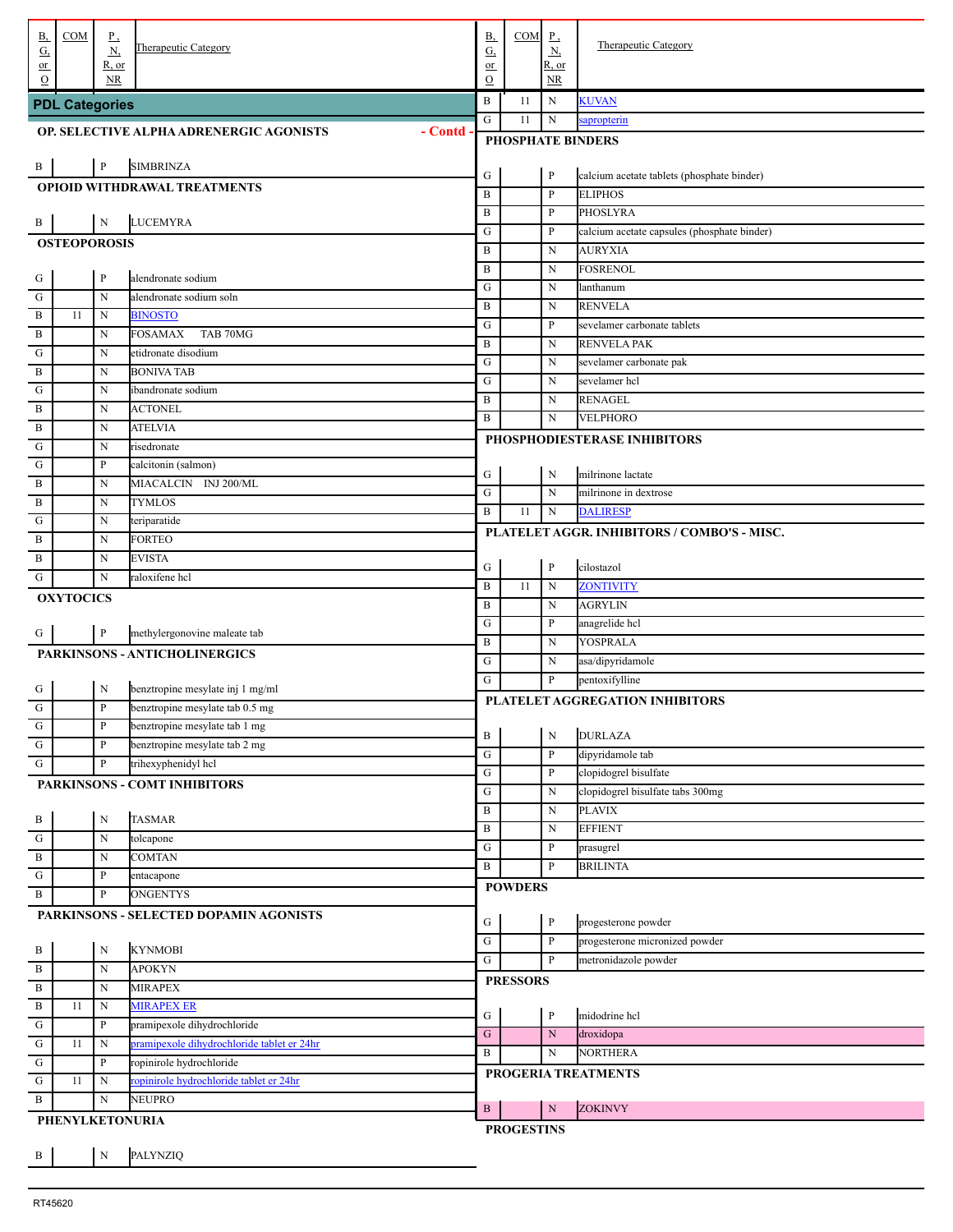| <u>B,</u><br><u>G,</u> | COM                   | $\underline{P}$<br>$\underline{N}$ | <b>Therapeutic Category</b>                          | <b>B</b> ,<br>G,             | $COM$ $P$ ,       | $\underline{N}$   | <b>Therapeutic Category</b>                      |
|------------------------|-----------------------|------------------------------------|------------------------------------------------------|------------------------------|-------------------|-------------------|--------------------------------------------------|
| or<br>$\Omega$         |                       | R, or<br><b>NR</b>                 |                                                      | or<br>$\mathcal{O}$          |                   | R, or<br>NR       |                                                  |
|                        | <b>PDL Categories</b> |                                    |                                                      | ${\bf G}$                    |                   | P                 | leflunomide                                      |
|                        |                       |                                    |                                                      |                              | <b>RSV AGENTS</b> |                   |                                                  |
|                        | <b>PROGESTINS</b>     |                                    | - Contd                                              |                              |                   |                   |                                                  |
| . G                    |                       | $\, {\bf p}$                       | medroxyprogesterone acetate                          | B                            | 11                | $\, {\bf P}$      | <b>SYNAGIS</b>                                   |
| $\overline{B}$         |                       | N                                  | <b>PROVERA</b>                                       |                              |                   |                   | SEDATIVE/HYPNOTICS - BARBITURATE                 |
| $\cdot$ G              |                       | $\, {\bf P}$                       | megestrol acetate                                    | B                            |                   | N                 | <b>BUTISOL SODIUM</b>                            |
| . B                    |                       | $\mathbf N$                        | <b>AYGESTIN</b>                                      | ${\bf G}$                    |                   | P                 | phenobarbital                                    |
| ${\bf G}$              |                       | $\, {\bf P}$                       | norethindrone acetate tab 5 mg                       | ${\bf G}$                    |                   | ${\bf N}$         | phenobarbital sodium                             |
| ${\bf G}$              |                       | $\mathbf N$                        | progesterone im in oil 50 mg/ml                      | $\bf{B}$                     |                   | $_{\rm N}$        | <b>SECONAL</b>                                   |
| $\mathbf G$<br>. B     |                       | $\mathbf N$<br>N                   | progesterone micronized capsule<br><b>PROMETRIUM</b> |                              |                   |                   | SEDATIVE/HYPNOTICS - BENZODIAZEPINES             |
|                        |                       |                                    | PSYCHOTHERAPEUTIC COMBINATION                        |                              |                   |                   |                                                  |
|                        |                       |                                    |                                                      | G                            |                   | $\mathbf{P}$      | estazolam                                        |
| . G                    |                       | $\, {\bf p}$                       | chlordiazepoxide-amitriptyline                       | ${\bf G}$                    | 76                | P                 | flurazepam hcl                                   |
| $\overline{G}$         |                       | $\, {\bf P}$                       | perphenazine-amitriptyline                           | ${\bf G}$                    |                   | P                 | midazolam hcl                                    |
| $\cdot$ G              | 39                    | N                                  | olanzapine-fluoxetine hcl                            | ${\bf G}$                    |                   | P                 | midazolam hcl syrp                               |
| . B                    | 39                    | $\mathbf N$                        | <b>SYMBYAX</b>                                       | $\, {\bf B}$<br>$\, {\bf B}$ | 11<br>11          | N<br>$_{\rm N}$   | <b>DORAL</b><br><b>RESTORIL</b>                  |
| <b>PTH</b>             |                       |                                    |                                                      | ${\bf G}$                    |                   | P                 | temazepam cap 15 mg                              |
|                        |                       |                                    |                                                      | ${\bf G}$                    |                   | P                 | temazepam cap 30 mg                              |
| . B                    |                       | N                                  | <b>NATPARA</b>                                       | ${\bf G}$                    | 11                | N                 | temazepam caps 22.5mg                            |
|                        |                       |                                    | PULMONARY ANTI-HYPERTENSIVES                         | ${\bf G}$                    | 11                | $_{\rm N}$        | temazepam caps 7.5mg                             |
|                        |                       |                                    |                                                      | $\, {\bf B}$                 | 11                | $_{\rm N}$        | <b>HALCION</b>                                   |
| . В                    | 11                    | N                                  | <b>UPTRAVI</b>                                       | ${\bf G}$                    | 11                | $_{\rm N}$        | triazolam                                        |
| . $\, {\bf B}$         | 11                    | N                                  | <b>ADEMPAS</b>                                       |                              |                   |                   | SEDATIVE/HYPNOTICS - NON-BENZODIAZEPINES         |
| $\overline{B}$         | 11                    | N                                  | <b>REVATIO</b><br><b>REVATIO SUSR</b>                |                              |                   |                   |                                                  |
| $\overline{B}$         | 11<br>11              | N<br>$\, {\bf P}$                  | sildenafil citrate (pulmonary hypertension)          | G                            |                   | $\mathbf{P}$      | eszopiclone                                      |
| ${\bf G}$<br>${\bf G}$ | 11                    | $\mathbf N$                        | sildenafil oral suspension                           | $\, {\bf B}$                 | 11                | $\mathbf N$       | <b>LUNESTA</b>                                   |
| $\, {\bf B}$           | 39                    | $\mathbf N$                        | <b>ADCIRCA</b>                                       | $\, {\bf B}$                 | 11                | N                 | <b>SONATA</b>                                    |
| $\mathbf G$            | 11                    | $\, {\bf P}$                       | tadalafil                                            | ${\bf G}$                    |                   | P                 | zaleplon                                         |
| $\mathbf G$            | 11                    | $\, {\bf P}$                       | epoprostenol sodium                                  | $\, {\bf B}$                 | 11                | N                 | <b>AMBIEN</b>                                    |
| $\,$ B                 | 11                    | $\mathbf N$                        | <b>FLOLAN</b>                                        | $\, {\bf B}$                 | 11                | N                 | <b>AMBIEN CR</b>                                 |
| $\mathbf B$            | 11                    | $\mathbf N$                        | <b>VELETRI</b>                                       | $\, {\bf B}$                 | 11                | $_{\rm N}$        | <b>EDLUAR</b>                                    |
| . В                    | 11                    | $\mathbf{P}$                       | <b>VENTAVIS</b>                                      | $\, {\bf B}$                 | 11                | N                 | <b>INTERMEZZO</b>                                |
| . B                    | 11                    | $\mathbf N$                        | <b>TYVASO</b>                                        | ${\bf G}$<br>${\bf G}$       |                   | $\, {\bf P}$<br>N | zolpidem tartrate<br>zolpidem tartrate tablet er |
| . G                    | 11                    | $\mathbf N$                        | treprostinil                                         | $\, {\bf B}$                 | 11<br>-11         | N                 | <b>ZOLPIMIST</b>                                 |
| . B                    | 11                    | $\mathbf N$                        | <b>ORENITRAM</b>                                     | ${\bf G}$                    | -11               | N                 | zolpidem sl tabs                                 |
| . B                    | 11                    | $_{\rm N}$                         | <b>REMODULIN</b>                                     | $\, {\bf B}$                 | 11                | $_{\rm N}$        | <b>ROZEREM</b>                                   |
|                        |                       |                                    | PULMONARY ANTI-HYPERTENSIVES-ENDOTHELIN              | ${\bf G}$                    | 11                | N                 | ramelteon                                        |
|                        |                       |                                    | RECEPTOR ANTAGONIST                                  | $\bf{B}$                     | -11               | N                 | <b>HETLIOZ</b>                                   |
| . B                    | 11                    | N                                  | <b>LETAIRIS</b>                                      | $\, {\bf B}$                 | -11               | N                 | <b>DAYVIGO</b>                                   |
| . G<br>$\overline{G}$  | 11<br>11              | $\mathbf{P}$<br>${\bf N}$          | ambrisentan                                          | $\bf{B}$                     | 11                | N                 | <b>BELSOMRA</b>                                  |
| . B                    | 11                    | $\mathbf{P}$                       | bosentan<br><b>TRACLEER</b>                          |                              |                   |                   | <b>SICKLE CELL ANEMIA AGENTS</b>                 |
| . B                    | 11                    | $\mathbf N$                        | <b>TRACLEER SOLUBLE TABLET</b>                       |                              |                   |                   |                                                  |
| . B                    | 11                    | $\mathbf N$                        | <b>OPSUMIT</b>                                       | B                            |                   | $\mathbf N$       | <b>SIKLOS</b>                                    |
|                        | <b>PURINE ANALOG</b>  |                                    |                                                      | $\, {\bf B}$                 | 11                | N                 | <b>OXBRYTA</b>                                   |
|                        |                       |                                    |                                                      |                              |                   |                   | <b>SINUS NODE INHIBITORS</b>                     |
| $\cdot$ B              |                       | $\, {\bf P}$                       | <b>AZASAN</b>                                        |                              |                   |                   |                                                  |
| . ${\bf G}$            |                       | $\, {\bf P}$                       | azathioprine                                         | B                            | 11                | $\,$ N            | <b>CORLANOR</b>                                  |
| . B                    |                       | $\mathbf N$                        | <b>IMURAN</b>                                        |                              | <b>SLE AGENTS</b> |                   |                                                  |
|                        |                       |                                    | RESTLESS LEG SYNDROME AGENTS                         | $\, {\bf B}$                 |                   | N                 | <b>LUPKYNIS</b>                                  |
|                        |                       |                                    |                                                      | $\mathbf{B}$                 |                   | $\mathbf N$       | <b>BENLYSTA</b>                                  |
| . B                    | 11                    | $\mathbf N$                        | <b>HORIZANT</b>                                      |                              |                   |                   | <b>SMOKING CESSATION (ORAL)</b>                  |
|                        |                       |                                    | RHEUMATOID ARTHRITIS - NON-BIOLOGICALS               |                              |                   |                   |                                                  |
|                        |                       |                                    |                                                      | G                            | 80                | $\mathsf{P}$      | bupropion hcl (smoking deterrent)                |
| $\cdot$ B              |                       | ${\bf N}$                          | <b>ARAVA</b>                                         |                              |                   |                   |                                                  |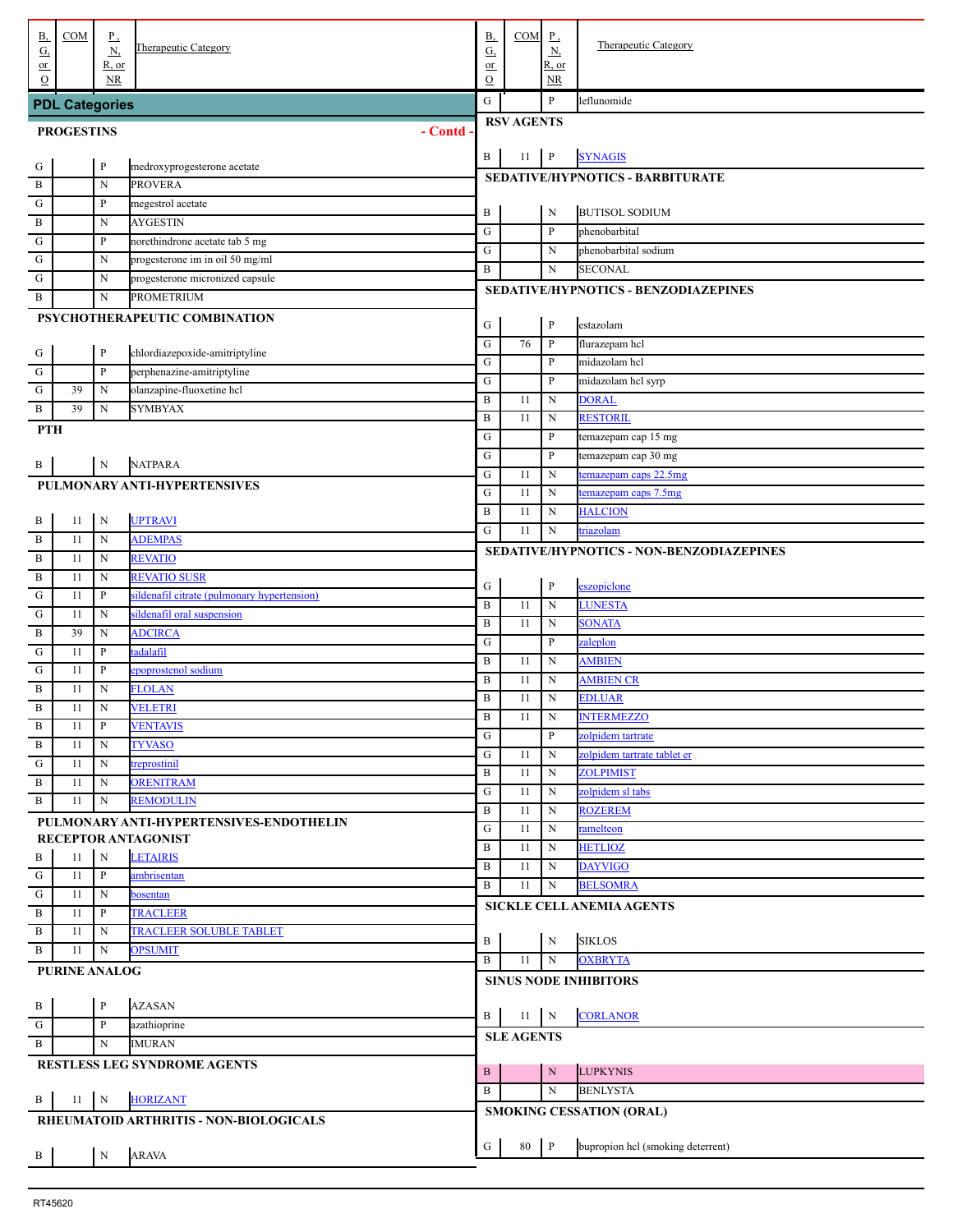| В,                                        | COM                   | $\underline{P}$             | Therapeutic Category                       | <u>B,</u>              | $COM$ $P$ ,          |                                   | Therapeutic Category                                                 |
|-------------------------------------------|-----------------------|-----------------------------|--------------------------------------------|------------------------|----------------------|-----------------------------------|----------------------------------------------------------------------|
| G,<br>$or$                                |                       | <u>N,</u><br>$R$ , or       |                                            | G,<br>or               |                      | $\underline{\mathbf{N}}$<br>R, or |                                                                      |
| $\circ$                                   |                       | <b>NR</b>                   |                                            | $\mathcal{O}$          |                      | NR                                |                                                                      |
|                                           | <b>PDL Categories</b> |                             |                                            | ${\bf G}$              | 113                  | P                                 | methylphenidate hel er capsule (cd)                                  |
|                                           |                       |                             | - Contd<br><b>SMOKING CESSATION (ORAL)</b> | ${\bf G}$              | 113                  | P                                 | methylphenidate hel tab sa osm                                       |
|                                           |                       |                             |                                            | ${\bf G}$              | 113                  | P                                 | methylphenidate hcl tablet er 10mg                                   |
| . В                                       | 80                    | $\mathbf{P}$                | <b>CHANTIX</b>                             | G                      | 113                  | P                                 | methylphenidate tab 20mg cr                                          |
|                                           |                       |                             | <b>SOMATOSTATIC AGENTS</b>                 | $\, {\bf B}$           | 11                   | ${\bf N}$                         | <b>QUILLIVANT XR</b>                                                 |
|                                           |                       |                             |                                            | $\, {\bf B}$           | 11                   | ${\bf N}$                         | <b>RITALIN LA</b>                                                    |
| . В                                       |                       | $\mathbf N$                 | <b>BYNFEZIA</b>                            | $\, {\bf B}$           | 11                   | ${\bf N}$                         | <b>APTENSIO XR</b>                                                   |
| . ${\bf G}$                               |                       | $\mathbf{P}$                | octreotide acetate                         | $\, {\bf B}$           | 113                  | P                                 | <b>QUILLICHEW ER</b>                                                 |
| . B                                       |                       | $\, {\bf p}$                | SANDOSTATIN                                | G                      | 113                  | P                                 | methylphenidate hel er capsule (la)                                  |
| . В                                       |                       | N                           | <b>MYCAPSSA</b>                            | G                      | 11                   | ${\bf N}$                         | methylphenidate er 72mg tablets                                      |
| . В                                       |                       | N                           | <b>SIGNIFOR</b>                            | $\, {\bf B}$<br>B      | 11<br>11             | ${\bf N}$<br>${\bf N}$            | <b>ADHANSIA XR</b><br><b>JORNAY PM</b>                               |
| . В                                       |                       | N                           | SOMAVERT                                   |                        |                      |                                   |                                                                      |
|                                           | <b>STIMULANTS</b>     |                             |                                            |                        | <b>STIMULANTS</b>    |                                   | STIMULANTS - OTHER STIMULANTS / LIKE                                 |
| . G                                       | 11                    | N                           | amphetamine er sus                         | ${\bf G}$              | 111                  | $\, {\bf P}$                      | clonidine hcl (adhd)                                                 |
| . B                                       | 11                    | $\mathbf N$                 | <b>ADZENYS XR ODT</b>                      | B                      |                      | ${\bf N}$                         | <b>KAPVAY</b>                                                        |
| $\overline{\mathbf{B}}$                   | 126                   | $\, {\bf P}$                | <b>DYANAVEL XR</b>                         | $\, {\bf B}$           |                      | ${\bf N}$                         | <b>INTUNIV</b>                                                       |
| . B                                       | 11                    | N                           | <b>ADZENYS ER ORAL SUSPENSION</b>          | ${\bf G}$              | 111                  | $\mathbf{P}$                      | guanfacine er                                                        |
| $\overline{B}$                            | 11                    | N                           | <b>EVEKEO</b>                              | $\, {\bf B}$           | 11                   | ${\bf N}$                         | <b>STRATTERA</b>                                                     |
| ${\bf G}$                                 | 11                    | N                           | amphetamine sulfate tablets                | ${\bf G}$              | 113                  | P                                 | atomoxetine                                                          |
| . B                                       | 11                    | N                           | <b>PROCENTRA</b>                           | $\, {\bf B}$           |                      | ${\bf N}$                         | <b>QELBREE</b>                                                       |
| . B                                       | 11                    | N                           | <b>DESOXYN</b>                             | $\, {\bf B}$           | 11                   | N                                 | NUVIGIL                                                              |
| G                                         | 11                    | $\mathbf N$                 | methamphetamine hcl                        | ${\bf G}$              | 24<br>24             | P<br>P                            | armodafinil                                                          |
| . В                                       | 121                   | $\, {\bf p}$                | <b>SUNOSI</b>                              | G<br>B                 | 11                   | ${\bf N}$                         | modafinil<br>PROVIGIL                                                |
|                                           |                       |                             | STIMULANTS - AMPHETAMINES - LONG ACTING    |                        |                      |                                   |                                                                      |
|                                           |                       |                             |                                            |                        | <b>TETRACYCLINES</b> |                                   |                                                                      |
| . B                                       | 11                    | N                           | <b>DEXEDRINE</b>                           | G                      |                      | N                                 | demeclocycline hcl                                                   |
| . G                                       | 113                   | $\mathbf{P}$                | dextroamphetamine sulfate er               | ${\bf G}$              |                      | ${\bf N}$                         | doxycycline (monohydrate)                                            |
| $\overline{\mathbf{B}}$                   | 11                    | $\mathbf N$                 | <b>VYVANSE</b>                             | ${\bf G}$              |                      | P                                 | doxycycline (monohydrate) caps 100mg                                 |
| . B                                       | 11                    | $\mathbf N$                 | <b>ADDERALL XR</b>                         | ${\bf G}$              |                      | P                                 | doxycycline (monohydrate) caps 50mg                                  |
| G                                         | 113                   | $\mathbf{P}$                | amphetamine-dextroamphetamine er           | $\, {\bf B}$           |                      | ${\bf N}$                         | VIBRAMYCIN SUSR                                                      |
| . B                                       | 11                    | $\mathbf N$                 | <b>MYDAYIS</b>                             | B                      | 11                   | ${\bf N}$                         | <b>DORYX</b>                                                         |
|                                           |                       |                             | STIMULANTS - AMPHETAMINES - SHORT ACTING   | ${\bf G}$              |                      | $\mathbf N$                       | doxycycline hyclate                                                  |
|                                           |                       |                             |                                            | ${\bf G}$              | 11                   | $\mathbf N$                       | doxycycline hyclate tbec                                             |
| $\cdot$ G<br>$\overline{B}$               | 112<br>11             | $\mathbf{P}$<br>$\mathbf N$ | dextroamphetamine sulfate<br>ZENZEDI       | B                      |                      | $\mathbf N$                       | VIBRAMYCIN CAP 100MG                                                 |
| $\overline{B}$                            | 11                    | N                           | <b>ADDERALL</b>                            | B                      |                      | P                                 | VIBRAMYCIN SYRP                                                      |
| G                                         | 112                   | P                           | amphetamine-dextroamphetamine              | G                      |                      | $\mathbf N$                       | minocycline hcl tab                                                  |
|                                           |                       |                             | STIMULANTS - METHYLPHENIDATE               | G                      | 11                   | N                                 | minocycline hcl tablet er 24hr                                       |
|                                           |                       |                             |                                            | B                      | 11                   | ${\bf N}$                         | <b>SOLODYN</b>                                                       |
|                                           | 113                   | $\mathbf{P}$                | dexmethylphenidate hcl                     | B                      | 11                   | $\mathbf N$                       | <b>XIMINO</b>                                                        |
| $\frac{G}{B}$                             | 11                    | ${\bf N}$                   | <b>FOCALIN</b>                             | G                      |                      | $\mathbf N$                       | tetracycline hcl                                                     |
| $\frac{1}{\sqrt{1}}$                      | 113                   | P                           | methylphenidate hcl                        | B                      |                      | N                                 | NUZYRA                                                               |
| $\frac{1}{1}$ B                           | 11                    | N                           | <b>RITALIN</b>                             | B                      |                      | N                                 | ORACEA                                                               |
| $\overline{B}$                            | 11                    | N                           | <b>METHYLIN ORAL SOLUTION</b>              |                        |                      |                                   | <b>THYROID HORMONES</b>                                              |
| $\overline{G}$                            | 113                   | $\, {\bf P}$                | methylphenidate oral solution              |                        |                      |                                   |                                                                      |
| ${\bf G}$                                 | 11                    | N                           | methylphenidate chew                       | B                      |                      | ${\bf N}$                         | THYQUIDITY                                                           |
| . B                                       | 11                    | ${\bf N}$                   | <b>AZSTARYS</b>                            | G                      |                      | $\mathbf N$                       | levothyroxine sodium for iv inj 500 mcg                              |
|                                           |                       |                             | STIMULANTS - METHYLPHENIDATE - LONG ACTING | G                      |                      | P                                 | levothyroxine sodium tab 100 mcg                                     |
|                                           |                       |                             |                                            | ${\bf G}$<br>${\bf G}$ |                      | P<br>P                            | levothyroxine sodium tab 112 mcg<br>levothyroxine sodium tab 125 mcg |
| $\frac{G}{1}$                             | 113                   | $\mathbf{P}$                | dexmethylphenidate er                      | G                      |                      | P                                 | levothyroxine sodium tab 137 mcg                                     |
| $\overline{B}$                            | 11                    | ${\bf N}$                   | <b>FOCALIN XR</b>                          | G                      |                      | P                                 | levothyroxine sodium tab 150 mcg                                     |
| $\overline{B}$                            | 11                    | ${\bf N}$                   | <b>DAYTRANA</b>                            | G                      |                      | P                                 | levothyroxine sodium tab 175 mcg                                     |
| $\overline{B}$                            | 11                    | ${\bf N}$                   | <b>COTEMPLA</b>                            | G                      |                      | P                                 | levothyroxine sodium tab 200 mcg                                     |
| $\frac{1}{1}$ $\frac{1}{1}$ $\frac{1}{1}$ | 11                    | N                           | methylphenidate cap er (xr)                | ${\bf G}$              |                      | P                                 | levothyroxine sodium tab 25 mcg                                      |
|                                           | 113                   | $\, {\bf P}$                | <b>CONCERTA</b>                            | ${\bf G}$              |                      | P                                 | levothyroxine sodium tab 300 mcg                                     |
| $\overline{\mathbf{B}}$                   | 11                    | N                           | <b>METADATE</b>                            |                        |                      |                                   |                                                                      |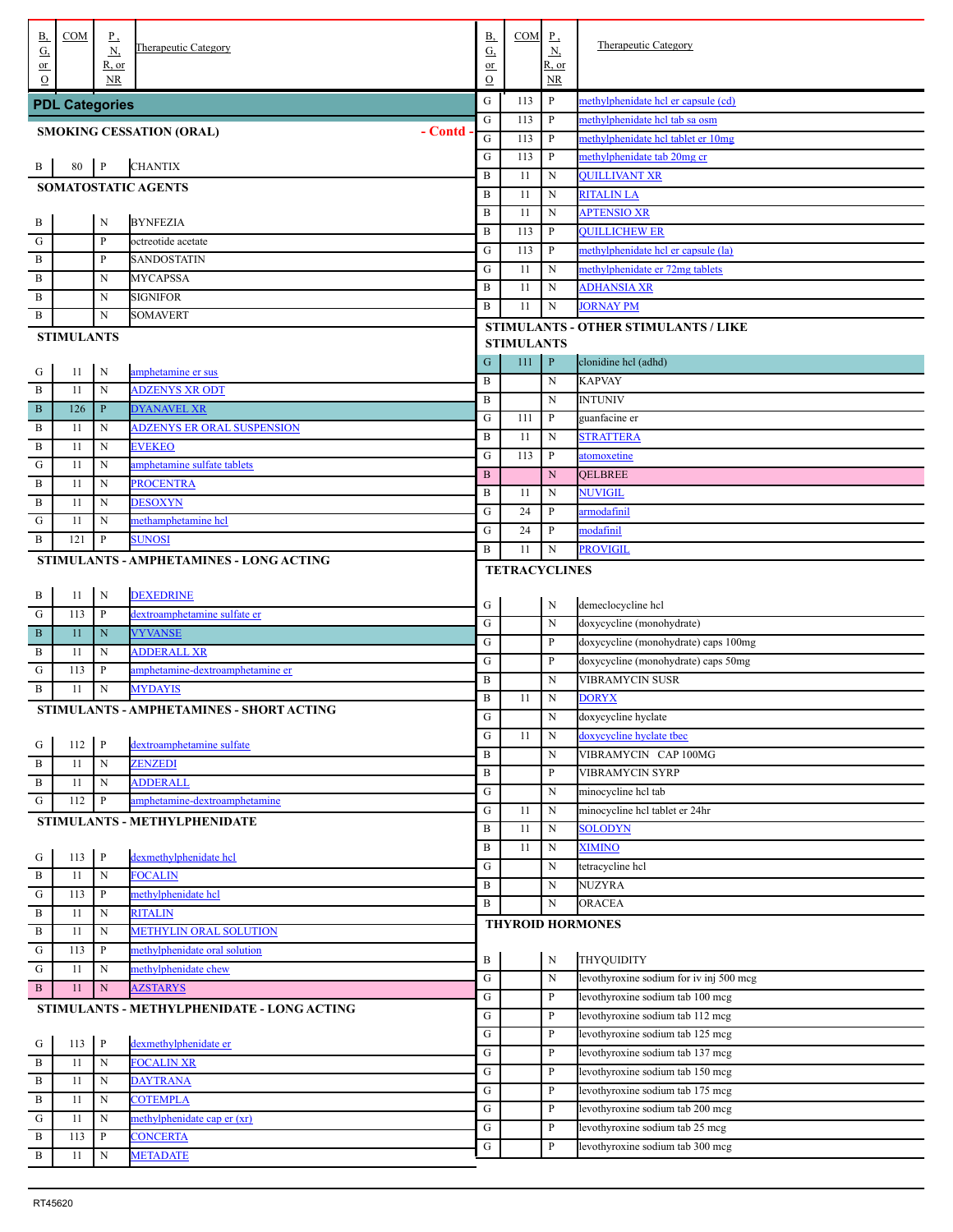| <u>B,</u>       | COM                   | $_{\rm P}$   | Therapeutic Category                   | В,              | COM      | $P_{\rightarrow}$          | <b>Therapeutic Category</b>                     |
|-----------------|-----------------------|--------------|----------------------------------------|-----------------|----------|----------------------------|-------------------------------------------------|
| <u>G,</u><br>or |                       | N<br>R, or   |                                        | <u>G,</u><br>or |          | $\underline{N}$<br>R, or   |                                                 |
| $\Omega$        |                       | NR           |                                        | $\Omega$        |          | NR.                        |                                                 |
|                 | <b>PDL Categories</b> |              |                                        | ${\bf G}$       | 11       | $\mathbf N$                | zelaic acid gel 15%                             |
|                 |                       |              | <b>THYROID HORMONES</b><br>- Contd     | $\, {\bf B}$    | 11       | N                          | <b>SOOLANTRA</b>                                |
|                 |                       |              |                                        | ${\bf G}$       | 11       | N                          | vermectin cream                                 |
| G               |                       | $\, {\bf P}$ | levothyroxine sodium tab 50 mcg        | B               | 11       | $_{\rm N}$                 | <b>METROCREAM</b>                               |
| ${\bf G}$       |                       | $\, {\bf p}$ | levothyroxine sodium tab 75 mcg        | B               | 11       | $\mathbf{P}$               | <b>METROGEL</b>                                 |
| G               |                       | ${\bf P}$    | levothyroxine sodium tab 88 mcg        | G               | 11       | $_{\rm N}$                 | metronidazole (topical) lotn                    |
| B               |                       | $\mathbf N$  | <b>SYNTHROID</b>                       | G               | 11       | $\mathbf{P}$<br>$_{\rm N}$ | metronidazole cream 0.75%                       |
| B               |                       | N            | <b>TIROSINT</b>                        | G<br>B          | 11<br>11 | N                          | metronidazole gel<br><b>NORITATE</b>            |
| G               |                       | N            | levothyroxine capsules                 | B               | 11       | $_{\rm N}$                 | ZILXI                                           |
| B               |                       | $\mathbf{P}$ | <b>CYTOMEL</b>                         |                 |          |                            |                                                 |
| G               |                       | N            | liothyronine sodium tab                |                 |          |                            | TOPICAL - ANTIBIOTIC                            |
| B               |                       | $\mathbf{P}$ | <b>TRIOSTAT</b>                        | $\mathcal{O}$   |          | $\mathbf{P}$               | bacitracin (topical)                            |
| B               |                       | $\mathbf{P}$ | THYROLAR                               | G               |          | $\mathbf{P}$               | gentamicin sulfate (topical)                    |
| B               | 39                    | N            | <b>ARMOUR THYROID</b>                  | B               |          | $_{\rm N}$                 | <b>CENTANY AT</b>                               |
|                 |                       |              | <b>TISSUE PLASMINOGEN ACTIVATOR</b>    | G               |          | $\mathbf{P}$               | mupirocin oint                                  |
|                 |                       |              |                                        | G               |          | $_{\rm N}$                 | mupirocin calcium cream 2%                      |
| . В             |                       | $\, {\bf p}$ | <b>ACTIVASE</b>                        | B               |          | $_{\rm N}$                 | <b>ALTABAX</b>                                  |
| B               |                       | $\, {\bf P}$ | <b>CATHFLO ACTIVASE</b>                | $\mathcal{O}$   |          | P                          | neomycin-bacitracin-polymyxin                   |
|                 |                       |              | <b>TOPICAL - ACNE PREPARATIONS</b>     | B               |          | N                          | CORTISPORIN                                     |
|                 |                       |              |                                        |                 |          |                            | <b>TOPICAL - ANTIFUNGALS</b>                    |
| G               | 11                    | $\mathbf N$  | clindamycin phosphate-tretinoin        |                 |          |                            |                                                 |
| $\, {\bf B}$    | 11                    | $\, {\bf p}$ | <b>DIFFERIN</b><br><b>CRE 0.1%</b>     | B               |          | N                          | <b>MENTAX</b>                                   |
| $\, {\bf B}$    | 11                    | $\, {\bf p}$ | <b>GEL 0.3%</b><br><b>DIFFERIN</b>     | G               |          | $_{\rm N}$                 | ciclopirox gel 0.77%                            |
| $\, {\bf B}$    | 11                    | $\, {\bf p}$ | <b>DIFFERIN LOTN</b>                   | ${\bf G}$       |          | $_{\rm N}$                 | ciclopirox shampoo 1%                           |
| ${\bf G}$       | 11                    | N            | adapalene cream                        | G               |          | $\mathbf{P}$               | ciclopirox solution 8%                          |
| ${\bf G}$       | 11                    | ${\bf P}$    | adapalene gel 0.1%                     | $\, {\bf B}$    |          | $_{\rm N}$                 | LOPROX SHAMPOO                                  |
| ${\bf G}$       | 11                    | ${\bf P}$    | adapalene gel 0.3%                     | $\, {\bf B}$    |          | $_{\rm N}$                 | PENLAC NAIL LACQUER                             |
| ${\bf G}$       | 11                    | N            | adapalene lotion                       | ${\bf G}$       |          | $\mathbf{P}$               | ciclopirox olamine                              |
| G               | 11                    | N            | adapalene solution                     | B               |          | $_{\rm N}$                 | <b>NAFTIN</b>                                   |
| B               | 11                    | $\, {\bf p}$ | <b>AZELEX</b>                          | ${\bf G}$       |          | $_{\rm N}$                 | naftifine                                       |
| $\mathcal{O}$   | 11                    | $\, {\bf p}$ | benzoyl peroxide                       | ${\bf G}$       |          | $_{\rm N}$                 | nystatin cream 100000 unit/gm                   |
| B               | 11                    | N            | <b>AKLIEF</b>                          | G               |          | P                          | nystatin oint 100000 unit/gm                    |
| B               | 11                    | $\mathbf N$  | <b>CLEOCIN-T</b>                       | $\mathcal{O}$   |          | P                          | tolnaftate                                      |
| B               | 11                    | N            | <b>CLINDAGEL</b>                       | ${\bf G}$       |          | P                          | clotrimazole (topical)                          |
| G               | 11                    | $\, {\bf P}$ | clindamycin phosphate (topical)        | G               |          | N                          | econazole nitrate                               |
| B               | 11                    | N            | <b>EVOCLIN</b>                         | B               | 11       | N                          | <b>JUBLIA</b>                                   |
| G               | 11                    | N            | dapsone gel                            | B               |          | N                          | <b>EXTINA</b>                                   |
| B               | 11                    | N            | <b>ACZONE</b>                          | G               |          | P                          | ketoconazole (topical)                          |
| G               | 11                    | $\, {\bf P}$ | erythromycin (acne aid)                | G               |          | N                          | ketoconazole (topical) foam                     |
| B               | 11                    | N            | <b>KLARON</b>                          | B               |          | N                          | NIZORAL SHAMPOO                                 |
| G               | 11                    | N            | sulfacetamide sodium (acne)            | ${\bf G}$       |          | N                          | luliconazole                                    |
| B               | 11                    | N            | <b>AMZEEQ</b>                          | B               |          | N                          | LUZU                                            |
| B               | 11                    | N            | <b>EPIDUO</b>                          | $\mathcal{O}$   |          | $\mathbf{P}$               | miconazole nitrate cream 2%                     |
| G               | 11                    | P            | adapalene/benzoyl peroxide             | B               |          | N                          | <b>OXISTAT</b>                                  |
| B               | 11                    | N            | <b>BENZAMYCIN</b>                      | B               |          | N                          | <b>ERTACZO</b>                                  |
| B               | 11                    | N            | <b>BENZAMYCIN GEL PAK</b>              | B               |          | N                          | <b>EXELDERM</b>                                 |
| G               | 11                    | N            | benzoyl peroxide-erythromycin          | G               | 11       | N                          | tavaborole                                      |
| B               | 11                    | $\, {\bf P}$ | <b>ACANYA</b>                          | B               | 11       | N                          | <b>KERYDIN</b>                                  |
| B               | 11                    | N            | BENZACLIN GEL 1-5%PUMP                 | G               |          | P                          | clotrimazole w/ betamethasone                   |
| B               | 11                    | ${\bf N}$    | <b>BENZACLIN GEL 1-5%</b>              | B               |          | N                          | LOTRISONE                                       |
| ${\bf G}$       | 11                    | $\, {\bf P}$ | clindamycin phosphate-benzoyl peroxide | G               |          | N                          | nystatin-triamcinolone                          |
| В               | 11                    | N            | <b>ONEXTON</b>                         | B               | 11       | N                          | <b>VUSION</b>                                   |
| B               | 11                    | N            | <b>ZIANA</b>                           | B               | 11       | N                          | MICONAZOLE-ZINC OXIDE-WHITE PETROLATUM OINTMENT |
| G               | 11                    | N            | sulfacetamide sodium w/ sulfur         |                 |          |                            | TOPICAL - ANTINEOPLASTICS                       |
| B               | 11                    | N            | <b>SUMAXIN</b>                         |                 |          |                            |                                                 |
| B               | 11                    | N            | <b>SUMAXIN TS</b>                      | B               |          | N                          | <b>VALCHLOR</b>                                 |
| B               | 11                    | N            | <b>FINACEA</b>                         |                 |          |                            |                                                 |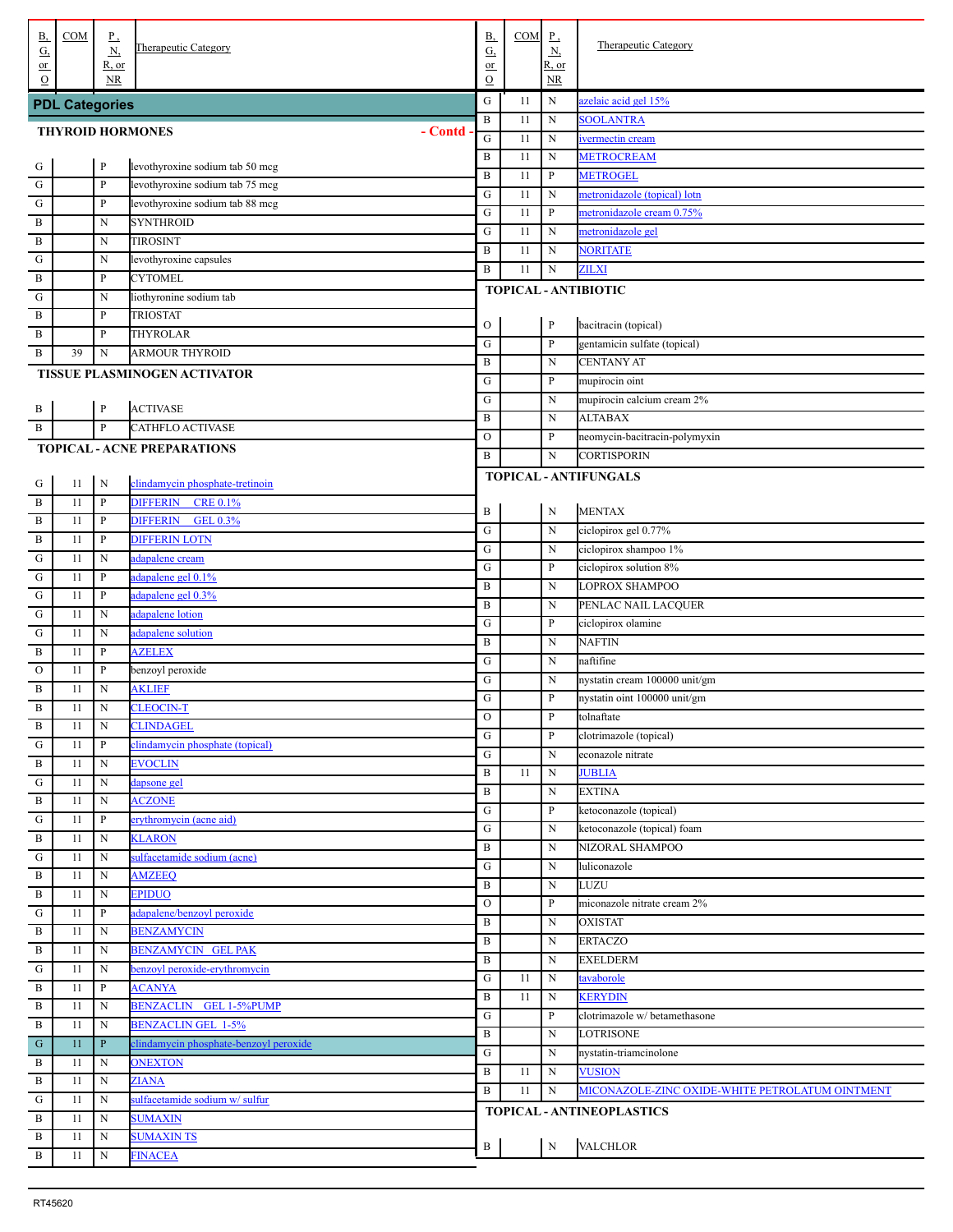| В,<br><u>G,</u>      | COM                   | <u>P,</u><br><u>N,</u> | Therapeutic Category                              | <b>B</b> ,<br>$G_{\cdot}$ | <b>COM</b> | $_{\rm P}$<br><u>N,</u> | <b>Therapeutic Category</b>                           |
|----------------------|-----------------------|------------------------|---------------------------------------------------|---------------------------|------------|-------------------------|-------------------------------------------------------|
| $or$<br>$\Omega$     |                       | R, or<br><b>NR</b>     |                                                   | or<br>$\mathcal{O}$       |            | R, or<br>NR.            |                                                       |
|                      | <b>PDL Categories</b> |                        |                                                   | B                         | 11         | N                       | <b>CLOBEX</b>                                         |
|                      |                       |                        |                                                   | $\mathbf B$               | 11         | N                       | <b>OLUX</b>                                           |
|                      |                       |                        | TOPICAL - ANTINEOPLASTICS<br>- Contd              | $\, {\bf B}$              | 11         | N                       | <b>TEMOVATE</b>                                       |
|                      |                       | N                      | <b>CARAC</b>                                      | G                         | 11         | N                       | clobetasol propionate gel                             |
| $\frac{B}{1}$<br>. В |                       | $\mathbf{P}$           | <b>EFUDEX</b>                                     | G                         |            | $\mathbf{P}$            | clobetasol propionate shampoo                         |
| . G                  |                       | N                      | fluorouracil cream 5%                             | G                         |            | $\mathbf{P}$            | clobetasol propionate lotion                          |
| . ${\bf G}$          |                       | P                      | fluorouracil soln 2%                              | G                         | 11         | N                       | clobetasol propionate spray                           |
| . G                  |                       | P                      | fluorouracil soln 5%                              | G                         |            | $\mathbf{P}$            | clobetasol propionate emollient base                  |
| . В                  |                       | N                      | TOLAK                                             | G                         |            | $\mathbf{P}$            | clobetasol propionate emulsion foam                   |
| . G                  |                       | N                      | diclofenac sodium (actinic keratoses)             | B                         | 11         | N                       | <b>OLUX-E</b>                                         |
| . В                  |                       | N                      | <b>PICATO</b>                                     | G                         | 11         | N<br>N                  | desoximetasone                                        |
|                      |                       |                        | <b>TOPICAL - ANTIPRURITICS</b>                    | B<br>G                    | 11<br>11   | N                       | <b>TOPICORT</b><br>diflorasone diacetate cream 0.05%  |
|                      |                       |                        |                                                   | G                         | 11         | N                       | diflorasone diacetate oint 0.05%                      |
| . В                  |                       | N                      | PRUDOXIN                                          | G                         |            | $\mathbf{P}$            | fluocinonide cream 0.05%                              |
| . В                  |                       | N                      | ZONALON                                           | G                         | 11         | N                       | fluocinonide cream 0.1%                               |
| . G                  |                       | $\mathbf{P}$           | doxepin cream                                     | G                         |            | $\mathbf{P}$            | fluocinonide gel 0.05%                                |
|                      |                       |                        | TOPICAL - ANTISEBORRHEICS                         | G                         |            | $\mathbf{P}$            | fluocinonide oint 0.05%                               |
|                      |                       |                        |                                                   | G                         |            | $\mathbf{P}$            | fluocinonide soln 0.05%                               |
| $\frac{G}{1}$        |                       | $\, {\bf P}$           | selenium sulfide                                  | $\, {\bf B}$              | 11         | N                       | <b>VANOS</b>                                          |
| . G                  |                       | $\mathbf{P}$           | sulfacetamide sodium liquid 10%                   | G                         |            | $\mathbf{P}$            | fluocinonide emulsified base                          |
| . ${\bf G}$          |                       | $\mathbf{P}$           | selenium sulfide-pyrithione zinc in urea vehicle  | B                         | 11         | N                       | <b>HALOG</b>                                          |
|                      |                       |                        | <b>TOPICAL - ANTIVIRALS</b>                       | G                         | 11         | N                       | halcinonide                                           |
|                      |                       |                        |                                                   | G                         | 11         | N                       | halobetasol propionate                                |
| $\cdot$ G            |                       | N                      | acyclovir topical                                 | $\, {\bf B}$              | 11         | N                       | <b>ULTRAVATE</b>                                      |
| . В                  |                       | N                      | ZOVIRAX<br><b>CRE 5%</b>                          | B                         | 11         | N                       | <b>BRYHALI LOTION</b>                                 |
| . В                  |                       | N                      | ZOVIRAX<br>OIN 5%                                 | B                         | 11         | $\mathbf N$             | <b>LEXETTE FOAM</b>                                   |
| . В                  |                       | N                      | DENAVIR                                           |                           |            |                         | TOPICAL - CORTICOSTEROIDS - LOW POTENCY               |
| . В                  |                       | N                      | <b>XERESE</b>                                     |                           |            |                         |                                                       |
|                      |                       |                        | TOPICAL - ASTRINGENTS / PROTECTANTS               | G                         | 11         | N                       | alclometasone dipropionate                            |
|                      |                       | N                      | QBREXZA                                           | B                         | 11         | N                       | <b>DESONATE</b>                                       |
| . В<br>. В           |                       | $\mathbf{P}$           | <b>XERAC AC</b>                                   | G                         | 11         | N                       | desonide                                              |
|                      |                       |                        | <b>TOPICAL - BURN PRODUCTS</b>                    | B                         | 11         | N                       | <b>DESOWEN</b>                                        |
|                      |                       |                        |                                                   | ${\bf G}$                 |            | $\mathbf{P}$            | hydrocortisone cream 1%                               |
| . В                  |                       | N                      | SULFAMYLON                                        | ${\bf G}$                 |            | $\mathbf{P}$            | hydrocortisone cream 2.5%                             |
| . G                  |                       | N                      | mafenide acetate                                  | G                         |            | $\mathbf{P}$            | hydrocortisone lotion 2.5%                            |
| . B                  |                       | N                      | <b>SILVADENE</b>                                  | G                         |            | $\mathbf{P}$            | hydrocortisone oint 1%                                |
| . G                  |                       | $\mathbf{P}$           | silver sulfadiazine                               | G                         |            | P                       | hydrocortisone oint 2.5%                              |
|                      |                       |                        | TOPICAL - CAUTERIZING AGENTS                      | B                         | 11         | N                       | <b>TEXACORT</b>                                       |
|                      |                       |                        |                                                   | ${\bf G}$                 | 11         | N                       | hydrocortisone valerate                               |
| $\cdot$ G            |                       | $\, {\bf P}$           | silver nitrate                                    |                           |            |                         | TOPICAL - CORTICOSTEROIDS - MEDIUM POTENCY            |
|                      |                       |                        | TOPICAL - CORTICOSTEROIDS - HIGH POTENCY          |                           |            |                         |                                                       |
|                      |                       |                        |                                                   | G                         | 11         | N                       | betamethasone dipropionate (topical) lotn             |
| $\cdot$ <sup>B</sup> | 11                    | $\mathbf N$            | <b>CLOBETEX</b>                                   | $\, {\bf B}$              | 11         | N                       | <b>SERNIVO</b>                                        |
| . G                  | 11                    | N                      | amcinonide cream 0.1%                             | B                         | 11         | N                       | DIPROLENE LOT 0.05%                                   |
| ${\bf G}$            | 11                    | N                      | amcinonide lotn                                   | G<br>${\bf G}$            | 11         | P<br>N                  | betamethasone valerate<br>betamethasone valerate foam |
| ${\bf G}$            | 11                    | N                      | amcinonide oint                                   | $\, {\bf B}$              | 11         | N                       | <b>LUXIQ</b>                                          |
| ${\bf G}$            |                       | P                      | betamethasone dipropionate (topical) oint         | $\, {\bf B}$              | 11         | N                       | <b>CLODERM</b>                                        |
| G                    |                       | P                      | betamethasone dipropionate cream 0.05%            | ${\bf G}$                 | 11         | N                       | clocortolone                                          |
| ${\bf G}$            |                       | P                      | betamethasone dipropionate augmented cream 0.05%  | $\, {\bf B}$              |            | P                       | <b>CAPEX</b>                                          |
| ${\bf G}$            | 11                    | N                      | betamethasone dipropionate augmented gel 0.05%    | B                         | 11         | N                       | <b>DERMA-SMOOTHE/FS BODY</b>                          |
| ${\bf G}$            | 11                    | N                      | betamethasone dipropionate augmented lotion 0.05% | B                         | 11         | N                       | <b>DERMA-SMOOTHE/FS SCALP</b>                         |
| G                    | 11                    | N                      | betamethasone dipropionate augmented oint 0.05%   | G                         | 11         | N                       | fluocinolone acetonide                                |
| B                    | 11                    | N                      | DIPROLENE AF CRE 0.05%                            | G                         | 11         | N                       | fluocinolone acetonide oil 0.01% (body oil)           |
| B                    | 11                    | N                      | <b>DIPROLENE OINT</b>                             | G                         | 11         | N                       | fluocinolone acetonide oil 0.01% (scalp oil)          |
| . В                  | 11                    | N                      | <b>IMPEKLO</b>                                    | B                         | 11         | N                       | CORDRAN                                               |
| . G                  |                       | P                      | clobetasol propionate                             |                           |            |                         |                                                       |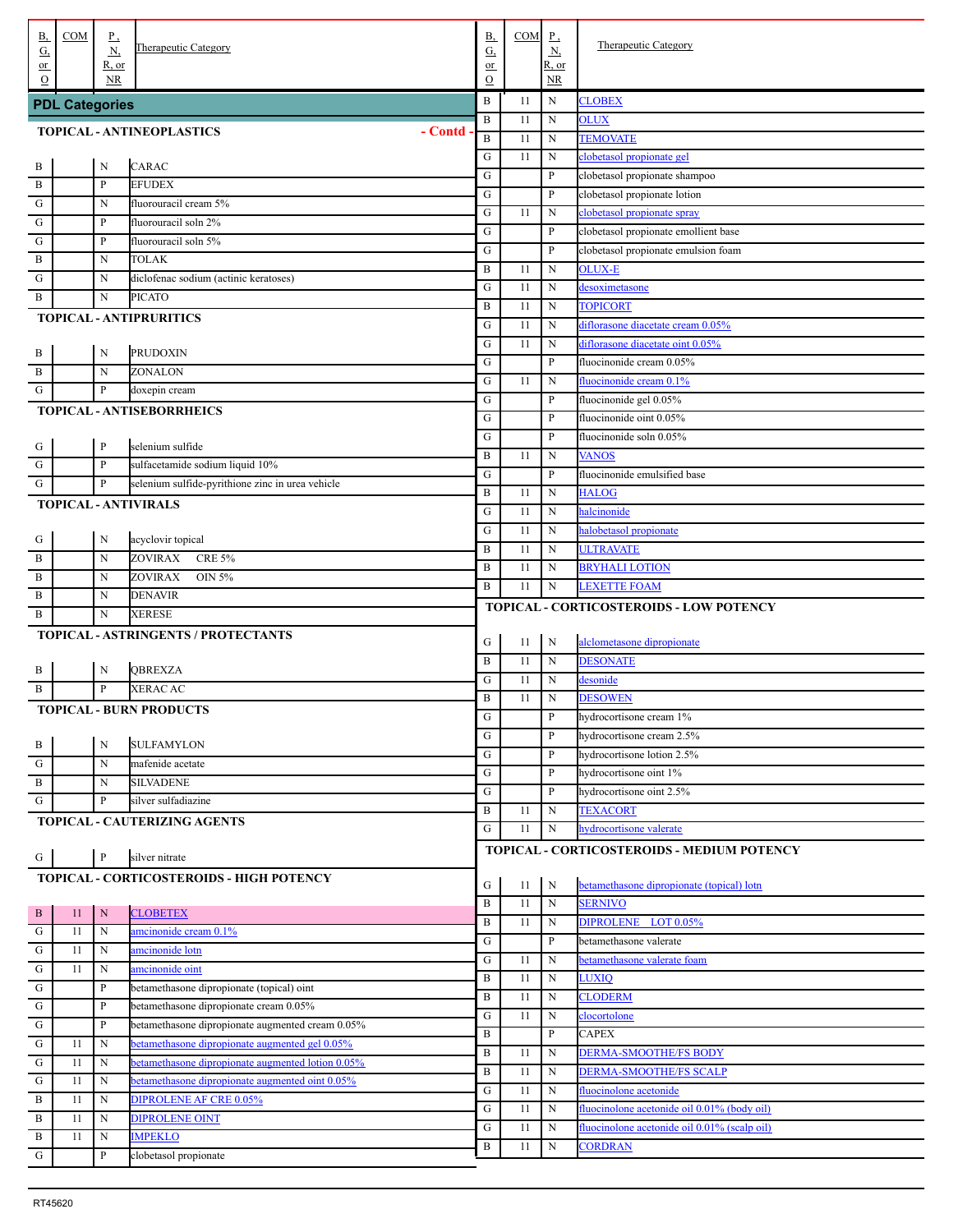| В,<br><u>G,</u>            | COM                   | <u>P,</u><br><u>N,</u> | Therapeutic Category                                         | <b>B</b> ,<br>G,  | COM      | $\mathbf{P}$<br><u>N,</u>  | Therapeutic Category                                                              |
|----------------------------|-----------------------|------------------------|--------------------------------------------------------------|-------------------|----------|----------------------------|-----------------------------------------------------------------------------------|
| $or$                       |                       | R, or                  |                                                              | or                |          | R, or                      |                                                                                   |
| $\Omega$                   |                       | <b>NR</b>              |                                                              | $\mathbf O$       |          | $\overline{\text{NR}}$     |                                                                                   |
|                            | <b>PDL Categories</b> |                        |                                                              | G                 |          | $\mathbf{P}$               | lidocaine hcl local inj 2%                                                        |
|                            |                       |                        | <b>TOPICAL - CORTICOSTEROIDS - MEDIUM POTENCY</b><br>- Contd | G<br>${\bf G}$    |          | $\mathbf{P}$<br>P          | lidocaine hcl local inj 4%<br>lidocaine hcl local preservative free (pf) inj 0.5% |
|                            |                       |                        |                                                              | ${\bf G}$         |          | P                          | lidocaine hel local preservative free (pf) inj 1%                                 |
| . G                        | 11                    | N                      | flurandrenolide                                              | ${\bf G}$         |          | P                          | lidocaine hel local preservative free (pf) inj 2%                                 |
| . B                        | 11                    | N                      | <b>CUTIVATE</b>                                              | ${\bf G}$         |          | P                          | lidocaine oint 5%                                                                 |
| . G                        |                       | $\mathbf{P}$           | fluticasone propionate                                       | $\, {\bf B}$      | 11       | N                          | <b>LIDODERM</b>                                                                   |
| $\mathbf{G}$               | 11                    | $\mathbf N$            | fluticasone propionate lotn                                  | $\, {\bf B}$      | 11       | ${\bf N}$                  | <b>ZTLIDO</b>                                                                     |
| $\mathbf{G}$               | 11                    | $\mathbf N$            | hydrocortisone butyrate                                      | ${\bf G}$         | 11       | P                          | lidocaine patch                                                                   |
| . B                        | 11                    | $\mathbf N$            | <b>CRE 0.1%</b><br>ELOCON                                    | $\bf{B}$          |          | N                          | <b>LYDEXA</b>                                                                     |
| $\mathbf G$                |                       | $\mathbf{P}$           | mometasone furoate                                           | G                 |          | P                          | lidocaine hcl cream 3%                                                            |
| $\,$ B                     | 11                    | $\mathbf N$            | <b>DERMATOP</b>                                              | G                 |          | P                          | lidocaine hcl lotion 3%                                                           |
| G                          | 11                    | $\mathbf N$            | prednicarbate                                                | G                 |          | P                          | lidocaine hcl soln 4%                                                             |
| $\,$ B                     | 11                    | N<br>$\mathbf{P}$      | <b>KENALOG</b><br>triamcinolone acetonide (topical)          | $\bf{B}$          |          | N                          | <b>SYNERA</b>                                                                     |
| G<br>G                     |                       | $\mathbf{P}$           | triamcinolone acetonide (topical) lotn                       | G                 |          | P                          | lidocaine-prilocaine                                                              |
| . B                        | 11                    | $\mathbf N$            | <b>TRIANEX</b>                                               |                   |          |                            | <b>TOPICAL - NASAL ANTIBIOTICS</b>                                                |
|                            |                       |                        | <b>TOPICAL - EMOLLIENTS</b>                                  |                   |          |                            |                                                                                   |
|                            |                       |                        |                                                              | B                 |          | $\mathbf{P}$               | <b>BACTROBAN NASAL</b>                                                            |
| $\frac{G}{4}$              |                       | N                      | lactic acid (ammonium lactate) cream 12%                     |                   |          |                            | <b>TOPICAL - SCABICIDES AND PEDICULICIDES</b>                                     |
| . о                        |                       | $\mathbf{P}$           | lactic acid (ammonium lactate) lotion 12%                    |                   |          |                            |                                                                                   |
| . B                        |                       | N                      | <b>UMECTA</b>                                                | B                 |          | $\mathbf{P}$               | <b>NATROBA</b>                                                                    |
| . B                        |                       | N                      | UMECTA NAIL FILM                                             | $\bf{B}$          |          | N                          | <b>ULESFIA</b>                                                                    |
| . B                        |                       | N                      | URAMAXIN                                                     | $\bf{B}$          |          | N                          | <b>EURAX</b>                                                                      |
| G                          |                       | N                      | urea cream 50%                                               | G                 |          | N                          | crotan                                                                            |
| G                          |                       | N                      | urea foam 40%                                                | $\bf{B}$          |          | N                          | <b>SKLICE</b>                                                                     |
| G                          |                       | N                      | urea gel 40%                                                 | G                 |          | N                          | ivermectin lotion                                                                 |
| G                          |                       | N                      | urea gel 45%                                                 | ${\bf G}$         |          | N                          | lindane                                                                           |
| G                          |                       | P                      | urea lotion 40%                                              | G<br>$\bf{B}$     |          | N                          | malathion<br><b>OVIDE</b>                                                         |
| G                          |                       | $\mathbf N$            | urea lotion 45%                                              | $\, {\bf B}$      |          | N<br>N                     | <b>ELIMITE</b>                                                                    |
|                            |                       |                        | TOPICAL - ENZYMES / KERATOLYTICS / UREA                      | G                 |          | P                          | permethrin cream 5%                                                               |
|                            |                       |                        |                                                              | $\mathcal{O}$     |          | P                          | permethrin lotion 1%                                                              |
| . В                        |                       | N                      | PODOCON <sub>25</sub>                                        | ${\bf G}$         |          | N                          | spinosad                                                                          |
| . B                        |                       | $\mathbf N$            | <b>SALEX</b>                                                 | $\circ$           |          | P                          | pyrethrins-piperonyl butoxide                                                     |
| $\mathcal{L}^{\mathrm{G}}$ |                       | $\mathbf{P}$           | salicylic acid cream 6%                                      |                   |          |                            | TOPICAL - STEROID COMBINATIONS                                                    |
| $\cdot$ G                  |                       | $\mathbf{P}$           | salicylic acid lotion 6%                                     |                   |          |                            |                                                                                   |
| ${\bf G}$                  |                       | $\mathbf{P}$           | salicylic acid shampoo 6%                                    | G                 |          | N                          | calcipotriene-betamethasone dipropionate                                          |
| $\cdot$ G                  |                       | $\mathbf{P}$           | salicylic acid soln 26%                                      | $\bf{B}$          |          | $\mathbf N$                | <b>TACLONEX</b>                                                                   |
|                            |                       |                        | TOPICAL - GENITAL WARTS                                      | $\, {\bf B}$      |          | N                          | <b>ENSTILAR</b>                                                                   |
|                            |                       | $\mathbf N$            | <b>CONDYLOX</b>                                              | $\, {\bf B}$      | 11       | N                          | <b>DUOBRII</b>                                                                    |
| $\frac{B}{A}$<br>$\cdot$ G |                       | ${\bf N}$              | podofilox                                                    | B                 |          | N                          | <b>TRILOCICLO</b>                                                                 |
| $\overline{B}$             | 69                    | $\, {\bf P}$           | <b>VEREGEN</b>                                               |                   |          |                            | TOPICAL - STEROID LOCAL ANESTHETICS                                               |
| $\overline{B}$             | 36                    | N                      | <b>ALDARA</b>                                                |                   |          |                            |                                                                                   |
| ${\bf G}$                  | 36                    | $\, {\bf P}$           | imiquimod                                                    | B                 |          | ${\bf N}$                  | <b>EPIFOAM</b>                                                                    |
| $\,$ B                     |                       | N                      | <b>ZYCLARA</b>                                               |                   |          |                            | <b>TOPICAL - TRETINOIDS</b>                                                       |
| $\,$ B                     |                       | ${\bf N}$              | ZYCLARA PUMP                                                 |                   |          |                            |                                                                                   |
| $\mathbf{G}$               |                       | $\mathbf N$            | imiquimod 3.75%                                              | B                 | 11       | $\,$ N                     | <b>ARAZLO</b>                                                                     |
|                            |                       |                        | TOPICAL - IMMUNOMODULATORS                                   | $\, {\bf B}$      | 11       | $\mathbf N$                | <b>FABIOR</b>                                                                     |
|                            |                       |                        |                                                              | ${\bf G}$         | 11       | $\mathbf{P}$               | avita gel                                                                         |
| $\cdot$ B                  | 11                    | $\, {\bf P}$           | <b>ELIDEL</b>                                                | $\, {\bf B}$      | 11       | N                          | <b>ATRALIN</b>                                                                    |
| $\overline{\mathbf{G}}$    | 11                    | $\mathbf N$            | pimecrolimus                                                 | B                 | 11       | $\mathbf{P}$               | <b>RETIN-A</b>                                                                    |
| $\cdot$ B                  | 11                    | $\, {\bf P}$           | <b>PROTOPIC</b>                                              | G<br>$\, {\bf B}$ | 11<br>11 | $\mathbf N$<br>$\mathbf N$ | tretinoin<br><b>ALTRENO LOTION</b>                                                |
| $\mathbf{G}$               | 11                    | ${\bf N}$              | tacrolimus (topical)                                         | $\, {\bf B}$      | 11       | $\mathbf N$                | <b>RETIN-A MICRO</b>                                                              |
|                            |                       |                        | TOPICAL - LOCAL ANESTHETICS                                  | B                 | 11       | N                          | <b>RETIN-A MICRO PUMP</b>                                                         |
|                            |                       |                        |                                                              | G                 | 11       | $\mathbf N$                | tretinoin microsphere                                                             |
|                            |                       | $\, {\bf P}$           | lidocaine hel local inj 1%                                   |                   |          |                            |                                                                                   |
| $rac{G}{G}$                |                       | $\, {\bf P}$           | lidocaine hel local inj 1.5%                                 |                   |          |                            |                                                                                   |
|                            |                       |                        |                                                              |                   |          |                            |                                                                                   |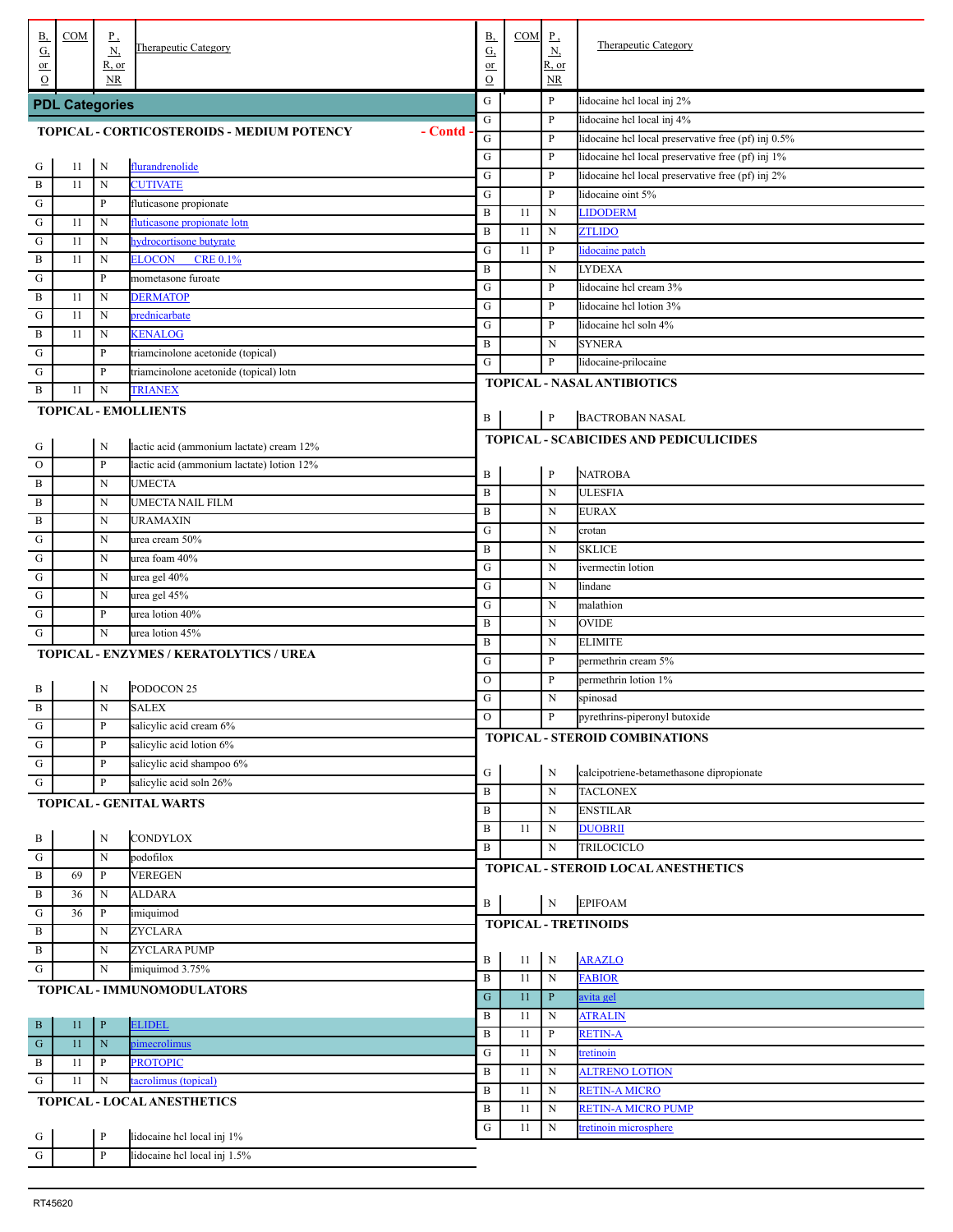| В,<br><u>G,</u>                                    | COM                   | <u>P,</u><br><u>N,</u> | Therapeutic Category                                 | <b>B</b> ,<br>$G_{\cdot}$ | $COM$ $P$ ,         | <u>N,</u>    | Therapeutic Category                       |
|----------------------------------------------------|-----------------------|------------------------|------------------------------------------------------|---------------------------|---------------------|--------------|--------------------------------------------|
| $or$<br>$\Omega$                                   |                       | R, or<br><b>NR</b>     |                                                      | or<br>$\mathcal{O}$       |                     | R, or<br>NR. |                                            |
|                                                    | <b>PDL Categories</b> |                        |                                                      |                           |                     |              | <b>VAGINAL - ESTROGENS</b>                 |
|                                                    |                       |                        |                                                      |                           |                     |              |                                            |
|                                                    |                       |                        | <b>UREA CYCLE DISORDER - AGENTS</b>                  | B                         |                     | N            | <b>ESTRACE</b>                             |
| . В                                                |                       | N                      | <b>RAVICTI</b>                                       | $\, {\bf B}$              |                     | N            | <b>ESTRING</b>                             |
| . B                                                |                       | N                      | <b>AMMONUL</b>                                       | $\, {\bf B}$              |                     | N            | <b>VAGIFEM</b>                             |
| B                                                  |                       | $\mathbf{P}$           | <b>BUPHENYL</b>                                      | ${\bf G}$                 |                     | N            | yuvafem                                    |
| G                                                  |                       | N                      | sodium phenylbutyrate                                | G                         |                     | N            | estradiol vaginal cream                    |
|                                                    |                       |                        | UROLOGICAL - MISC.                                   | $\, {\bf B}$<br>B         |                     | N<br>P       | <b>FEMRING</b><br><b>PREMARIN</b>          |
|                                                    |                       |                        |                                                      |                           | <b>VASOPRESSINS</b> |              |                                            |
| . В                                                |                       | N                      | <b>MONUROL</b>                                       |                           |                     |              |                                            |
| $\cdot$ G                                          |                       | $\mathbf{P}$           | methenamine mandelate                                | B                         | 11                  | N            | <b>DDAVP</b><br><b>INJ 4MCG/ML</b>         |
| . В                                                |                       | N                      | <b>HIPREX</b>                                        | $\, {\bf B}$              | 11                  | ${\bf N}$    | <b>DDAVP TABS</b>                          |
| G                                                  |                       | N                      | methenamine hippurate                                | ${\bf G}$                 | 93                  | P            | desmopressin acetate                       |
| $\mathbf{B}$                                       |                       | N<br>$\, {\bf p}$      | <b>FURADANTIN</b>                                    | $\, {\bf B}$              | 11                  | P            | <b>STIMATE</b>                             |
| G<br>$\mathbf{B}$                                  |                       | N                      | nitrofurantoin suspension<br><b>MACRODANTIN</b>      | $\, {\bf B}$              | 11                  | ${\bf N}$    | <b>NOCTIVA</b>                             |
| G                                                  |                       | N                      | nitrofurantoin macrocrystal 25mg                     | $\, {\bf B}$              | 11                  | $\mathbf N$  | <b>NOCDURNA</b>                            |
| G                                                  |                       | $\, {\bf p}$           | nitrofurantoin macrocrystal 50mg                     | $\, {\bf B}$              | 11                  | $\mathbf N$  | <b>DDAVP</b><br>SOL 0.01%                  |
| G                                                  |                       | $\, {\bf p}$           | nitrofurantoin macrocrystal 100mg                    | ${\bf G}$                 | 11                  | $\, {\bf P}$ | desmopressin acetate refrigerated          |
| $\mathbf{B}$                                       |                       | N                      | <b>MACROBID</b>                                      | ${\bf G}$                 | 11                  | $\, {\bf P}$ | desmopressin acetate spray refrigerated    |
| G                                                  |                       | $\, {\bf p}$           | nitrofurantoin monohyd macro                         | $\, {\bf B}$              | 11                  | $\mathbf N$  | <b>DDAVP</b><br><b>SPR 0.01%</b>           |
| G                                                  |                       | N                      | methenamine-hyosc-methylene blue-sod phos-phenyl sal | ${\bf G}$                 | 11                  | $\, {\bf P}$ | desmopressin acetate spray                 |
| B                                                  |                       | $\mathbf{P}$           | TAB NO <sub>2</sub><br>K-PHOS                        | ${\bf G}$                 |                     | $\mathbf N$  | vasopressin inj 20 unit/ml                 |
| G                                                  |                       | $\mathbf{P}$           | potassium citrate (alkalinizer)                      | $\, {\bf B}$              |                     | N            | <b>SAMSCA</b>                              |
| B                                                  |                       | $\mathbf{P}$           | <b>UROCIT</b>                                        | ${\bf G}$                 |                     | N            | tolvaptan                                  |
| B                                                  |                       | $\mathbf{P}$           | <b>ORACIT</b>                                        | B                         |                     | ${\bf N}$    | <b>JYNARQUE</b>                            |
| G                                                  |                       | $\mathbf{P}$           | sodium citrate & citric acid                         |                           | <b>VITAMINS</b>     |              |                                            |
| G                                                  |                       | $\, {\bf p}$           | phenazopyridine hcl                                  |                           |                     | $\mathbf{P}$ | Thiamine Injection                         |
| B                                                  |                       | N                      | <b>CYSTAGON</b>                                      | G<br>$\mathcal O$         | 11                  | $\, {\bf P}$ | thiamine hcl tab                           |
| B                                                  |                       | N                      | <b>PROCYSBI</b>                                      | $\mathcal O$              | 11                  | $\mathbf N$  | niacin tab 100 mg                          |
| B                                                  |                       | N                      | <b>ELMIRON</b>                                       | $\mathcal O$              | 11                  | $\mathbf N$  | niacin tab 250 mg                          |
| B                                                  |                       | N                      | <b>LITHOSTAT</b>                                     | $\mathcal O$              | 11                  | $\mathbf N$  | niacin tab 50 mg                           |
| B                                                  |                       | N                      | <b>THIOLA</b>                                        | $\overline{O}$            | 11                  | $\mathbf N$  | niacin tab 500 mg                          |
| $\cdot$ G                                          |                       | N                      | tiopronin                                            | $\overline{O}$            | 11                  | $\, {\bf P}$ | vitamin c                                  |
| . B                                                |                       | $\mathbf{P}$           | <b>RENACIDIN</b>                                     | $\mathcal O$              | 11                  | $\mathbf N$  | ergocalciferol soln 8000 unit/ml           |
| ${\bf G}$                                          |                       | $\, {\bf p}$           | acetic acid                                          | ${\bf G}$                 | 11                  | $\mathbf N$  | ergocalciferol 50000 unit                  |
| ${\bf G}$                                          |                       | $\, {\bf p}$           | sodium chloride (gu irrigant)                        | ${\rm O}$                 | 11                  | $\mathbf N$  | cholecalciferol tab 50000 unit             |
| ${\bf G}$                                          |                       | $\, {\bf p}$           | neomycin/polymyxin b gu                              | ${\rm O}$                 | 11                  | P            | cholecalciferol cap 10000 unit             |
|                                                    |                       |                        | <b>VAGINAL - ANTI FUNGALS</b>                        | ${\rm O}$                 | 11                  | $\, {\bf P}$ | cholecalciferol                            |
|                                                    |                       | $\, {\bf P}$           | miconazole nitrate vaginal cream 2%                  | $\, {\bf B}$              |                     | P            | <b>MEPHYTON</b>                            |
| $\overline{\phantom{a}}^{\circ}$<br>$\overline{O}$ |                       | $\, {\bf P}$           | miconazole nitrate vaginal suppos 100 mg             | ${\bf G}$                 |                     | P            | phytonadione                               |
| $\overline{B}$                                     |                       | $\mathbf N$            | <b>TERAZOL 7</b>                                     | ${\bf G}$                 |                     | P            | cyanocobalamin inj 1000 mcg/ml             |
| ${\bf G}$                                          |                       | $\, {\bf p}$           | terconazole vaginal cream 0.4%                       | ${\bf G}$                 | 11                  | $\mathbf N$  | cyanocobalamin tab 1000 mcg                |
| ${\bf G}$                                          |                       | $\, {\bf p}$           | terconazole vaginal cream 0.8%                       | ${\bf G}$                 | 11                  | $\mathbf N$  | cyanocobalamin tab cr 1000 mcg             |
| ${\bf G}$                                          |                       | $\mathbf N$            | terconazole vaginal suppos 80 mg                     | G                         |                     | P            | folic acid tab 1 mg                        |
| $\rm{O}$                                           |                       | $\mathbf{P}$           | clotrimazole vaginal cream 1%                        |                           | VITAMINS - MISC.    |              |                                            |
|                                                    |                       |                        | VAGINAL - ANTIBACTERIALS                             |                           |                     |              |                                            |
|                                                    |                       |                        |                                                      | $\, {\bf B}$              |                     | $\mathbf{P}$ | <b>VIRT-C DHA</b>                          |
| . B                                                |                       | $\, {\bf P}$           | <b>CLEOCIN</b><br>CRE 2% VAG                         | ${\bf G}$                 | 11                  | ${\bf N}$    | b-complex w/ c & folic acid tab 1 mg       |
| $\, {\bf B}$                                       |                       | $\, {\bf P}$           | SUP 100MG<br><b>CLEOCIN</b>                          | $\mathcal O$              | 11                  | $\mathbf N$  | b-complex w/ c & folic acid tab 0.8 mg     |
| ${\bf G}$                                          |                       | $\, {\bf p}$           | clindamycin phosphate vaginal                        | B<br>B                    | 11<br>11            | P<br>P       | DIALYVITE/ TAB ZINC<br><b>NEPHPLEX RX</b>  |
| $\, {\bf B}$                                       |                       | $\mathbf N$            | <b>CLINDESSE</b>                                     | $\mathcal{O}$             | 11                  | $\, {\bf P}$ | dekas                                      |
| $\, {\bf B}$                                       |                       | $\mathbf N$            | METROGEL-VAGINAL                                     | $\mathcal O$              | 11                  | $\, {\bf P}$ | aquadeks                                   |
| ${\bf G}$                                          |                       | $\, {\bf p}$           | metronidazole vaginal                                | $\mathcal{O}$             | 11                  | $\, {\bf P}$ | pediatric multiple vitamin w/ minerals & c |
| $\cdot$ B                                          |                       | $\mathbf N$            | <b>NUVESSA</b>                                       | $\, {\bf B}$              |                     | P            | PNV FOLIC AC TAB + IRON                    |
|                                                    |                       |                        |                                                      |                           |                     |              |                                            |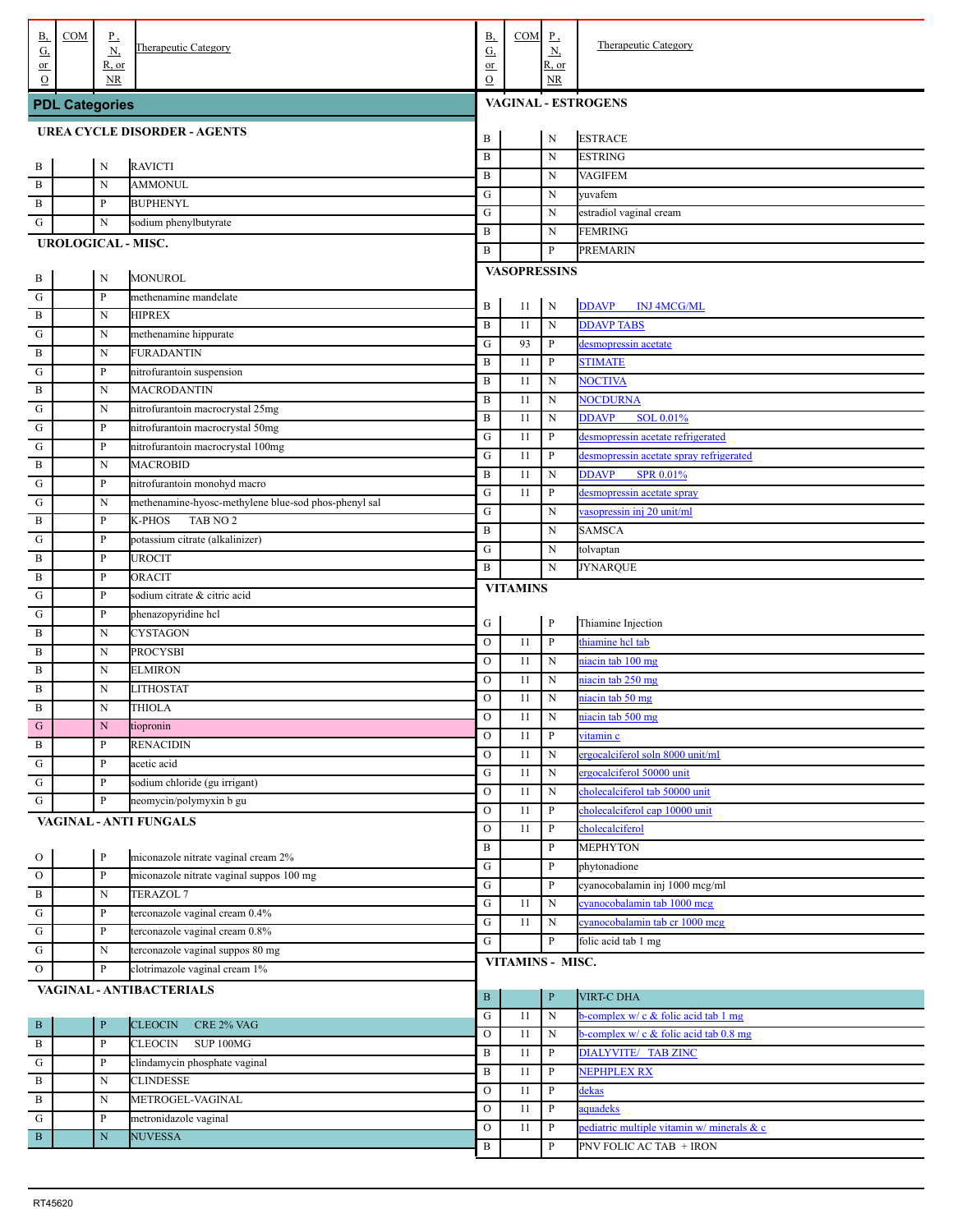| <b>B</b> ,<br><u>G,</u>     | COM                                 | <u>P,</u><br>$\underline{N}$ | Therapeutic Category                                     | <b>B</b> ,<br>$\underline{G}$ | $COM$ $P$ ,          | $\underline{N}$        | <b>Therapeutic Category</b>                   |
|-----------------------------|-------------------------------------|------------------------------|----------------------------------------------------------|-------------------------------|----------------------|------------------------|-----------------------------------------------|
| or                          |                                     | R, or                        |                                                          | or                            |                      | R, or                  |                                               |
| $\Omega$                    |                                     | <b>NR</b>                    |                                                          | $\mathbf O$                   |                      | $\overline{\text{NR}}$ |                                               |
|                             | <b>PDL Categories</b>               |                              |                                                          | ${\bf G}$<br>$\mathbf B$      |                      | P                      | mercaptopurine                                |
| VITAMINS - MISC.<br>- Contd |                                     |                              |                                                          |                               |                      | N<br>N                 | <b>PURIXAN</b><br><b>XATMEP</b>               |
|                             |                                     |                              |                                                          | $\mathbf{B}$<br>G             |                      | P                      | methotrexate sodium                           |
| . В                         |                                     | $\, {\bf p}$                 | PRENATAL VIT TAB PLUS                                    | $\bf{B}$                      |                      | N                      | TREXALL                                       |
| . В                         |                                     | $\mathbf P$                  | TRINATAL RX 1                                            | $\bf{B}$                      |                      | R                      | <b>TABLOID</b>                                |
| $\mathbf{B}$                |                                     | P                            | <b>VOL-NATE</b>                                          | $\bf{B}$                      | 11                   | <b>NR</b>              | <b>DAURISMO</b>                               |
| $\mathbf{B}$                |                                     | P                            | VOL-PLUS TAB                                             | $\, {\bf B}$                  | 11                   | NR                     | <b>ODOMZO</b>                                 |
| . B                         |                                     | $\, {\bf P}$                 | <b>M-NATAL PLUS TAB</b>                                  | $\bf{B}$                      | 11                   | NR                     | <b>ERIVEDGE</b>                               |
| . B                         |                                     | $\mathbf{P}$                 | VP-PNV-DHA                                               |                               |                      |                        | <b>ANTINEOPLASTICS - AROMATASE INHIBITORS</b> |
| B                           |                                     | P                            | <b>TRINATAL GT</b>                                       |                               |                      |                        |                                               |
| $\mathbf B$                 |                                     | $\mathbf P$                  | PNV FERROUS FUMARATE/DOCUSATE/FOLIC ACID                 | G                             |                      | R                      | anastrozole                                   |
| $\mathbf{B}$<br>. B         |                                     | $\mathbf P$<br>$\mathbf{P}$  | <b>SE-NATAL 19 CHEW TABLET</b><br><b>SE-NATAL 19 TAB</b> | $\, {\bf B}$                  |                      | <b>NR</b>              | <b>ARIMIDEX</b>                               |
|                             |                                     | $\mathbf P$                  | triveen duo                                              | $\bf{B}$                      |                      | N                      | <b>AROMASIN</b>                               |
| G<br>G                      |                                     | $\mathbf P$                  | complete natal dha                                       | G                             |                      | P                      | exemestane                                    |
| G                           |                                     | $\mathbf P$                  | preplus tablet                                           | $\bf{B}$                      |                      | N                      | <b>FEMARA</b>                                 |
| G                           |                                     | $\mathbf P$                  | niva-plus tablet                                         | G                             | 70                   | P                      | letrozole                                     |
| G                           |                                     | $\mathbf P$                  | pretab tablet                                            |                               |                      |                        | <b>ANTINEOPLASTICS - CLL 17P DELETION</b>     |
| G                           |                                     | $\mathbf P$                  | pny 29-1 tablet                                          |                               |                      |                        |                                               |
| G                           |                                     | $\mathbf P$                  | virt-nate tablet                                         | B                             | 11                   | NR                     | <b>VENCLEXTA</b>                              |
| G                           |                                     | $\mathbf P$                  | vol-tab rx tablet                                        | $\mathbf{B}$                  | 11                   | <b>NR</b>              | <b>XPOVIO</b>                                 |
| G                           |                                     | $\mathbf P$                  | thrivite rx tablet                                       |                               |                      |                        | <b>ANTINEOPLASTICS - COMBINATIONS</b>         |
| G                           |                                     | $\mathbf P$                  | completenate tablet                                      |                               |                      |                        |                                               |
| G                           | 11                                  | $\, {\bf P}$                 | ferrous fumarate w/b12-vit c-fa-ifc                      | B                             | 11                   | NR                     | <b>INQOVI</b>                                 |
|                             | <b>RDL Categories</b>               |                              |                                                          | $\bf{B}$<br>B                 | 11<br>11             | R<br>NR                | <b>KISQALI PAK FEMARA</b><br><b>LONSURF</b>   |
|                             |                                     |                              |                                                          |                               |                      |                        |                                               |
|                             | ANTINEOPLASTICS - ALKYLATING AGENTS |                              |                                                          |                               |                      |                        |                                               |
|                             |                                     |                              |                                                          |                               |                      |                        | <b>ANTINEOPLASTICS - ESTROGENS</b>            |
| . B                         |                                     | $\mathbb{R}$                 | <b>MYLERAN</b>                                           | B                             |                      | $\mathbb R$            | <b>EMCYT</b>                                  |
|                             |                                     |                              | ANTINEOPLASTICS - ANDROGEN BIOSYNTHESIS                  |                               |                      |                        | ANTINEOPLASTICS - FOLIC ACID ANTAGONISTS      |
|                             | <b>INHIBITOR.</b>                   |                              |                                                          |                               | <b>RESCUE AGENTS</b> |                        |                                               |
| B                           | 11                                  | <b>NR</b>                    | <b>ZYTIGA</b>                                            | G                             |                      | R                      | leucovorin calcium                            |
| . В                         | 11                                  | <b>NR</b>                    | <b>YONSA</b>                                             |                               |                      |                        | ANTINEOPLASTICS - IMIDAZOTETRAZINES           |
| G                           | $11\,$                              | NR                           | abiraterone                                              |                               |                      |                        |                                               |
|                             |                                     |                              | <b>ANTINEOPLASTICS - ANTIADRENALS</b>                    | B                             | 11                   | N                      | <b>TEMODAR CAP</b>                            |
|                             |                                     |                              |                                                          | G                             | 11                   | P                      | temozolomide                                  |
| $\cdot$ B                   | $63 \mid R$                         |                              | <b>LYSODREN</b>                                          |                               |                      |                        | <b>ANTINEOPLASTICS - LHRH ANALOGS</b>         |
|                             |                                     |                              | <b>ANTINEOPLASTICS - ANTIANDROGENS</b>                   |                               |                      |                        |                                               |
|                             |                                     |                              |                                                          | B                             | 80                   | R                      | <b>ELIGARD</b>                                |
| $\cdot$ B                   | 11                                  | $\mathbf R$<br>R             | <b>ERLEADA</b>                                           | ${\bf G}$<br>B                | -11                  | <b>NR</b><br>R         | leuprolide acetate<br><b>LUPRON DEPOT</b>     |
| . G<br>. В                  | 50                                  | <b>NR</b>                    | bicalutamide<br><b>CASODEX</b>                           | B                             |                      | R                      | <b>TRELSTAR</b>                               |
| . В                         | 11                                  | <b>NR</b>                    | <b>NUBEQA</b>                                            |                               |                      |                        |                                               |
| . В                         | 11                                  | R                            | <b>XTANDI</b>                                            |                               |                      |                        | <b>ANTINEOPLASTICS - MISC.</b>                |
| G                           |                                     | NR                           | flutamide                                                | $\, {\bf B}$                  | 11                   | <b>NR</b>              | <b>ORGOVYX</b>                                |
| . В                         |                                     | R                            | <b>NILANDRON</b>                                         | $\bf{B}$                      | 11                   | <b>NR</b>              | <b>POMALYST</b>                               |
|                             |                                     |                              | <b>ANTINEOPLASTICS - ANTIESTROGENS</b>                   | B                             |                      | NR                     | <b>FARYDAK</b>                                |
|                             |                                     |                              |                                                          | B                             | -11                  | NR                     | <b>BALVERSA</b>                               |
| $\cdot$ B                   |                                     | NR.                          | SOLTAMOX                                                 | $\, {\bf B}$                  | 11                   | NR                     | <b>TRUSELTIQ</b>                              |
| . G                         |                                     | R                            | tamoxifen citrate                                        | B                             | 11                   | NR.                    | <b>PEMAZYRE</b>                               |
| $\overline{B}$ .            |                                     | P                            | <b>FARESTON</b>                                          | B                             | 11                   | NR                     | <b>LUMAKRAS</b>                               |
| . G                         |                                     | N                            | toremifene                                               | B                             | 11                   | NR                     | <b>TAZVERIK</b>                               |
|                             |                                     |                              | <b>ANTINEOPLASTICS - ANTIMETABOLITES</b>                 | B                             | 11                   | NR                     | <b>ROZLYTREK</b>                              |
|                             |                                     |                              |                                                          | B                             | 11                   | NR                     | <b>VITRAKVI</b>                               |
| $\frac{B}{1}$               | 11                                  | NR                           | <b>ONUREG</b>                                            | B                             | 63                   | NR                     | <b>ICLUSIG</b>                                |
| . G<br>. B                  | 11<br>11                            | P<br>N                       | capecitabine<br><b>XELODA</b>                            | B<br>B                        | 11<br>11             | R<br>NR                | <b>TIBSOVO</b><br><b>IDHIFA</b>               |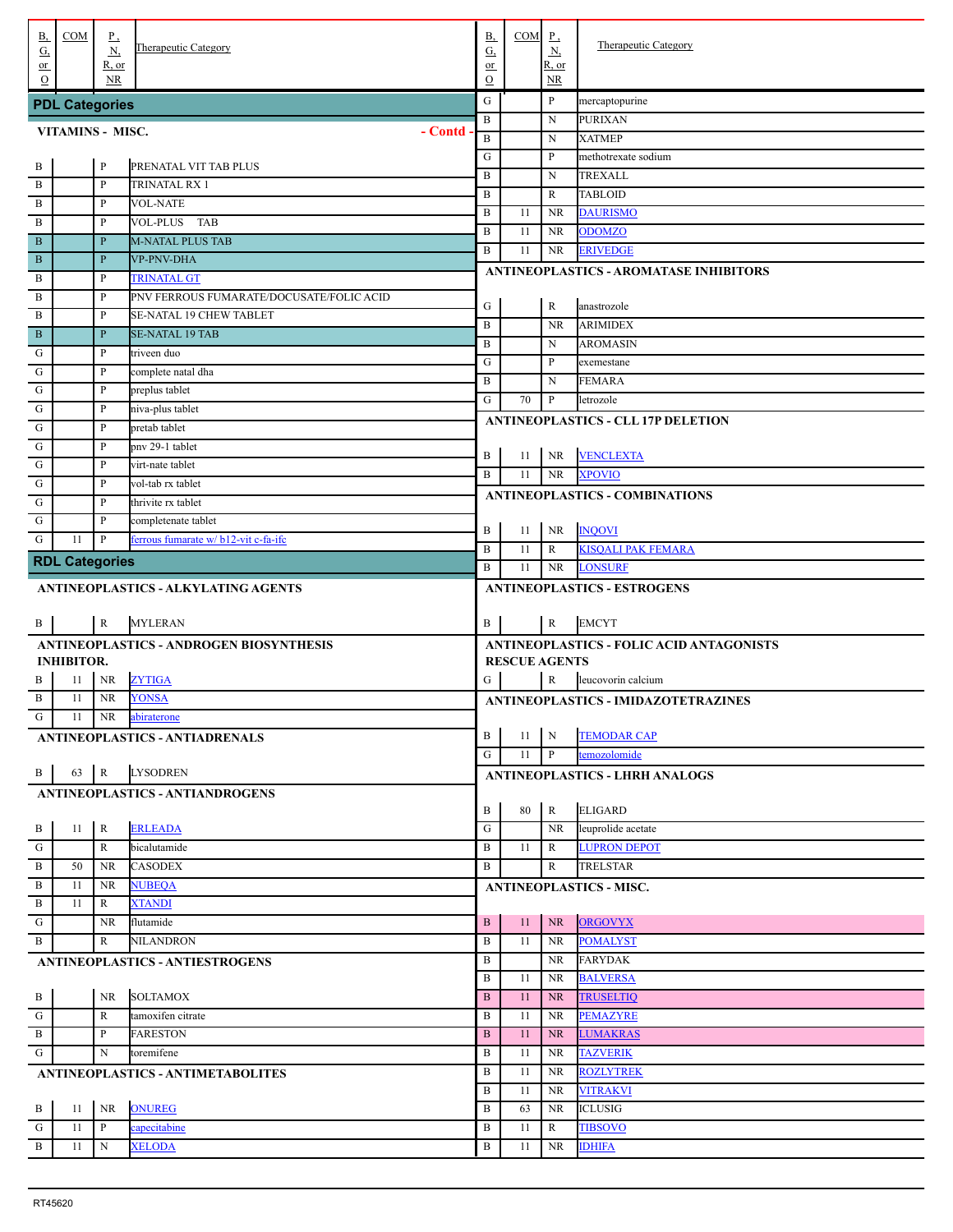| В,<br>G,                                  | COM                   | $_{\rm p}$<br>N       | Therapeutic Category                             | <b>B</b> ,<br>G,             | COM                   | $_{\rm P}$<br>$\underline{N}$ | Therapeutic Category                          |
|-------------------------------------------|-----------------------|-----------------------|--------------------------------------------------|------------------------------|-----------------------|-------------------------------|-----------------------------------------------|
| or<br>$\Omega$                            |                       | $R$ , or<br><b>NR</b> |                                                  | or<br>$\Omega$               |                       | R, or<br><b>NR</b>            |                                               |
|                                           | <b>RDL Categories</b> |                       |                                                  | $\, {\bf B}$                 | 11                    | <b>NR</b>                     | <b>ALUNBRIG</b>                               |
|                                           |                       |                       |                                                  | $\, {\bf B}$                 | 11                    | <b>NR</b>                     | <b>BOSULIF</b>                                |
| - Contd<br><b>ANTINEOPLASTICS - MISC.</b> |                       |                       |                                                  |                              |                       | NR.                           | <b>COMETRIQ</b>                               |
|                                           |                       |                       |                                                  | $\, {\bf B}$                 | 11                    | <b>NR</b>                     | CABOMETYX                                     |
| $\, {\bf B}$                              |                       | $\mathbf N$           | <b>HYDREA</b>                                    | $\, {\bf B}$                 | 11                    | <b>NR</b>                     | <b>ZYKADIA</b>                                |
| ${\bf G}$                                 |                       | $\mathbf P$           | hydroxyurea                                      | $\, {\bf B}$                 | 11                    | <b>NR</b>                     | <b>XALKORI</b>                                |
| $\, {\bf B}$                              |                       | R                     | <b>MATULANE</b>                                  | $\, {\bf B}$                 | 11                    | NR.                           | <b>TABRECTA</b>                               |
| B                                         |                       | <b>NR</b>             | <b>SYLATRON</b>                                  | $\, {\bf B}$                 | 11                    | NR.                           | <b>VIZIMPRO</b>                               |
| B                                         |                       | <b>NR</b>             | <b>DROXIA</b>                                    | $\, {\bf B}$                 | 11                    | NR.                           | <b>SPRYCEL</b>                                |
| B                                         | 11                    | R                     | <b>REVLIMID</b>                                  | $\, {\bf B}$                 | 11                    | $\mathbf{P}$                  | <b>TARCEVA</b>                                |
|                                           |                       |                       | ANTINEOPLASTICS - NITROGEN MUSTARDS              | G                            | 11                    | $\mathbf N$                   | erlotinib                                     |
| $\mathbf B$                               |                       | $\mathbb{R}$          | <b>LEUKERAN</b>                                  | $\, {\bf B}$                 | 11                    | NR.                           | <b>XOSPATA</b>                                |
| G                                         |                       | <b>NR</b>             | cyclophosphamide                                 | $\, {\bf B}$                 | 11                    | NR.                           | <b>IMBRUVICA</b>                              |
| B                                         |                       | R                     | <b>ALKERAN</b>                                   | $\, {\bf B}$                 | 11                    | $_{\rm N}$                    | <b>GLEEVEC</b>                                |
| G                                         |                       | NR.                   | melphalan hcl                                    | $\, {\bf B}$                 | 11                    | $\mathbf{P}$                  | <b>IMATINIB</b>                               |
|                                           |                       |                       | <b>ANTINEOPLASTICS - NITROSOUREAS</b>            | G                            | 11                    | $\mathbf N$                   | lapatinib                                     |
|                                           |                       |                       |                                                  | B                            | 11                    | <b>NR</b>                     | <b>TYKERB</b>                                 |
| . B                                       |                       | $\mathbf N$           | <b>GLEOSTINE</b>                                 | $\, {\bf B}$                 |                       | <b>NR</b>                     | <b>LENVIMA</b>                                |
|                                           |                       |                       | <b>ANTINEOPLASTICS - PARP INHIBITORS</b>         | $\, {\bf B}$                 | 11                    | <b>NR</b>                     | <b>LORBRENA</b>                               |
|                                           |                       |                       |                                                  | $\, {\bf B}$                 | 11                    | <b>NR</b>                     | <b>NERLYNX</b>                                |
| $\, {\bf B}$                              | 11                    | <b>NR</b>             | <b>ZEJULA</b>                                    | $\, {\bf B}$                 | 11                    | $\mathbb{R}$                  | <b>TASIGNA</b>                                |
| $\, {\bf B}$                              | 11                    | <b>NR</b>             | <b>LYNPARZA</b>                                  | $\, {\bf B}$                 | 11                    | <b>NR</b>                     | <b>TAGRISSO</b>                               |
| $\, {\bf B}$                              | 11                    | NR                    | <b>RUBRACA</b>                                   | $\, {\bf B}$                 | 11                    | R                             | <b>VOTRIENT</b>                               |
| $\, {\bf B}$                              | 11                    | NR.                   | <b>TALZENNA</b>                                  | $\, {\bf B}$                 | 11                    | <b>NR</b>                     | <b>TURALIO</b>                                |
|                                           |                       |                       | <b>ANTINEOPLASTICS - PROGESTINS</b>              | B                            | 11                    | <b>NR</b>                     | <b>GAVRETO</b>                                |
|                                           |                       |                       |                                                  | B                            | 11                    | <b>NR</b>                     | <b>QINLOCK</b>                                |
| $\, {\bf B}$                              |                       | $\mathbb R$           | <b>DEPO-PROVERA</b>                              | $\, {\bf B}$                 | 11                    | <b>NR</b>                     | <b>RETEVMO</b>                                |
| G                                         |                       | $\mathbb R$           | megestrol acetate                                | $\, {\bf B}$                 | 11                    | <b>NR</b>                     | <b>TUKYSA</b>                                 |
| G                                         | 11                    | R                     | hydroxyprogesterone caproate                     | $\, {\bf B}$                 |                       | R                             | <b>CAPRELSA</b>                               |
|                                           |                       |                       | <b>ANTINEOPLASTICS - PROTEIN-TYROSINE KINASE</b> | $\, {\bf B}$                 | 11                    | <b>NR</b>                     | <b>BRUKINSA</b>                               |
|                                           | <b>INHIBITORS</b>     |                       |                                                  | $\, {\bf B}$                 | 11                    | NR.                           | <b>NINLARO</b>                                |
| B                                         | 11                    | $\mathbb R$           | <b>VERZENIO</b>                                  | $\, {\bf B}$<br>$\, {\bf B}$ | 11<br>80              | <b>NR</b>                     | <b>INREBIC</b><br><b>JAKAFI</b>               |
| B                                         | 11                    | $\mathbb{R}$          | <b>IBRANCE</b>                                   | $\, {\bf B}$                 | 11                    | R<br><b>NR</b>                | <b>PIQRAY</b>                                 |
| B                                         | 11                    | R                     | <b>KISQALI</b>                                   | $\, {\bf B}$                 | 11                    | NR                            | <b>COPIKTRA</b>                               |
| B                                         | 63                    | <b>NR</b>             | <b>ZOLINZA</b>                                   | B                            | 11                    | NR                            | <b>ZYDELIG</b>                                |
| B                                         | 11                    | <b>NR</b>             | <b>TAFINLAR</b>                                  |                              |                       |                               |                                               |
| B                                         | 11                    | <b>NR</b>             | <b>BRAFTOVI</b>                                  |                              |                       |                               | <b>ANTINEOPLASTICS - RETINOIDS</b>            |
| B                                         | 11                    | NR.                   | <b>ZELBORAF</b>                                  | G                            | $11 \mid R$           |                               | tretinoin (chemotherapy)                      |
| G                                         | 11                    | N                     | everolimus                                       |                              |                       |                               | <b>ANTINEOPLASTICS - SELECTIVE RETINOID X</b> |
| B                                         | 11                    | P                     | <b>AFINITOR</b>                                  |                              |                       |                               | <b>RECEPTOR AGONISTS</b>                      |
| B                                         | 11                    | NR.                   | <b>RYDAPT</b>                                    | B                            |                       | $_{\rm N}$                    | <b>TARGRETIN</b>                              |
| B                                         | 11                    | <b>NR</b>             | <b>STIVARGA</b>                                  | G                            |                       | P                             | bexarotene                                    |
| B                                         | 11                    | <b>NR</b>             | <b>NEXAVAR</b>                                   |                              |                       |                               | ANTINEOPLASTICS - TOPOISOMERASE I INHIBITORS  |
| G                                         | 11                    | $\mathbf N$           | sunitinib                                        |                              |                       |                               |                                               |
| $\, {\bf B}$                              | 11                    | $\mathbf{P}$          | <b>SUTENT</b>                                    | B                            | $11 \mid R$           |                               | <b>HYCAMTIN CAP</b>                           |
| B                                         | 11                    | <b>NR</b>             | <b>TEPMETKO</b>                                  |                              |                       |                               | ANTIRETROVIRAL BOOSTING AGENT-CYTOCHROME      |
| $\, {\bf B}$                              | 11                    | <b>NR</b>             | <b>FOTIVDA</b>                                   |                              | <b>P450 INHIBITOR</b> |                               |                                               |
| $\, {\bf B}$                              | 11                    | <b>NR</b>             | <b>UKONIQ</b>                                    | B                            |                       | <b>NR</b>                     | <b>TYBOST</b>                                 |
| B                                         | 11                    | <b>NR</b>             | <b>MEKTOVI</b>                                   |                              |                       |                               | <b>ANTIRETROVIRALS - COMBINATIONS</b>         |
| B                                         | 11                    | NR                    | <b>COTELLIC</b>                                  |                              |                       |                               |                                               |
| B                                         | 11                    | <b>NR</b>             | <b>KOSELUGO</b>                                  | B                            |                       | N                             | <b>JULUCA</b>                                 |
| B                                         | 11                    | NR                    | <b>MEKINIST</b>                                  | ${\bf G}$                    |                       | P                             | abacavir-lamivudine                           |
| B                                         | 11                    | <b>NR</b>             | <b>CALQUENCE</b>                                 | B                            |                       | N                             | <b>EPZICOM</b>                                |
| B                                         | 11                    | NR                    | <b>GILOTRIF</b>                                  | B                            |                       | P                             | <b>EVOTAZ</b>                                 |
| B                                         | 11                    | NR                    | <b>ALECENSA</b>                                  | $\mathbf{B}$                 |                       | P                             | <b>DOVATO</b>                                 |
| B                                         | 11<br>11              | <b>NR</b>             | <b>INLYTA</b><br><b>AYVAKIT</b>                  | $\mathbf{B}$                 | 39                    | $\mathbf N$                   | <b>PREZCOBIX</b>                              |
| B                                         |                       | <b>NR</b>             |                                                  |                              |                       |                               |                                               |